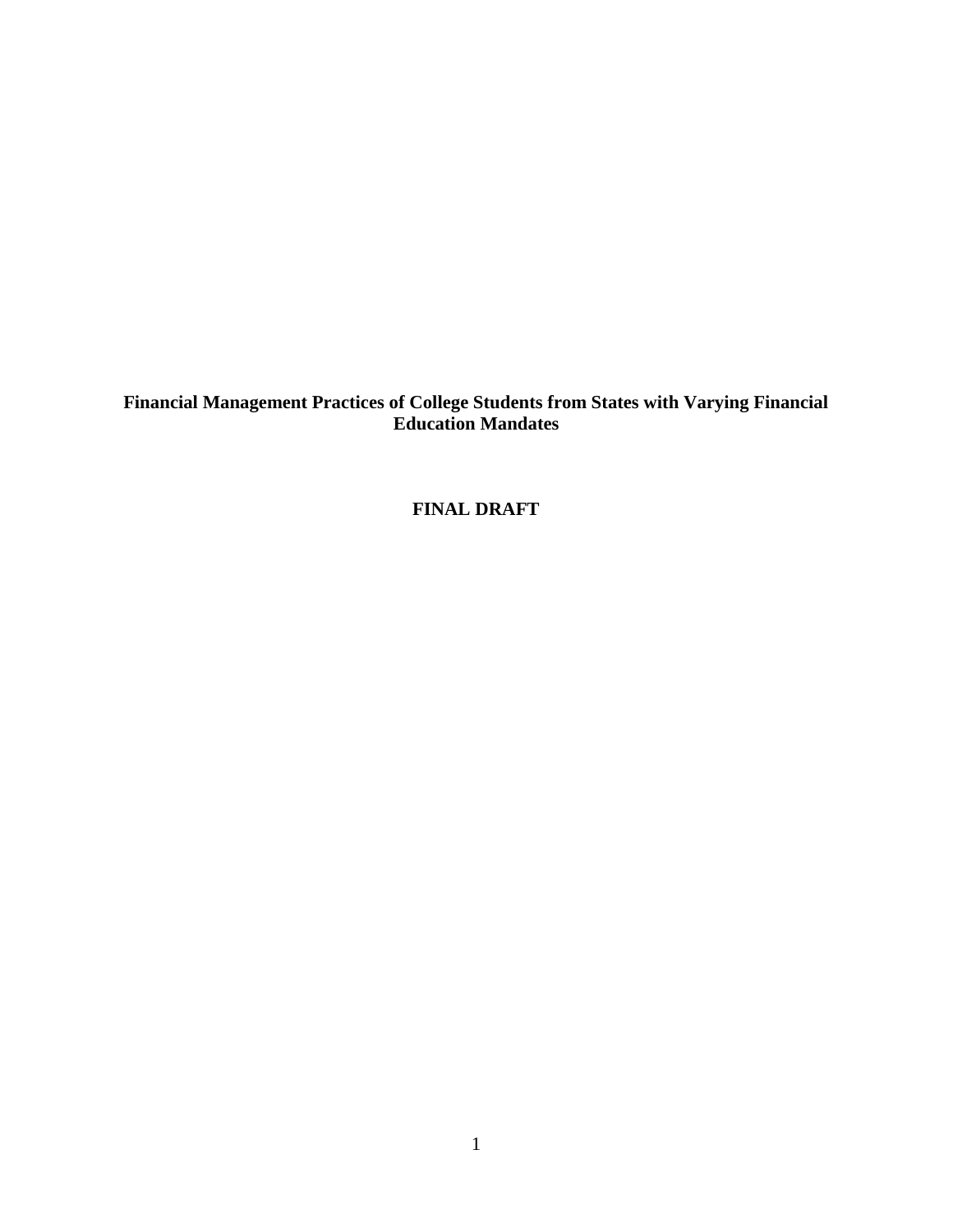| Relationship between Financial Education and Financial Knowledge  18   |  |
|------------------------------------------------------------------------|--|
|                                                                        |  |
|                                                                        |  |
| Relationship between Financial Education and Financial Dispositions 20 |  |
|                                                                        |  |
|                                                                        |  |
|                                                                        |  |
|                                                                        |  |
|                                                                        |  |
|                                                                        |  |
|                                                                        |  |
|                                                                        |  |
|                                                                        |  |
|                                                                        |  |
|                                                                        |  |
|                                                                        |  |
|                                                                        |  |
|                                                                        |  |

# **CONTENTS**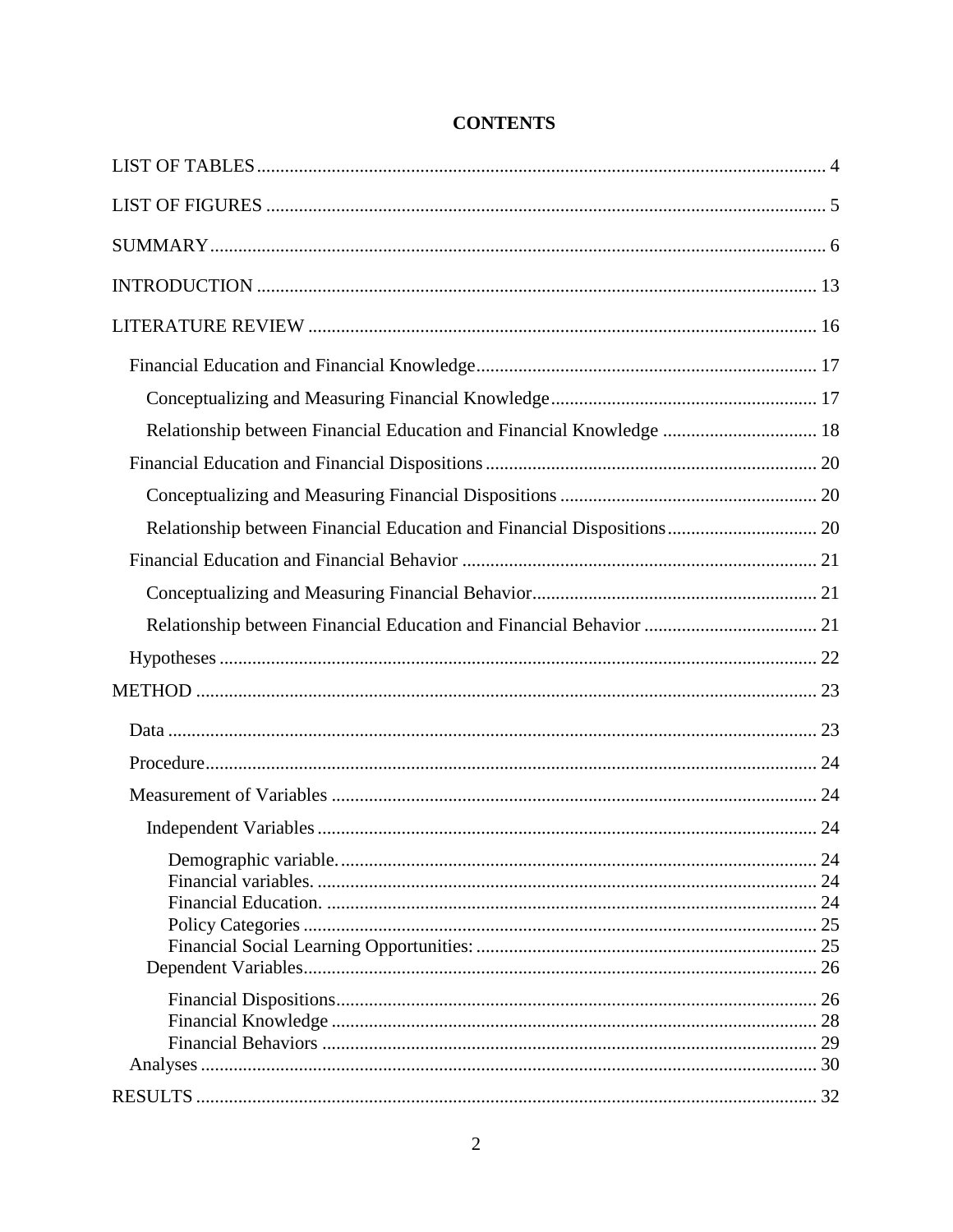| Structural Equation Model: Defining the Relationships among Financial Education, |  |
|----------------------------------------------------------------------------------|--|
|                                                                                  |  |
|                                                                                  |  |
|                                                                                  |  |
|                                                                                  |  |
|                                                                                  |  |
|                                                                                  |  |
|                                                                                  |  |
|                                                                                  |  |
|                                                                                  |  |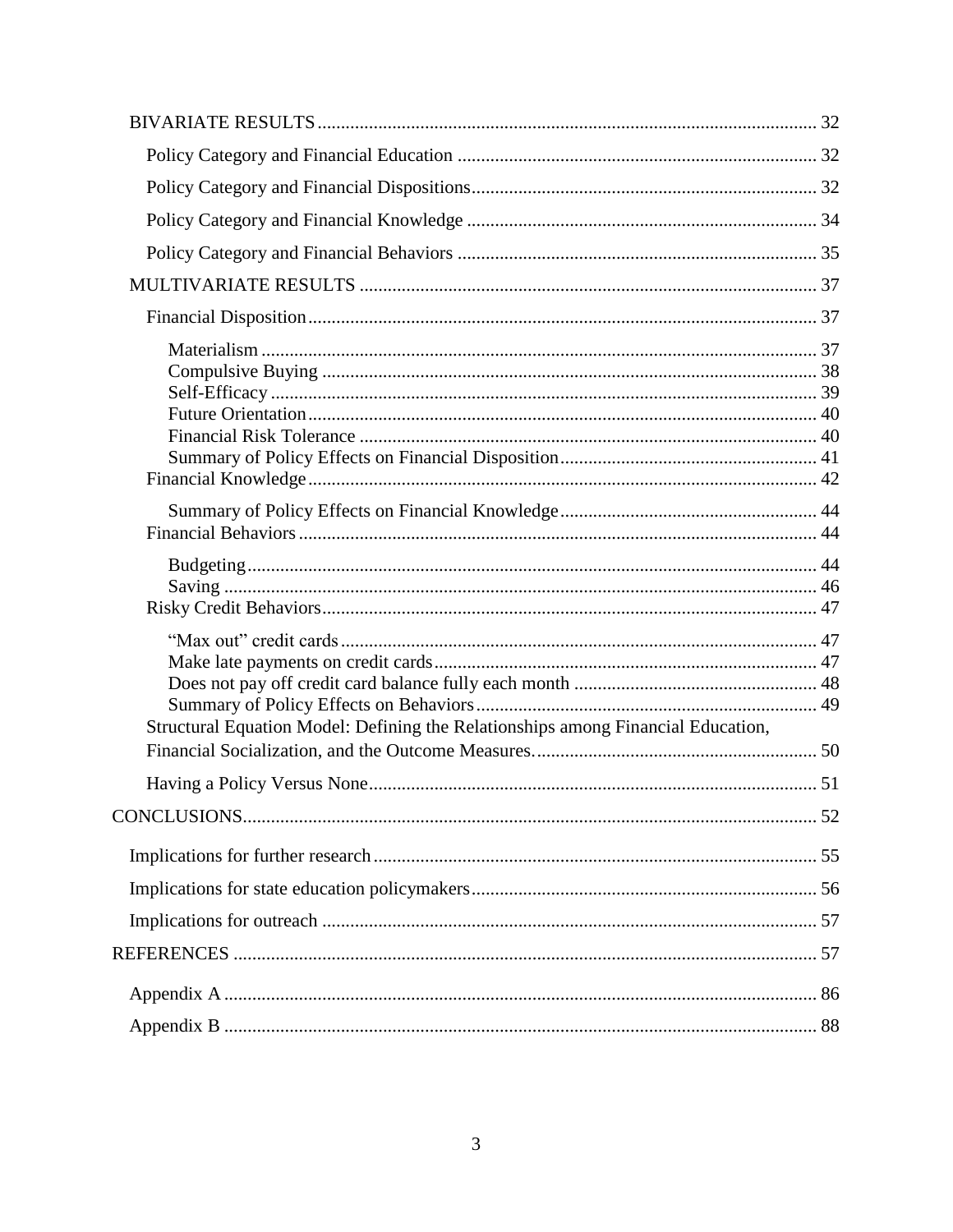# **LIST OF TABLES**

<span id="page-3-0"></span>

| Table 9. Logistic Regression of Willingness to Take Financial Risk Tolerance  75 |  |
|----------------------------------------------------------------------------------|--|
|                                                                                  |  |
|                                                                                  |  |
|                                                                                  |  |
|                                                                                  |  |
|                                                                                  |  |
| Table 15. Coefficients between Manifest Measures and Latent Constructs  84       |  |
|                                                                                  |  |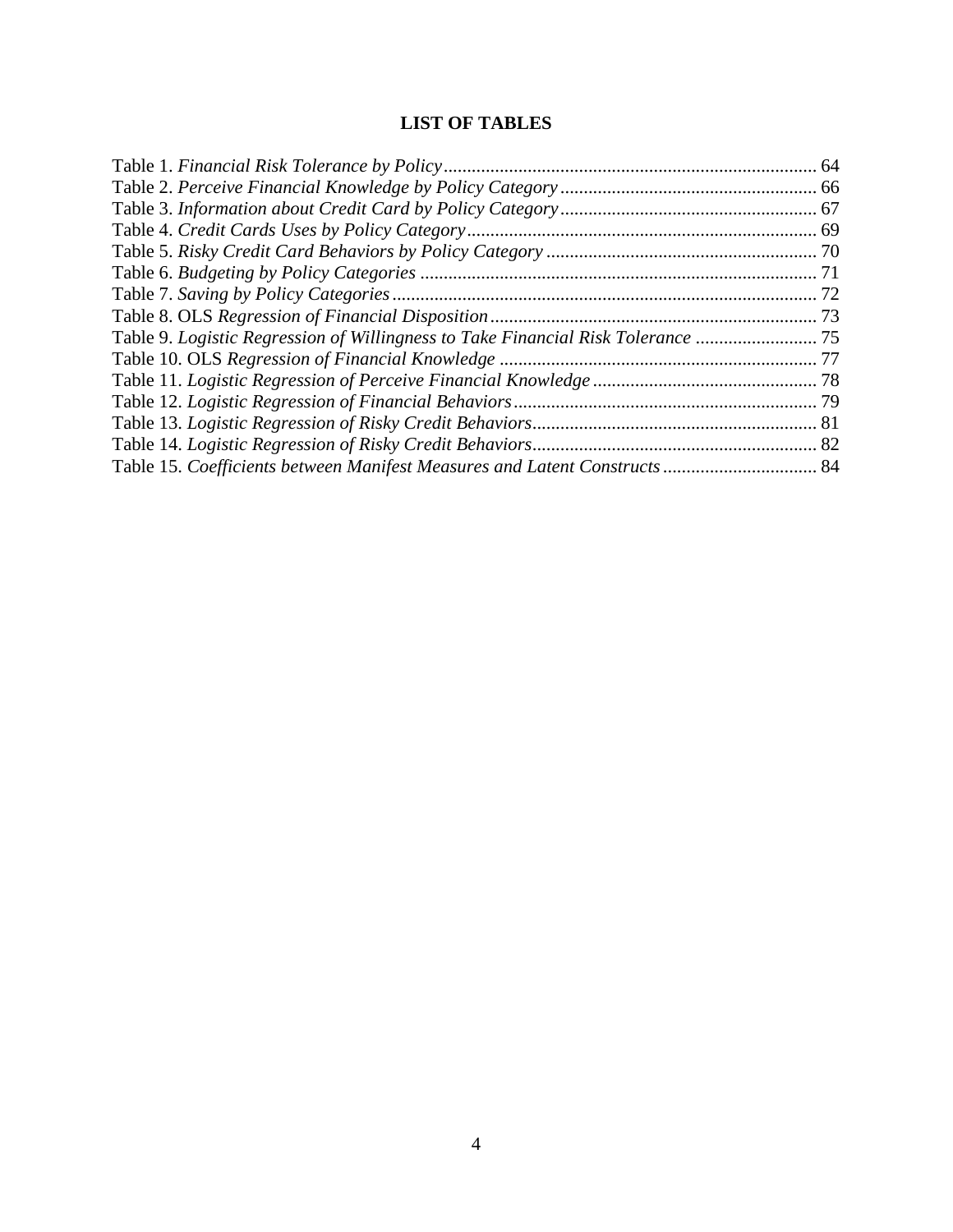# **LIST OF FIGURES**

<span id="page-4-0"></span>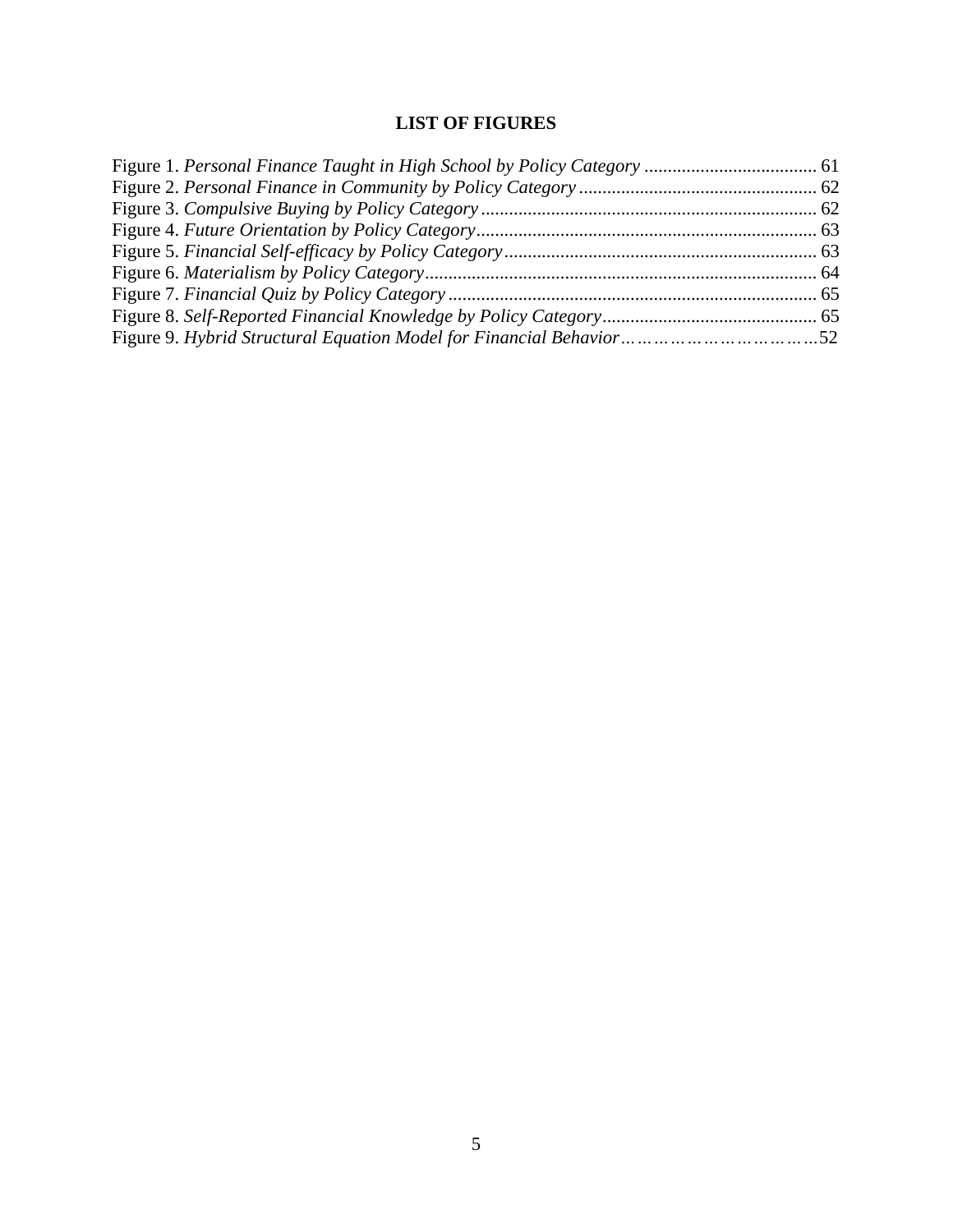## **Financial Management Practices of College Students from States with Varying Financial Education Mandates**

## **SUMMARY**

#### <span id="page-5-0"></span>*Introduction*

This study uses three categories of financial outcome indicators (financial knowledge, financial dispositions, and financial behaviors) to assess the effectiveness of state policies regarding high school financial education. States were categorized into one of six categories based on their financial education policies; no standards, standards with no required implementation, standards requiring implementation, courses required but not testing, testing required but no courses, course and testing required. An effective policy category would ideally produce students with high levels of financial knowledge, positive financial dispositions (i.e. low materialism, high financial self-efficacy, high future orientation, and some willingness to take investment risk), and positive financial behaviors (i.e. saving regularly, using a budget, engaging in responsible credit use).

#### *Hypotheses*

Our first hypothesis is that differences in the rigor of state financial education policies will lead to differences in outcomes related to financial disposition, financial knowledge, and financial behavior. Our second hypothesis is that the increasing rigor of state policies will be associated with healthier financial outcomes.

#### *Method*

We collected data via a web survey from 15 college campuses, representing all six policy categories and various regions of the U.S. A stratified random sampling method was employed, with a total of 172,412 emails being sent out, yielding 16,872 respondents. After removing students who were educated abroad, educated by home school, received a GED, or did not indicate their state of high school attendance, the final sample was 15,797 students.

#### *Analysis*

Preliminary exploration of the hypotheses includes simple bivariate comparisons utilizing a cross-tabulation table and chi-square test to examine whether or not financial education, risk tolerance, financial knowledge and financial behaviors differed by policy category for the state in which they graduate high school. One–way analysis of variance was then computed to compare means among categories of subjects on financial disposition, financial quiz scales and selfreported financial knowledge variables by policy categories. When the *F*-test indicated significant (.05) mean differences on a given variable, the Scheffe multiple comparison test was used to isolate the specific between-category means that were significantly different.

OLS Regression was used to estimate models for performance on a financial assessment, subjective knowledge, and various psychometrics. Cumulative logistic regression was used to estimate models for relative financial knowledge and willingness to take financial risk. The data analysis for the behavioral outcomes utilized two logistic regression models. For the reduced model, variables include demographics, financial resources, financial education (including policy category), and financial knowledge. The full model included two additional variables: financial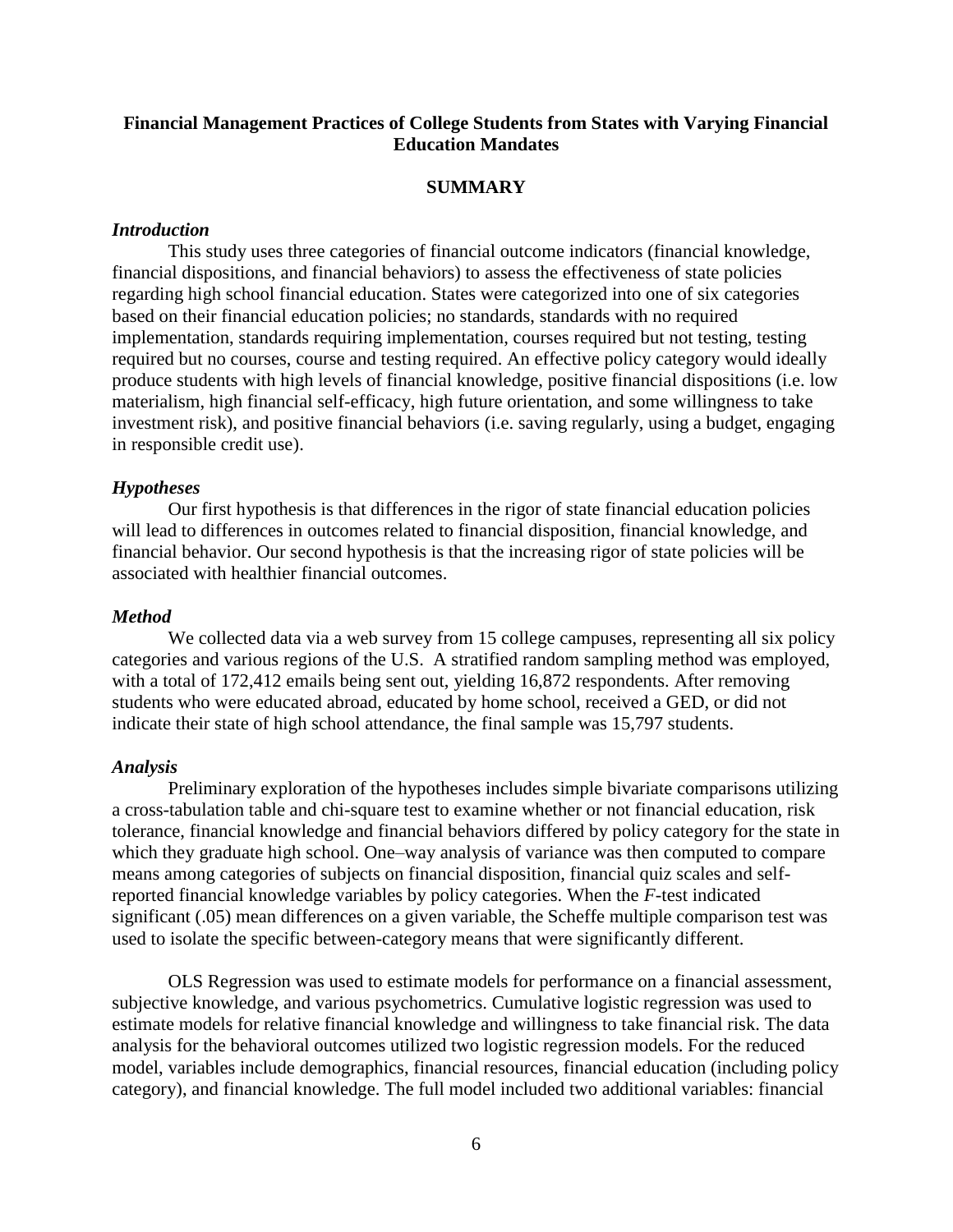social learning opportunities and financial dispositions. Behavioral outcomes included budgeting, saving, maxing out credit cards, making late payments on credit cards, and not paying off credit cards monthly. After the likelihood ratio test was conducted, the reduced model was rejected in favor of the full model. In addition, structural equation modeling was used to test relationships among some of the concepts such as financial education, social learning, and financial behavior to name a few.

## *Results and Conclusions*

Overall, this study shows that financial behaviors of college students vary by state policy on financial education, even when controlling for demographics, financial resources, financial education, financial knowledge, financial social learning opportunities and financial dispositions. Social learning is an important determinant of dispositions. The results show that both social learning and formal education are important determinants of financial behaviors including savings. In a structural equation model, several important relationships were shown including a significant relationship of financial education on financial knowledge. Further, knowledge along with dispositions was an important predictor of behavior.

In addition, college students will be engaged in various financial transactions out of necessity. Thus regardless of having had a class, many students will need checking accounts and will opt to learn to use them through self-education, social learning opportunities, or simply from trial and error (experience). However, lack of any formal education can lead to false financial knowledge and as such social learning and self education by themselves may be problematic.

Yet, financial knowledge is seen as a key predictor of financial behavior, while financial education is a key predictor of knowledge. Thus, since having standards was a key tipping point in our measures of financial knowledge, having standards should be considered a minimum, with requiring courses and assessment being the ideal, since that had an even stronger impact on knowledge. One important takeaway is that the goal of improving financial knowledge is an important goal in and of itself. It may also be the appropriate goal for financial education.

The following tables summarize the effects of each policy category on each outcome indicator for financial dispositions, financial knowledge, and financial behaviors. The final table in this section focuses on whether having any policy is better than none at all. Each significant positive indicator is marked with an "X." Each significant negative indicator is marked with an **"**O.‖

|         |                | <b>Category of State Position on High School Financial Education</b> |                |          |            |            |  |
|---------|----------------|----------------------------------------------------------------------|----------------|----------|------------|------------|--|
|         | N <sub>0</sub> | <b>Standards</b>                                                     | Standards with | Course   | Assessment | Course &   |  |
| Finding | Policy         | only                                                                 | required       | required | required   | assessment |  |

*Understanding Executive Summary Bivariate Findings by State Policy Category*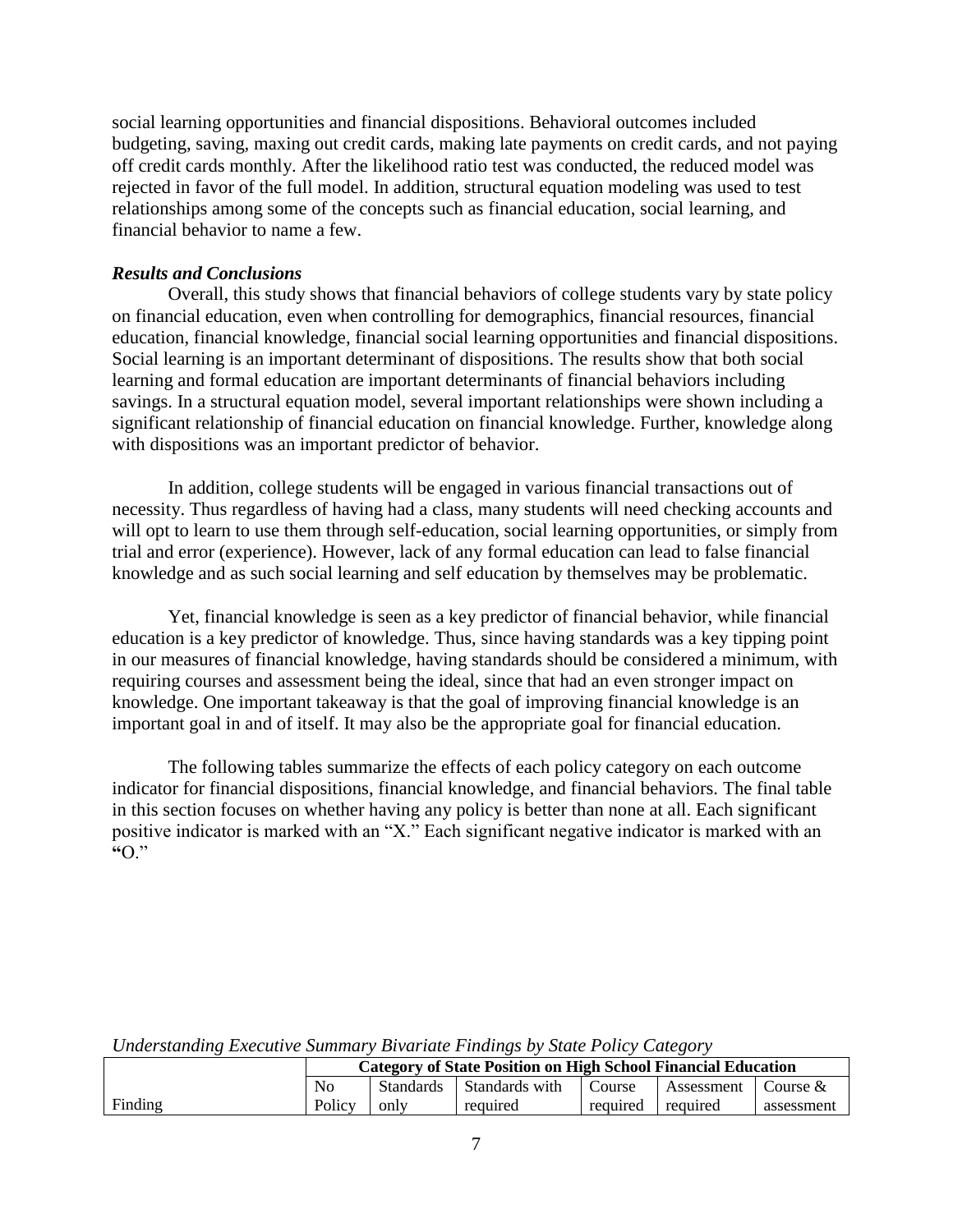|                                 |                  |             | implementation |             |             | required    |
|---------------------------------|------------------|-------------|----------------|-------------|-------------|-------------|
| <b>Financial Disposition by</b> |                  |             |                |             |             |             |
| <b>Policy Category</b>          |                  |             |                |             |             |             |
| Students have lower             |                  |             |                |             |             |             |
| tendency toward                 |                  | X           |                |             |             |             |
| compulsive buying               |                  |             |                |             |             |             |
| Students with a higher          |                  |             |                |             |             |             |
| financial disposition toward    |                  |             |                | X           |             |             |
| future orientation              |                  |             |                |             |             |             |
| Students with a higher          |                  |             |                |             |             |             |
| financial disposition toward    |                  | X           |                |             |             |             |
| financial self-efficacy         |                  |             |                |             |             |             |
| Students with a higher          |                  |             |                |             |             |             |
| financial disposition           |                  |             |                | $\mathbf 0$ |             | $\Omega$    |
| toward materialism              |                  |             |                |             |             |             |
| More students have average      |                  |             |                |             |             |             |
| financial risk                  |                  | X           |                |             |             |             |
|                                 |                  |             |                |             |             |             |
| <b>Financial Knowledge by</b>   |                  |             |                |             |             |             |
| <b>Policy Category</b>          |                  |             |                |             |             |             |
| Lower financial quiz score      |                  |             |                |             | $\mathbf O$ |             |
| than the other 5 categories     |                  |             |                |             |             |             |
| Higher financial quiz scores    |                  | $\mathbf X$ | X              |             |             |             |
| than the other 4 categories     |                  |             |                |             |             |             |
| Higher self-reported            |                  |             |                |             |             |             |
| financial knowledge score       |                  |             |                |             |             | X           |
| than the other 5 categories     |                  |             |                |             |             |             |
| Students more likely to         |                  |             |                |             |             |             |
| believe their level of          |                  |             |                |             |             | X           |
| financial knowledge to be       |                  |             |                |             |             |             |
| better than others.             |                  |             |                |             |             |             |
| <b>Financial Behaviors by</b>   |                  |             |                |             |             |             |
| <b>Policy Categories</b>        |                  |             |                |             |             |             |
| Within all policy categories,   | X                | X           | X              | X           | X           | X           |
| most students have one          |                  |             |                |             |             |             |
| credit card                     |                  |             |                |             |             |             |
| Within all policy categories,   |                  |             |                |             |             |             |
| most students acquired their    |                  |             |                |             |             |             |
| credit card from a              | $\boldsymbol{X}$ | $\mathbf X$ | $\mathbf X$    | $\mathbf X$ | $\mathbf X$ | X           |
| bank/financial institution in   |                  |             |                |             |             |             |
| person                          |                  |             |                |             |             |             |
| Within all policy categories,   |                  |             |                |             |             |             |
| most students have not          |                  |             |                |             |             |             |
| missed a credit card            |                  |             |                |             |             |             |
| payment by 30 days or           | X                | X           | $\mathbf X$    | X           | X           | X           |
| more                            |                  |             |                |             |             |             |
| Most students within all        |                  |             |                |             |             |             |
| policy categories did not       |                  |             |                |             |             |             |
| have any risky credit           |                  |             |                |             |             |             |
| behavior ("max out", "make      | X                | X           | $\mathbf X$    | X           | X           | X           |
| late payments, and "do not      |                  |             |                |             |             |             |
| pay off")                       |                  |             |                |             |             |             |
| More students budgeting         |                  |             | $\mathbf X$    | $\mathbf X$ | $\mathbf X$ | $\mathbf X$ |
|                                 |                  |             |                |             |             |             |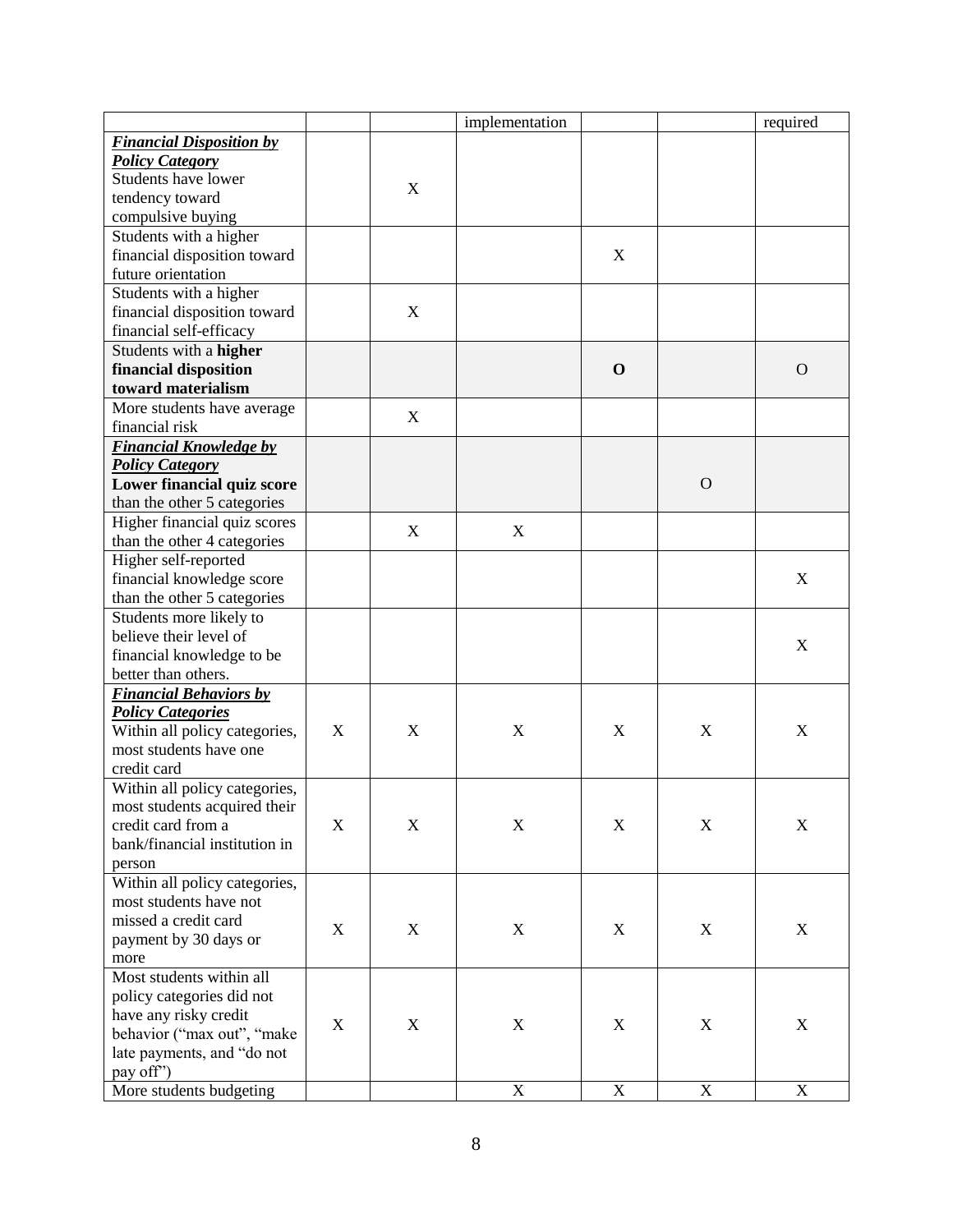| N/<br>νr<br><br>,,,<br><br>70. | - - |  |  |
|--------------------------------|-----|--|--|
|                                |     |  |  |

*Understanding Executive Summary Multivariate Findings by State Policy Category (Reduced Model)*

|         |                | Category of State Position on High School Financial Education |                |          |            |            |
|---------|----------------|---------------------------------------------------------------|----------------|----------|------------|------------|
|         | N <sub>0</sub> | <b>Standards</b>                                              | Standards with | Course   | Assessment | Course &   |
| Finding | Policy         | only                                                          | required       | required | required   | assessment |
|         |                |                                                               | implementation |          |            | required   |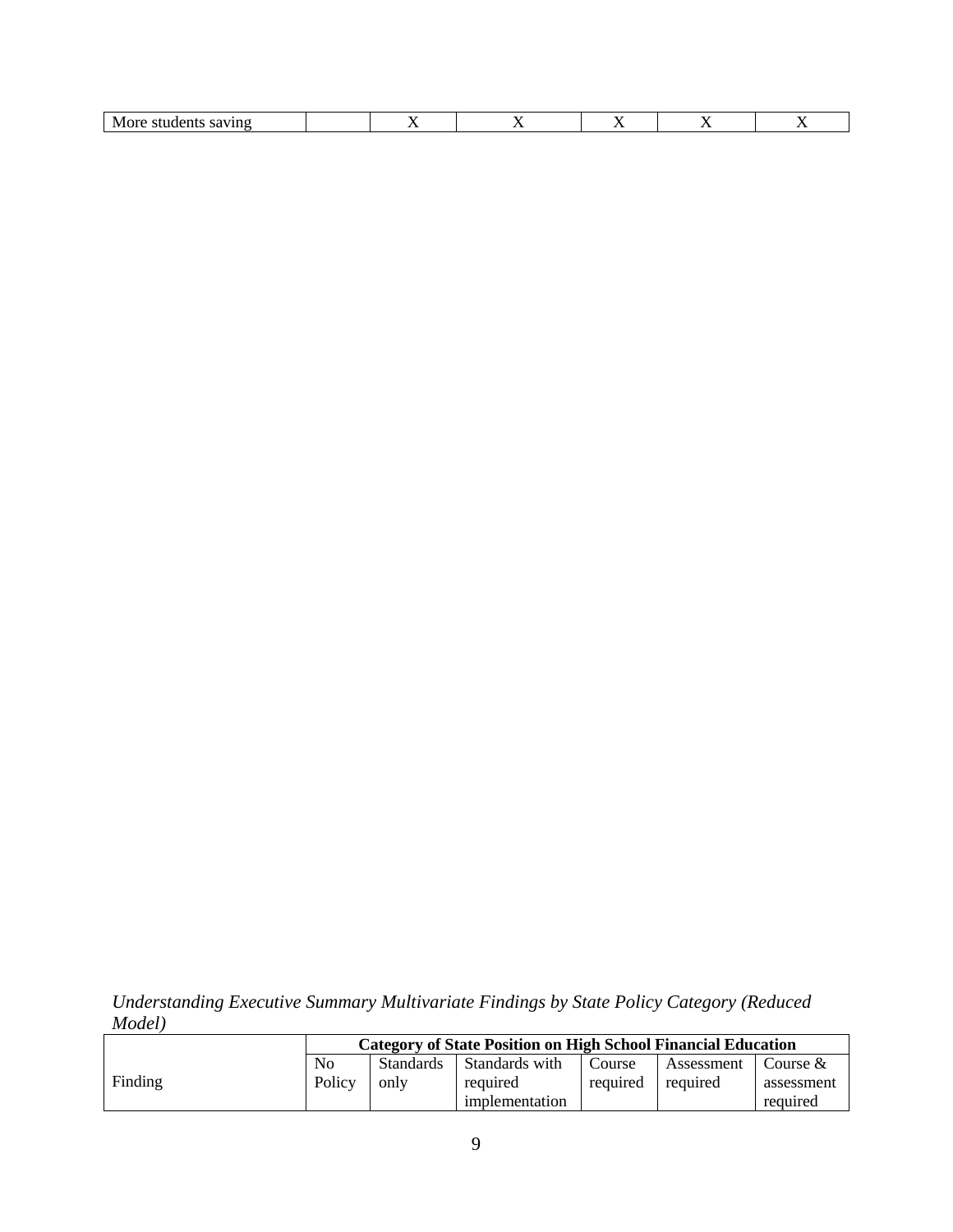| <b>Financial Disposition by</b>  |     |              |                |              |              |             |
|----------------------------------|-----|--------------|----------------|--------------|--------------|-------------|
| <b>Policy Category</b>           |     | X            | X              |              |              |             |
| Students were less               |     |              |                |              |              |             |
| compulsive buyer                 |     |              |                |              |              |             |
| Students with a higher           |     |              |                |              |              |             |
| financial disposition toward     | n.s | n.s          | n.s            | n.s          | n.s          | n.s         |
| future orientation               |     |              |                |              |              |             |
| <b>Students have lower</b>       |     |              |                |              |              |             |
| financial self-efficacy          |     |              | $\overline{O}$ |              | $\mathbf{O}$ | $\Omega$    |
| score                            |     |              |                |              |              |             |
| Students were significantly      |     |              |                |              |              |             |
| less materialistic than the      |     |              | X              |              |              |             |
| other 5 categories.              |     |              |                |              |              |             |
| Students were less likely to     |     |              |                |              |              |             |
| be willing to take above         |     | X            |                | X            |              | X           |
| average financial risk           |     |              |                |              |              |             |
| Students were more likely        |     |              |                |              |              |             |
| to be willing to take            |     | $\mathbf X$  | $\mathbf X$    |              |              | X           |
| average financial risk           |     |              |                |              |              |             |
| <b>Students were more likely</b> |     |              |                |              |              |             |
| not be willing to take any       |     |              |                | $\mathbf{O}$ |              |             |
| financial risk                   |     |              |                |              |              |             |
| <b>Financial Knowledge by</b>    |     |              |                |              |              |             |
| <b>Policy Category</b>           |     |              |                |              |              |             |
| Lower financial quiz score       |     |              |                | $\Omega$     | $\Omega$     |             |
| than the other 5 categories      |     |              |                |              |              |             |
| Higher financial quiz scores     |     |              |                |              |              |             |
| than the other 4 categories      |     | X            |                |              |              |             |
| Higher self-reported             |     |              |                |              |              |             |
| financial knowledge score        |     | X            |                |              |              | X           |
| than the other 5 categories      |     |              |                |              |              |             |
| Students more likely to          |     |              |                |              |              |             |
| believed their level of          |     |              |                |              |              |             |
| financial knowledge to be        | n.s | n.s          | n.s            | n.s          | n.s          | n.s         |
| better than others.              |     |              |                |              |              |             |
| <b>Financial Behaviors by</b>    |     |              |                |              |              |             |
| <b>Policy Categories</b>         |     |              |                |              |              |             |
| Students were more likely        |     |              | X              |              | $\mathbf X$  | $\mathbf X$ |
| to budget                        |     |              |                |              |              |             |
| <b>Students were less likely</b> |     |              |                |              |              |             |
| to budget                        |     | $\mathbf{O}$ |                |              |              |             |
| Students were more likely        |     |              |                |              |              |             |
| to saving                        |     | X            |                | X            | X            |             |
| Student were less likely to      |     |              |                |              |              |             |
| "max out" credit cards           |     | X            |                | X            |              |             |
| Students were less likely to     |     |              |                |              |              |             |
| make late payments               |     | X            |                | X            |              |             |
| Students were more likely        |     |              |                |              |              |             |
| paying their cards off fully     |     | X            | $\mathbf X$    | X            |              | X           |
| each months                      |     |              |                |              |              |             |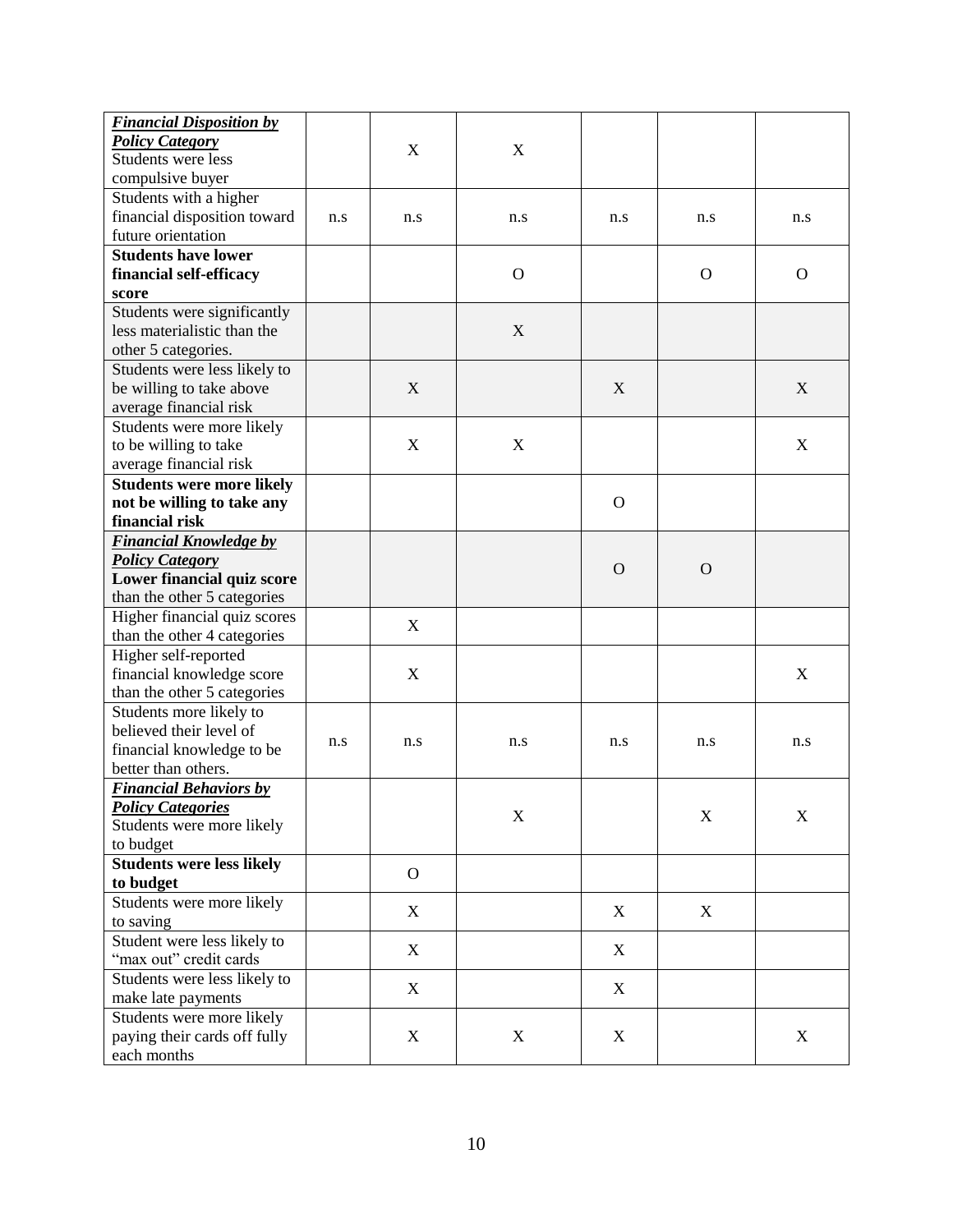|                                 |                | <b>Category of State Position on High School Financial Education</b> |                |          |            |            |
|---------------------------------|----------------|----------------------------------------------------------------------|----------------|----------|------------|------------|
|                                 | N <sub>0</sub> | <b>Standards</b>                                                     | Standards with | Course   | Assessment | Course &   |
| Finding                         | Policy         | only                                                                 | required       | required | required   | assessment |
|                                 |                |                                                                      | implementation |          |            | required   |
| <b>Financial Disposition by</b> |                |                                                                      |                |          |            |            |

*Understanding Executive Summary Multivariate Findings by State Policy Category (Full Model)*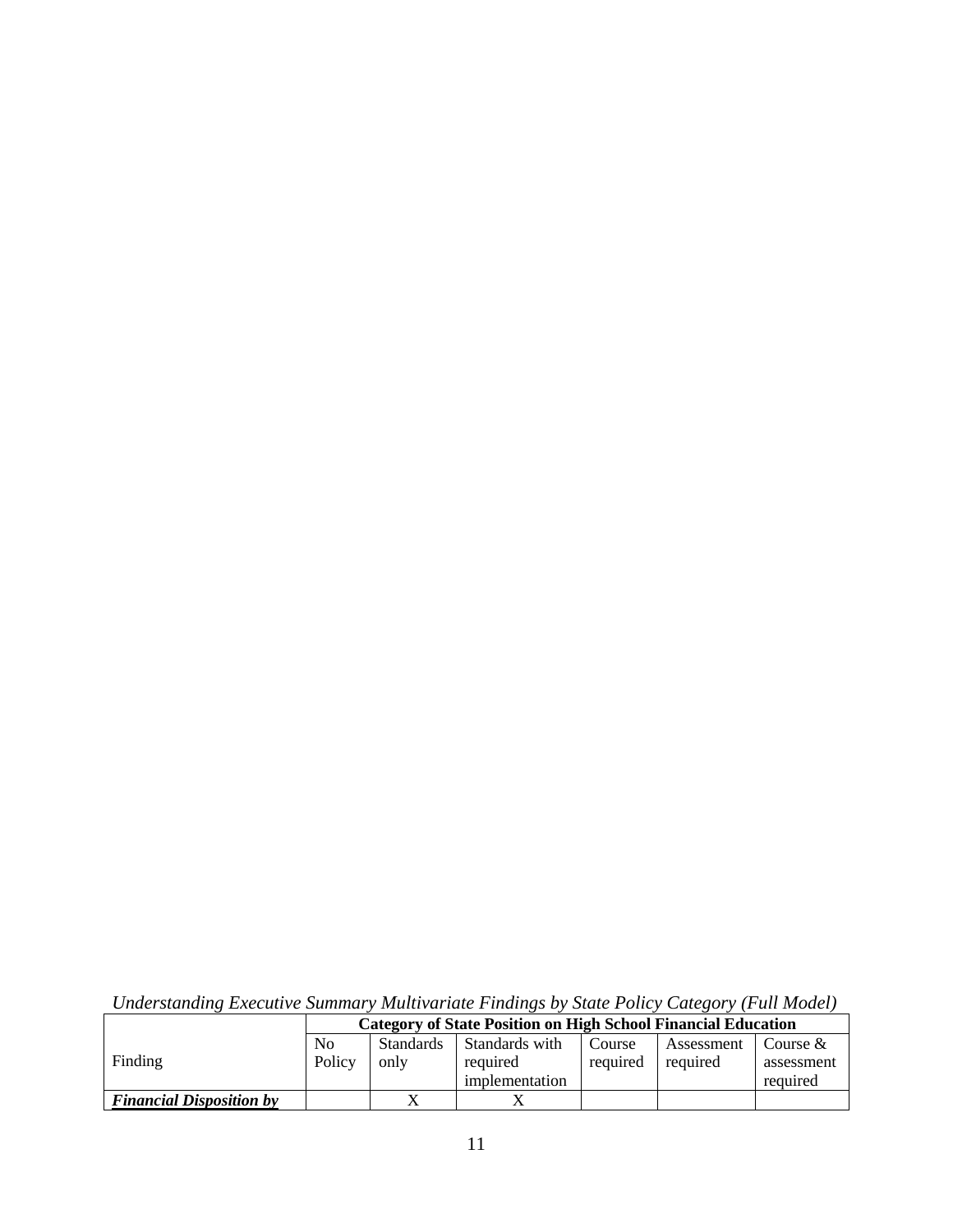| <b>Policy Category</b>           |     |                  |             |                |             |              |
|----------------------------------|-----|------------------|-------------|----------------|-------------|--------------|
| Students were less               |     |                  |             |                |             |              |
| compulsive buyer                 |     |                  |             |                |             |              |
| Students with a higher           |     |                  |             |                |             |              |
|                                  |     |                  |             |                |             |              |
| financial disposition toward     | n.s | n.s              | n.s         | n.s            | n.s         | n.s          |
| future orientation               |     |                  |             |                |             |              |
| <b>Students have higher</b>      |     |                  |             |                |             |              |
| financial self-efficacy          |     | X                |             |                |             |              |
| score                            |     |                  |             |                |             |              |
| <b>Students have lower</b>       |     |                  |             |                |             |              |
| financial self-efficacy          |     |                  |             |                | $\mathbf O$ | $\mathbf{O}$ |
| score                            |     |                  |             |                |             |              |
| Students were significantly      |     |                  |             |                |             |              |
| less materialistic than the      |     |                  | $\mathbf X$ |                |             |              |
| other 5 categories.              |     |                  |             |                |             |              |
| Students were less likely to     |     |                  |             |                |             |              |
| be willing to take above         |     | X                |             | $\mathbf X$    |             | X            |
|                                  |     |                  |             |                |             |              |
| average financial risk           |     |                  |             |                |             |              |
| Students were more likely        |     |                  |             |                |             |              |
| to be willing to take            |     | $\boldsymbol{X}$ | X           |                |             | X            |
| average financial risk           |     |                  |             |                |             |              |
| <b>Students were more likely</b> |     |                  |             |                |             |              |
| not be willing to take any       |     |                  |             | $\mathbf{O}$   |             |              |
| financial risk                   |     |                  |             |                |             |              |
| <b>Financial Knowledge by</b>    |     |                  |             |                |             |              |
| <b>Policy Category</b>           |     |                  |             |                |             |              |
| Lower financial quiz score       |     |                  |             | $\overline{O}$ | $\Omega$    |              |
| than the other 5 categories      |     |                  |             |                |             |              |
| Higher financial quiz scores     |     |                  |             |                |             |              |
| than the other 4 categories      |     | X                |             |                |             |              |
| Higher self-reported             |     |                  |             |                |             |              |
| financial knowledge score        |     | $\boldsymbol{X}$ |             |                |             | X            |
|                                  |     |                  |             |                |             |              |
| than the other 5 categories      |     |                  |             |                |             |              |
| Highest percentage of            |     |                  |             |                |             |              |
| students who believed their      |     |                  |             |                |             |              |
| level of financial               | n.s | n.s              | n.s         | n.s            | n.s         | n.s          |
| knowledge to be better than      |     |                  |             |                |             |              |
| others.                          |     |                  |             |                |             |              |
| <b>Financial Behaviors by</b>    |     |                  |             |                |             |              |
| <b>Policy Categories</b>         |     |                  |             |                |             |              |
| Students were more likely        |     |                  | $\mathbf X$ | X              | X           | X            |
| to budget                        |     |                  |             |                |             |              |
| <b>Students were less likely</b> |     |                  |             |                |             |              |
| to budget                        |     | $\mathbf{O}$     |             |                |             |              |
| Students were more likely        |     |                  |             |                |             |              |
| to saving                        |     |                  |             | X              | X           |              |
| Student were less likely to      |     |                  |             |                |             |              |
|                                  |     |                  |             | X              |             |              |
| "max out" credit cards           |     |                  |             |                |             |              |
| Students were less likely to     |     |                  |             |                |             | X            |
| make late payments               |     |                  |             |                |             |              |
| Students were more likely        |     | X                | X           | X              |             | $\mathbf X$  |
| paying their cards off fully     |     |                  |             |                |             |              |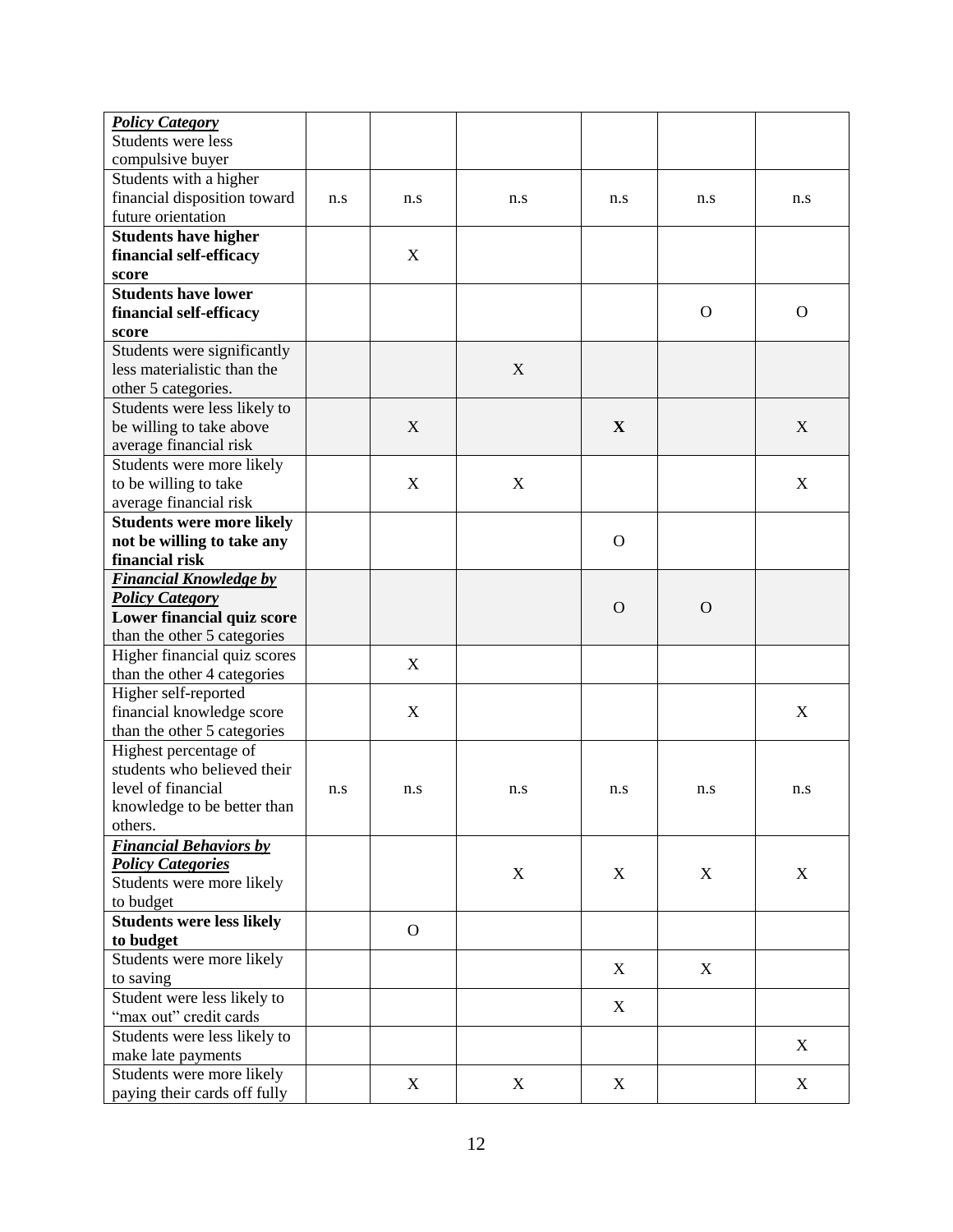|  | ы<br>--- |  |  |  |  |  |  |
|--|----------|--|--|--|--|--|--|
|--|----------|--|--|--|--|--|--|

## *Understanding Executive Summary Multivariate Findings by Indicator of any State Policy*

|                                            | Having any Policy |            |  |
|--------------------------------------------|-------------------|------------|--|
| Finding                                    | Reduced Model     | Full Model |  |
| <b>Financial Disposition by Policy</b>     |                   |            |  |
| <b>Category</b>                            | X                 | X          |  |
| Students were less compulsive              |                   |            |  |
| buyer                                      |                   |            |  |
| Students with a higher financial           | n.s               | n.s        |  |
| disposition toward future orientation      |                   |            |  |
| <b>Students have lower financial self-</b> | $\Omega$          |            |  |
| efficacy score                             |                   | n.s        |  |
| Students were significantly less           | n.s               | n.s        |  |
| materialistic.                             |                   |            |  |
| Students were less likely to be            |                   |            |  |
| willing to take above average              | $\Omega$          | $\Omega$   |  |
| financial risk                             |                   |            |  |
| Students were more likely to be            | X                 | X          |  |
| willing to take average financial risk     |                   |            |  |
| <b>Financial Knowledge by Policy</b>       |                   |            |  |
| <b>Category</b>                            |                   |            |  |
| Higher self-reported financial             | n.s               | n.s        |  |
| knowledge score                            |                   |            |  |
| Students more likely to believed           |                   |            |  |
| their level of financial knowledge to      | n.s               | n.s        |  |
| be better than others.                     |                   |            |  |
| <b>Financial Behaviors by Policy</b>       |                   |            |  |
| <b>Categories</b>                          | X                 | n.s        |  |
| Students were more likely to budget        |                   |            |  |
| Students were more likely to be            |                   | X          |  |
| saving                                     | X                 |            |  |
| Student were less likely to "max           | X                 | X          |  |
| out" credit cards                          |                   |            |  |
| Students were less likely to make          |                   |            |  |
| late payments                              | X                 | n.s        |  |
| Students were more likely paying           | X                 | X          |  |
| their cards off fully each months          |                   |            |  |

## **INTRODUCTION**

<span id="page-12-0"></span>Over the last several years a great deal of attention and concern has been placed on the financial behaviors of emerging adults (18-24). The concern stems from the fact that young adults often begin their college careers without ever having been solely responsible for their own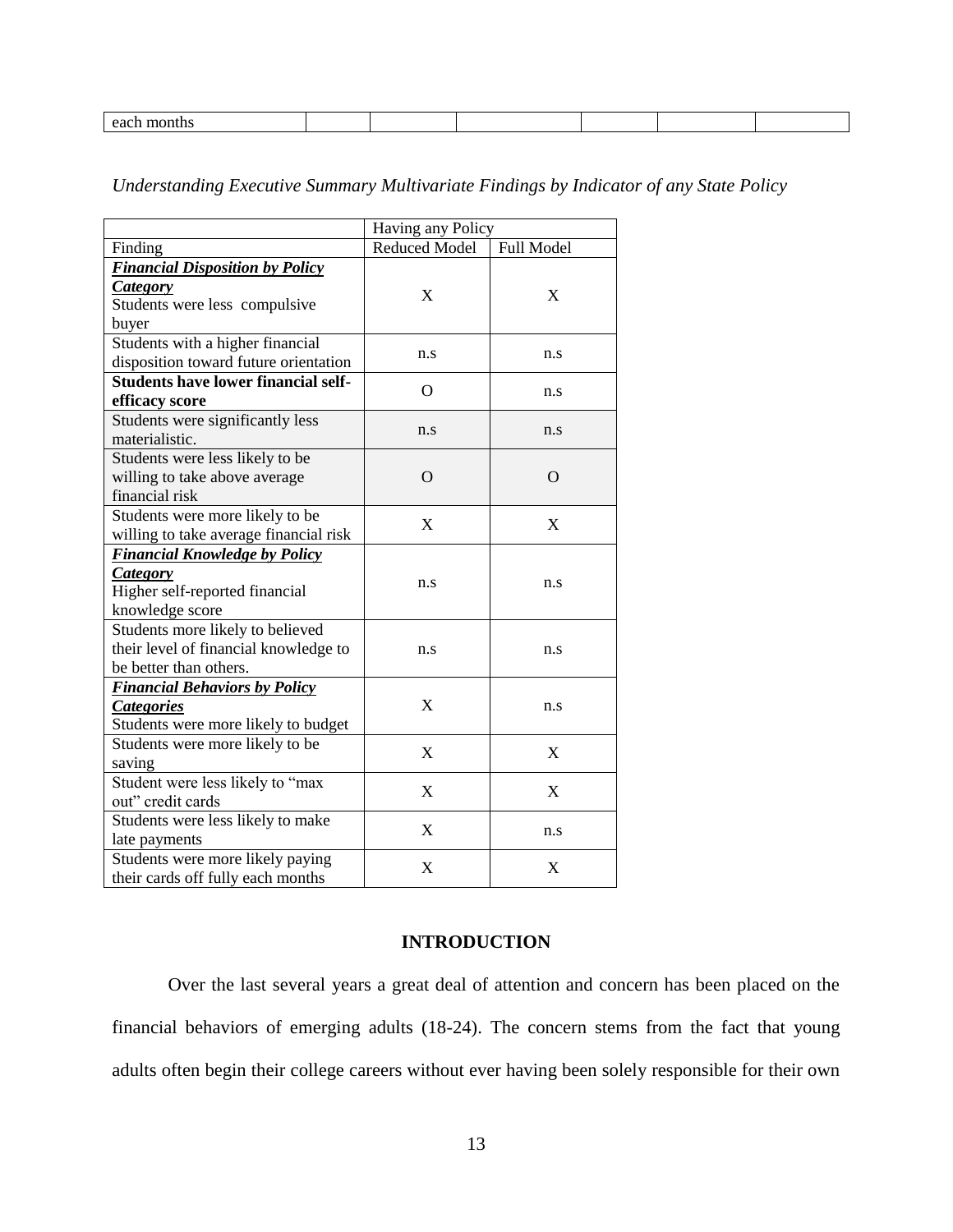personal finances (Cunningham, 2000). There is general consensus from several previous studies that students lack basic financial knowledge (Bakken, 1967; Chen & Volpe, 1998; Danes & Hira, 1987; Jump\$tart, 1997, 2002; Kim, 2000; Volpe, Chen, & Pavlicko, 1996). Thus, states across the U.S. have been discussing the need for financial education, with states taking different measures ranging from doing nothing to requiring classes and testing.

At the high school level, mixed findings have been reported with regard to financial education programming. Over the last several decades, many states have adopted personal financial programs on topics such as money management and credit and debt management for delivery to high school students. The following table documents the changes in state policies over the last decade. There has been a clear trend towards states moving to having a policy as well as greater rigor within those policies.

States with Personal Finance Education in High Schools: A Comparative Look (1998-2007)

| Topics                                           | 1998 | 2000 | 2002 | 2004 | 2007 | Increase<br>$(1998 - 2007)$ |
|--------------------------------------------------|------|------|------|------|------|-----------------------------|
| Include personal finance in their standards      | 21   | 40   | 31   | 34   | 40   | 19                          |
| Standards required to be implemented             | 14   | 16   | 16   | 20   | 28   | 14                          |
| Course required to be offered                    |      |      |      |      |      |                             |
| Course required to be taken                      |      |      |      |      |      |                             |
| Testing of personal finance concepts<br>required |      | 6    |      |      |      |                             |

NCEE, 2007

Currently, 40 states in the U.S. mandate standards for personal finance education, 28 of which require those standards to be implemented. However, only 9 states require a course with personal finance content, 7 states require students to take a personal finance course, and 9 states test personal finance knowledge (NCEE, 2007). With current policies still mainly affecting those in high schools, the current study divided 50 states and the District of Columbia into 6 categories of mandate policies based on the 2004 National Council on Economic Education report for 2008 data collection. We do this because 2007 standards would not affect most students who were in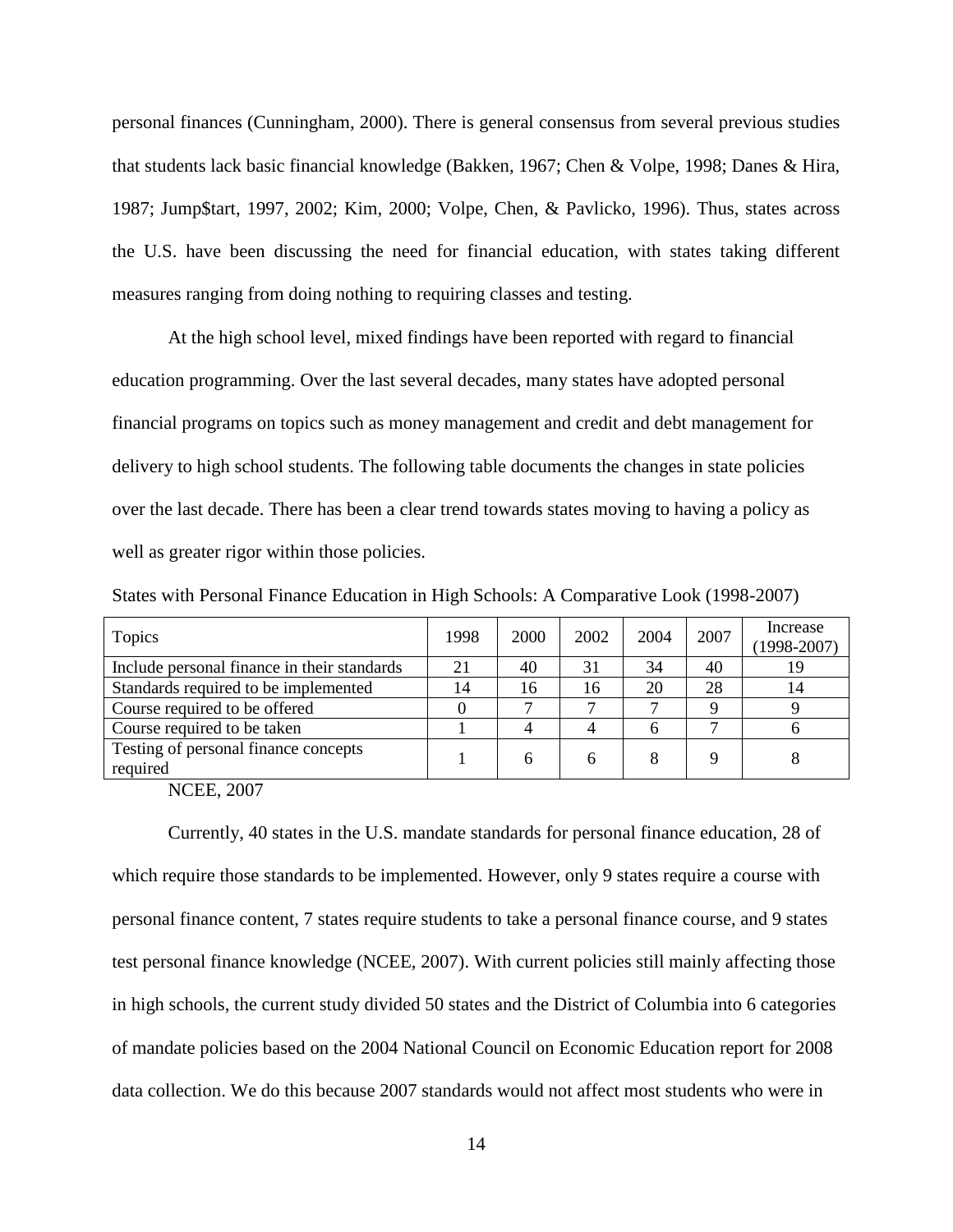college during 2008 unless they existed earlier. Further, since it has been established that the behavioral effects of financial education policies, at least savings (Bernheim, Garrett, & Maki, 1997), tends to lag the education, we focus on this earlier point.

Although there are many financial education programs and curricula for teens, a few published studies have examined the effectiveness of these programs and have collectively shown that personal finance courses have varied impact on students' financial knowledge and behavior (Peng, Bartholomae, Fox, & Cravener 2007). This study seeks to measure the effectiveness of six different high school financial education policy categories in the United States. These policy categories range from no policy at all to required courses and testing.

The outcome variables being measured include financial knowledge, financial dispositions, and financial behaviors. A "successful" policy category would ideally produce students with high levels of financial knowledge, positive financial dispositions (i.e. low materialism, high financial self-efficacy, high future orientation, and some willingness to take investment risk), and positive financial behaviors (i.e. saving regularly, using a budget, engaging in responsible credit use). These variables and others were measured and assessed by policy category to determine which policy categories are the most successful.

According to Social Cognitive Theory, behavior is an interaction of personal factors, behavior, and the environment (Bandura, 1977; Bandura, 1986). This suggests that an evaluation of behavioral change needs to consider the factors of people, behavior, and the environment including social environment and physical environment. This theory, then, provides direction within the study when considering the influence of different factors on learned behaviors. Therefore, the final purpose of this study is to introduce a model, which is based on Bandura's social cognitive theory and previous research, which describes the interaction of demographic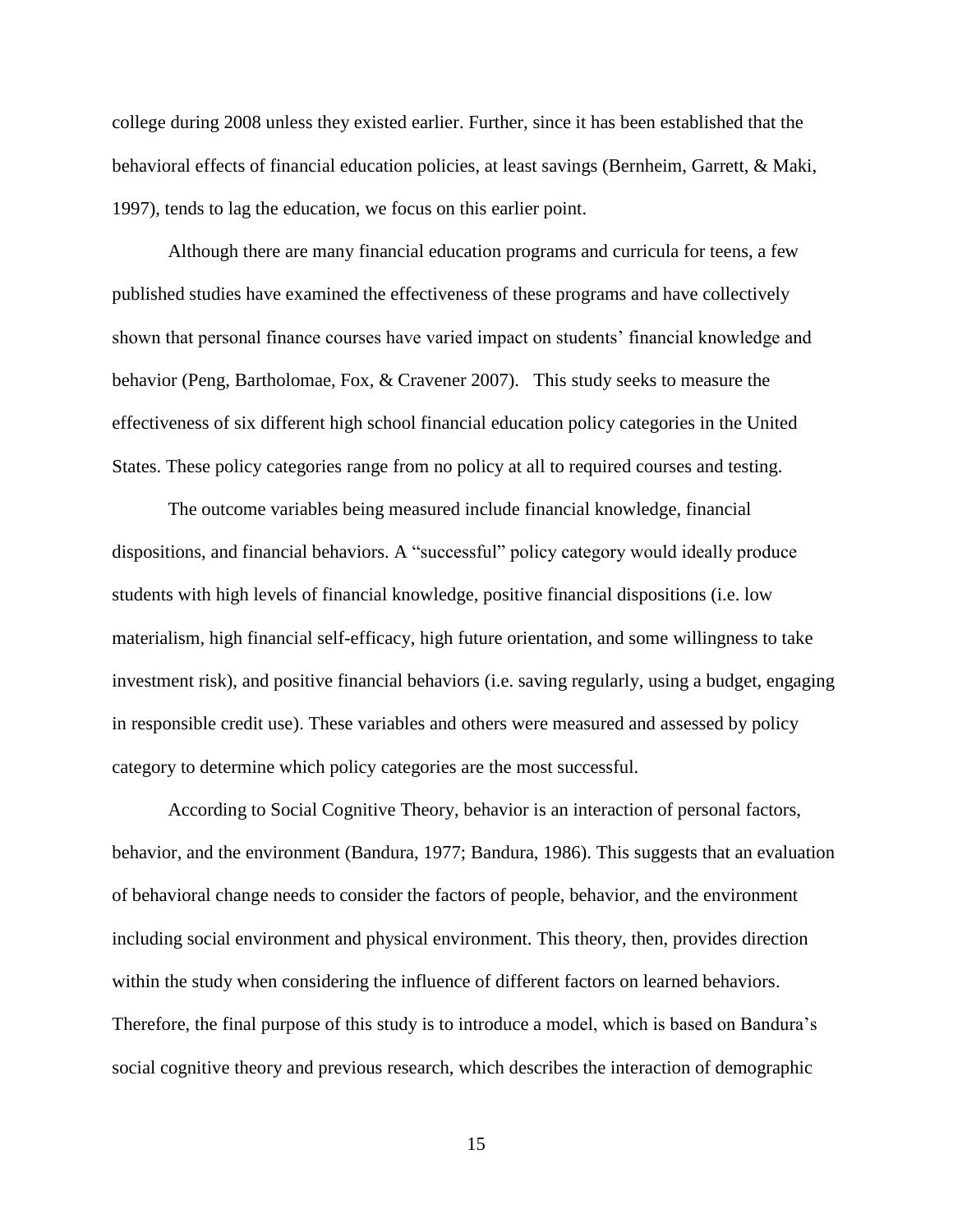factors, financial resources, social learning, financial disposition, financial knowledge, policy category, and financial behaviors.

Thus, several guiding research questions are evident:

- 1. What are the college students' profiles of financial education, financial knowledge, financial disposition, and financial behaviors?
- 2. Do the profiles of financial knowledge, financial disposition, and financial behaviors differ by the financial education policy categories?
- 3. What is the relationship of the financial education policy category on financial behaviors when controlling for demographics, financial resources, financial education, and financial knowledge?
- 4. How are financial socialization and financial dispositions related to financial behaviors?

### **LITERATURE REVIEW**

<span id="page-15-0"></span>The purpose of this section is to define the outcome measures of interest and discuss their known relationships to financial education. Each concept mentioned earlier has multiple dimensions. Financial knowledge will be thought of objectively, subjectively, and relatively. Financial dispositions include factors affecting consumption, savings, and debt use. Financial behaviors themselves include basic money management (budgeting), savings, and credit behavior measures that would influence one's credit score. The next sections will discuss each of these in more detail and then describe established relationships from previous studies.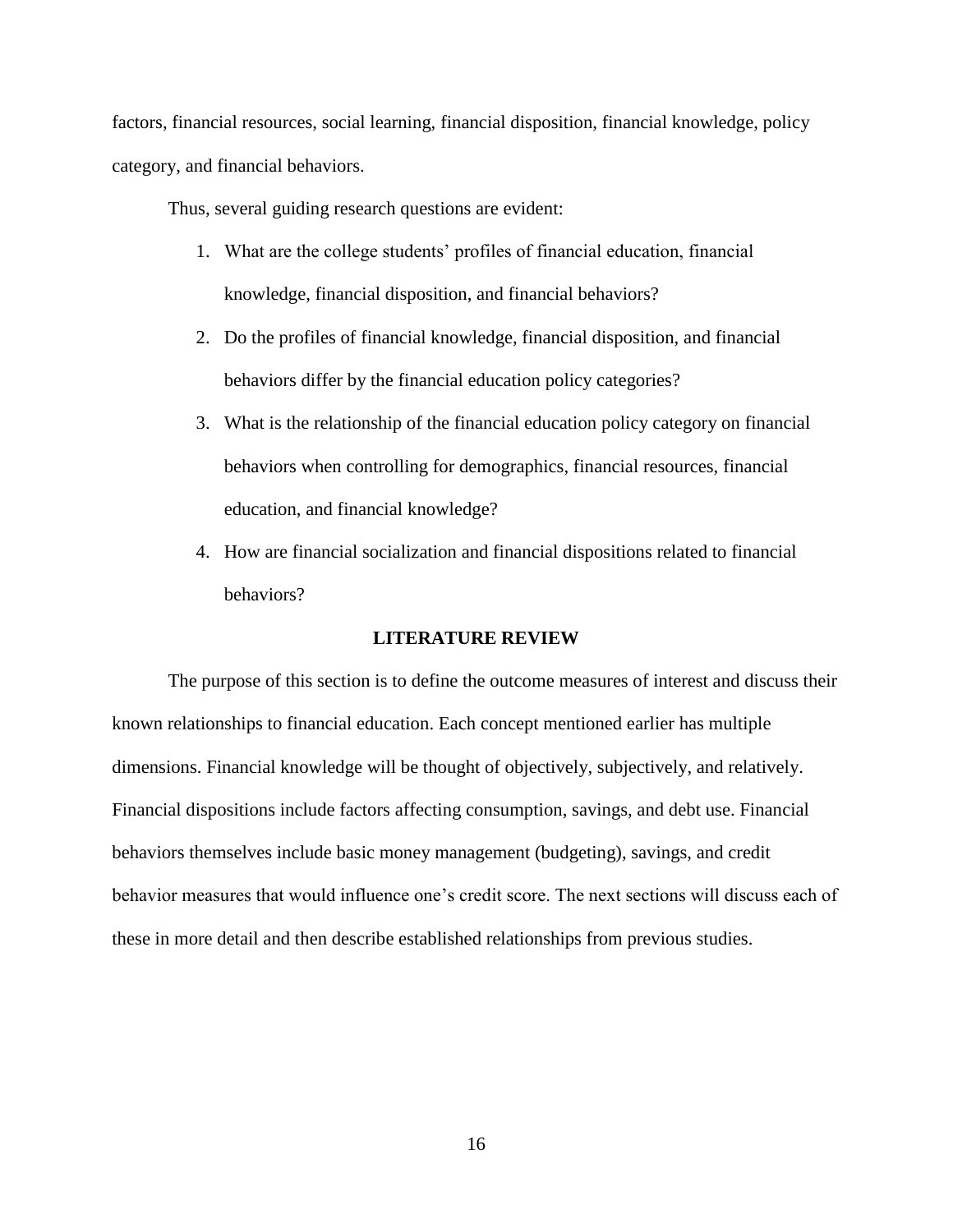#### <span id="page-16-0"></span>**Financial Education and Financial Knowledge**

#### *Conceptualizing and Measuring Financial Knowledge*

<span id="page-16-1"></span>Financial knowledge was described by Bowen (2002) as "understanding key financial terms and concepts needed to function daily in American society. It includes knowledge about items related to banking, auto, life, health and homeowners insurance, using credit, taxes, and investing. While there are other important areas related to personal finance, these are areas most American adults encounter as they make daily financial transactions and decisions" (p.93). Researchers indicated that well informed, financially educated consumers are better able to make good decisions for their families and thus are in a position to increase their economic security and well-being. Knowledgeable consumers who make informed choices are essential to an effective and efficient marketplace. The number and types of financial education programs have grown since the mid-1990s. Many of these programs focus on providing information to consumers and operate under the implicit assumption that increases in information and knowledge will lead to changes in financial management practices and behaviors (Hilgert, Hogarth & Beverly, 2003).

Financial knowledge has been conceptualized and measured in several ways. Financial knowledge could cover a variety of subjects and could range from basic awareness through mastery of a subject. It can be thought of as true knowledge or perceived knowledge. For instance, knowledge has been directly measured. One widely known example of this is the Jump\$tart Survey conducted every other year. It uses a set of questions used as a benchmark of financial literacy of high school students. The survey has been conducted nationally and tests both students who have and have not had financial education courses while in high school. Such knowledge tests are common with a great deal of variability in what topics are truly assessed.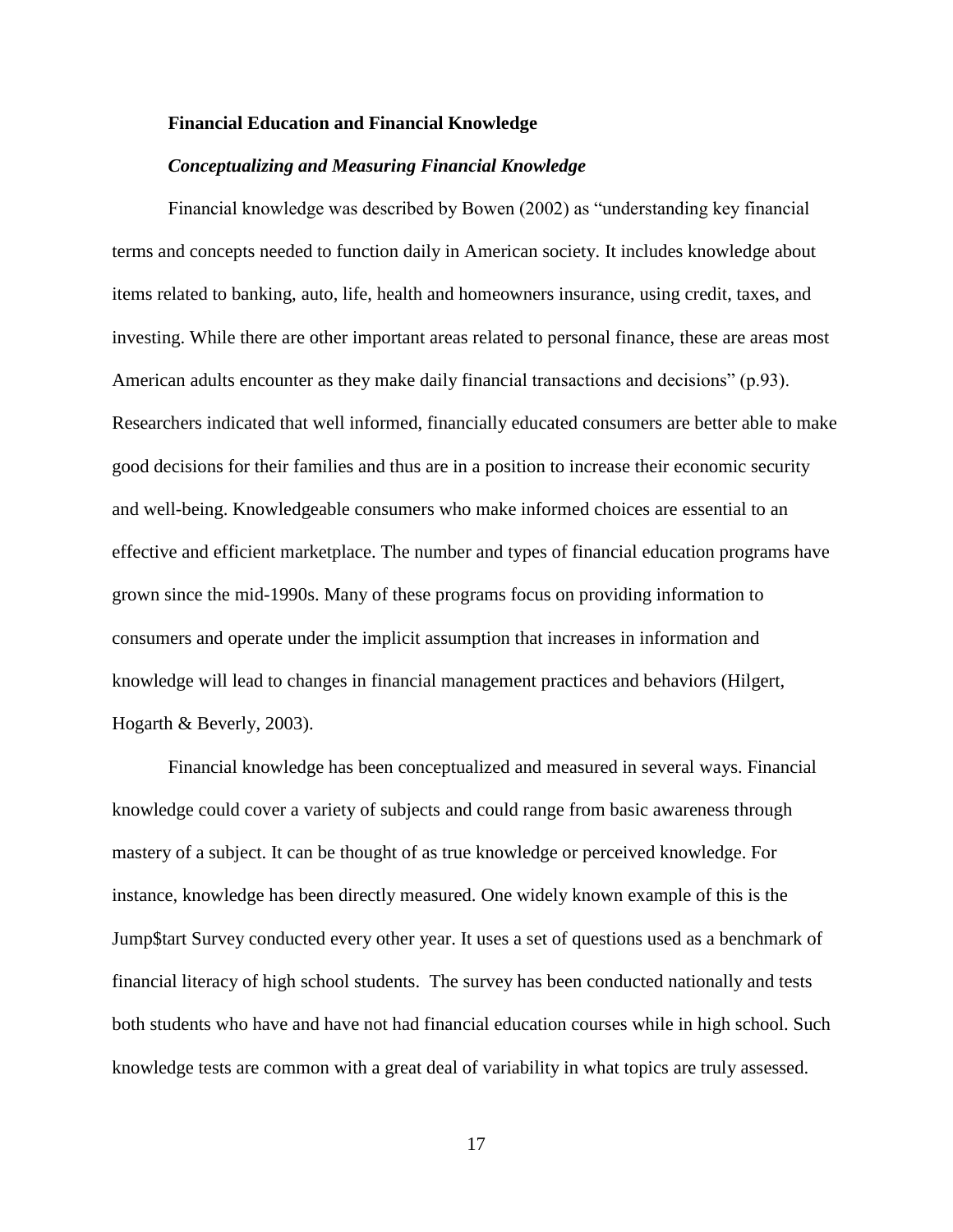Self-reported financial knowledge was also utilized where respondents are asked how they rate their level of knowledge on a particular personal finance topic. These are often measured as scales. While the efficacy of this measure has not been clearly established, it was still included as it may represent confidence in one's knowledge level.

A final measure employed for financial knowledge was a relative measurement. These try to establish one's perception of their own knowledge relative to a specific reference group, often as compared to a peer group. This measure may also help to establish confidence in one's knowledge.

#### *Relationship between Financial Education and Financial Knowledge*

<span id="page-17-0"></span>There has been a link established between financial knowledge and financial education (Barrese, Garner, & Thrower, 1998; Tennyson & Nguyen, 2001). Several earlier studies (Langrehr, 1979; Langrehr & Mason, 1978; Peterson, 1992) found that taking a specific course in consumer education or economics significantly improved students' knowledge in the subject area studied. Borden, Lee, Serido, and Collins (2008) found that a seminar effectively increased students' financial knowledge regarding credit. A study of the NEFE High School Financial Planning Program (HSFPP) in 2003-2004, found that immediately after studying the HSFPP, students reported significant improvement in their financial knowledge (Danes & Haberman, 2004). The result was similar to a study by Danes, Huddleston-Casas, and Boyce (1999) which indicated that immediately after studying the curriculum about 60% of the students increased their knowledge about the cost of credit, auto insurance, and investments. At a three-month follow-up, it was found that students showed statistically significant increases on all questions except the one about their investment knowledge.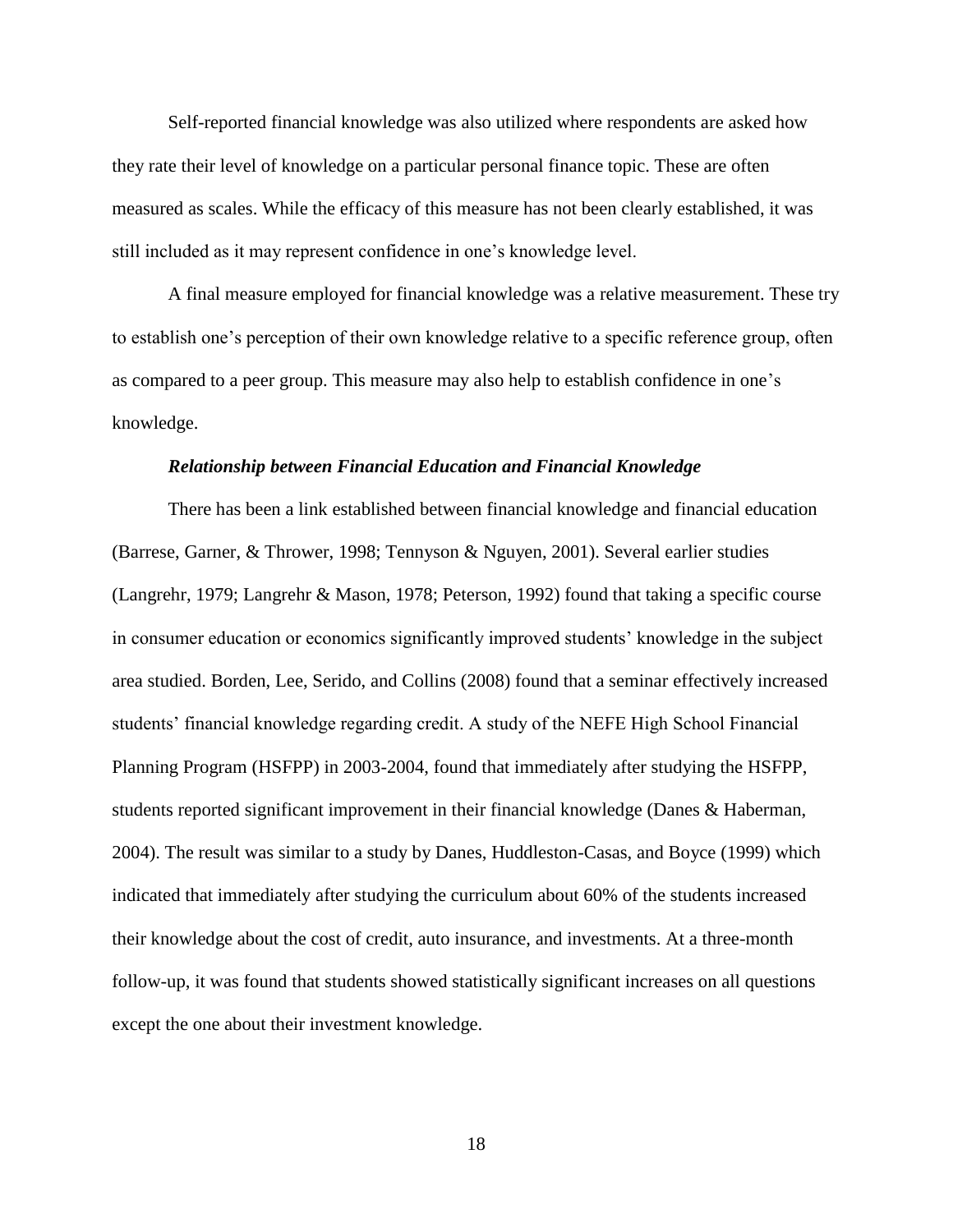Tennyson and Nguyen's study (2001) analyzed the relationship between high school students' scores on a test of personal financial literacy and their state's personal finance policy. The data for this study was from the 1997 survey of high school students conducted by the Jump\$tart Coalition for Personal Financial Literacy. There were thirty-one states included in this study, and twenty states had some kind of educational policy in the area of personal finance. The results of the study showed that the scores of students in those states that required specific financial education coursework were significantly higher than those in states with either a general mandate or a non-mandate. However, their study showed association, not causation.

Schug, Wynn, and Posnanski (2002) described an economic education program (Milwaukee Economic Education Partnership) for urban schools. They found that the education program had a positive effect on improving the economic knowledge of the students in urban schools. They suggested that the program provided a good start to address the gap of economic education in urban areas. However, they also thought that it was difficult to expand this kind of program to large urban school districts and the schools and community agencies need to continue to work on expanding economic education for minority youth.

Varcoe, Allen, Devitto, and Go (2005) evaluated the impact of the *Money Talks*  curriculum on financial knowledge and behavior of 323 teens. *Money Talks* was a series of four newsletters which was developed by a Cooperative Extension workgroup. The curriculum covered different topics including saving habits, shopping tips, car costs, and money values. The findings indicated that the curriculum increased the financial knowledge and financial behavior of high school students. For example, self-reported data indicated that general financial knowledge increased significantly from a pre-test to post test.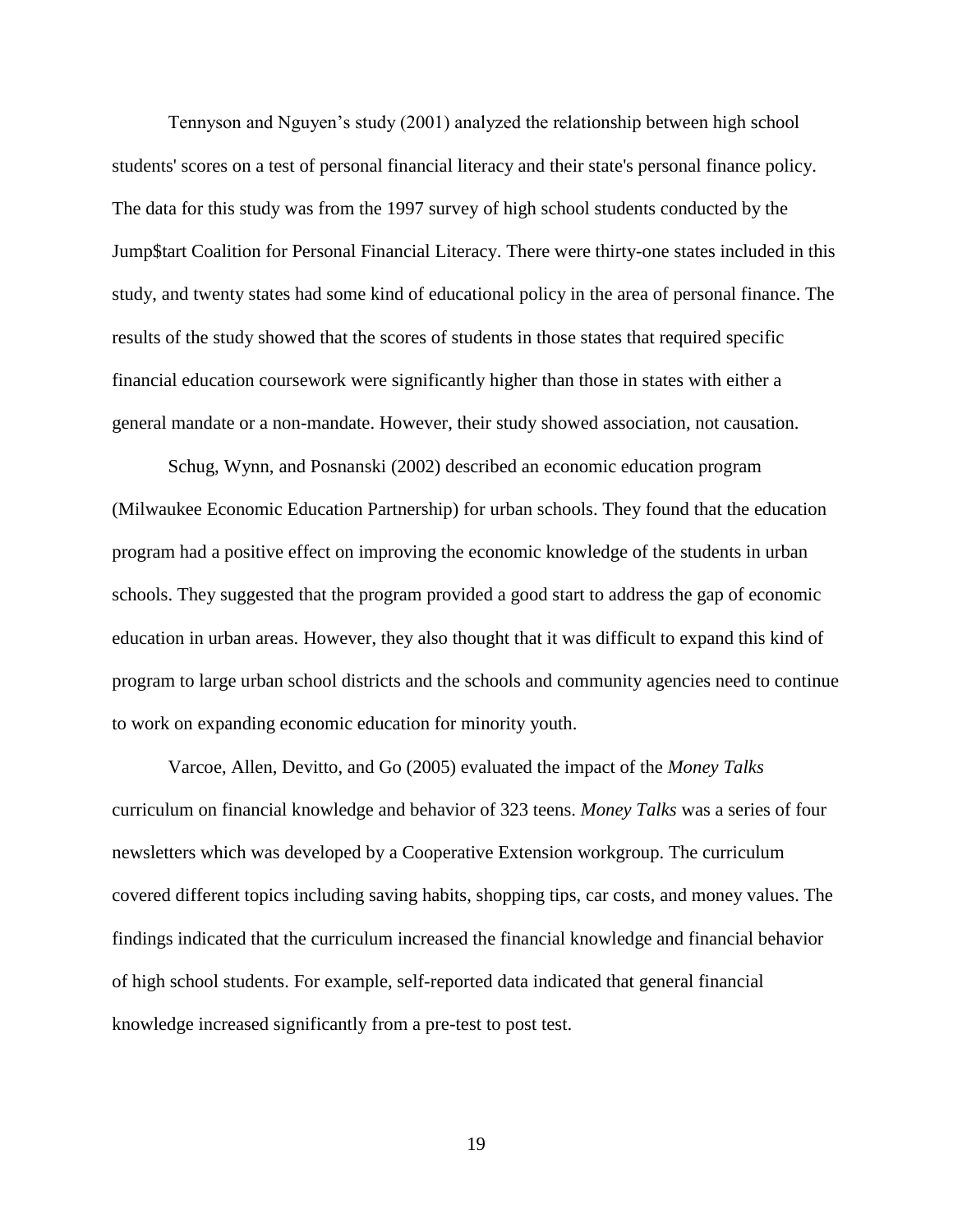#### <span id="page-19-0"></span>**Financial Education and Financial Dispositions**

#### *Conceptualizing and Measuring Financial Dispositions*

<span id="page-19-1"></span>An additional outcome that has been commonly measured is one's psychological characteristics with respect to personal finance issues. Several measurements are used in the literature and are often tied to consumption-oriented issues such as materialism or behaviororiented issues such as self-efficacy. Financial education also aims to improve understanding about risk and resource allocation over time. Understanding about risk and risk preferences are important factors influencing decision making under uncertainty. Thus risk tolerance for example would influence risk management and insurance decisions as well as investment decisions.

#### *Relationship between Financial Education and Financial Dispositions*

<span id="page-19-2"></span>Although many studies examined links between psychological factors and financial behavior (Bandura & Adams, 1977; Bandura, 1997; Katona, 1975; Rook & Fisher, 1995; Tokunaga, 1993; Joo, Grable, & Bagwell, 2003; Rha, Montalto, & Hanna, 2001), little is known about the effectiveness of financial education or the curricula used on financial disposition. For example, Huddleston-Casas, Danes, and Boyce (1999) used a five-tiered approach to evaluate the impact of the High School Financial Planning Program (HSFPP) Curriculum on high school students' financial behaviors. The results of this study demonstrated that personal financial programs had a positive impact on students' financial literacy and self-efficacy levels. Danes and Haberman (2004) found that immediately after studying the HSFPP, students reported significant improvement in their confidence. Varcoe, Allen, Devitto, and Go (2005) found that the saving scale of participants increased significantly from pre-test to post-test which meant that students' saving attitude increased after participating in the curriculum. Norum (2008) indicated that financial or consumer education programs could provide beneficial information to students by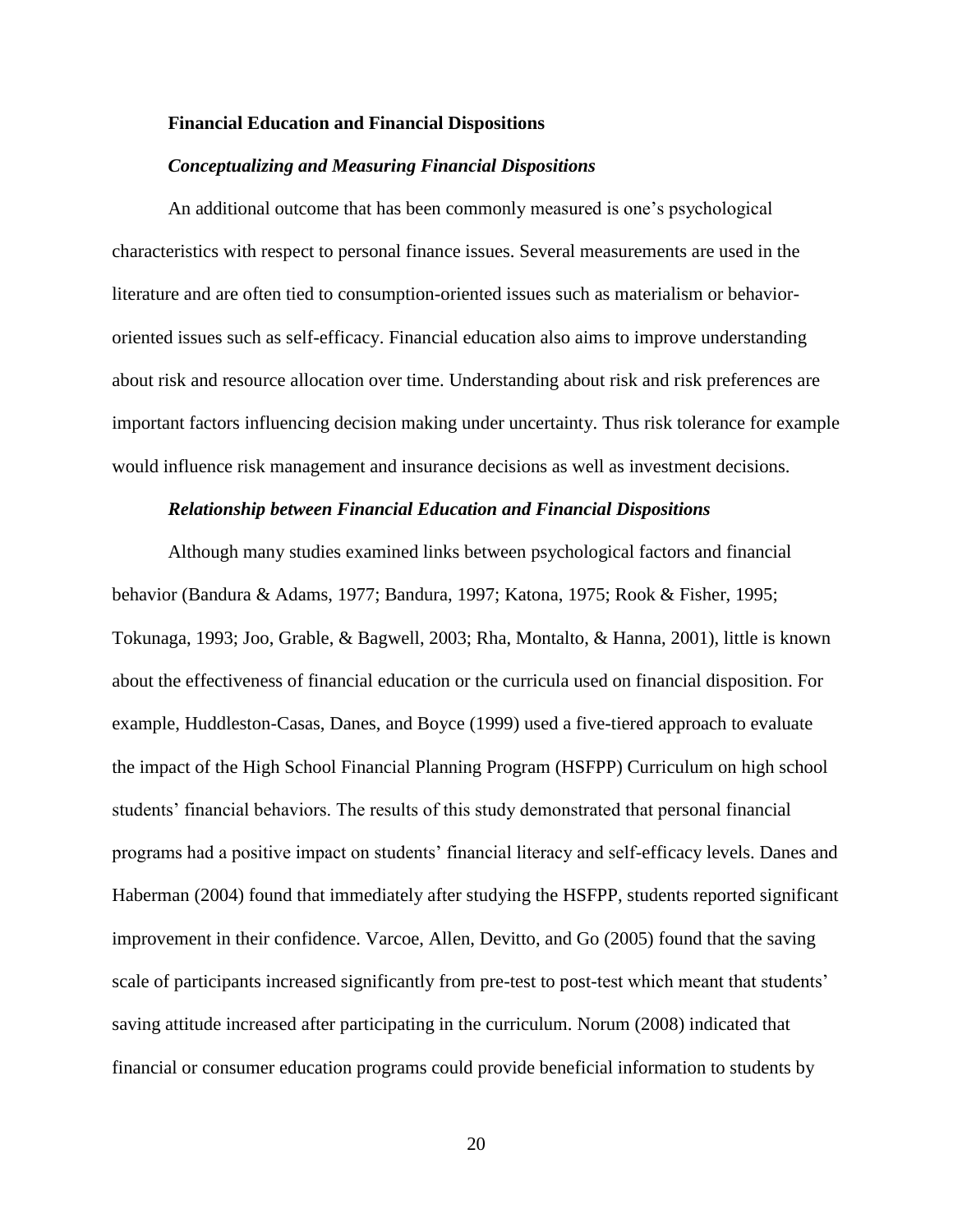covering appropriate credit card use, and the relationship between credit card use and compulsive buying. Borden, Lee, Serido, and Collins (2008) found that the seminar effectively increased students' responsible attitudes toward credit and decreased avoidant attitudes towards credit from pre-test to post-test.

### <span id="page-20-0"></span>**Financial Education and Financial Behavior**

#### *Conceptualizing and Measuring Financial Behavior*

<span id="page-20-1"></span>There are many behaviors worthy of study; however there are several core behaviors seen commonly in the literature. Bernheim, Garrett, and Maki (1997) explored the effectiveness of high school mandates using savings as the outcome measure. Budgeting is seen as another important behavior that, while not often included in evaluation, has been an established learning objective in many financial education programs, including those in high schools. Credit behaviors, especially those affecting the FICO score such as late payments, credit utilization, and carrying a balance are commonly studied behaviors.

#### *Relationship between Financial Education and Financial Behavior*

<span id="page-20-2"></span>Those who are taught about personal finances at a younger age tend to do better financially than those who were not (Lyons, 2003, 2004; Varcoe, Peterson, Garrett, Martin, Rene, & Costello, 2001). Danes, Huddleston-Casas, and Boyce (1999) found that immediately after studying the High School Financial Planning Program (HSFPP) curriculum about 40% of the students began to write goals to manage their money, to save money for their needs and wants, and to track their expenses. At a three-month follow-up, it was found that around 60% of the students indicated that they had changed their spending patterns and that they now only get things they really need and they spend more wisely. Also 60% of the students had changed their savings patterns, 80% indicated they now save for what they really need or want, and 20%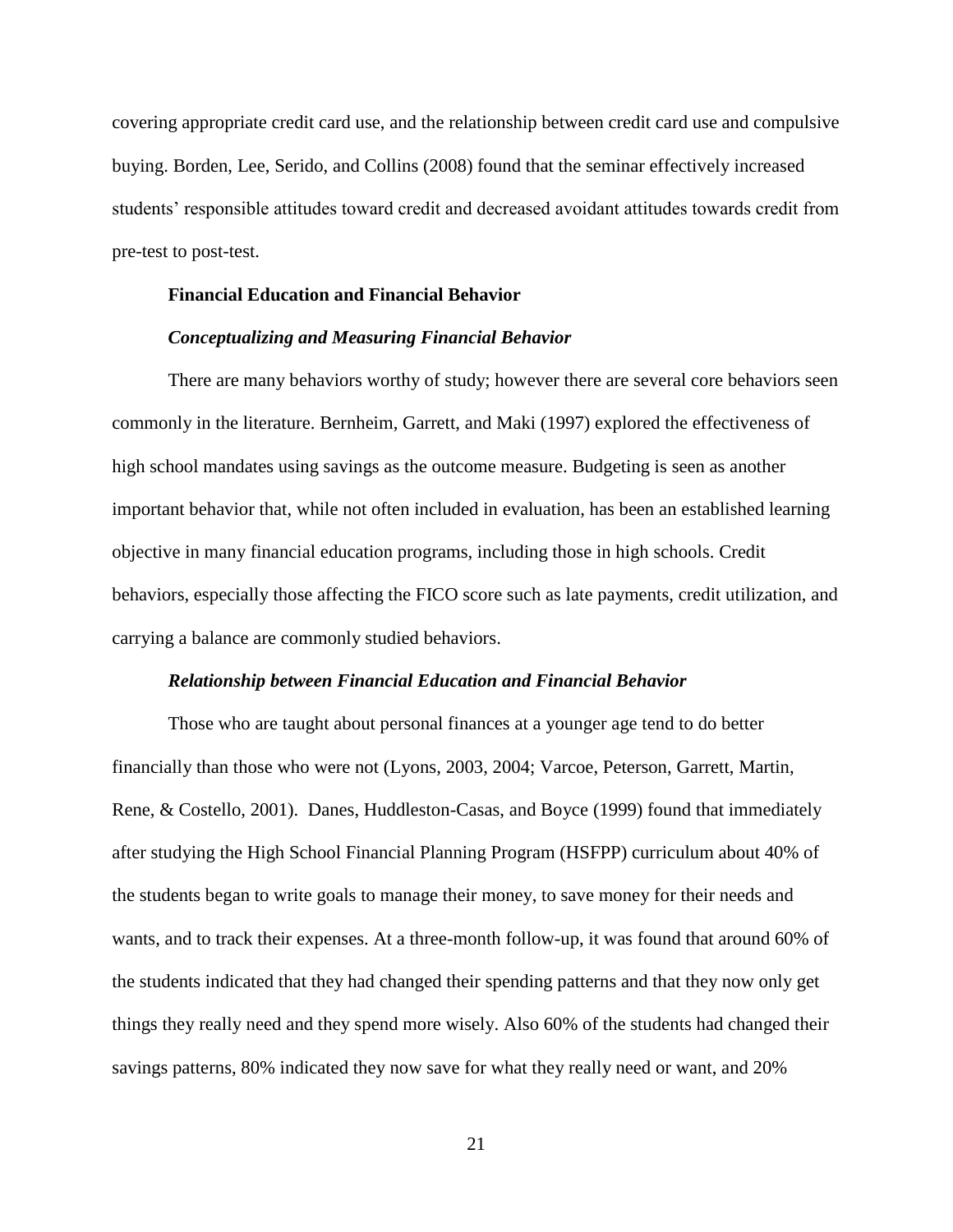indicated that they now save every time they get money. Danes and Haberman (2004) also evaluated the HSFPP and found that students who studied the program reported significant improvement in their financial behavior immediately after studying the HSFPP. In a study evaluating the *Money Talks* curriculum, Varcoe, Allen, Devitto, and Go (2005) found that saving behavior increased after participating in the curriculum. Participants' shopping behavior also improved after exposure to the curriculum because participants were more likely to compare prices and wait until items were on sale after the program.

Using a 1995 telephone survey of a nationally representative data set, Bernheim, Garrett, and Maki (1997) compared states with no financial education programs to other states with programs at different times to measure the long term effects of financial curricula in high schools across the country. They found that mandated personal finance education has a positive effect on students' financial behaviors (self-reported rates of saving and accumulated wealth) over the long term, thus the effect was not observable in short run behavior but lagged exposure to financial education. Borden et al. (2008) found that at post-test, students reported intending to engage in significantly more effective financial behaviors and fewer risky financial behaviors. Additionally, Lyons (2008) found that students who had taken, or were currently taking a formal course in personal finance, were significantly less likely to engage in risky financial behavior.

### **Hypotheses**

<span id="page-21-0"></span>There are clear links in the literature among financial education and what are seen as core outcome measures including financial knowledge, financial dispositions, and financial behaviors.

1. Differences in the rigor of state policies with respect to financial education will lead to different financial behavior related outcomes including:

a. Differences in financial knowledge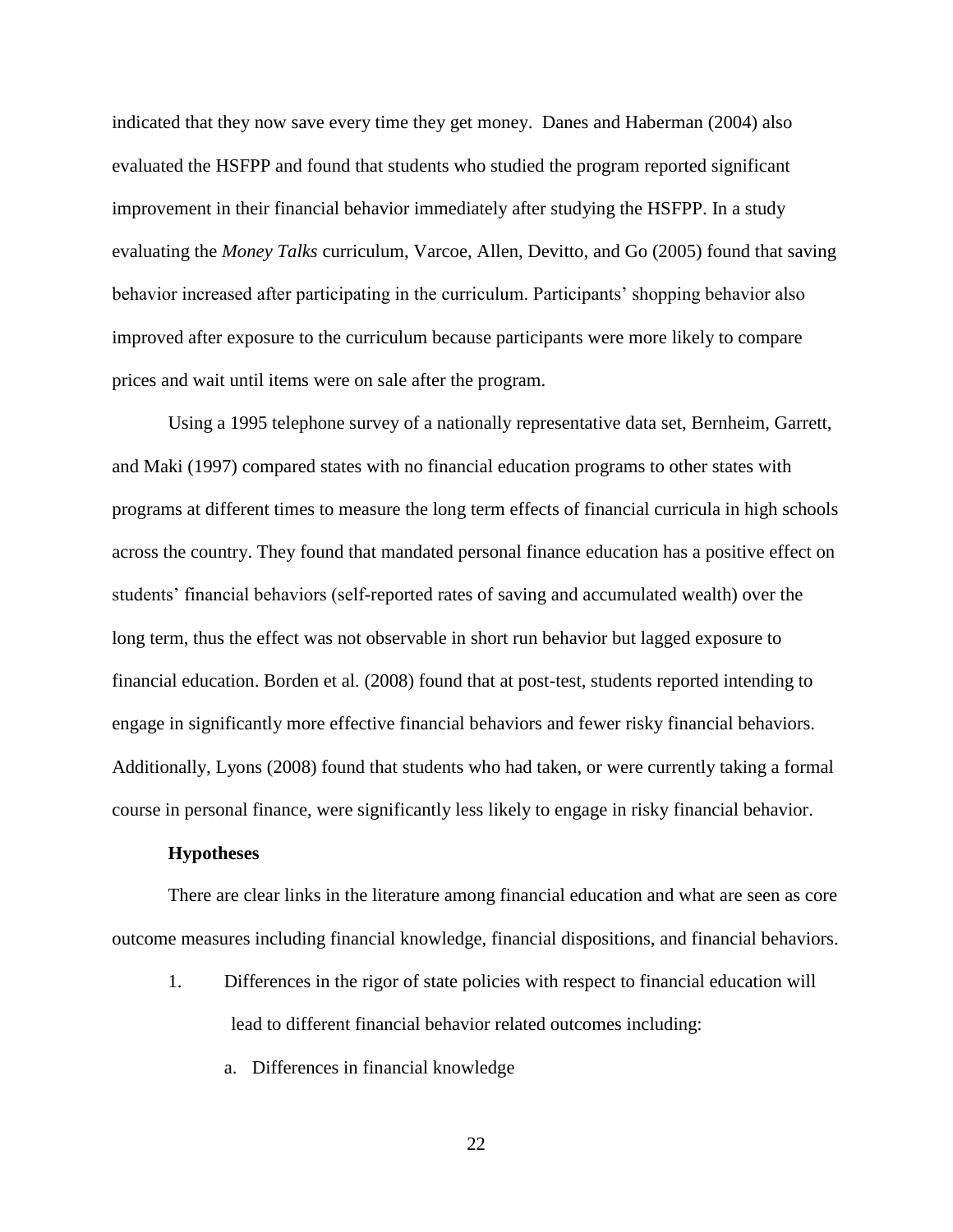- b. Differences in financial disposition
- c. Differences in financial behaviors
- 2. Greater rigor of state policies will be associated with healthier financial outcomes.
- 3. Social learning is an important determinant of financial dispositions and financial behaviors

#### **METHOD**

#### <span id="page-22-0"></span>**Data**

<span id="page-22-1"></span>The ideal population for this study in terms of importance and access was college students from the United States. Thus, data was collected during spring and fall of 2008 using a web survey of college students throughout the United States. This would indicate that these students would typically have graduated high school over the years 2004 through spring 2008. Thus the policies in place during 2004 may have affected many of these students. While policy changes such as those after may not have affected many of the students currently in college. This study used a stratified sampling technique. The 50 states and the District of Columbia were divided into 6 categories of mandate policies based on the 2004 National Council on Economic Education report to determine college students' states policies during their high school years. Then, using random numbers, states were selected from each of the categories with the target campuses being large state universities; a total of 15 campuses were sampled. A breakdown of the sample by campus is summarized in the table in Appendix A. Random lists of student email addresses were obtained for each campus (in some instances, entire student populations were made available). The sample was limited to currently enrolled college students age 18 and over. Students were emailed three times over a course of one month to request their participation; 172,412 students received emails three times and 16,876 students completed the survey. Students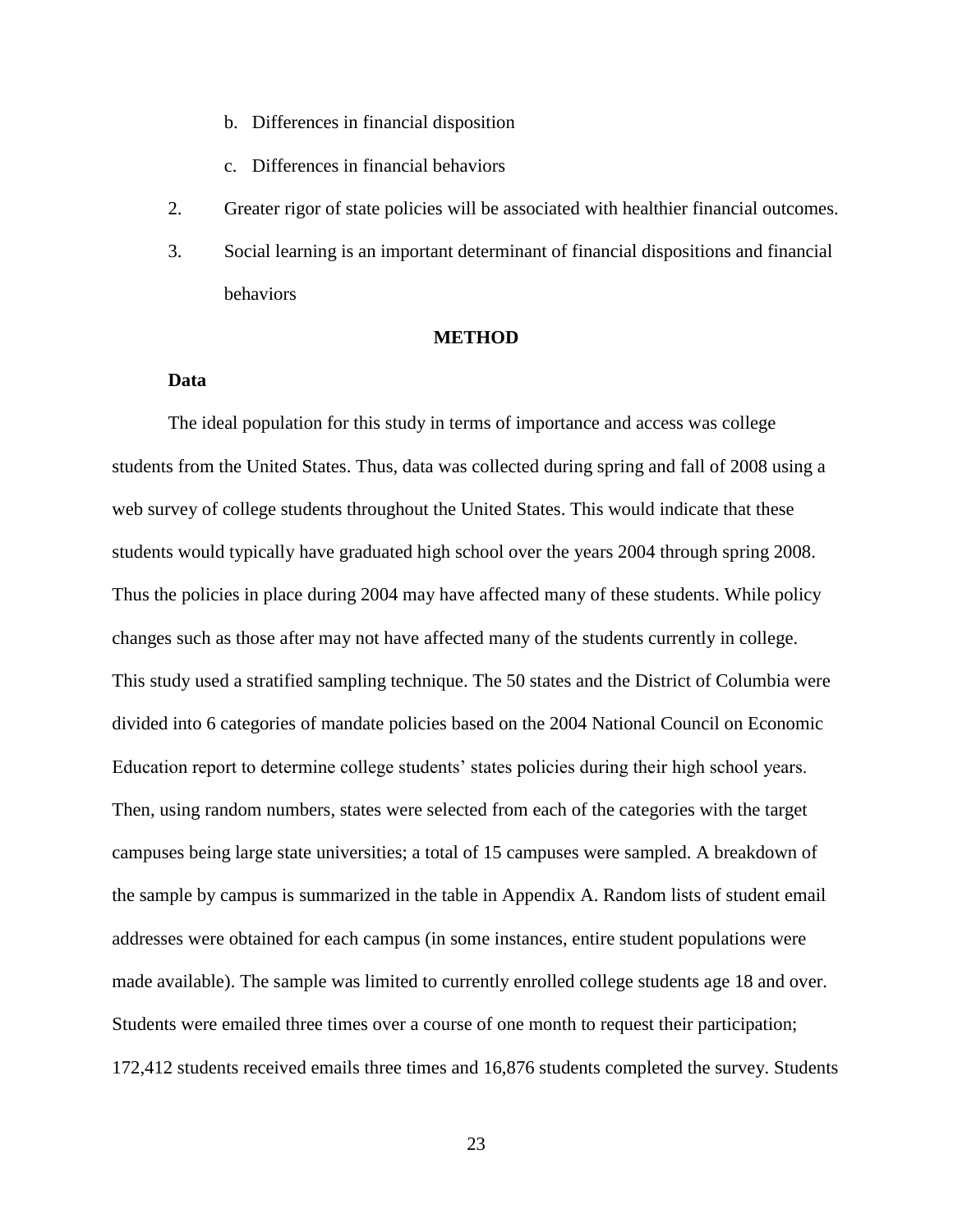in "educated abroad" and "homeschooled/GED" categories have distinct characteristics which separate them from the six main policy categories; therefore, they were excluded from the analyses. This resulted in a final sample size of 15,797. The average age of the students was 21.3, and almost all were full-time students (94.3%). About two-thirds (65.8%) were female, 83.3 % were white, 85.7% were single, and 27.4% were senior class-rank. This sample profile is reasonable when compared to the national averages for college students (62.7% female, 69.8% white, 58.1% single, and 27.8% senior). Thus, this sample is similar to the overall demographics of the college students, although students in this sample were more likely to be white and single than the general student population (NASPA, 2008).

## **Procedure**

<span id="page-23-0"></span>Student participation was requested using emails delivered to their email addresses of record. Students were informed that every one thousandth completed survey would receive a \$100 gift card. The email students received, which contained an informed consent document, took them to the survey, where they had to affirm their assent to the informed consent statement prior to beginning the study.

### <span id="page-23-1"></span>**Measurement of Variables**

#### *Independent Variables*

<span id="page-23-3"></span><span id="page-23-2"></span>**Demographic variable:** The study involved college students' demographic variables: age, gender, race, school rank, and marital status.

<span id="page-23-4"></span>**Financial variables:** Financial variables were measured using monthly income, being listed as a dependent on their parents' tax return, financial aid, and amount of debt.

<span id="page-23-5"></span>**Financial Education:** Financial education was used to both check policy category and capture the different forms of financial education. These questions were: "Were you taught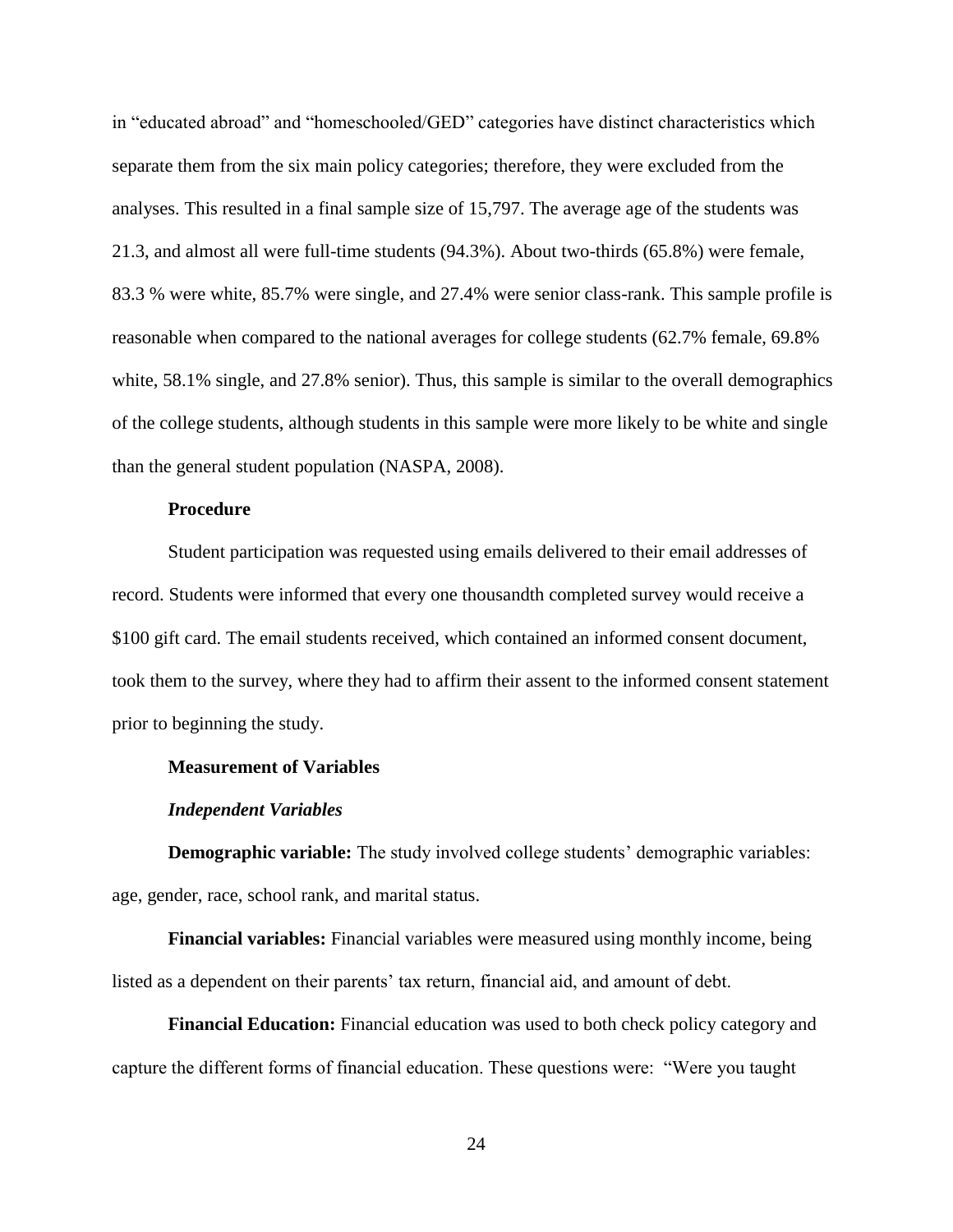about personal finances in high school?" and "Have you ever taken a course, program, or seminar on personal finance issues in your community, religious institution, or 4H-in other words not through school?" Responses included yes or no. While a state may not have required personal finance, individual school districts may have chosen to do so.

<span id="page-24-0"></span>**Policy Categories:** The 50 states and the District of Columbia were divided into 6 categories of mandate policies based on the 2004 National Council on Economic Education report.

| N <sub>0</sub><br>standards.<br>No testing<br>and no overt<br>policies, no<br>testing | Standards in<br>place.<br>Implementation<br>not required | <b>Standards</b><br>must be<br>implemented | Course<br>required.<br>assessment<br>not<br>mandatory | Course not<br>required.<br>assessment<br>mandatory | Course<br>required.<br>assessment<br>mandatory |
|---------------------------------------------------------------------------------------|----------------------------------------------------------|--------------------------------------------|-------------------------------------------------------|----------------------------------------------------|------------------------------------------------|
|                                                                                       |                                                          |                                            |                                                       |                                                    |                                                |

### *Policy Category Coding Key*

*Note:* for brevity, the above numbers or captions are consistently used on all tables and figures.

<span id="page-24-1"></span>**Financial Social Learning Opportunities:** The financial social learning opportunities score was a composite measure based on four dimensions: discussions with parents, discussions with peers, observing parents, and observing peers. The score utilized responses to eight items representing these four dimensions. Scores for each dimension ranged from 8 to 40. This measure was based on the work of Gutter and Garrison (2008).

*Discussion:* Students were asked how frequently in the past five years their parents and friends or other students had discussed the following with them: manage expenses and avoid overspending; check their credit report; pay bills on time; saving and investing; working with a mainstream financial institution; buying and maintaining health insurance, auto insurance and renter's insurance. The student answered by using a 5 point scale from 1=never to 5=often. The average "discuss finances with parent" score for students was 21.90 (*SD*=7.84) and the average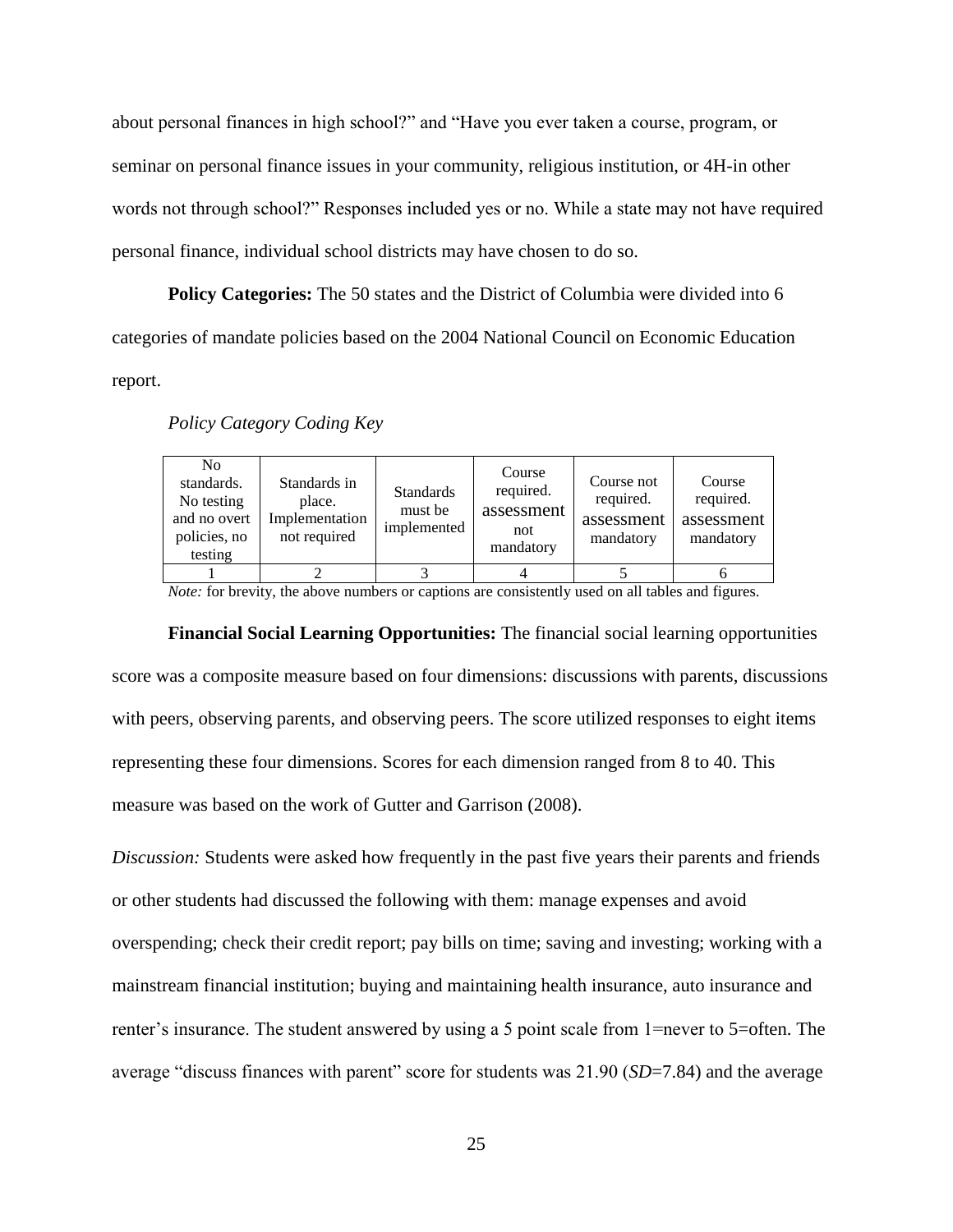"discuss finances with friends" score was  $17.05$  ( $SD=6.68$ ). In order to test the reliability of the measure, Cronbach's Alpha was selected. Cronbach's Alpha internal consistency reliability was calculated to be .86 for both discussion with parents and discussion with friends. This result suggests that the inner consistency of the inventory was high.

*Observing:* Students were asked how frequently in the past five years they observed their parents/caregivers and friends or other students involved in the following: managing expenses and avoiding overspending; checking credit report; paying bills on time; saving and investing; working with a mainstream financial institution; buying and maintaining health insurance, auto insurance and renter's insurance. The student answered by using a 5 point scale from 1=never to 5=often. The average "observing parents' financial behavior" score was 26.99 (*SD*=8.77), and "observing friends' financial behavior" 17.26 (*SD*= 7.24). The inter-item reliability was high for both observing parents (Cronbach's alpha = .87) and observing friends (Cronbach's alpha = .86). *Dependent Variables*

### <span id="page-25-1"></span><span id="page-25-0"></span>**Financial Dispositions:**

*Materialism:* The Materialism Scale (Richins & Dawson, 1992) examines three factors related to materialism: centrality, happiness, and success. The 18-item scale is measured on a 5 point scale ranging from 1 (strongly agree) to 5 (strongly disagree). We used 15 items to measure for college students materialism from Richins and Dawson' (1992) scale. We did not use three items ("I don't pay much attention to the material objects other people own," "I usually buy only things I need," and "I enjoy spending money on things that aren't practical") for analysis in this study because students' responses were not fit for these three items. A participant can score from 15 to 75 on the scale. Some items were reverse-coded so that lower scores reflect lower levels of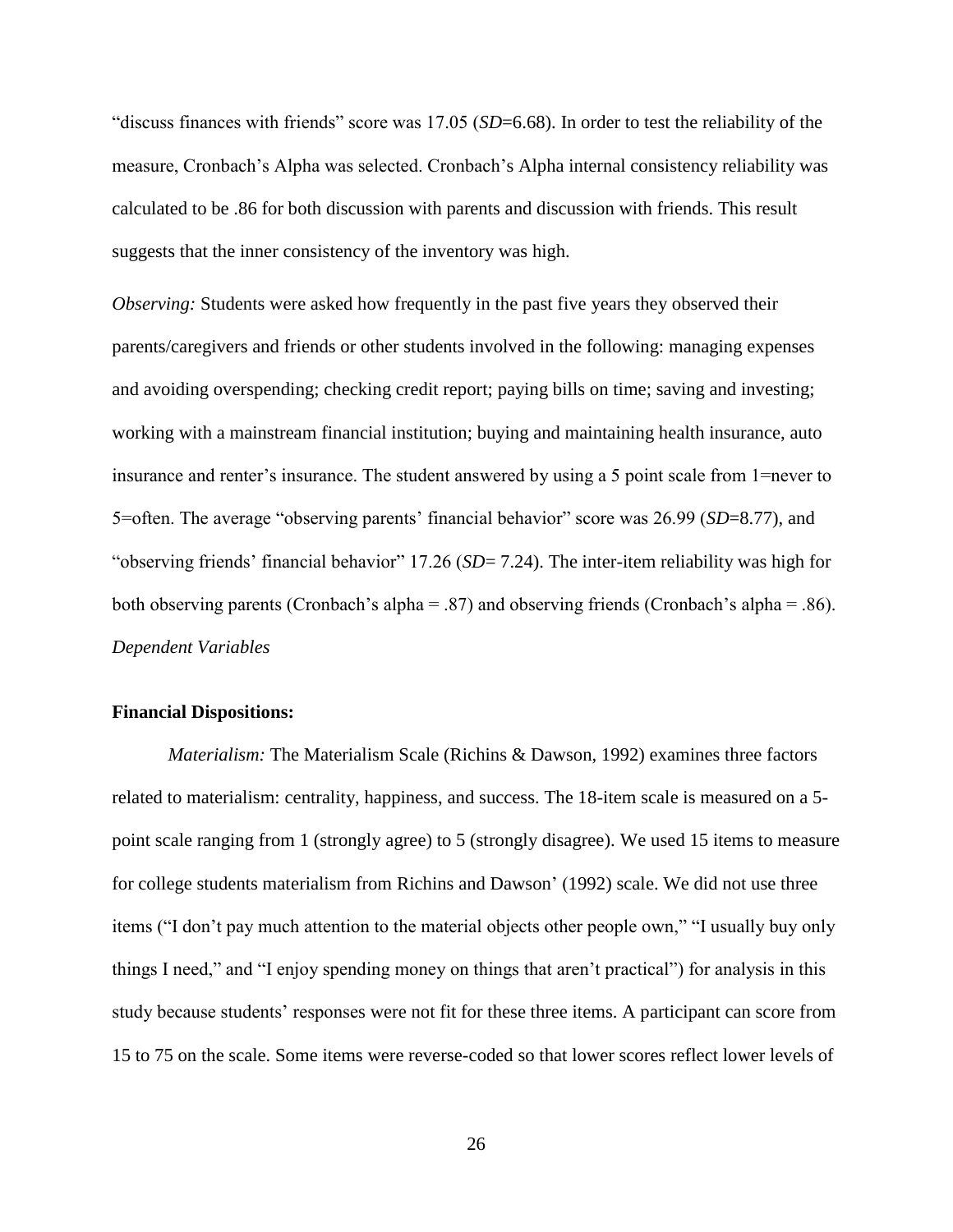materialism and higher scores reflect higher levels of materialism. The inter-item reliability was high for college students (alpha  $= .86$ ).

*Compulsive Buying:* The Compulsive Buying Scale (CBS), developed by Faber and O'Guinn (1992), is a screening instrument utilized to identify compulsive buyers. The CBS consists of seven statements representing specific behaviors and feelings related to compulsive buying. Six of the statements (e.g., "Felt others would be horrified if they knew of my spending habits," "Bought myself something in order to make myself feel better," and "Felt anxious or nervous on days I didn't go shopping'') are rated on a scale from  $l=$ very often to 5=never. More severe compulsive buying will result in lower scores on the scale. One of the statement ("If I have any money left at the end of the pay period, I just have to spend it") rated on a scale from 1=strongly agree to 5=strongly disagree. We did not use this last item for analysis in the current study because students' responses were not fit for this item. Cronbach's Alpha internal consistency reliability was calculated to be .80.

*Self-efficacy:* Financial self-efficacy perceptions were assessed for 6 items. Two of the items were generated from the original Money Ethic Scale (MES)' "budget" factor; developed by Tang (1992). These were: "I budget my money very well" and "I use my money very carefully.". The following items were also used: To what extent do you see yourself as being capable of . . .'or 'How confident are you that you will be able to . . .'; Students answered by using a 7-point, Likert-type scale where 1 meant strongly disagree and 7 meant strongly agree. This indicated that higher level of self-efficacy perceptions will result in higher scores on the scale. Cronbach's Alpha reliability of the scale was calculated as .96.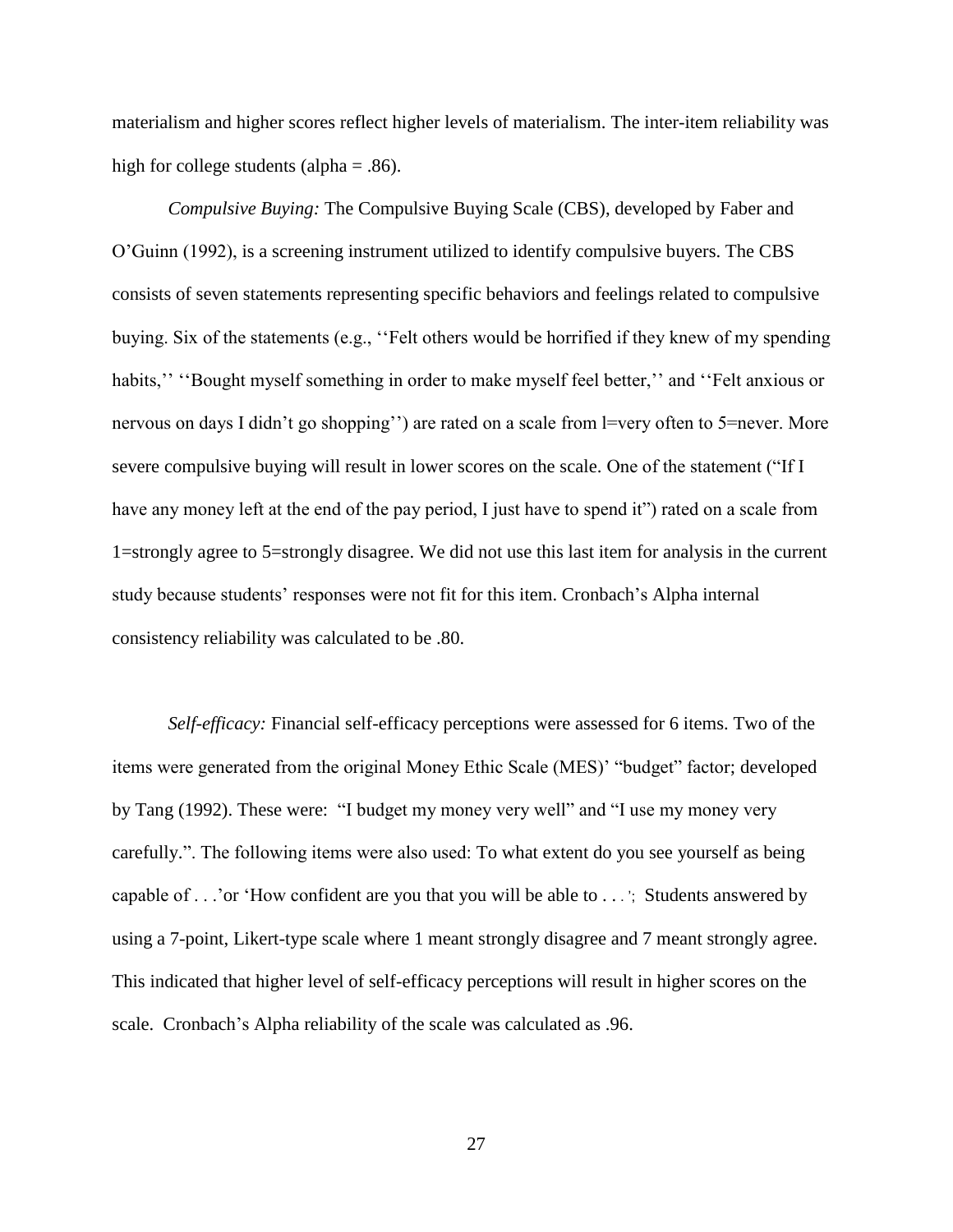*Future Orientation:* Future orientation was measured by Strathman, Gleicher, Boninger and Edwards's (1994) "Consideration of Future Consequences" (CFC) scale. This is a measure of the extent to which people consider distant versus immediate consequences of possible behaviors. The scale had 12 items. Respondents had to indicate the extent to which each statement described them on a 5 point scale from 1 (doesn't describe me at all) to 5 (describes me very well). Some items were reverse coded, thus a lower score indicated that students are more present orientated while a higher score indicated that students are more future orientated. Cronbach's Alpha internal consistency reliability was calculated to be .78

*Willingness to Take Financial Risks:* Willingness to take risks was measured with the question, ―Which of the statements on this page come closest to the amount of financial risk that you are willing to take when you save or make investments? Responses included: "Take substantial financial risks expecting to earn substantial returns", "Take above average financial risks expecting to earn above average returns", "Take average financial risks expecting to earn average returns", and "Not willing to take any financial risks". This measure is commonly used to account for the risk tolerance of the individual. Risk tolerance as a preference is known to influence decision making under uncertainty such as insurance and investment decisions. For the analyses take substantial financial risks and take above average financial risks were combined as take above average financial risks. This measure of willingness to take financial risk is from the Survey of Consumer Finances. The measure asks about willingness to take a risk proportional to the expected benefit or return.

<span id="page-27-0"></span>**Financial Knowledge:** Financial knowledge was measured with three statements; "Rate their level of knowledge on financial subjects", "Financial knowledge quiz score" and "Overall, rate their knowledge of financial management compared to other people"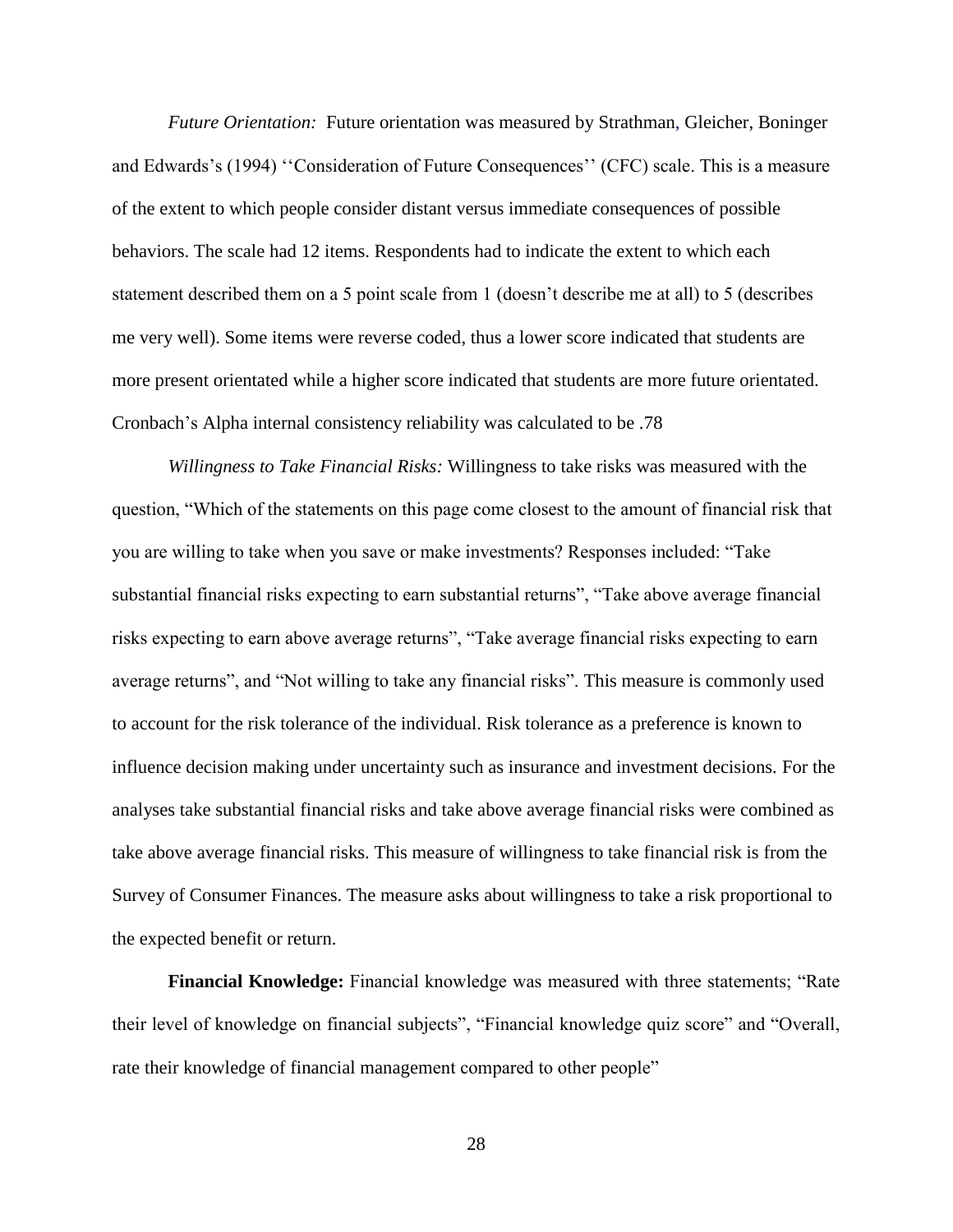<span id="page-28-0"></span>**Financial Behaviors:** Financial behavior can be defined as any human behavior that is relevant to money management. Common financial behaviors include budgeting, credit utilization, and saving (Xiao, 2008; Xiao, Sorhaindo & Garman, 2006). For the purpose of this study, information about credit card (number of credit card, using frequency, obtain time of first credit card, amount of credit card, missed payment, acquire the credit card, and paying with credit card), credit usage behaviors, budgeting, and saving were considered as financial behaviors. Credit usage behaviors that can negatively impact one's credit score including: making late payments, using full capacity of credit, and being a frequent revolver. Behavior can be measured as a binary variable, whether or not to perform the behavior (Xiao, 2008). In the present study, students were asked how frequently in the past year they had done the following: maxed out their credit, been delinquent, and carried a balance. Responses included '0', '1-2', '3-5', and ‗6 or more'. Students without a credit card would have responded Not Applicable (N/A). The more frequently students engaged in each behavior the higher their credit risk score was. Budgeting was measured with the questions, "Do you currently use a system to manage expenses and avoid overspending?" and "Have you used a budget in the past?" Saving was measured with the questions, "Are you currently depositing/investing money on a regular basis into some sort of account (includes employer plans, mutual funds, individual retirement account (IRA), savings, CDs)?" and "saving in the past and plan to continue saving in the future". Responses included yes or no. Financial behaviors include students' intentions toward budgeting and saving. Responses included "plan to next month", "plan to next six months", "plan to after I graduate" and "I have no plan".

The following table summarizes these variables.

| <b>Demographic</b><br>(College<br><b>Students</b> ) | <b>Financial</b> | <b>Financial Education</b><br>(Yes or No questions) | <b>Financial Social</b><br>$\mu$ earning<br>Opportunities | <b>Financial</b><br><b>Dispositions</b> | <b>Financial</b><br>Knowledge | <b>Financial</b><br><b>Behaviors</b> |
|-----------------------------------------------------|------------------|-----------------------------------------------------|-----------------------------------------------------------|-----------------------------------------|-------------------------------|--------------------------------------|
|-----------------------------------------------------|------------------|-----------------------------------------------------|-----------------------------------------------------------|-----------------------------------------|-------------------------------|--------------------------------------|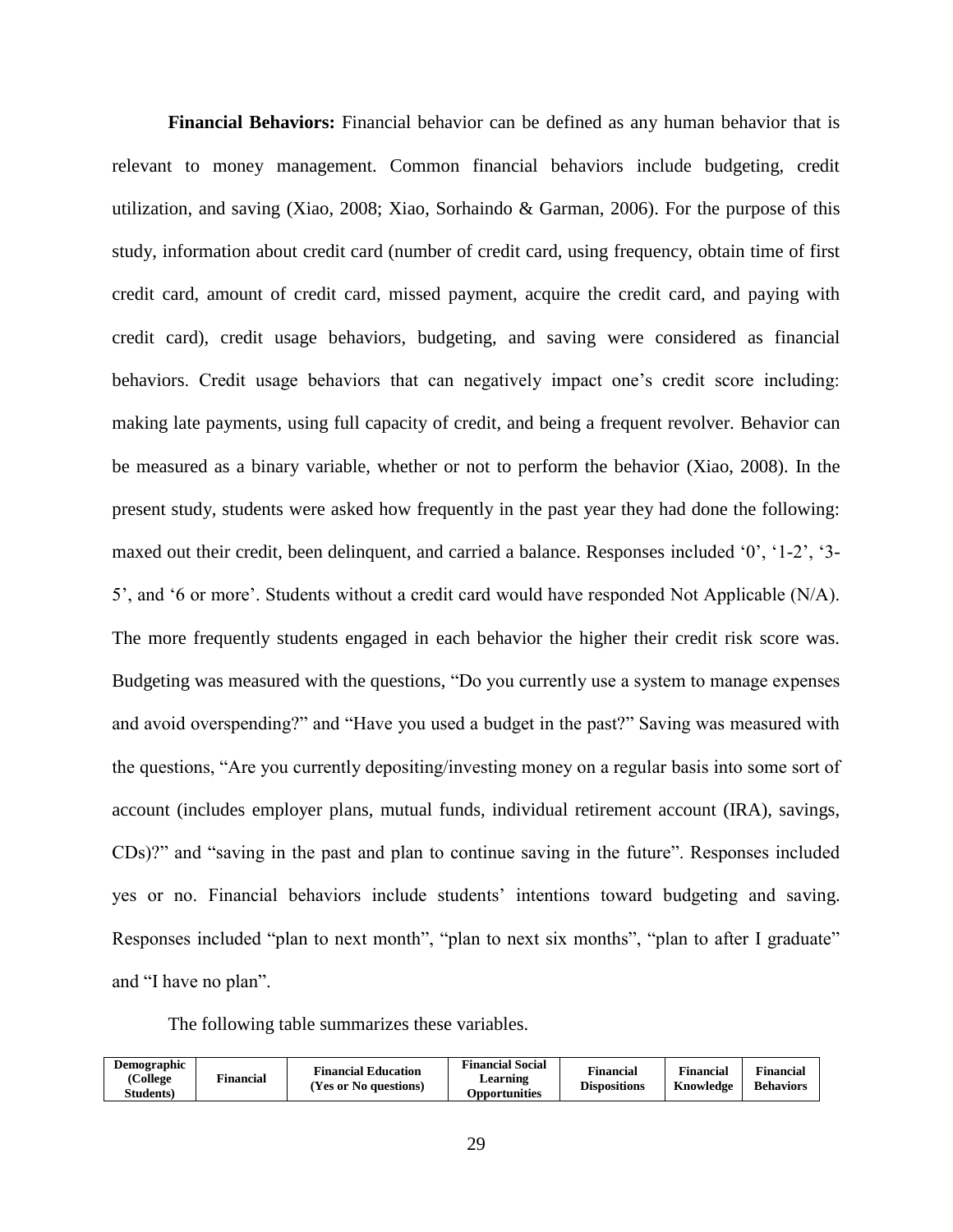| Age            | Monthly<br>income                                   | Were you taught about<br>personal finances in high<br>school?                                                                                                                | <b>Discussion</b> | <b>Materialism</b><br>Based on<br>responses about<br>centrality,<br>happiness, $&$<br>success on the<br>18-item<br>Materialism<br>Scale (Richins<br>and Dawson<br>1992)  | Self-<br>reported<br>financial<br>knowledge                              | Checking<br>credit<br>report      |
|----------------|-----------------------------------------------------|------------------------------------------------------------------------------------------------------------------------------------------------------------------------------|-------------------|--------------------------------------------------------------------------------------------------------------------------------------------------------------------------|--------------------------------------------------------------------------|-----------------------------------|
| Gender         | Listed as<br>dependent on<br>parents' tax<br>return | Have you ever taken a<br>course, program, or seminar<br>on personal finance issues in<br>your community, religious<br>institute, or 4H-in other<br>words not through school? | Observing         | Compulsive<br><b>Buying</b><br>Based on<br>responses to 6-<br>statement<br>Compulsive<br><b>Buying Scale</b><br>(Faber and O'<br>Guinn 1992)                             | Financial<br>quiz                                                        | Risky<br>credit card<br>behaviors |
| Race           | Financial aid                                       |                                                                                                                                                                              |                   | <b>Self-Efficacy</b><br>Based responses<br>on Likert-type 7-<br>degree scale to 6<br>statements                                                                          | Perceived<br>financial<br>knowledge<br>compared<br>other<br>to<br>people | Budgeting                         |
| School rank    | Amount of<br>debt                                   |                                                                                                                                                                              |                   | <b>Future</b><br><b>Orientation</b><br>Based on 12-item<br>Consideration of<br>Future<br>Consequences<br>scale (Stratham,<br>Gleicher.<br>Boninger, and<br>Edwards 1994) |                                                                          | Saving                            |
| Marital status |                                                     |                                                                                                                                                                              |                   | <b>Willingness to</b><br><b>Take Financial</b><br><b>Risks</b>                                                                                                           |                                                                          |                                   |

### **Analyses**

<span id="page-29-0"></span>Preliminary exploration of the hypotheses includes simple bivariate comparisons utilizing a cross-tabulation table and chi-square test to examine whether or not financial education, financial disposition (risk tolerance), financial knowledge and financial behaviors differed by policy category for the state in which they graduate high school. One–way analysis of variance was then computed to compare means among categories of subjects on financial disposition (materialism, compulsive buying, financial self-efficacy and future orientation) financial quiz scales and self-reported financial knowledge variables by policy categories. When the *F*-test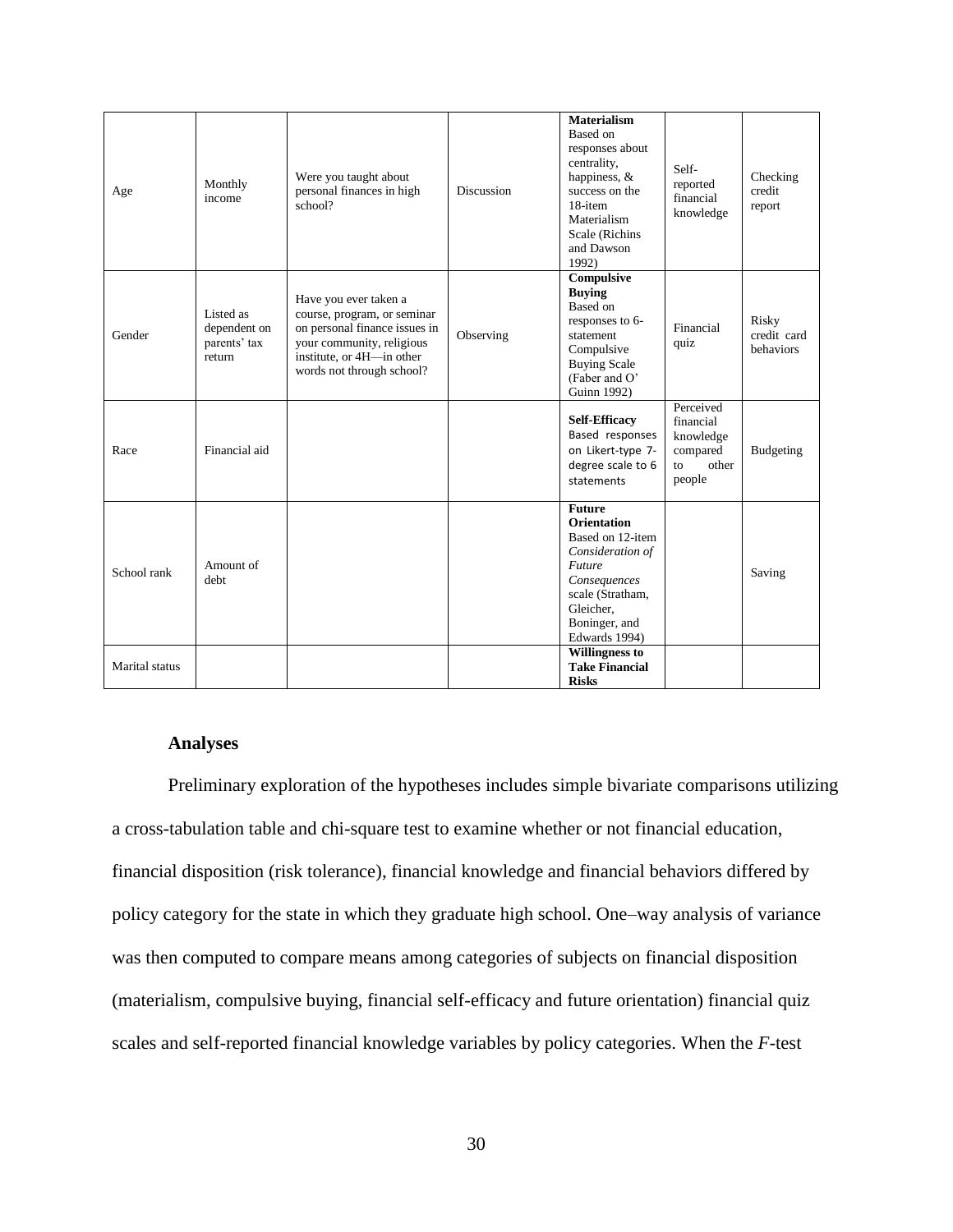indicated significant (.05) mean differences on a given variable, the Scheffe multiple comparison test was used to isolate the specific between-category means that were significantly different.

This was followed by ordinary least squares regression for continuous measures and binary logistic regression for the dichotomous measures. The dependent variables include financial disposition, financial knowledge, students' use of a budget, saving and risky credit behaviors. The factors that influence financial dispositions include demographics, financial resources, financial education (including policy categories), financial social learning opportunities and financial knowledge. The factors influencing financial knowledge include demographics, financial resources, financial education (including policy categories), and financial social learning opportunities.

The logistic regressions are used to test the relationship of policy category for their state of high school graduation on financial behaviors. It was also important to examine the context of high school education thus we compare a full and reduced model to determine whether factors such as dispositions and social learning improved the model. This was tested using a likelihood ratio test. The two models are summarized in the following table.

| Reduced Model (Model 1)    | Full Model (2)                  |
|----------------------------|---------------------------------|
| Demographics               | Demographics                    |
| <b>Financial Resources</b> | <b>Financial Resources</b>      |
| <b>Financial Education</b> | Financial Education (including) |
| (including policy)         | policy)                         |
| <b>Financial Knowledge</b> | <b>Financial Knowledge</b>      |
|                            | Financial social learning       |
|                            | opportunities                   |
|                            | Financial dispositions          |

A third model was estimated post analysis accounting for median state income, poverty rates, and states economic productivity; these factors were not significant. Finally, structural equation modeling techniques were used to examine the relationships among students'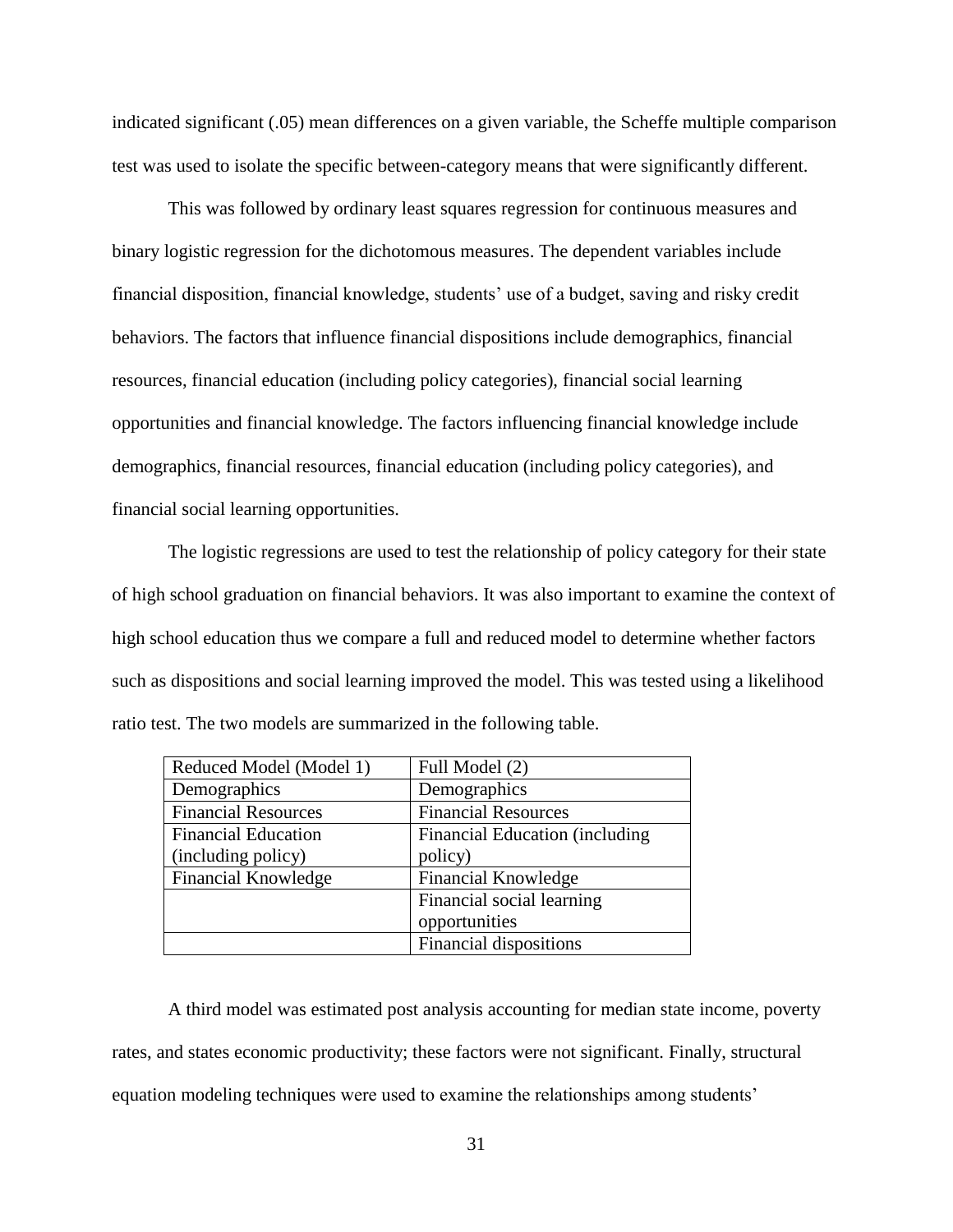demographic, financial resources, social learning opportunities, financial disposition, financial knowledge, policy category and financial behaviors. We employed AMOS 16.0 for overall measurement model fit. The path model consists of links between demographic, financial resources, social learning opportunities, financial knowledge, financial disposition, policy category and financial behaviors.

#### **RESULTS**

#### **BIVARIATE RESULTS**

#### <span id="page-31-1"></span><span id="page-31-0"></span>*Policy Category and Financial Education*

<span id="page-31-2"></span>According to the results, most students were not taught personal finance in high school within almost all policy categories  $(63.4\% - 67.8\%)$ , except the "course required" category where 61.8% of students were taught personal finance in school (Figure 1). It is indicative of the fact that personal finance is likely not taught unless somehow proscribed in the standards. Given the state of many school budgets, there are many rationales provided as to why this is the case. However this statistic should be monitored to be sure that it is increasing with policy changes. This drives the significance test showing the variability of having had a class by category ( $\chi^2$ = 602.285;  $df = 5$ ;  $p < .001$ ). As can be seen in Figure 2, typically most students within all categories (89.3%-92.0%) were not exposed to personal finance information in their communities.

#### [Insert Figure 1, 2 about here]

### *Policy Category and Financial Dispositions*

<span id="page-31-3"></span>Figure 3 shows the results of a one-way ANOVA for differences in compulsive buying among the policy categories. Among the six policy categories, compulsive buying scores are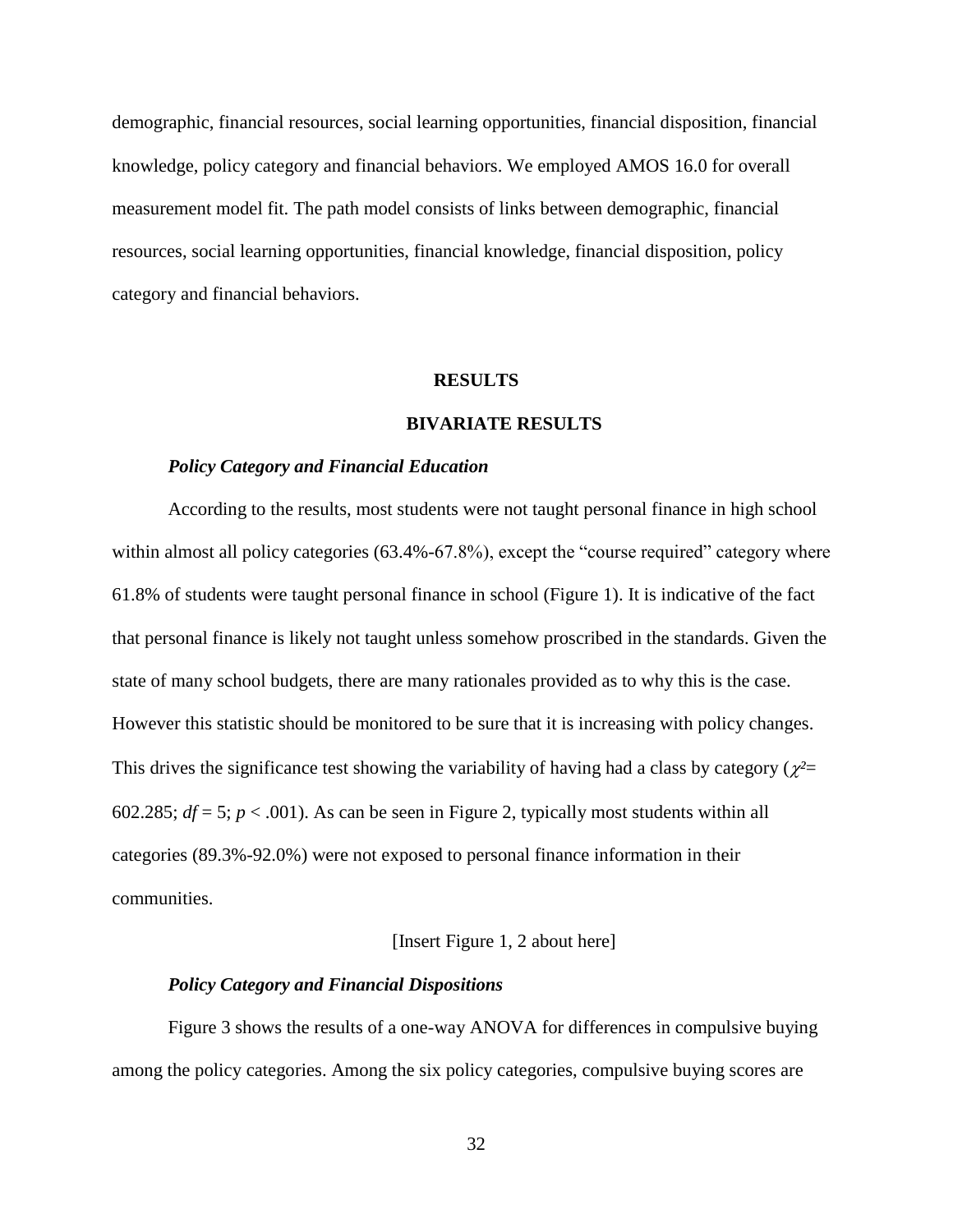almost the same. Students in states with "standards only" with higher mean scores would indicate that they were less prone to compulsive buying than those of other categories. However, according to post-hoc analysis results, the students from states with "standards only" had higher mean scores ( $M=24.89$ ) than those from states with "no policy" ( $M=24.34$ ), "course required"  $(M=24.15)$ , "assessment required"  $(M=24, 24)$ , and "course and assessment required"  $(M=24.21)$  $(F=9.298, p<.001)$ . As seen in Figure 4, students' future orientation scores in the "course" required" category had a higher mean (*M*=23.09) than other policy categories. However, among the six main policy categories, there are no significant differences on future orientation scores  $(F=1.373, p>0.05)$ . The means of students' financial self-efficacy scores in "standards only" were higher (*M*=29.95) than those of other categories. According to post-hoc analysis results, there are significant differences between "standards only" and "course required", "assessment required", "course and assessment required" policy category and "no policy" and "assessment required" category (*F*=8.040, *p*<.001). Results on materialism scores also showed significant differences with mean scores of the "course required"  $(M=41.63)$ , and "course and assessment required"  $(M=41.61)$  categories being higher, while "standard with required implementation" category being lower (*M*=40.03) than those of the other categories (*F*=5.322, *p*<.001). In general, students had average risk tolerance within all policy categories. While chi-square test results indicate that there was a significant difference in risk tolerance across categories, students in the "standards only" category had the highest percentage of "average risk tolerance"  $(61.0\%)$  within all policy categories ( $\chi^2$ =39.931, *df*=10, *p*<.001).

[Insert Figure 3, 4, 5, 6 about here]

[Insert Table 1about here]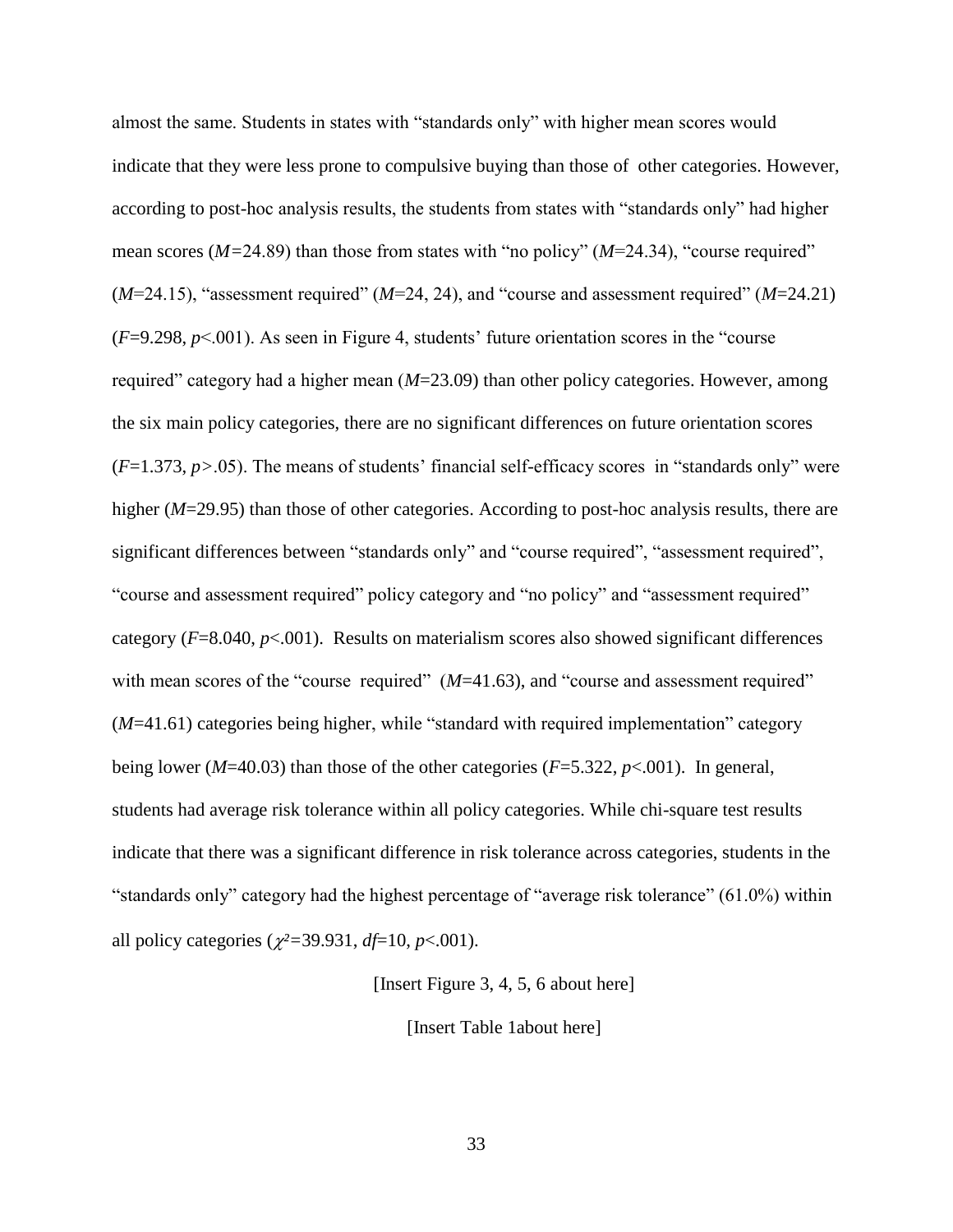### *Policy Category and Financial Knowledge*

<span id="page-33-0"></span>The differences in financial knowledge among the policy categories are shown in Figure 7. As can be seen, students' financial quiz scores were about the same in every category, excluding: "assessment required" ( $M=11.95$ ). This category had significantly lower means than other policy categories  $(F=11.711, p<.001)$ . According to post-hoc analysis results for the six policy categories, students in states with "standards only" and "standards that are required to be implemented" had significantly higher financial quiz scores  $(M=12.48)$  than students in states with a "course only"  $(M=12.13)$  or an "assessment only"  $(M=11.95)$ . In addition, students in states with "no policies" had significantly higher financial quiz scores  $(M=12.38)$  than students in states with a "course only"  $(M=12.13)$  or an "assessment only"  $(M=11.95)$   $(F=11.711, p<.001)$ . Students' self-reported financial knowledge level scores also showed significant differences with mean scores of the students in states with the most rigorous policy (course and assessment required) being higher ( $M=25.53$ ) than students in states with "no policies" ( $M=24.75$ ), "standards only" ( $M=24.74$ ), and a "course only" ( $M=24.80$ ) ( $F=5.210$ ,  $p<.001$ ). According to the bivariate analysis results, it is possible to say that generally students believe they had "better" knowledge of financial management compared to other people within all policy categories. Among the six main categories, those in states with the most rigorous policies had the highest percentage (59.2%) of students who perceived their level of financial knowledge to be "better" than others; whereas states with "assessment only" had the lowest percentage  $(54.7%)$  of students who perceive their level of financial knowledge to be "better" than others. However there were no significant differences in perceiving financial knowledge among the six policy categories  $(\chi^2)$ =13.980, *df*=10, *p*>.05).

[Insert Figure 7, 8 about here]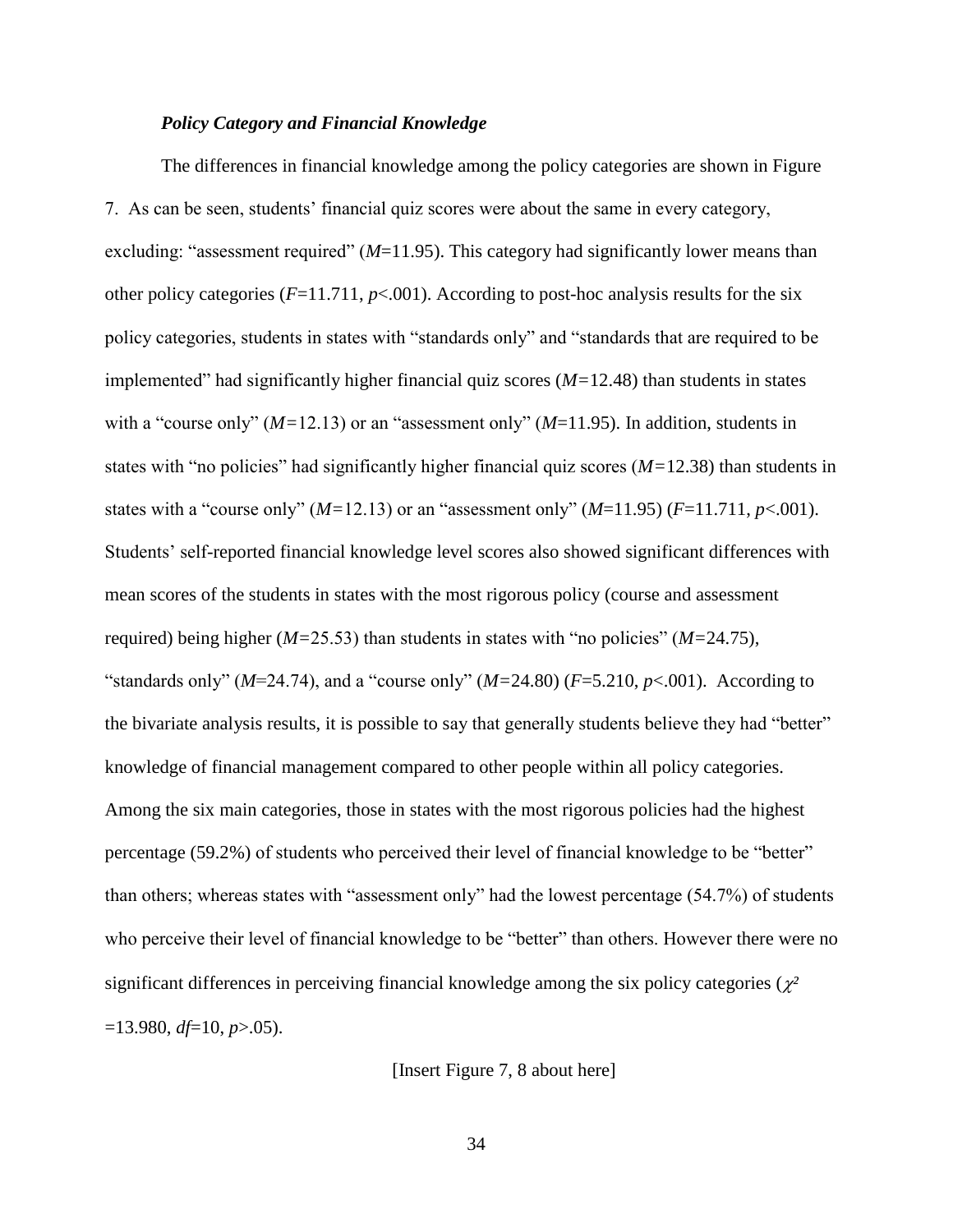#### [Insert Table 2 about here]

#### *Policy Category and Financial Behaviors*

<span id="page-34-0"></span>Students' credit card numbers were relatively consistent across policy categories, but the ―standards only‖ category has a significantly higher percentage of students with one credit card (42.5%) as compared to the other categories. The results show that almost one-third of the students were using their credit card "rarely" within the policy categories "course required" and "course and assessment required;" one-third of the students were using their credit card "a few times a month" within the policy categories "no stated policy", "standard only", "standards with required implementation", and "assessment required." Among the six policy categories, there are significant differences with the highest percentage (44.9%) of students obtaining their first credit card before college within the "course required" policy category. While the levels of student credit card balances was consistent across policy categories, states with "standards only" had a significantly higher percentage  $(54.4\%)$  of credit card balance as "\$0", and states with "no policy" category had a significantly higher percentage  $(25.2%)$  of credit card balance as "\$1-\$499".

The vast majority of all students reported not missing a payment. Among the six categories, states with "standards only" had the significantly highest percentage  $(95.9\%)$  of students who did not miss a payment on a credit card bill by 30 days or more. As can be seen in Table 3, the highest percentage of students in each category acquired their credit card from a bank/financial institution in person. States with "course required" had the significantly highest percentage (47.3%) of students acquiring their credit card from a bank/financial institution.

[Insert Table 3 about here]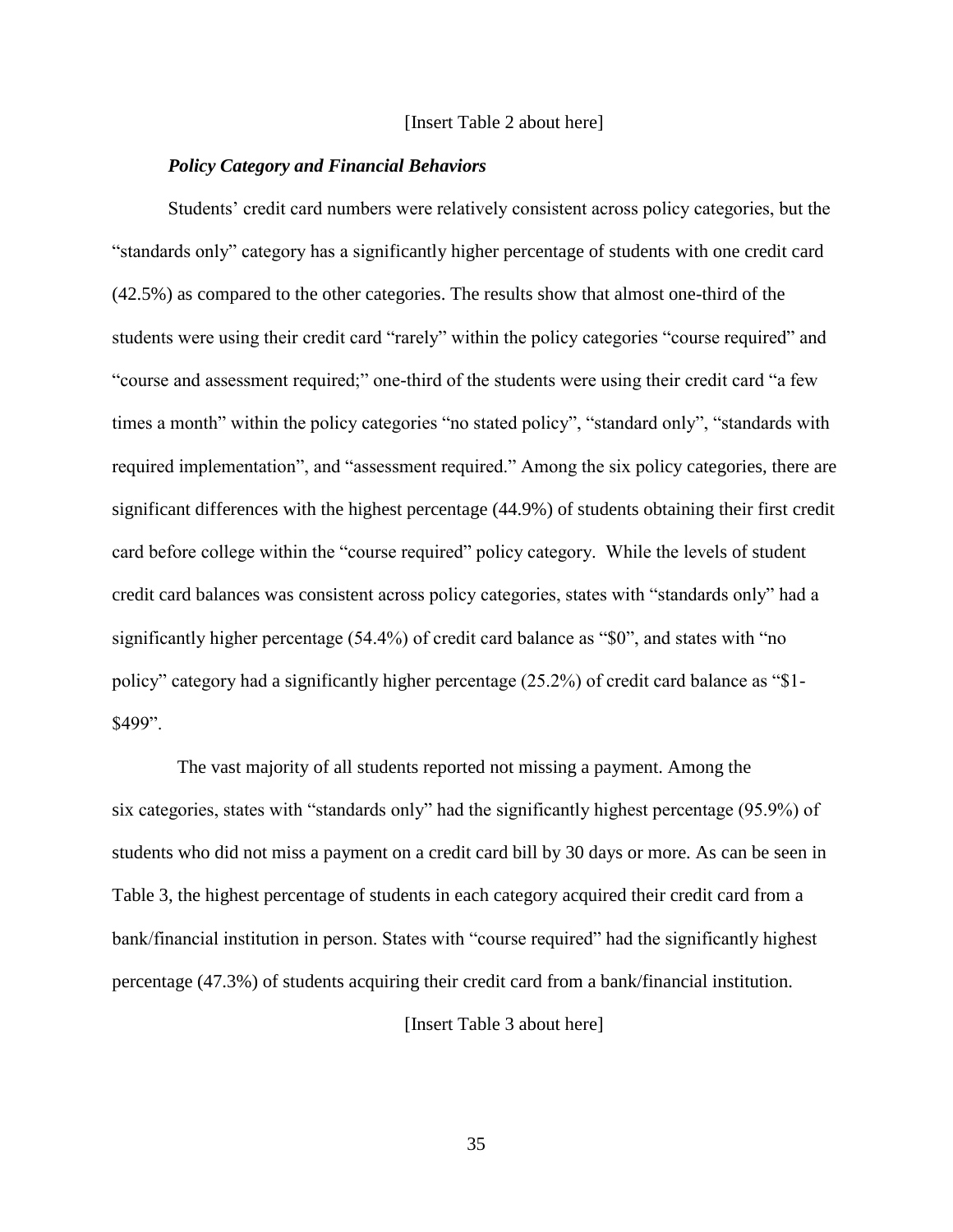Approximately one-third to one-half of the students in each category usually use their credit card for "textbooks/school supplies", "clothes and other personal items", "groceries", "eating out", and "gas/auto, maintenance/auto repair"  $(p<.001)$ .

## [Insert Table 4 about here]

Most students within all policy categories did not have any risky credit behaviors ("max") out", "make late payments", and "do not pay off") behaviors. Among the six categories, states with "assessment required" had a significantly lower percentage of students reporting "0" risky credit behaviors than other categories (*p*<.05).

### [Insert Table 5 about here]

Budgeting varies in a meaningful way by policy category. Generally more than half of the students were not budgeting. The results show that significantly higher percentages of students were budgeting within the policy categories "course and assessment required" (52.9%), "standards with required implementation"  $(51.4\%)$ , "assessment required"  $(50.7\%)$ , and "course" required" (50.3%)." Most students  $(39.7\% - 46.1\%)$  within all policy categories who were budgeting reported that they had been using a budget for at least six months. Results on students' intentions towards budgeting showed significant differences across categories. Within each category, the highest percentage of students who were not budgeting plan to do so after they graduate  $(18.4 % - 26.9%)$ , with the "standards only" group having the highest percentage of students that plan to do so after they graduate .

## [Insert Table 6 about here]

Saving varies in a meaningful way by policy categories. Generally more than half of the students reported that they save, except "no state policy" category (49.9%). The results show that the percentage of students in the policy categories who were saving was within the range of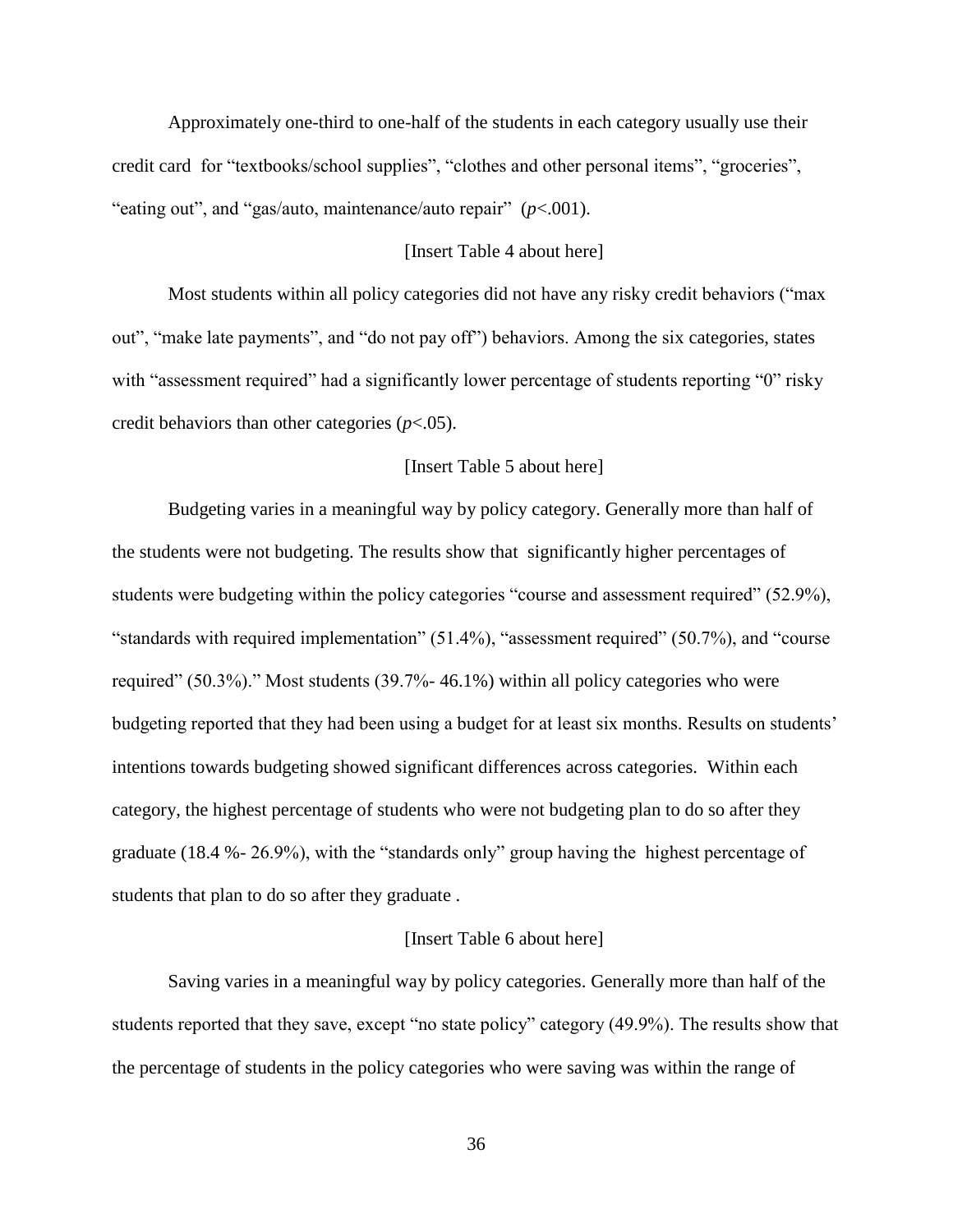51.8% ("course and assessment required") to 56.1% ("assessment required"). Most of the students who save reported that they plan to continue making the same regular contribution(s) to saving in the future within all policy categories. While most of the students reported that they had been saving for a year or more within all policy categories, states with "standards only" and "course only" had a significantly higher percentage (48.5%-48.4%) of students reporting they had been saving or investing for a year or more. In regards to students' intentions towards saving, the majority of students in each category who are not saving do plan to start saving after graduation.

[Insert Table 7 about here]

# **MULTIVARIATE RESULTS**

#### *Financial Disposition*

# **Materialism**

Table 8 summarizes the results of OLS regressions predicting college students' financial disposition. Male students were significantly more materialistic than female students. Older, white, and graduate/professional/other students were significantly less materialistic than younger and other ethnicity students. Students with lower income (\$1-499) and students who had federal work-study, scholarships, and tuition waivers also were significantly less materialistic than those who have no income and financial aid. However, students with lower debt (\$1-999), higher debt (\$5,000 or more) and not sure about debt, and students who had federal student loans were significantly more materialistic than those who have no debt and financial aid. Students who had a personal finance course in their community were significantly less materialistic than those who had not personal finance in the community. Social learning opportunities also related to materialism. Students who had discussed financial management with their parents and friends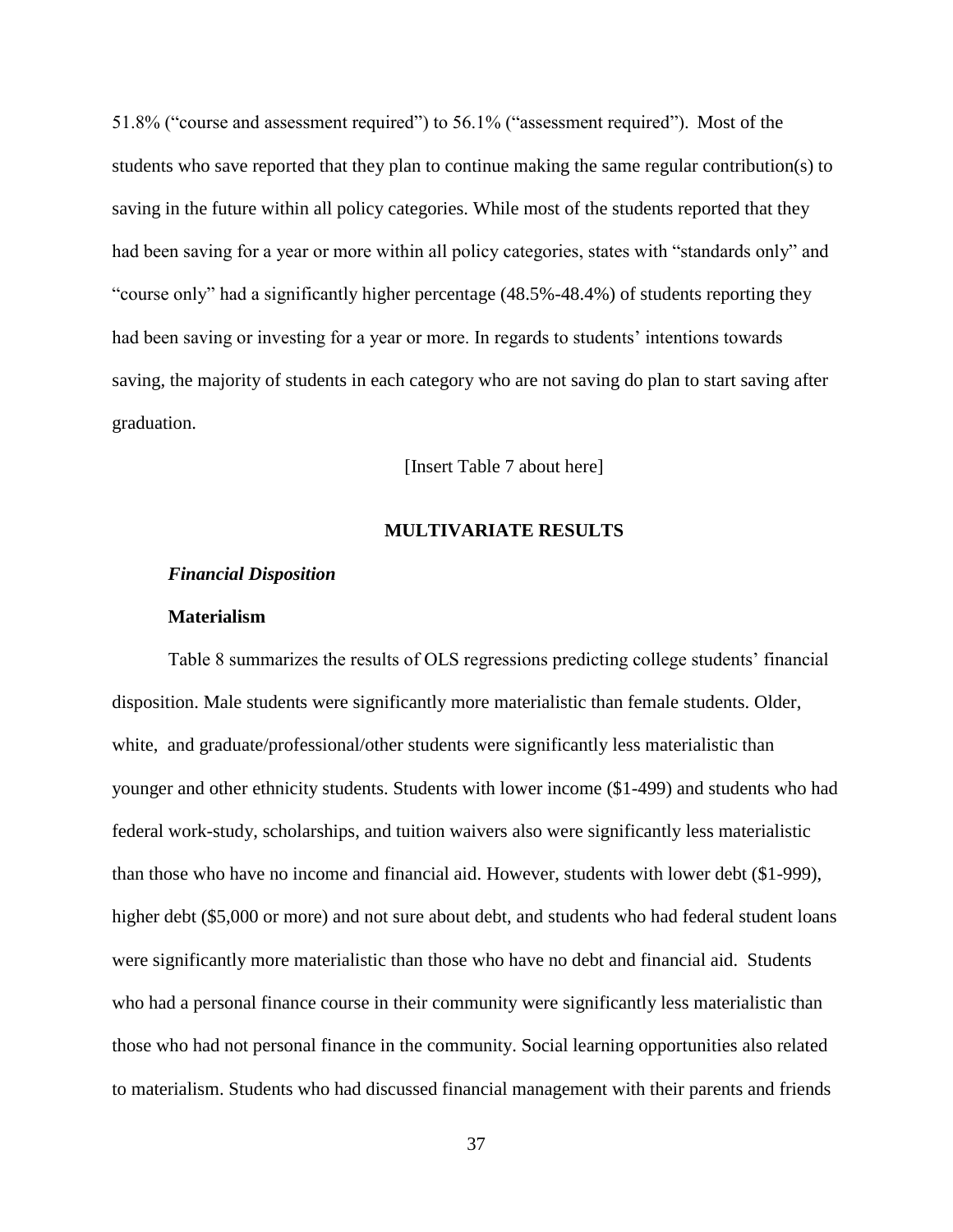were significantly more materialistic than those who had not had these discussions with others. Students who had higher self-reported financial knowledge were significantly less materialistic than those who had lower self-reported financial knowledge.

Students within "standards with required implementation" policy category were significantly less materialistic than those without any state policies.

# **Compulsive Buying**

Older, sophomore, junior, senior and graduate/professional/other students were significantly more prone to compulsive buying. However, white and male students were significantly less prone to compulsive buying than other ethnicity and female students. Students who have taken a personal finance course at high school were significantly more prone to compulsive buying than those who have not taken. Financial characteristics were also related to compulsive buying. Students with higher income (\$500-1,000 or more) and students with all levels of debt including those unsure of balances were significantly more prone to compulsive buying than those who have no income and debt. Students who had federal student loans and need-based financial aid were more prone to compulsive buying, while students who had scholarships were less prone to compulsive buying than those who had not financial aid. Students who had discussed financial management with their parents or friends or observed their friends behavior were more prone to compulsive buying. Students who observed their parents financial behavior were significantly less likely to compulsively buy than those who were not observed. Thus modeling seemed to have a distinct impact from discussions; in this instance a positive influence. Students who had a higher financial quiz score and higher self-reported financial knowledge were less prone to compulsive buying than those who had a lower financial quiz score and self-reported financial knowledge.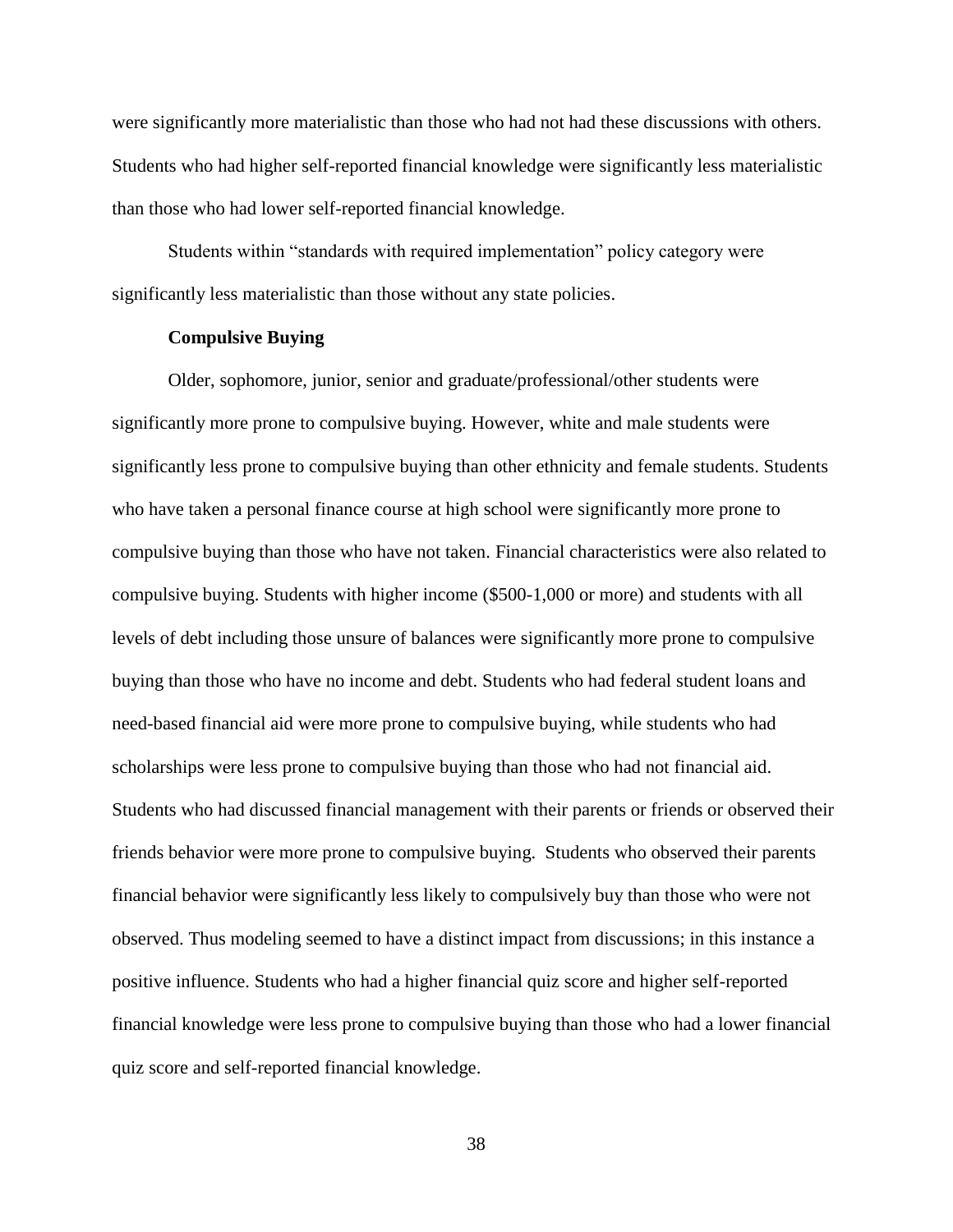Students within "standards only" and "standards with required implementation" policy categories scored better on the compulsive buying measure than those without any state policies.

# **Self-Efficacy**

White and male students had significantly higher levels of financial self-efficacy than other ethnicity and, female students. Younger and graduate/professional/ other students had significantly lower levels of financial self-efficacy than older and freshman students. Students with \$500-999 income and students with all levels of debt had significantly lower levels of selfefficacy than those who have no income and debt. Students who were listed as dependents on their parents' tax return had significantly higher levels of financial self-efficacy than those who were not dependent and not sure. Students who had federal student loans and need-based aid displayed lower levels of self-efficacy, while students who had scholarships displayed higher levels of self-efficacy than those who had not financial aid. Social learning is significantly related to self-efficacy. Students who had discussed financial management with their parents and observed their friends' financial behavior demonstrated significantly lower levels of self-efficacy than those who had not discussed with their parents and not observed their friends financial behavior. Students who had a higher score of self-reported financial knowledge and financial quiz had significantly higher levels of self-efficacy than those who had a lower score of selfreported financial knowledge and financial quiz.

Students within "assessment required" and "course and assessment required" had significantly lower levels of financial self-efficacy, while students within "standards only" had significantly higher levels of financial self-efficacy than those in without any state policies.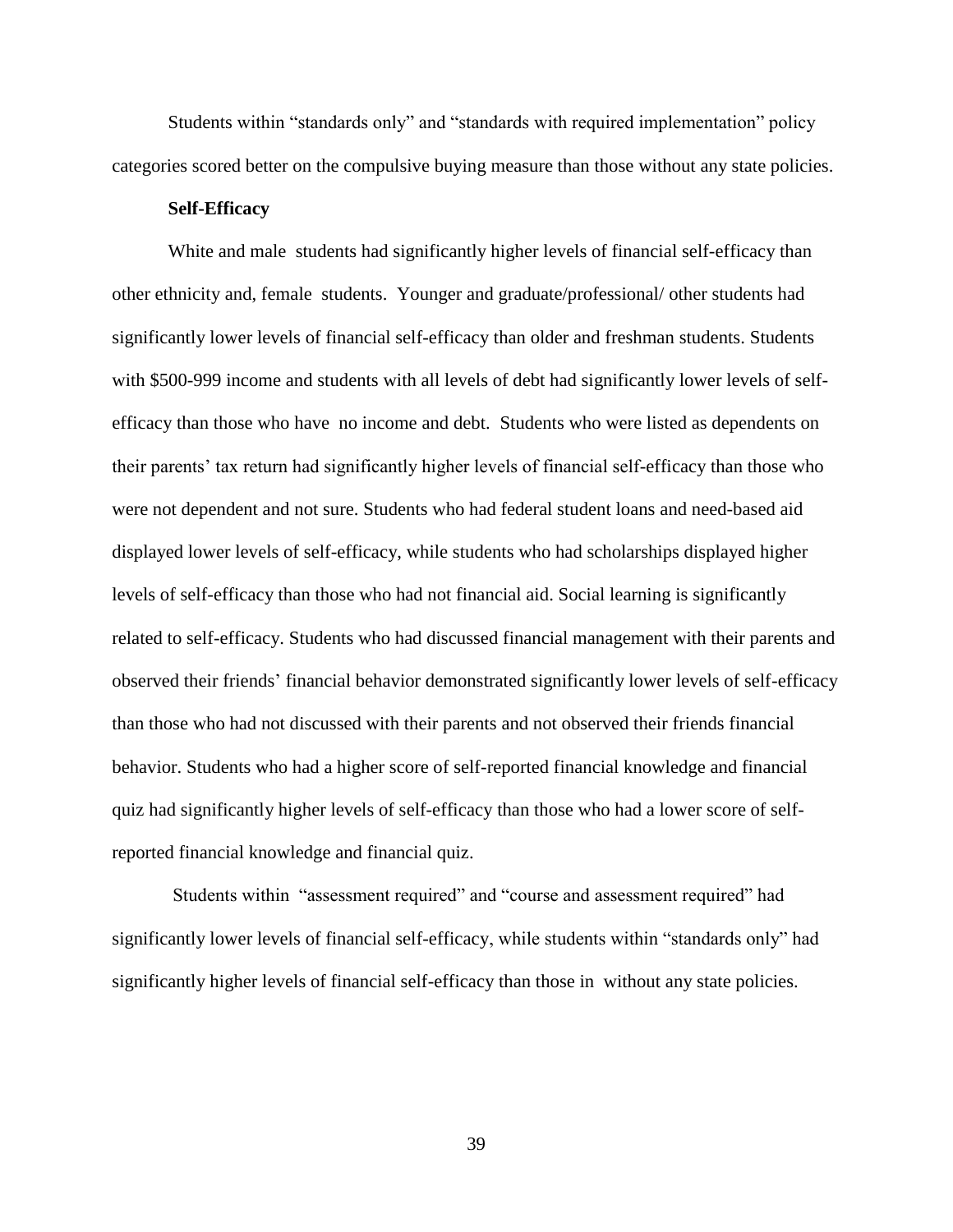## **Future Orientation**

Demographic characteristics, financial characteristics and social learning opportunities were significantly related to time orientation. Male and single students were more future-oriented than female and married/separated/divorced students; however junior, senior and graduate/professional/other students were present oriented. Students with lower debt (\$1-999) were more future-oriented, while students who had need-based funding and scholarships were more present oriented. Students who had discussed financial management with their parents and observed their friends financial behavior displayed significant future orientation. Students who had higher financial quiz score and higher self-reported financial knowledge tended to be more present oriented. Policy category was not related to this measure.

[Insert Table 8 about here]

#### **Financial Risk Tolerance**

Table 9 summarizes the results of the cumulative logistic regressions predicting college students' financial risk tolerance. This modeled the likelihood that one would be willing to take any financial risk, average financial risk, or above-average financial risk. Students who had discussed financial management with their friends were more likely to be willing to take above average financial risk than those who had not discussed. Financial knowledge positively related to the likelihood of being willing to take above average financial risk. Students within "standards" only", "course required", and "course and assessment required" policy categories were less likely to be willing to take above average financial risk than those without any state policies.

Students who had a personal finance course in high school were more likely to be willing to take average financial risk than other levels of risk compared to those who did not have a course. Students who had a personal finance course in their community were less likely to be in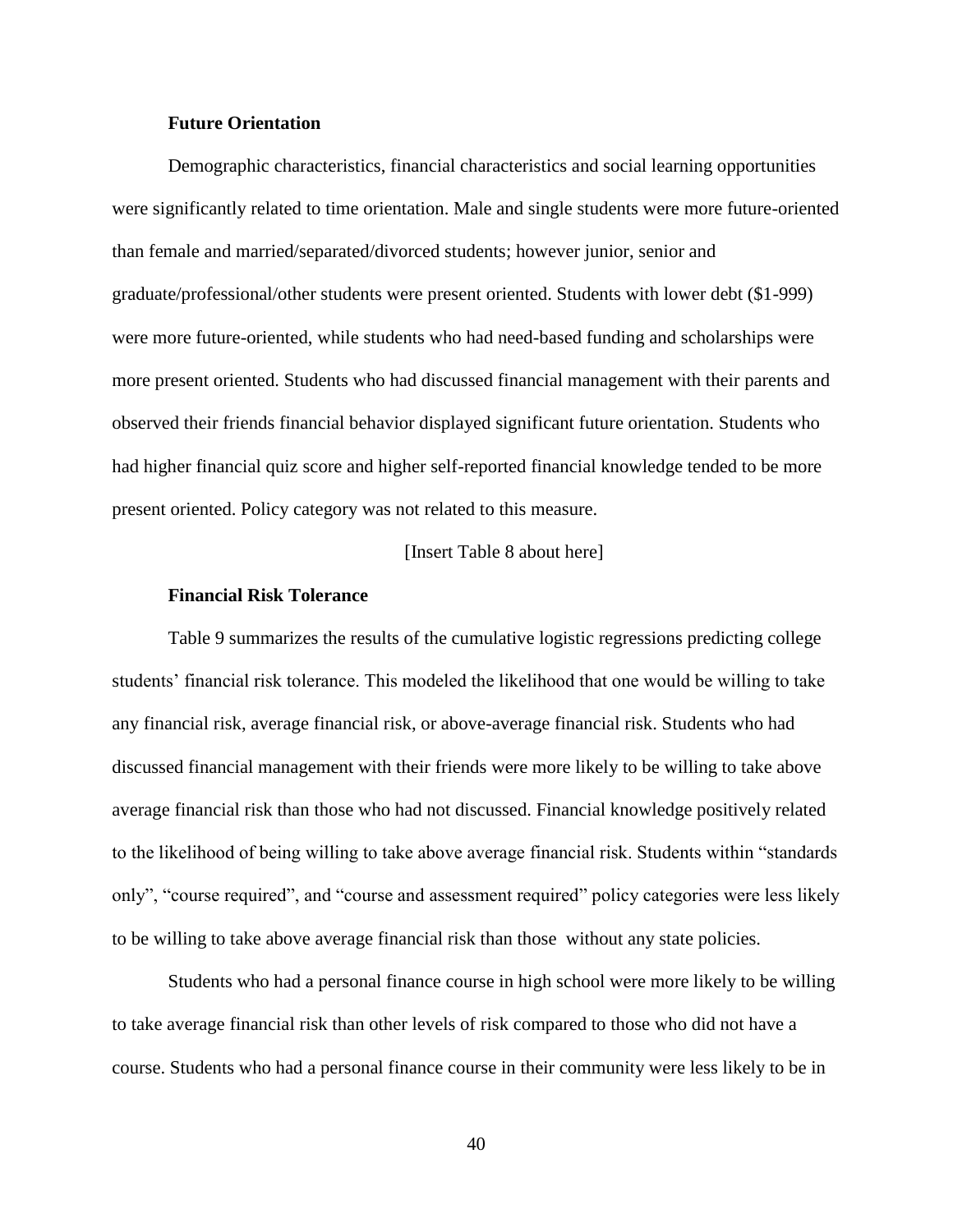that category. Students within "standards only", "standards with required implementation", and "course and assessment required" were more likely to be willing to take average financial risk than those without any state policies.

Greater financial knowledge increased the likelihood one would be more willing to take any financial risk as opposed to no financial risk. Students who had discussed financial management with their friends were more likely to be willing to take any financial risk than those who did not. Students who were "course required" were more likely not to be willing to take any financial risk than those without any state policies.

## [Insert Table 9 about here]

# **Summary of Policy Effects on Financial Disposition**

Students within the "standards only" policy category were less compulsive buyers, less likely to be willing to take above average financial risk and more likely to be willing to take average financial risk and had higher levels of financial self-efficacy than those in without any state policies. Students within the "standards with required implementation" policy category were significantly less materialistic, less compulsive buyers, and were more likely to be willing to take average financial risk than those without any state policies. Students within "course" required‖ policy category were less likely to be willing to take above average financial risk and more likely to not be willing to take any financial risk those without any state policies. Students within the "assessment required" policy category had significantly lower financial self-efficacy than without any state policies. Students within the "course and assessment required" policy category had significantly lower financial self-efficacy, were less likely to be willing to take above average financial risk and were more likely to be willing to take average financial risk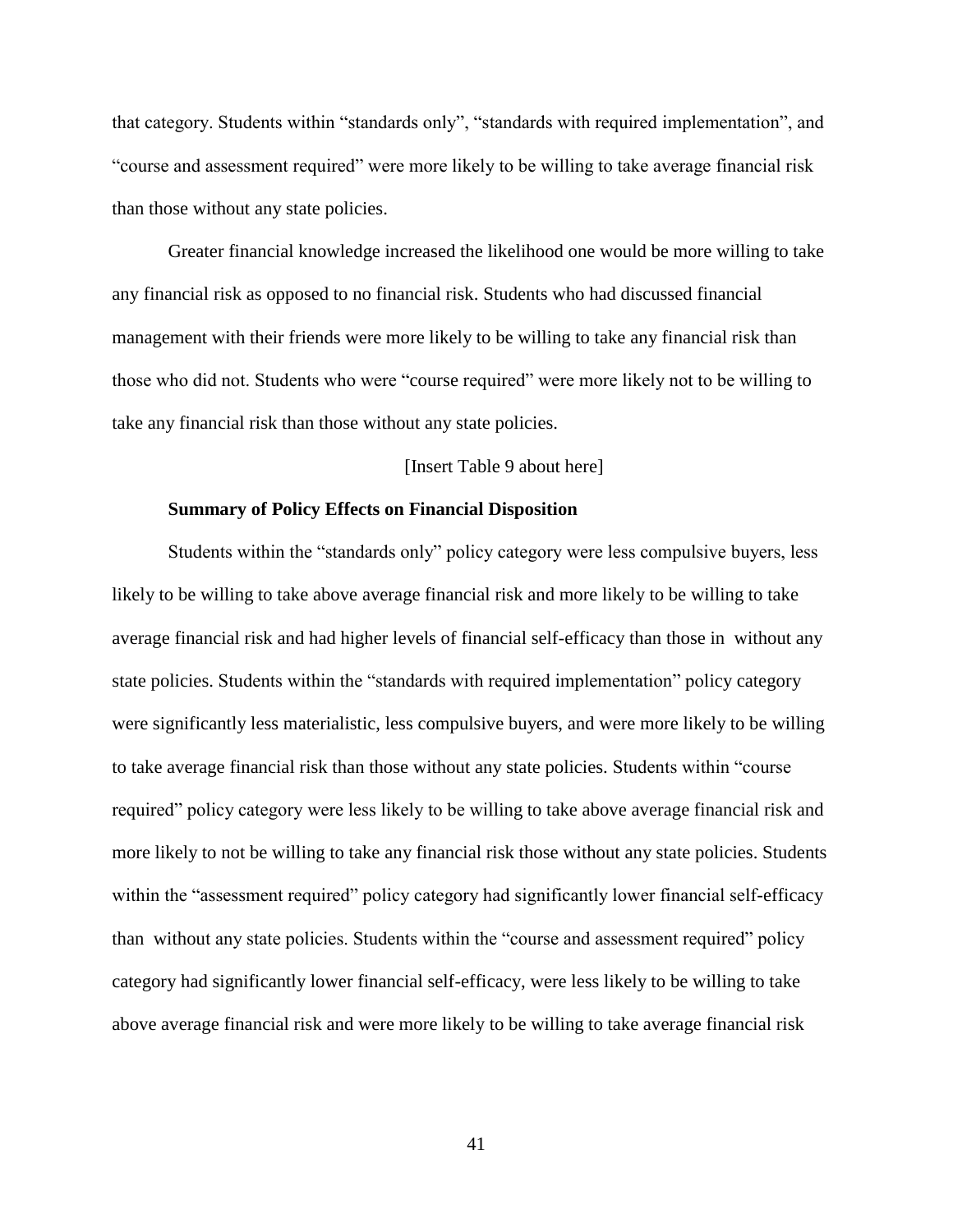than those without any state policies. Policy category had no significant effect on college students' future orientation.

## *Financial Knowledge*

Table 10 summarizes the results of OLS regressions predicting college students' financial knowledge. Demographic, financial characteristics, financial education, social learning opportunities and policy category were significantly predictive of college students financial quiz score. Financial quiz score was significantly higher among students who had discussed financial management with their friends and observed their parents financial behavior. However, financial quiz scores were significantly lower among students who had discussed with their parents and observed friends financial behavior.

Students who had taken a personal finance course in their community scored significantly higher scores on the financial quiz than others. Students within the "standards only" category had significantly higher quiz scores. Students within the "course required" and "assessment required" policy categories had significantly lower financial quiz score than those without any state policies. This may mean that peer learning and informal learning may be successful strategies. In addition, the fact that people selected into the programs may also be indicative of difference in readiness to learn; this would be a potential self-selection bias. Similar to financial quiz score demographic, financial characteristics, financial education, social learning opportunities and policy category were significantly predictive of college students' self-reported financial knowledge. Social learning was also significantly related to self-reported financial knowledge. Students who had discussed financial management with their parents and friends and observed their friends' financial behavior had a higher self-reported financial knowledge score than those who did not. Students who had taken a personal finance course at high school and in their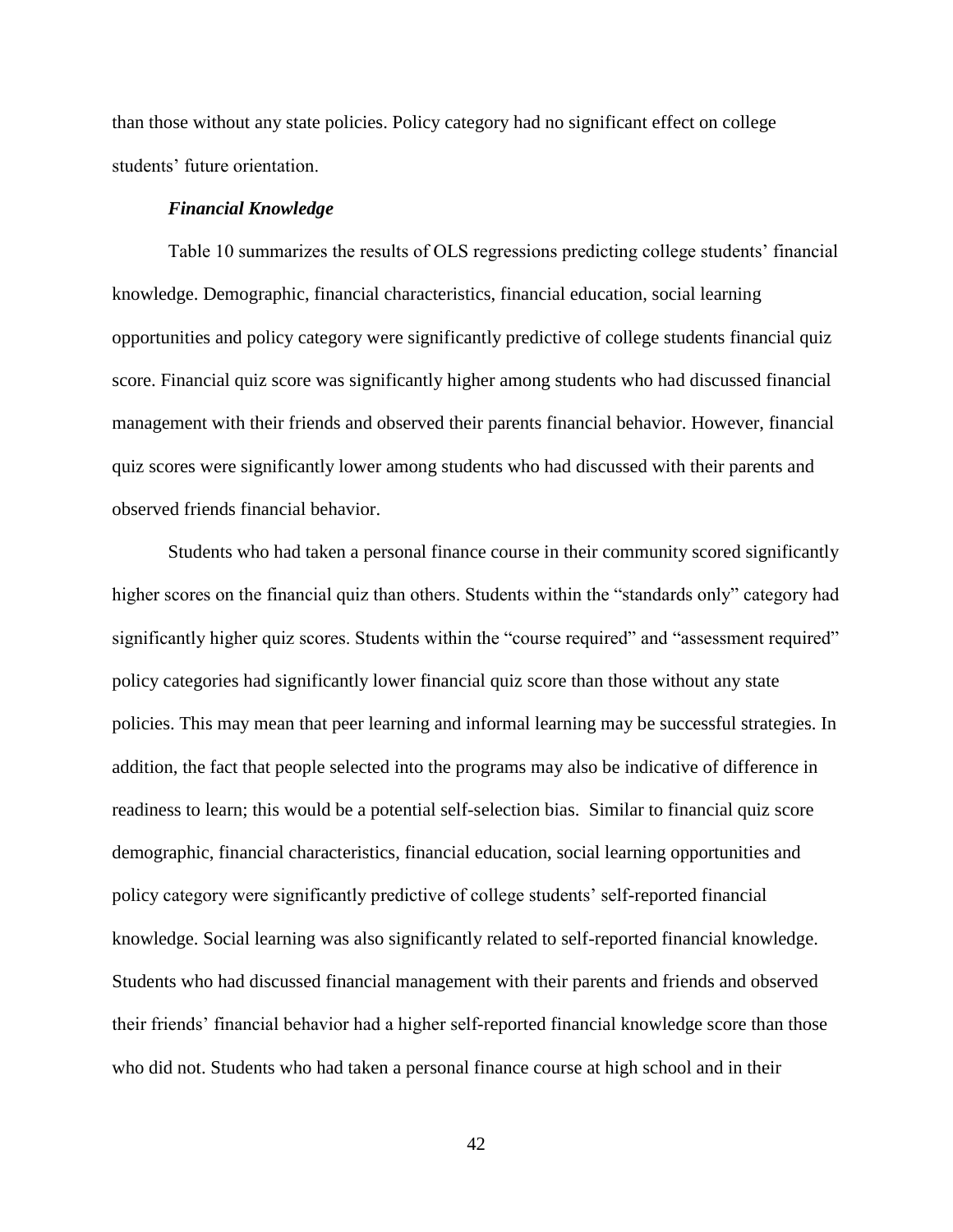community had significantly higher self-reported financial knowledge score than those who did not. Students within "standards only" and "course and assessment required" policy categories had significantly higher self-reported financial knowledge score than those without any state policies.

# [Insert Table 10 about here]

Table 11 summarizes the results of the cumulative logistic regressions predicting college students' perceived financial knowledge compared to other people. Demographic, financial characteristics, financial education, and social learning opportunities were significantly predictive of college students' perceived financial knowledge. Students who had discussed financial management with their parents and friends and observed their parents financial behavior had higher perceived knowledge. Those who observed friends financial behavior were less likely to think of their knowledge as better than those who were not observed. Students who had taken a personal finance course in high school and in their community were more likely to perceive their financial knowledge as better than those who had not taken any personal finance course. Policy category was not a significant factor for students' perceived financial knowledge as better than others.

Demographic and financial characteristics, financial education, social learning opportunities were significantly predictive of perceive students financial knowledge as same with other people. Students who had discussed financial management with their parents and friends and observed their parents financial behavior were less likely and students who observed their friends' behavior more likely perceived their financial knowledge as same with others. Students who had taken a personal finance course in their community were less likely to perceive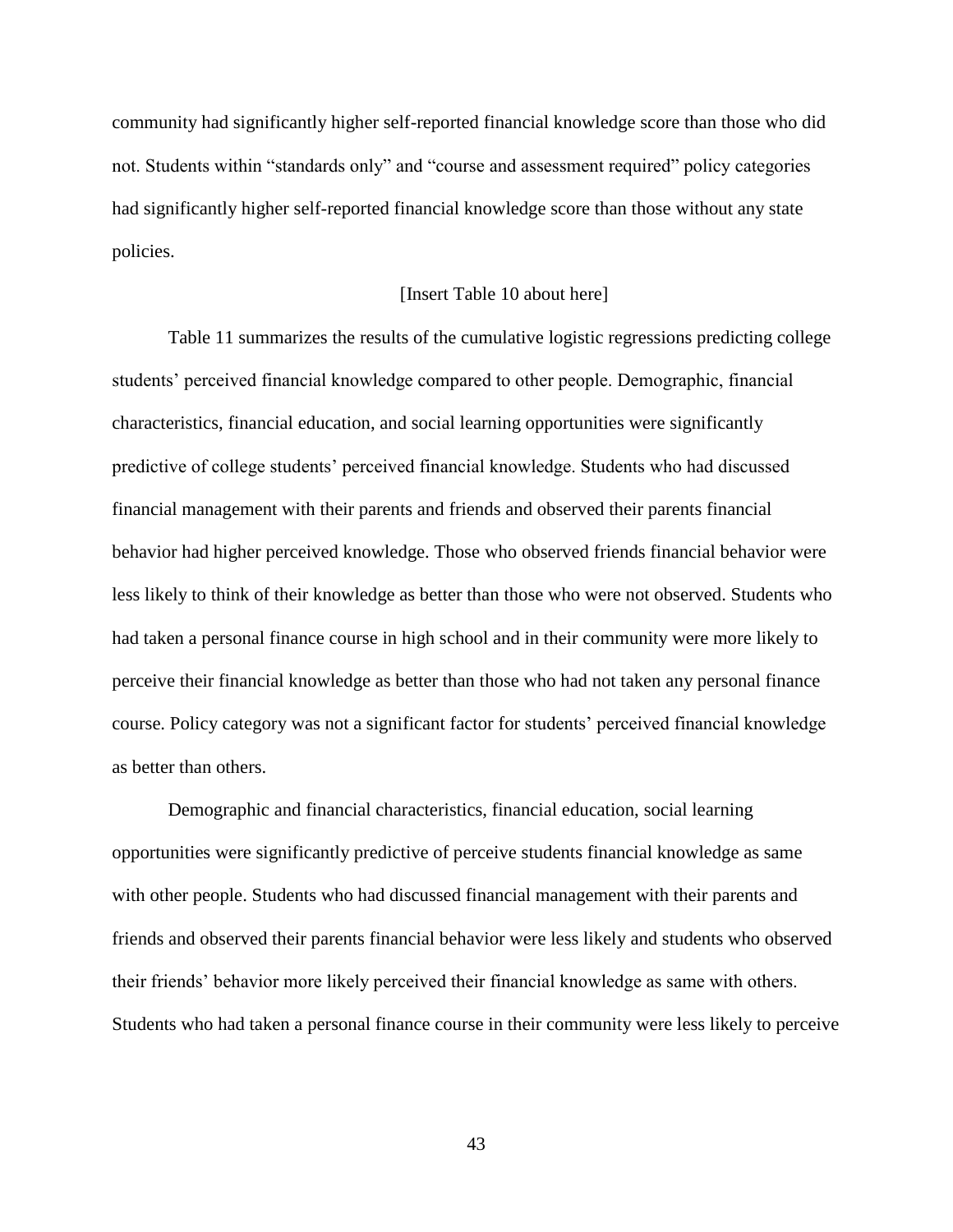their financial knowledge as the same as others. Policy category was not a significant predictor for students' perceived financial knowledge as the same as others.

Demographic and financial characteristics, financial education, and social learning opportunities were significantly predictive of perceive college students' financial knowledge as worse than others. Students who had discussed financial management with their parents and friends and observed their parents' financial behavior less likely perceived their financial knowledge as worse than others. As expected, financial education negatively related to perceived financial knowledge as worse than others; policy category was not significant related. Social learning negatively related to perceive financial knowledge as worse than others.

[Insert Table 11 about here]

## **Summary of Policy Effects on Financial Knowledge**

Students within the "standards only" category had significantly higher financial quiz scores than those in other policy categories and those without any state policies. They also had significantly higher self-reported knowledge than all other categories, with the exception of "course and assessment required." Students within the "course required" and "assessment required" policy categories had significantly lower quiz scores than students with no state policies. As we see here, just having a standard at all and having the most rigorous standard correlate with higher levels of financial quiz and self-reported financial knowledge.

## *Financial Behaviors*

#### **Budgeting**

Table 12 summarizes the logistic regression results predicting budgeting and saving behaviors. According to first model of logistic regression analysis results; gender, school rank, marital status, and taking a personal finance course were significantly related to budgeting.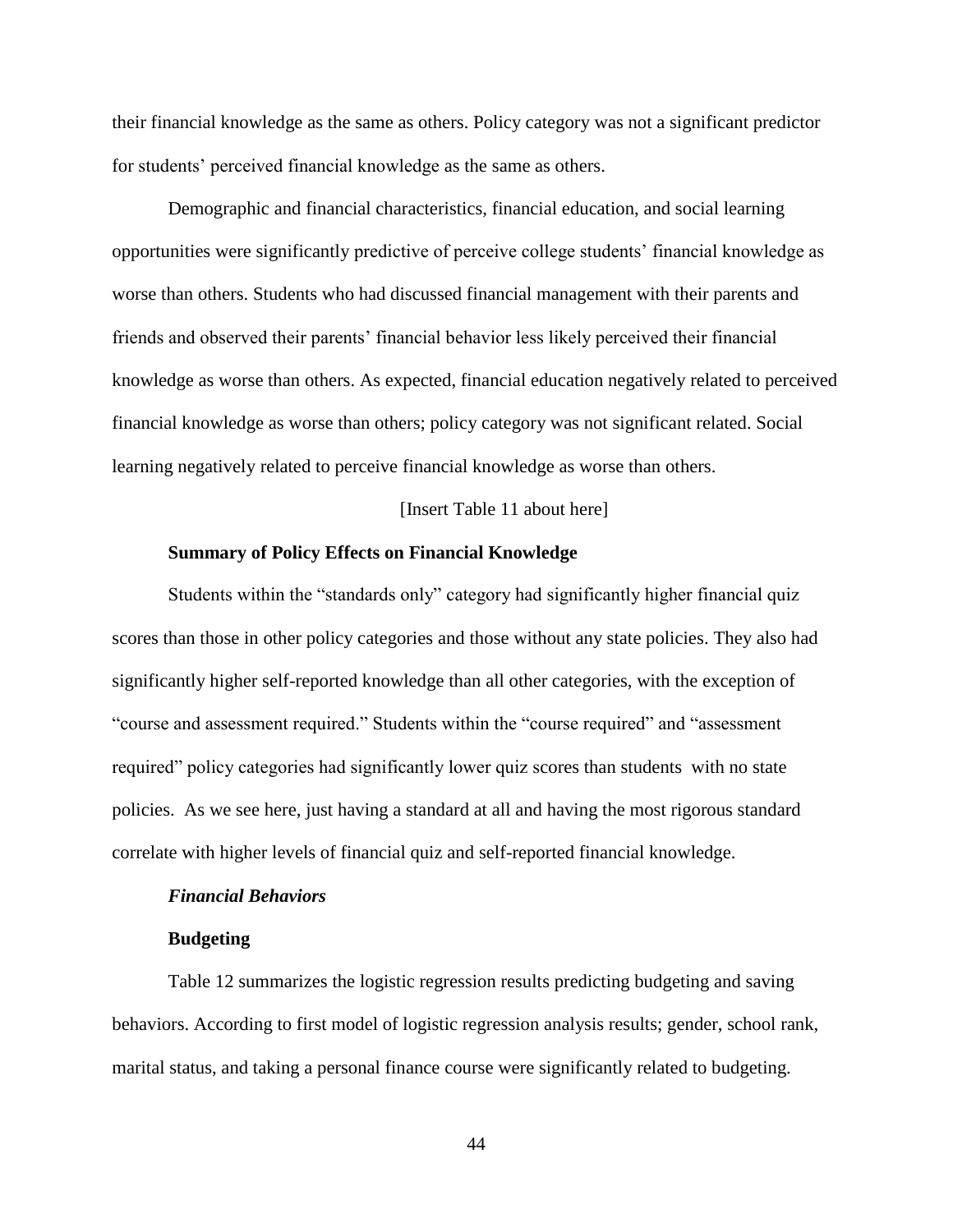Students who had a higher score of self-reported financial knowledge were more likely to budget, and students who perceive their financial knowledge as worse compared to other people were less likely, and students who perceive their financial knowledge as better compared to other people were more likely to budget than those who perceive their financial knowledge as same compared to other people.

Students within "standards with required implementation," "assessment required," and ―course and assessment required,‖ policy categories were more likely to budget, however students within "standards only" policy category were less likely to budget than those in "no state policy" category.

In the second model we tested whether financial social learning opportunities and financial behavior related to budgeting or not. Students who had discussed financial management with their parents and friends were more likely to budget than those who had not discussed with their parents and friends. Financial dispositions were significantly related to budgeting, with higher levels of self-efficacy being positively related to budgeting, and higher levels of future orientation and materialism being negatively related to budgeting. The relationship between budgeting and efficacy is likely reflective of association. Those who budget feel better about their situation and are likely asserting some control over it and feel better about the usefulness of this activity. However, those more interested in the future and material objects may be less likely to focus on managing current day to day and instead are thinking more long term. Policy category was significantly related to budgeting when adding in financial dispositions and financial social learning opportunities. Students within "standards with required implementation," "course required", "assessment required," and "course and assessment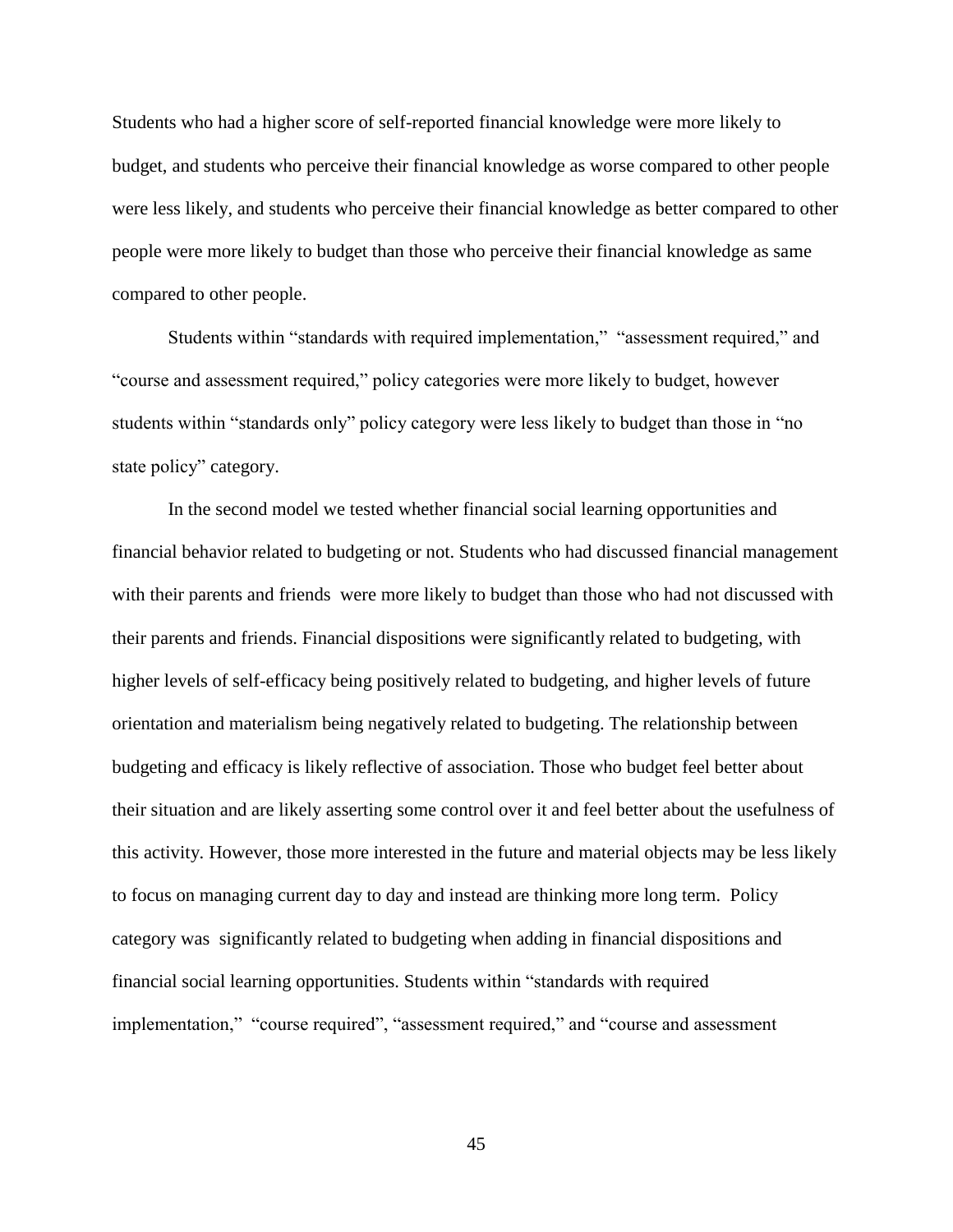required" policy categories were more likely to budget, however students within "standards" only" policy category were less likely to budget than those in the no state policy category.

# **Saving**

According to reduced model, race, gender, school rank, marital status, and taking a course on personal finance in the community were significantly related to the likelihood of saving. Financial knowledge was significantly related to the likelihood of saving. Students who had higher self-reported financial knowledge and students who perceive their financial knowledge as better than other people were more likely to be saving, and students who perceive their financial knowledge as worse than other people were less likely saving than others.

Students within the "standards only", "course required" and "assessment required" policy categories were more likely to be saving than those without any state policies..

In the second model, social learning was an important determinant of saving. Students who had discussed financial management with their parents and friends were more likely saving than those who had not discussed with their parents and friends. Financial disposition also was a predictor of saving. Higher levels of compulsive buying and self-efficacy were positively related to saving. Students who were not willing to take any financial risk were less likely to be saving than those who were willing to take average financial risks. Students who had higher levels of financial self efficacy and who were less prone to compulsive buying were more likely saving than those who had lower levels of financial self-efficacy and who were more prone to compulsive buying .

Policy category was significantly related to saving when adding in financial dispositions and financial social learning opportunities. Students within the "course required" and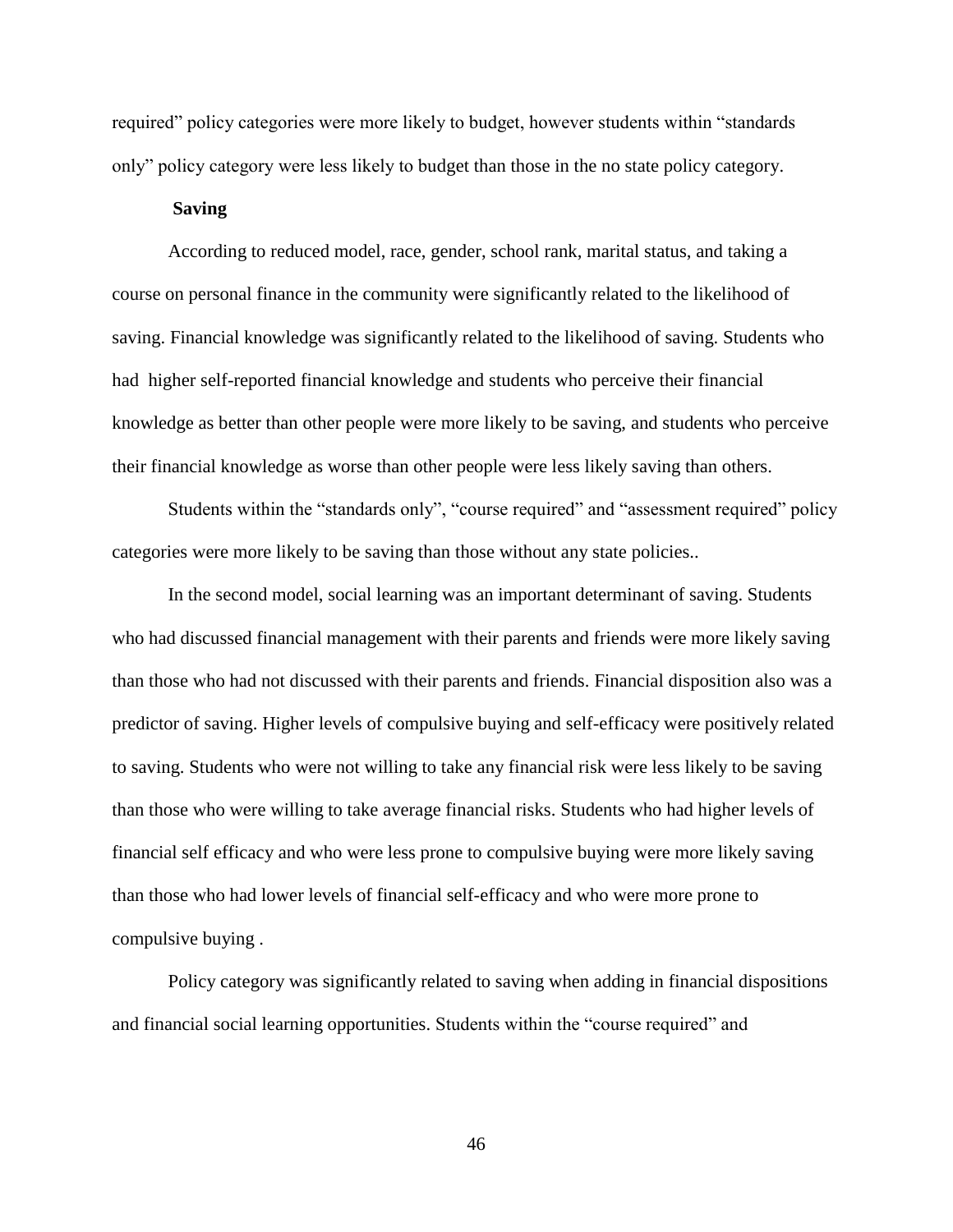"assessment required" policy categories were more likely to be saving than those in the no state policy category.

# [Insert Table 12 about here]

## *Risky Credit Behaviors*

# **"Max out" credit cards**

Table 13 summarizes the results of logistic regressions predicting risky credit behaviors about "max out", make late payments on credit cards, and do not pay off credit card balance fully each month. A higher score of self-reported financial knowledge negatively related to "max out" credit cards. Students within "standards only" and "course required" policy categories were less likely to "max out" credit cards than those without any state policies.

In the second model financial disposition and social learning opportunities significantly related to "max out" credit cards, Students who were less prone to compulsive buying was lower the likelihood of having maxed out their credit cards. Greater self-efficacy was negatively related to the likelihood of having maxed out their credit cards. Those who had observed their parents financial behaviors were less likely to have maxed out their credit cards. Policy category was significantly related to "max out" credit cards when adding in financial social learning opportunities and financial dispositions. Students within "course required" policy category were less likely to "max out" credit cards than those with no state policies.

#### **Make late payments on credit cards**

As expected higher score of financial quiz, self-reported financial knowledge, and perceived financial knowledge better than others negatively related to make late payments. Students within "standards only" and "course required" were less likely to make late payments than those without any state policies.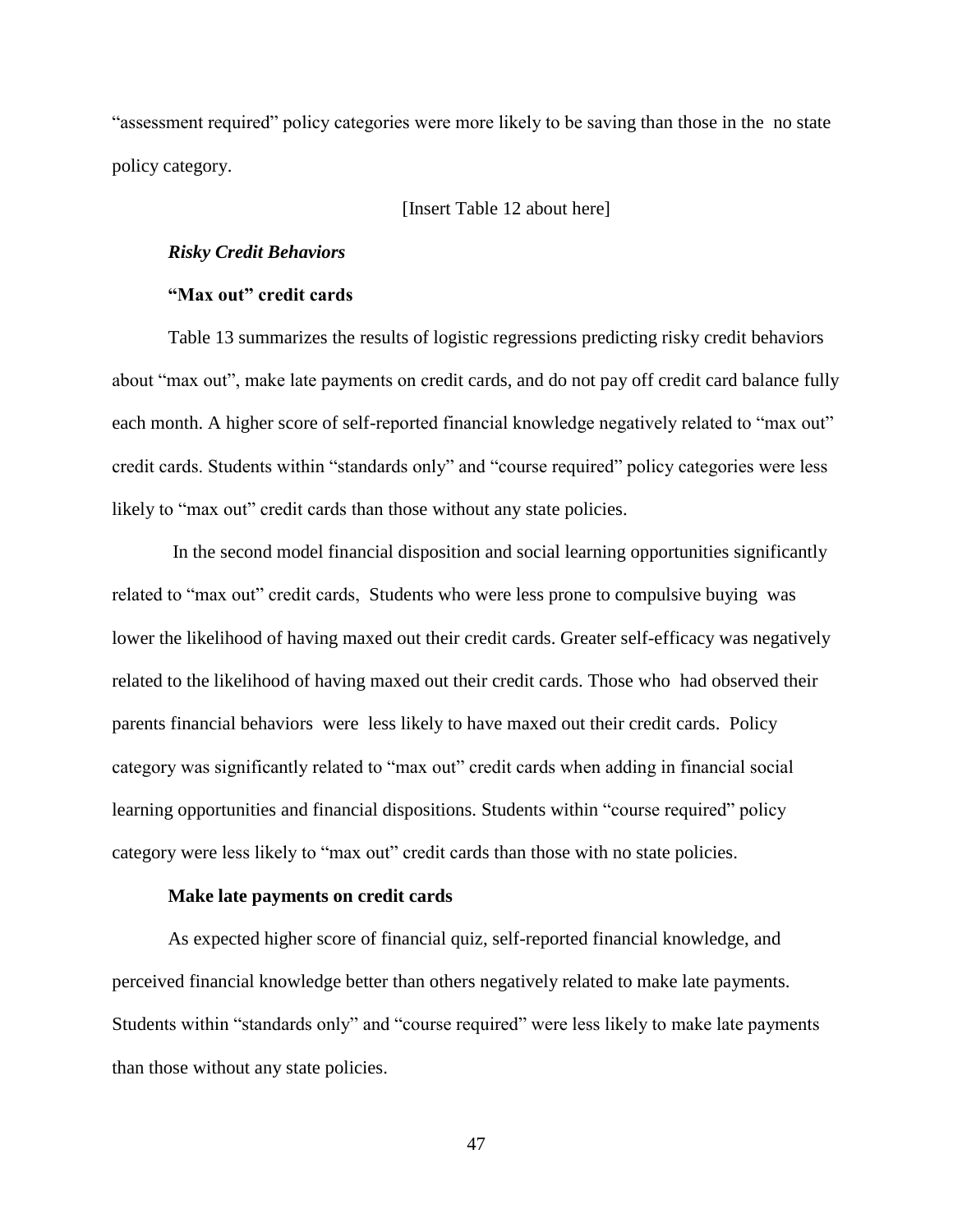In the second model, financial social learning and financial disposition significantly related to make late payment. Students who had observed their parents' financial behavior were less likely to make late payments on their credit cards. This would be consistent with the implications of Social Learning Theory, modeling behaviors is a key aspect of the social learning process. Students who were less prone to compulsive buying were less likely to make late payments on their credit cards. Students with higher levels of self-efficacy were less likely to make late payments on their credit cards. Policy category also was significantly related to making late payments in the second model. Students within "course and assessment required" policy category were less likely to make late payments on their credit cards than those without any state policies.

## **Does not pay off credit card balance fully each month**

Students within the "standards only", "standards with required implementation", "course required", and "course and assessment required" categories were more likely to be paying their cards off fully each month than those with no state policy categories.

In the second model, financial disposition significantly related to do not pay off balance fully. Students who were less prone to compulsive buying were more likely to pay off their credit cards balance fully each month. Additionally, students who had higher levels of selfefficacy and who were more future-oriented were more likely to pay off their credit cards balance fully each month. Similar to first model, students within the "standards only", "standards with required implementation", "course required", and "course and assessment required" categories were more likely to be paying their cards off fully each month than those without any state policies s in the second model.

[Insert Table 13, 14 about here]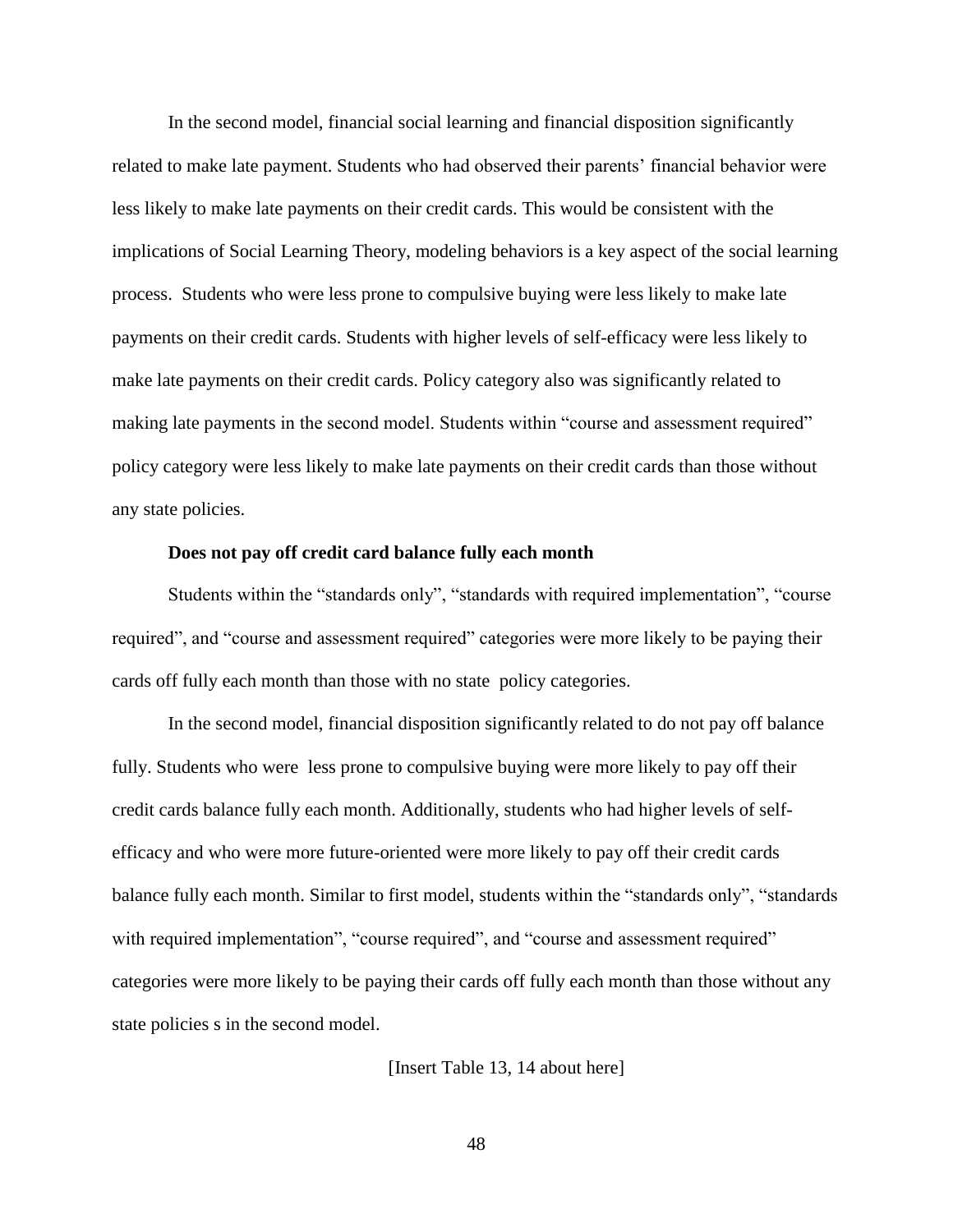## **Summary of Policy Effects on Behaviors**

When not accounting for social learning opportunities and financial dispositions, students in states with "standards with required implementation," "assessment required," and "course and assessment required," were more likely to budget. Students in states with "standards only" were less likely to budget than students in other policy categories. Students within the "standards" only", "course required" and "assessment required" policy categories were more likely to be saving than all other categories. Students within "standards only" and "course required" policy categories were less likely to "max out" credit cards than other policy categories. Students within "standards only" and "course required" were less likely to make late payments than other policy categories. Students within the "standards only", "standards with required implementation", "course required", and "course and assessment required" categories were more likely to pay off their credit card balance fully each month than all other policy categories. The significance of policy categories in the second model should be taken to mean that there is a significant role being played by school-based or formal financial education. The complex role that both social learning and financial education play in terms of shaping knowledge, dispositions, and behaviors is best modeled in regression. When accounting for social learning opportunities and financial dispositions, students in states with "standards with required implementation," "course required", "assessment required," and "course and assessment required," were more likely to budget. Students in states with "standards only" were less likely to budget than students in other policy categories. Students within the "course required" and "assessment required" policy categories were more likely to be saving than all other categories. Students within "course required" policy category were less likely to "max out" credit cards than other policy categories. Students within "course and assessment required" were less likely to make late payments than other policy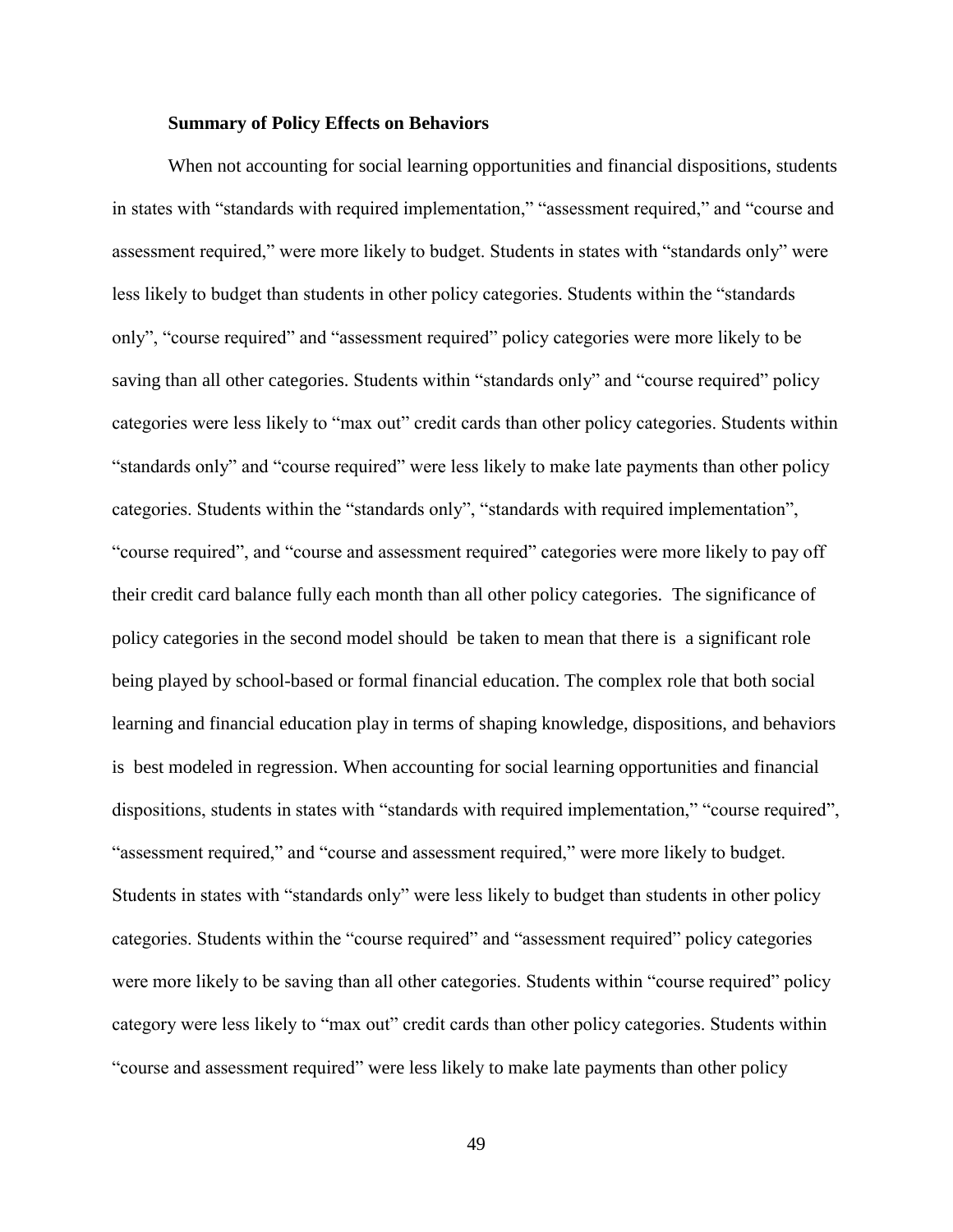categories. Students within the "standards only", "standards with required implementation", "course required", and "course and assessment required" categories were more likely to pay off their credit card balance fully each month than all other policy categories.

The following section will show the direct and indirect relationships of financial education and social learning in shaping behaviors. . In understanding the complex nature of financial behavior, the following analysis uses Structural Equation Modeling.

# *Structural Equation Model: Defining the Relationships among Financial Education, Financial Socialization, and the Outcome Measures.*

To conduct structural equation modeling, we employed AMOS 16.0. Figure 9 contains the Hybrid Structural Equation Model in graphic form. Table 15 presents the results of the structural model. The CFA results for overall measurement model fit were as follows: *²*=7149.077, *p*<0.0001; *CFI*=.922; *IFI*=.922; *TLI*= .895; *GFI*=.968; *RMSEA*= .041. These indices are all indicative of a strong fit of the model to the data. The paths represent a direct link from demographic variables to social learning, financial knowledge, financial disposition, and financial behavior; a direct link from financial resources to social learning, financial knowledge, financial disposition, and financial behavior; a direct link from social learning to financial knowledge, financial disposition, and financial behavior; a direct link from financial knowledge to financial disposition and financial behavior; a direct link from financial disposition to financial behavior; and a direct link from policy category to financial behavior. All of these paths are significant. This finding indicates that college students' demographics, financial resources, financial knowledge, financial dispositions, social learning opportunities and state policy categories directly influence their financial behaviors.

# **Figure 9**. *Hybrid Structural Equation Model for Financial Behavior*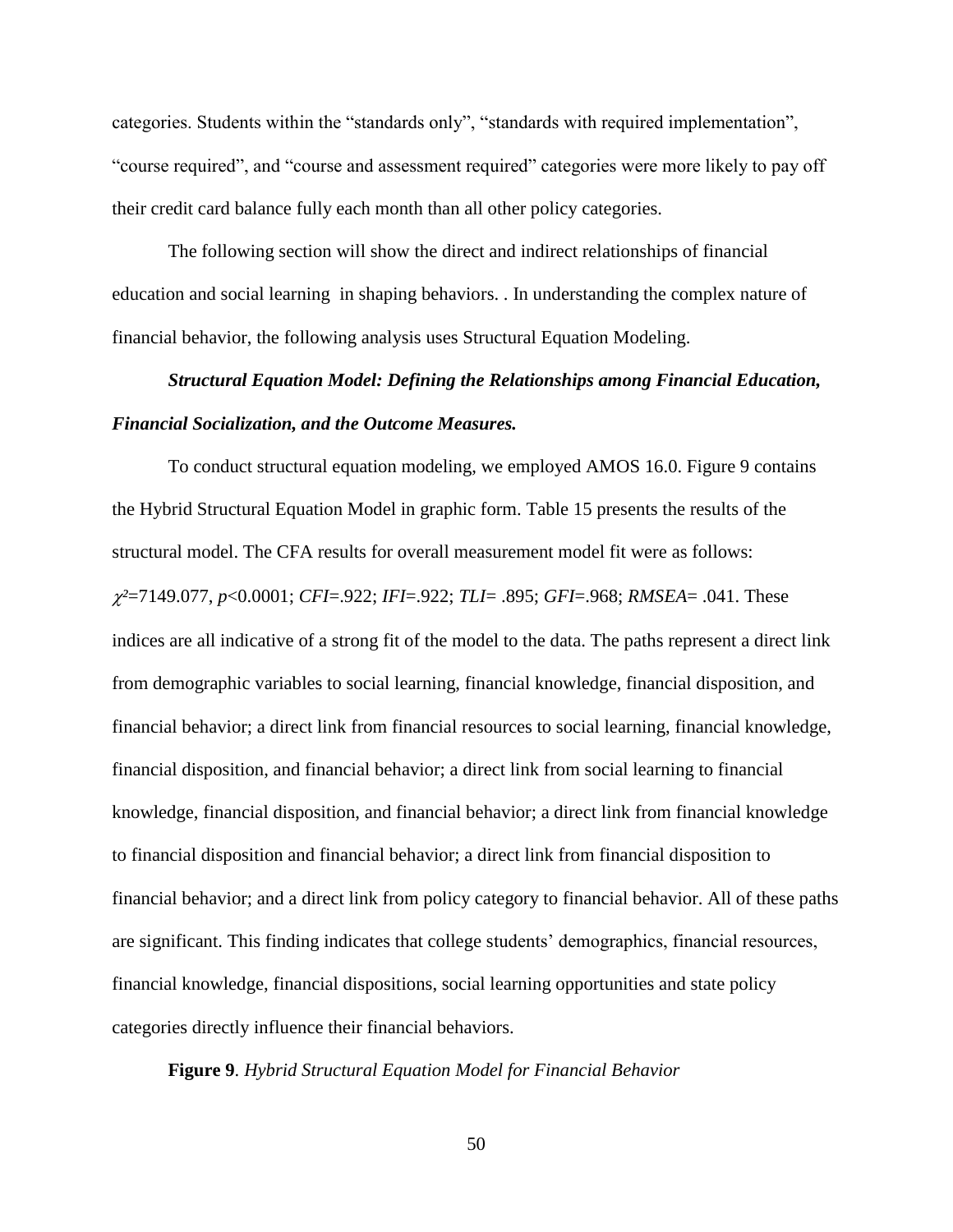

[Insert Table 15 about here]

# *Having a Policy Versus None*

An additional set of regressions were estimated to determine simply whether having any policy led to greater behavioral outcomes. This analysis used a logistic regression and the results are briefly summarized in this section.

In the reduced model, compared to having no policy, students in states that did have a policy were significantly less likely to engage in compulsive buying and less likely to have lower financial self-efficacy. In addition, they were more likely to be willing to take average and above average financial risk. These students were also more likely to budget, save, and pay their credit cards off fully each month and less likely to max out credit cards and make late payments.

In the full model, students in states that did have a policy were significantly less likely to engage in compulsive buying In addition, they were more likely to be willing to take average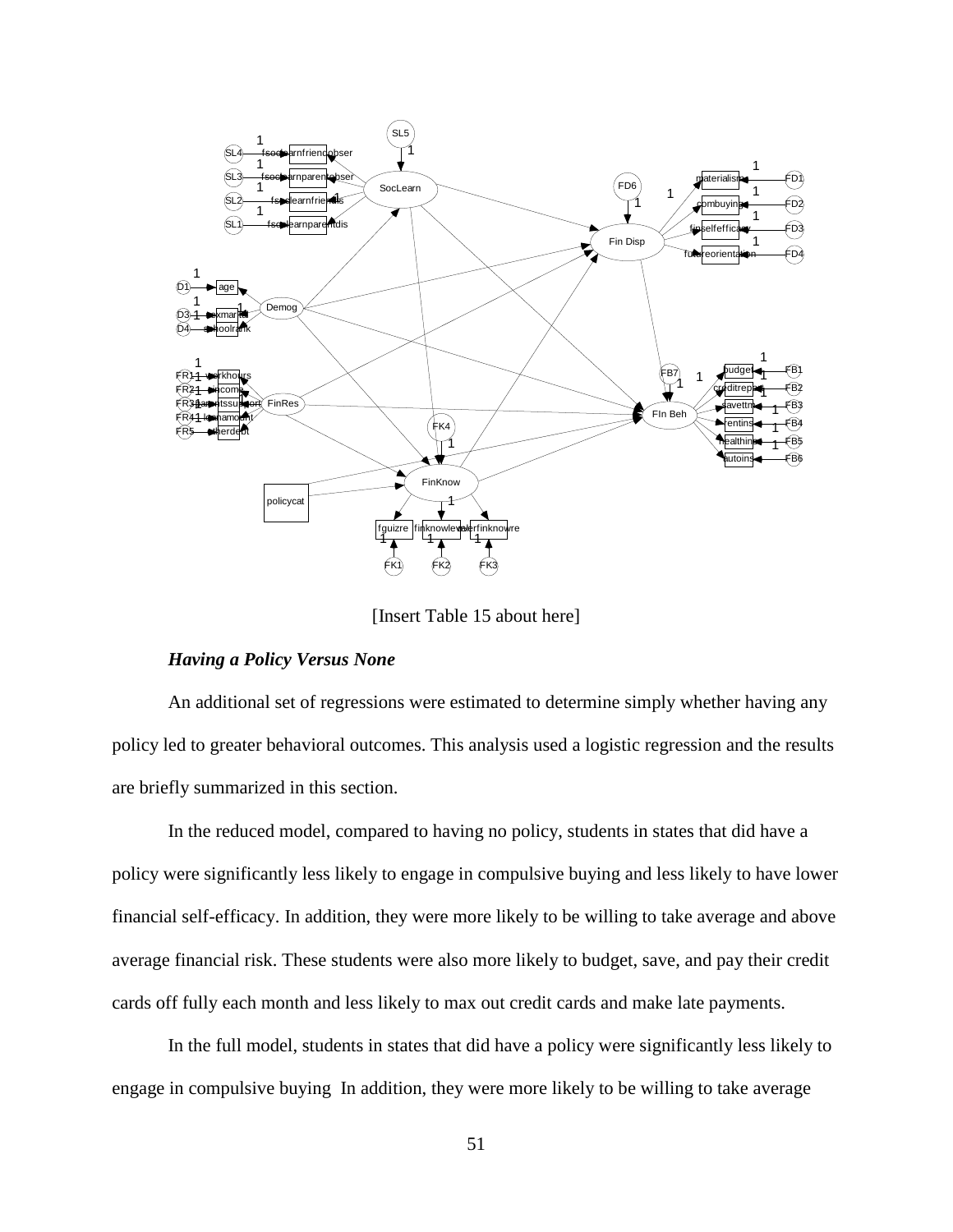and above average financial risk. These students were also more likely to save and pay their credit cards off fully each month and less likely to max out credit cards.

#### **CONCLUSIONS**

This study focused on the relationships among state financial education policies, student characteristics, social learning opportunities, financial dispositions, financial knowledge and student financial behaviors. It used data from a web survey collected during 2008 from college campuses across the United States to explore these relationships. Bivariate relationships were proposed and explored using cross tabulations and mean-comparison techniques. Then, OLS regression and logistic regression were used to identify the relationships between policy category and indicators of financial dispositions, financial knowledge, and financial behaviors when controlling for other factors, financial characteristics, financial education, financial social learning opportunities, financial knowledge and financial dispositions. Finally, structural equation modeling was used to define the model of financial behavior. The multivariate results of this study provide several key conclusions.

Financial education and policy category are significantly related to some financial dispositions. Students who were taught personal finance in high school were more prone to compulsive buying than those who were not taught. Students within "standards with required implementation" category were less materialistic than those without any state policies. Students within "standards only" and "standards with required implementation" categories were less prone to compulsive buying than those with no state policies. Students in the "assessment" required" and "course and assessment required" categories had lower levels of self-efficacy and students in the "standards only" category had higher levels of self-efficacy than those with no state policies. We found that policy category did not influence students' future orientation scores.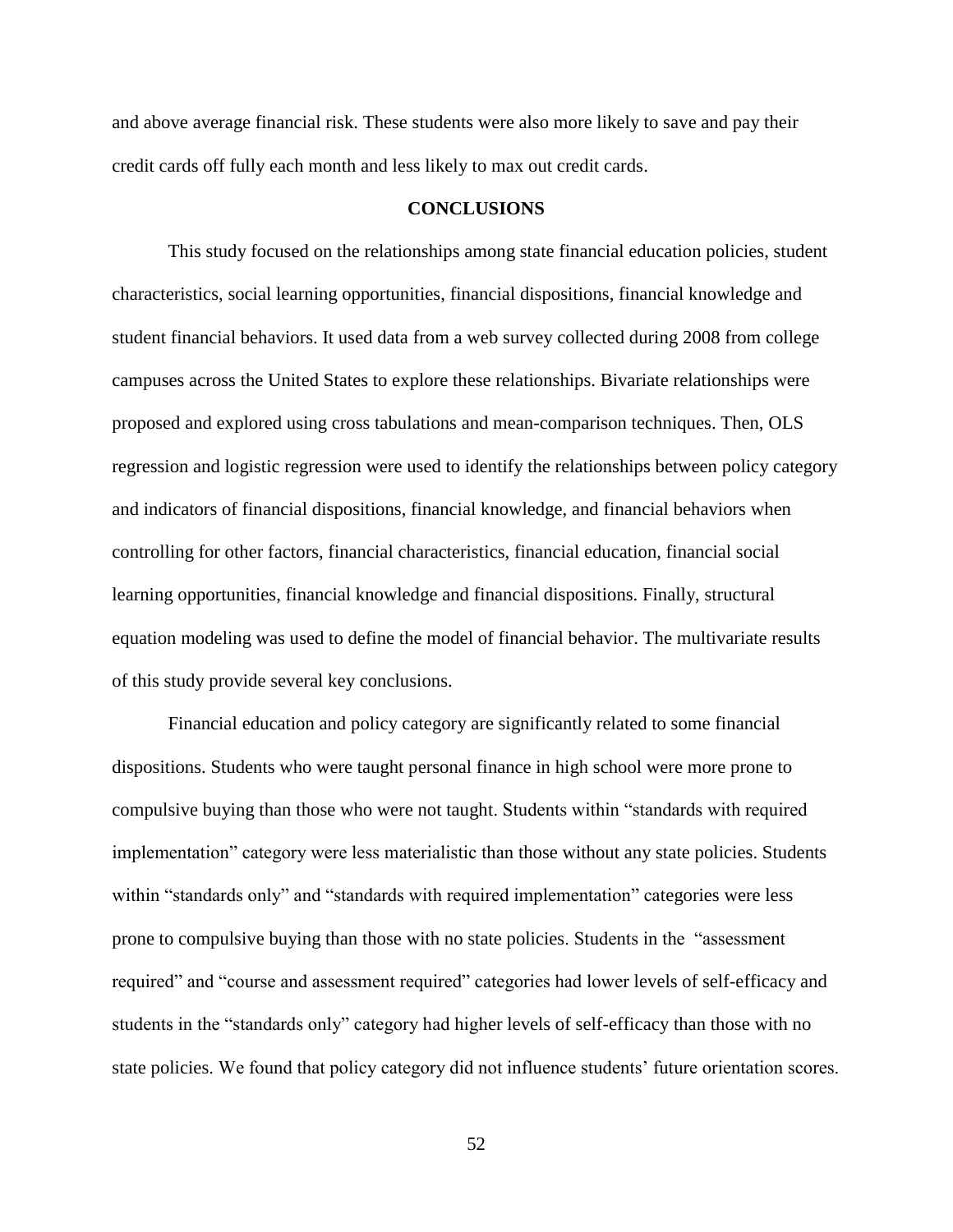Students within "standards only", "standards with required implementation", and "course and assessment required" were more willing to take average financial risk than those without any state policies.

Financial education and policy category are significantly related to financial knowledge. Students who taken personal finance course in high school and in their community had higher level of self-reported financial knowledge and students who taken personal finance course in their community had higher level of financial quiz score than those who had not taken personal finance course . Also students who were taught personal finance course both in high school and in their community perceived their financial knowledge as better than those who were not taught personal finance. One interesting result was that students in the "course required" and "assessment required" policy categories had lower financial quiz scores than students in the other categories, and students in the "standards only" policy category had higher financial quiz score than other five policy categories. On the other hand, students in states with the "standards only" and "course and assessment required" had higher self-reported financial knowledge scores than other four policy categories. In the both regression model, financial education and financial education policies were significantly related to financial behaviors. In the reduced model, students who taken personal finance course in their community were more likely to be budgeting and saving than those who had not. Students within the "standards with required implementation," "assessment required," and "course and assessment required" policy categories were more likely to budget than students in states with "no policy". Students in the "standards only", "course required", and "assessment required" more likely to be saving than students in states with "no policy. Policy category also significantly related to risky credit card behaviors. Students in the "standards only" and "course required" were less likely to "max out" and make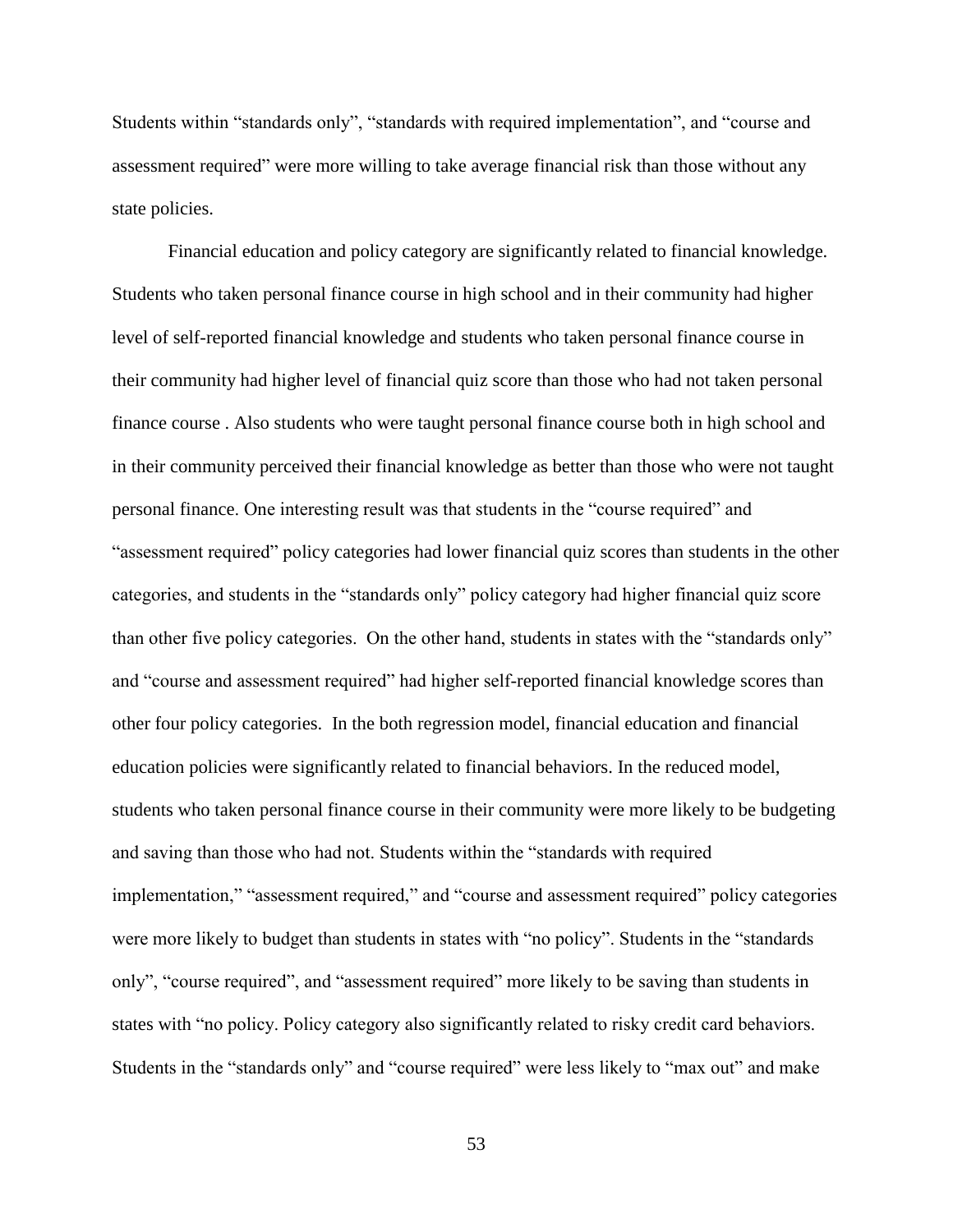late payments on their credit cards than students in states with "no policy". Students in the "standards only", "standards with required implementation", "course required" and "course and assessment required" were more likely to pay their credit cards off fully each month than students in states with "no policy" category.

When controlling for social learning and financial dispositions, again financial education and policy category were significantly related to financial behaviors. In the full model, students who had taken a personal finance course in school and in their community were more likely to be budgeting and students who had taken a personal finance course in their community were more likely saving than those who had not. Students within the "standards with required implementation," "course required", "assessment required," and "course and assessment required" policy categories were more likely to budget, however, students within standards only" were less likely budget than students in states with "no policy" category. Students in the "course required" and "assessment required" were more likely to be saving than students in states with ―no policy‖ category. Similar to reduced model, policy category also significantly related to risky credit card behaviors. Students in the "course required" were less likely to "max out" and students in the "course and assessment required" were less likely to make late payments on their credit cards than students in states with "no policy" category. Students in the "standards only", "standards with required implementation", "course required" and "course and assessment required" were more likely to pay their credit cards off fully each month than students in states with "no policy" category.

The SEM analysis clarifies this issue greatly. The results of the SEM capture the role that each of these factors does play. The primary influences on financial behaviors include policy category, financial dispositions, and financial knowledge. The regression for financial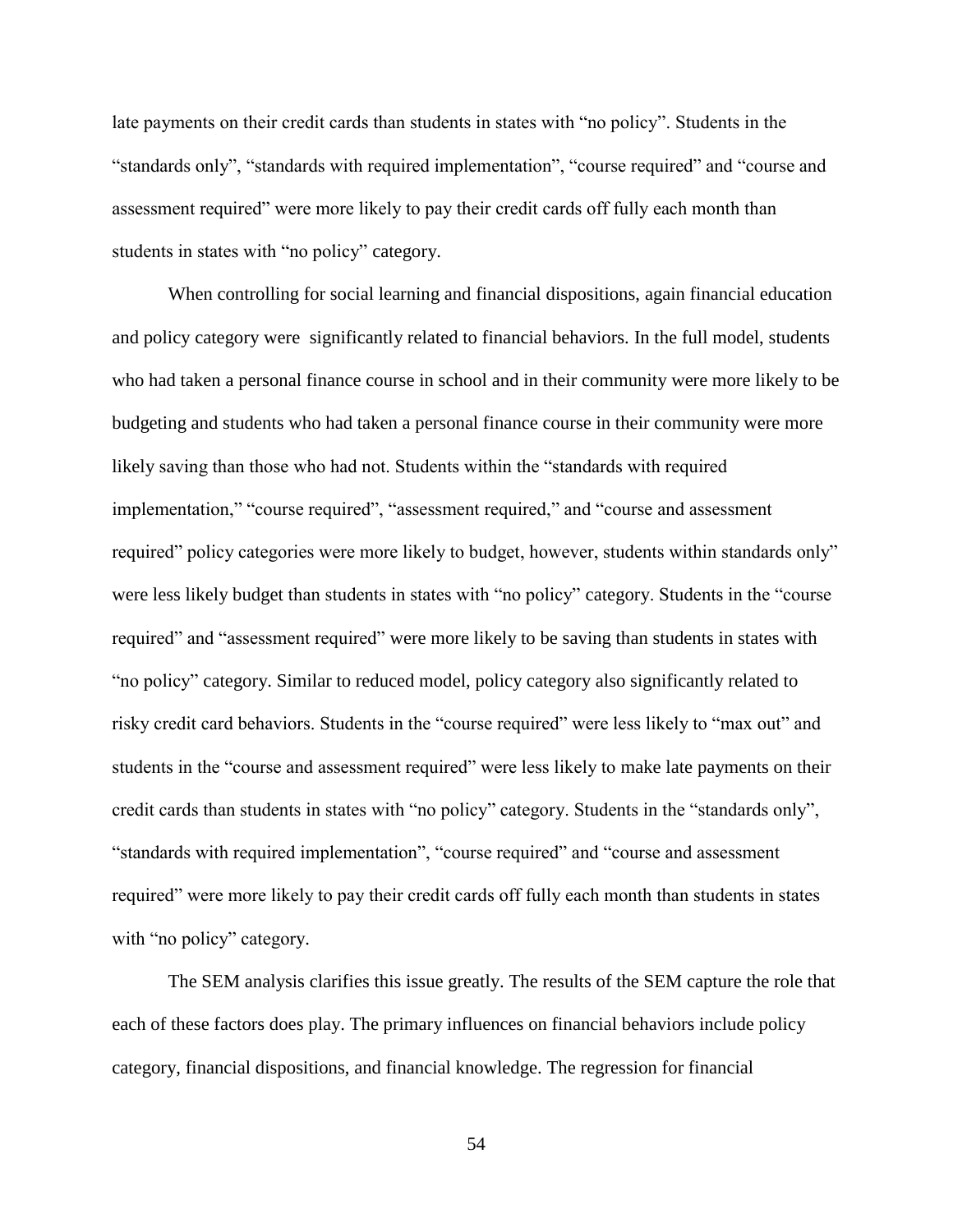knowledge shows that policy category was predictive of both higher performance on the knowledge assessment and higher levels of self-reported knowledge. In particular having a standard was a key tipping point for financial knowledge with only the most rigorous policy of having both a course and assessment required producing higher levels of self-reported knowledge. Thus, the remaining states without policies should clearly consider adopting standards at the minimum.

Overall, this study shows that financial behaviors of college students vary by state policy on financial education, even when controlling for demographics, financial resources, financial education, financial knowledge, financial social learning opportunities and financial disposition. Social learning was an important determinant of financial dispositions.

In addition, college students will be engaged in various financial transactions out of necessity. Thus regardless of having had a class, many students will need checking accounts and will opt to learn to use them through self-education, social learning opportunities, or simply from trial and error (experience). However, lack of any formal education can lead to false financial knowledge and as such social learning and self education by themselves may be problematic.

Yet, financial knowledge is seen as a key predictor of financial behavior, while financial education is a key predictor of knowledge. Thus, since having standards was a key tipping point in our measures of financial knowledge, having standards should be considered a minimum, with requiring courses and assessment being the ideal, since that had an even stronger impact on knowledge.

#### **Implications for further research**

The results of this study can reasonably be generalized to students from these states who attended four year universities. This study should be replicated to determine if similar patterns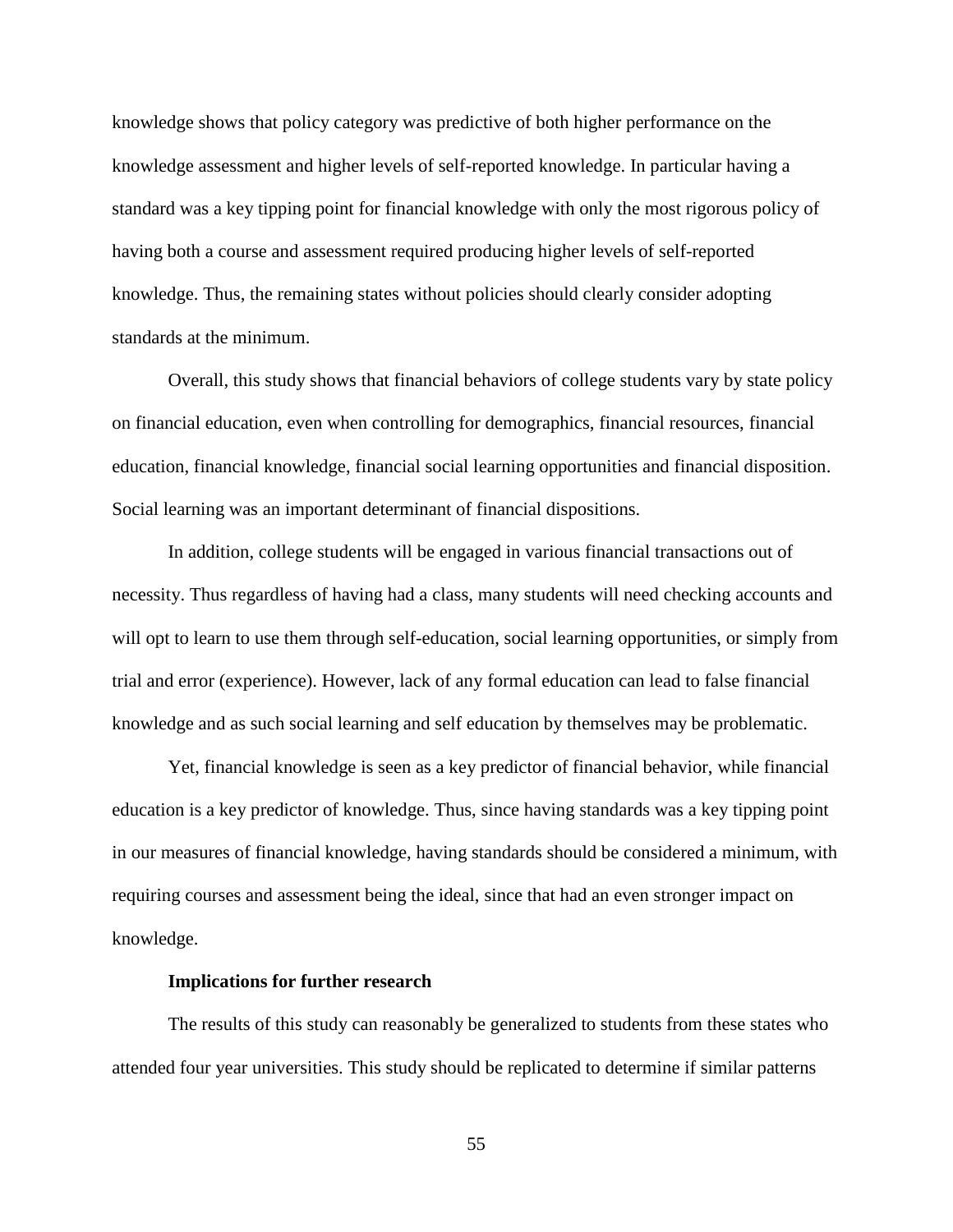exist for the other half of US High school students who did not or do not go to college. Students were not randomly assigned to receive financial education or not. Further research would benefit from some attempts at randomized treatment for subjects.

An important follow-up study should use the results of this study to consider the potential dollar impact of financial education mandate to a community or a state. In other words, if states were to change a policy, what would be the expected return on investment?

Following up with individual states to evaluate specific curriculum use would be a key piece in further identifying the best practices in terms of policies. This would include both classroom experiences and hands-on experiences, such as having a credit union in the school.

Additional question are raised. What factors moderate the influence of social learning on dispositions; does this vary by gender, race/ethnicity, rural vs. urban vs. suburban status? How does community education versus formal education relate; is the relationship on knowledge the same regardless?

One limitation of this study was the lack of control for teacher background. Are all teachers equally prepared for providing this education? How does implementation of financial education vary among schools? How do the various state standards match up with teacher preparation standards in those states?

#### **Implications for state education policymakers**

There is clear evidence that students from states with no policies tend to fare worse on the majority of outcome measures (dispositions, knowledge, and behavior) than students from other states. It is not clear that all states should require a class. However what is clear is that having some standard with mandatory implementation or better seems to be a tipping point with respect to many of our outcome measures. States should be encouraged to achieve this minimum. More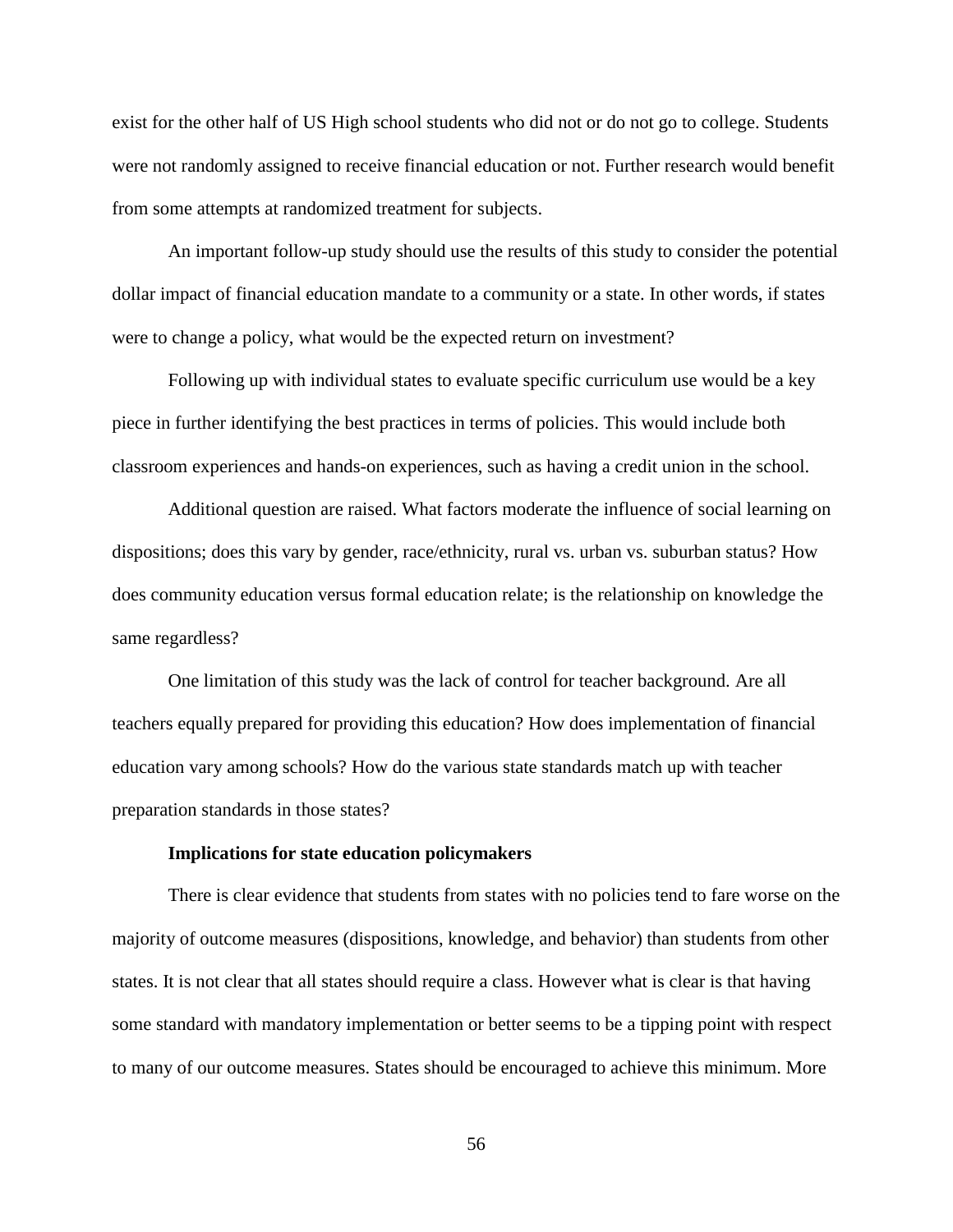rigorous polices would continue to be encouraged beyond this minimum but effort is best spent in moving more states to meet this minimum first.

In addition, the possibility that education may need to compete with social learning and personal experience points to the need for financial education to be an ongoing process beginning at earlier ages before poor habits may take root. One implication of this may be to have personal finance education standards in place for younger ages.

# **Implications for outreach**

Building on the previous point, community educators should be aware of the need to provide programming across the lifespan beginning with youth. This may also prompt a need for additional programming and evaluation of such youth oriented programs.

Further, the significance of the Social Learning Opportunities measure points to the importance of financial socialization. In order to encourage and perhaps guide such processes, it is important to create, pilot, and evaluate family-oriented or social learning opportunity oriented financial education. There is a need to encourage greater sharing; parents need to explain behaviors to children not just model them. This message could be distributed through social marketing as well.

#### **REFERENCES**

- Bakken, R. (1967). Money management understandings of tenth grade students. *National Business Education Quarterly, 36*, 6.
- Bandura, A. (1977). *Social learning theory*. New York: General Learning Press.
- Bandura, A. (1986). *Social foundations of thought and action: A social cognitive theory*. Englewood Cliffs, NJ: Prentice Hall.
- Bandura, A. (1997). *Self-efficacy: The exercise of control*. New York: W.H. Freeman.
- Bandura, A., & Adams, N. E. (1977). Analysis of self-efficacy theory of behavioral change. *Cognitive Therapy and Research, 1*(4): 287-310.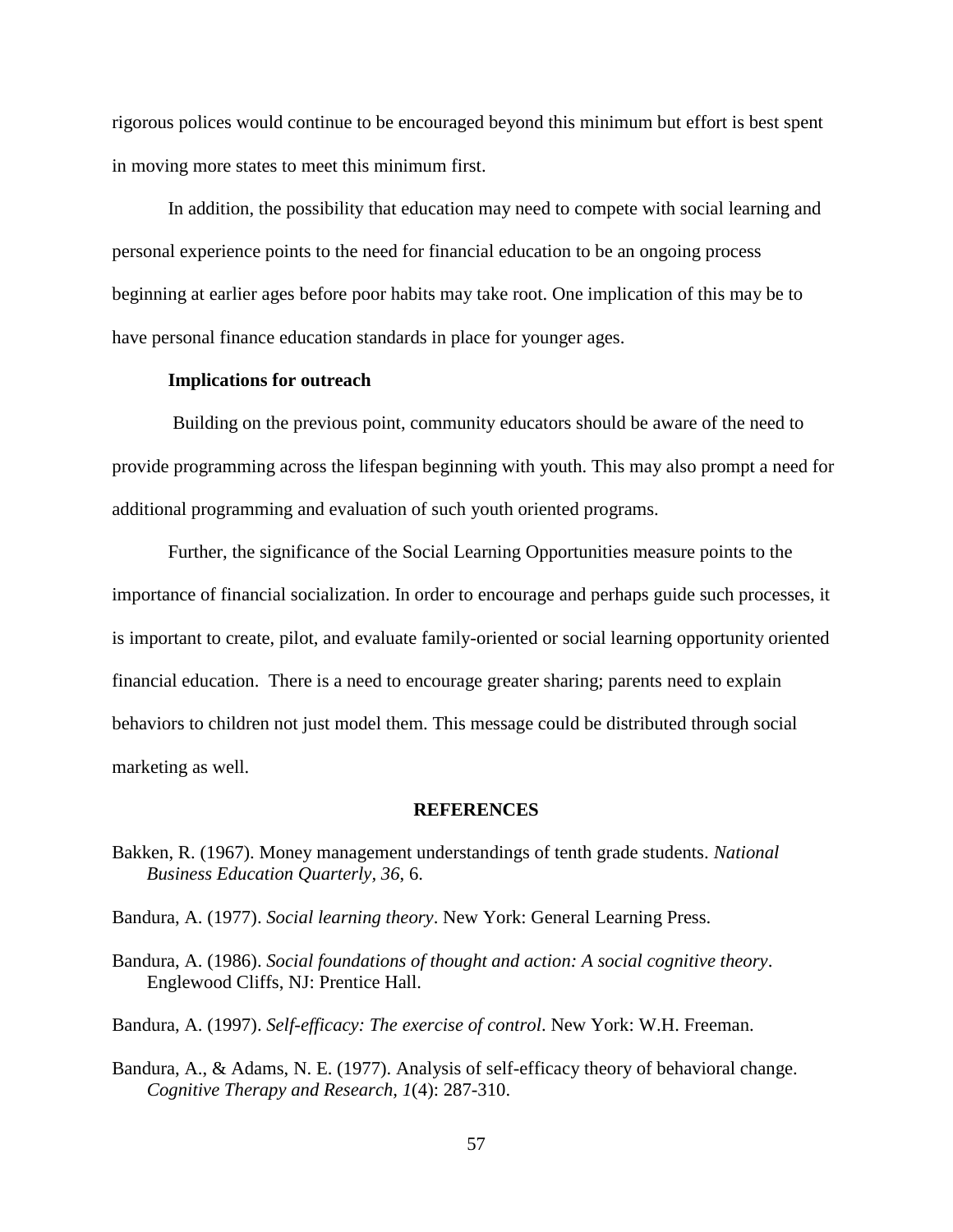- Barrese, J., Garner, L., & Thrower, E. (1998). Changing attitudes about insurance through education. *CPCU Journal, 51*(3): 144-159.
- Bernheim, B. D., Garrett, D. M., & Maki, D. M. (2001). Education and saving: The long-term effects of high school financial curriculum mandates. *Journal of Public Economics, 80*(3): 435–465.
- Bernheim, B. D., Garrett, D. M., & Maki, D. M. (1997). *Education and saving: The long-term effects of high school financial curriculum mandates*. Cambridge, MA: National Bureau of Economic Research.
- Borden, L., Lee, S., Serido, J., & Collins, D. (2008). Changing college students' financial knowledge, attitudes and behavior through seminar participation. *Journal of Family and Economic Issues, 29*(1), 23–40.
- Bowen, C. F. (2002). Financial knowledge of teens and their parents. *Financial Counseling and Planning, 13*(2), 93-102.
- Chen, H., & Volpe, R. P. (1998). An analysis of personal financial literacy among college students. *Financial Services Review, 7*(2): 107-128.
- Cunningham, J. (2000). College student credit card usage and the need for on-campus financial counseling and planning services. *Undergraduate Research Journal for the Human Sciences.* [http://www.kon.org/urc/cunningham.html.](http://www.kon.org/urc/cunningham.html)
- Danes, S. M., & Haberman, H. (2004). *2003-2004 evaluation of the NEFE HSFPP.* Retrieved December 10, 2004, from <http://www.nefe.org/hsfppportal/includes/main/home.asp?page=4000#evaluation2>
- Danes, S. M., & Hira, T. K. (1987). Money management knowledge of college students. *Journal of Student Financial Aid, 17*(1): 4-16.
- Danes, S. M., Huddleston-Casas, C. A., & Boyce, L. (1999). Financial planning curriculum for teens: Impact evaluation. *Financial Counseling and Planning, 10*(1): 25-37.
- Faber, R. J., & O'Guinn, T. C. (1992). A clinical screener for compulsive buying. *Journal of Consumer Research, 19* (3): 459-469
- Gutter, M.S. & Garrison, S. (2008). Perceived norms, financial education, and college student credit card behavior. *Journal of Consumer Education*, *24,* 73-88.
- Hilgert, M. A., Hogarth, J. M. & Beverly, S. G. (2003). Household financial management: The connection between knowledge and behavior*. Federal Reserve Bulletin,*  <http://www.nefe.org/hsfppportal/includes/main/home.asp?page=4000#ExecutiveSummary2>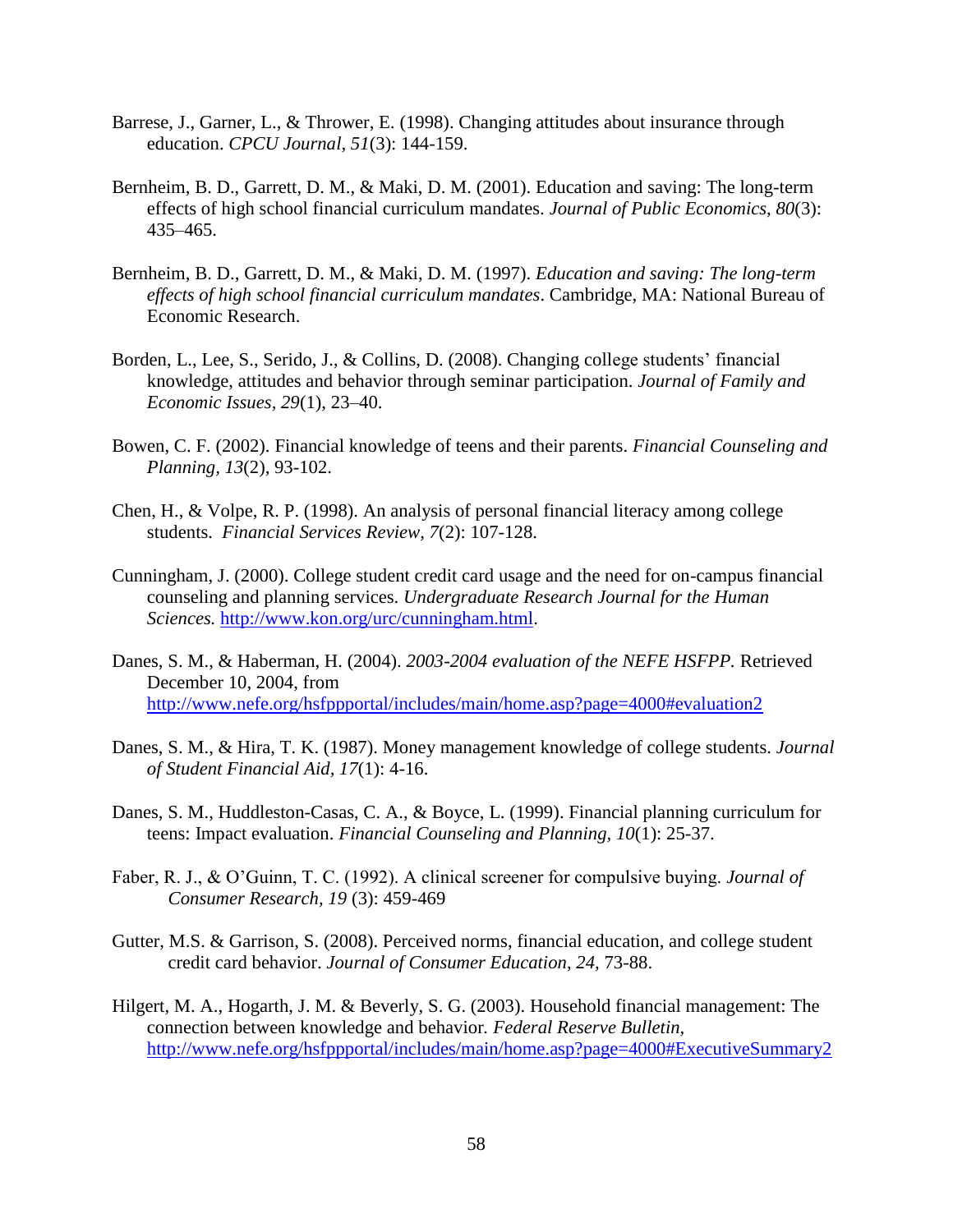- Huddleston Casas, C. A., Danes, S. M., & Boyce, L. (1999). Impact evaluation of a financial literacy program: Evidence for needed educational policy changes. *Consumer Interests Annual, 45,* 109–114.
- Joo, S., Grable, J. E., & Bagwell, D. C. (2003). Credit card attitudes and behaviors of college students. *College Student Journal, 37*(3): 405-419.
- Jump\$tart Coalition. (1997). *High school seniors lack financial smarts shows survey.* American Savings Education Council News Release.
- Jump\$tart Coalition. (2002). *Financial literacy declining among 12th graders, coalition urges states to include personal finance in curriculum standards.* Retrieved November 10, 2006, from [http://www.jumpstartcoalition.org](http://www.jumpstartcoalition.org/)
- Katona, G. (1975). *Psychological economics*. New York: Elsevier.
- Kim, J. 2000. *The effects of workplace financial education on personal finances and work outcomes.* Unpublished doctoral dissertation Virginia Polytechnic Institute and State: Blacksburg.
- Langrehr, F. W. (1979). Consumer education: Does it change students' competencies and attitudes? *Journal of Consumer Affairs, 13*(1): 14-53.
- Langrehr, F. W., & Mason, J. B. (1978). The influence of formal instruction in consumer education academic units on attitudes toward the marketplace: A case study of Illinois students. *Journal of Economic Education, 9*, 133-134.
- Lyons, A. C. (2003). *Credit practices and financial education needs of Midwest college students.*  Champaign*,* IL: Department of Agricultural and Consumer Economics, University of Illinois at Urbana-Champaign.
- Lyons, A. C. (2004). A profile of financially at-risk college students. *Journal of Consumer Affairs, 38*(1): 56-80.
- Lyons, A. C. 2008. Risky credit card behavior of college students. In J.J. Xiao (Ed.), *Handbook of Consumer Finance Research* (pp. 185-208). New York: Springer.
- National Council on Economic Education (NCEE). (2005). Survey of the States: Economic and Personal Finance Education in Our Nation's Schools in 2004. New York: National Council on Economic Education.
- National Council on Economic Education (NCEE). (2007). Survey of the States: Economic and Personal Finance Education in Our Nation's Schools in 2007. New York: National Council on Economic Education. http://www.cfed.org/imageManager/\_documents/NCEESurvey2007.pdf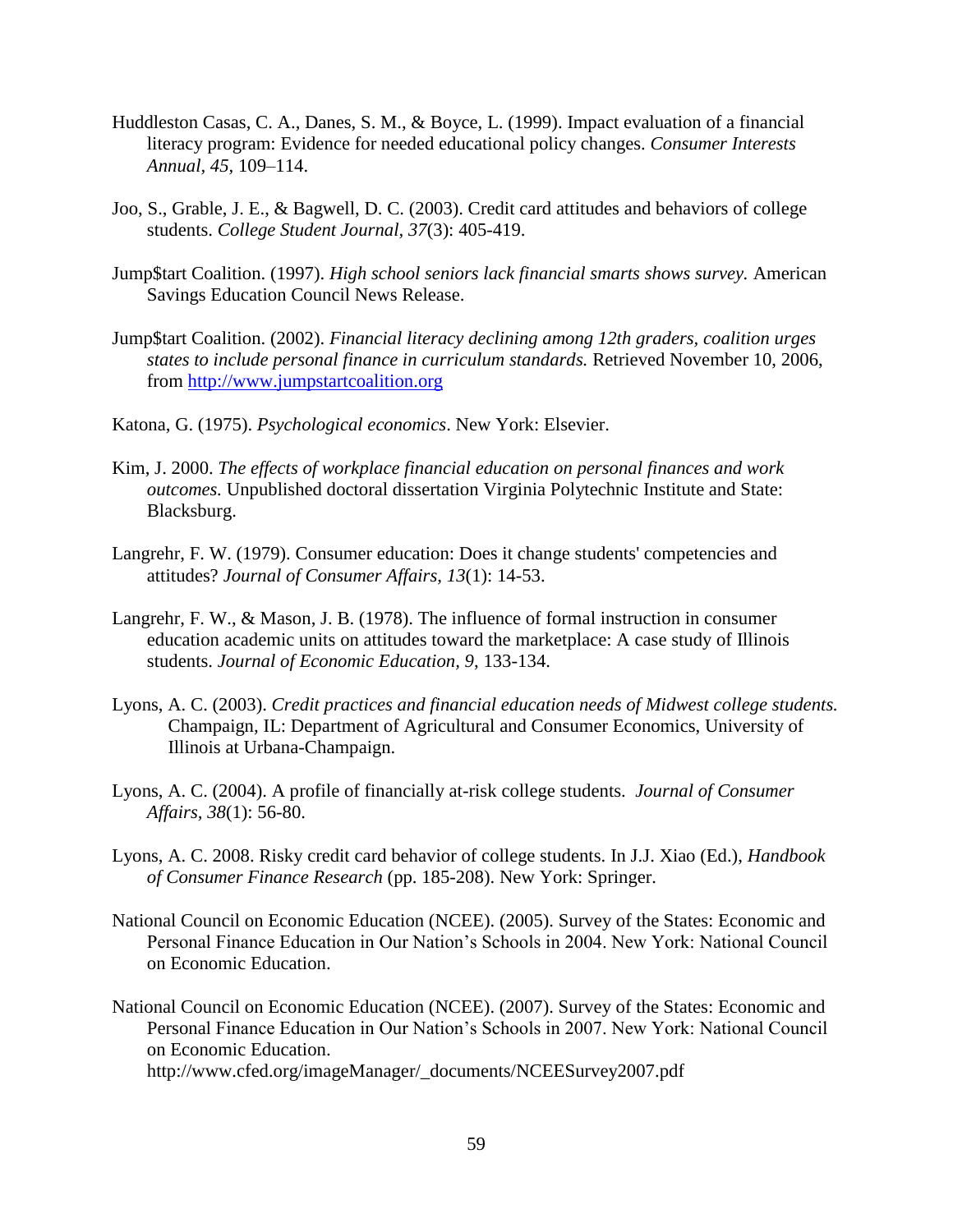- Norum, P. (2008). The role of time preference and credit card usage in compulsive buying behavior. *International Journal of Consumer Studies, 32*, 269-275.
- Peng, T. M., Bartholomae, S., Fox, J. J., & Cravener, G. (2007). The impact of personal financial education delivered in high school and college courses. *Journal of Family & Economic Issues, 28,* 265-284
- Peterson, N. A. (1992). The high school economics course and its impact on economic knowledge. *Journal of Economic Education, 23*(1): 5-16.
- Rha, J-Y., Montalto, C. P. & Hanna, S. D. (2001). The effect of saving goals and expectations on household saving behavior. Paper presented at the Academy of Financial Services.
- Richins, M. L., & Dawson, S. (1992). A consumer values orientation for materialism and its measurement: Scale development and validation. *Journal of Consumer Research, 19* (3): 303-316.
- Rook, D. W., & Fisher, R. J. (1995). Differences in self-control among spenders and savers. *Psychology: A Journal of Human Behavior, 32*(2): 8-17.
- Schug, M. C., Wynn, R. L., & Posnanski, T. J. (2002). Improving economic and financial education: A program for urban schools. *Social Education, 66*(4): 239-244.
- Strathman, A., Gleicher, F., Boninger, D. S., & Edwards, C. S. (1994). The consideration of future consequences: Weighing immediate and distant outcomes of behavior. *Journal of Personality of Social Psychology*, *66* (4): 742-752
- Tennyson, S., & Nguyen, C. (2001). State curriculum mandates and student knowledge of personal finance. *Journal of Consumer Affairs, 35*(2): 241-262.
- Tokunaga, H. (1993). The use and abuse of consumer credit: Application of psychological theory and research. *Journal of Economic Psychology, 14*, 285-316.
- Xiao, J. J. (2008). Applying behavior theories in financial behaviors. In J. J. Xiao (Ed.), *Handbook of Consumer Finance Research* (pp. 69-81). New York: Springer.
- Xiao, J.J., Sorhaindo, B., & Garman, E.T. 2006. Financial behaviors of consumer in credit counseling. *International Journal of Consumer Studies 30*(2), 108-121.
- Varcoe, K. P., Allen, M., Devitto, Z., & Go, C. (2005). Using a financial education curriculum for teens. *The Journal of the Association for Financial Counseling and Planning Education, 16*, 63-71.
- Varcoe, K. P., Peterson, S., Garrett, C., Marten, A., Rene, P., & Costello, C. (2001). What teens want to know about financial management. *Journal of Family and Consumer Sciences, 93*(2): 30-34.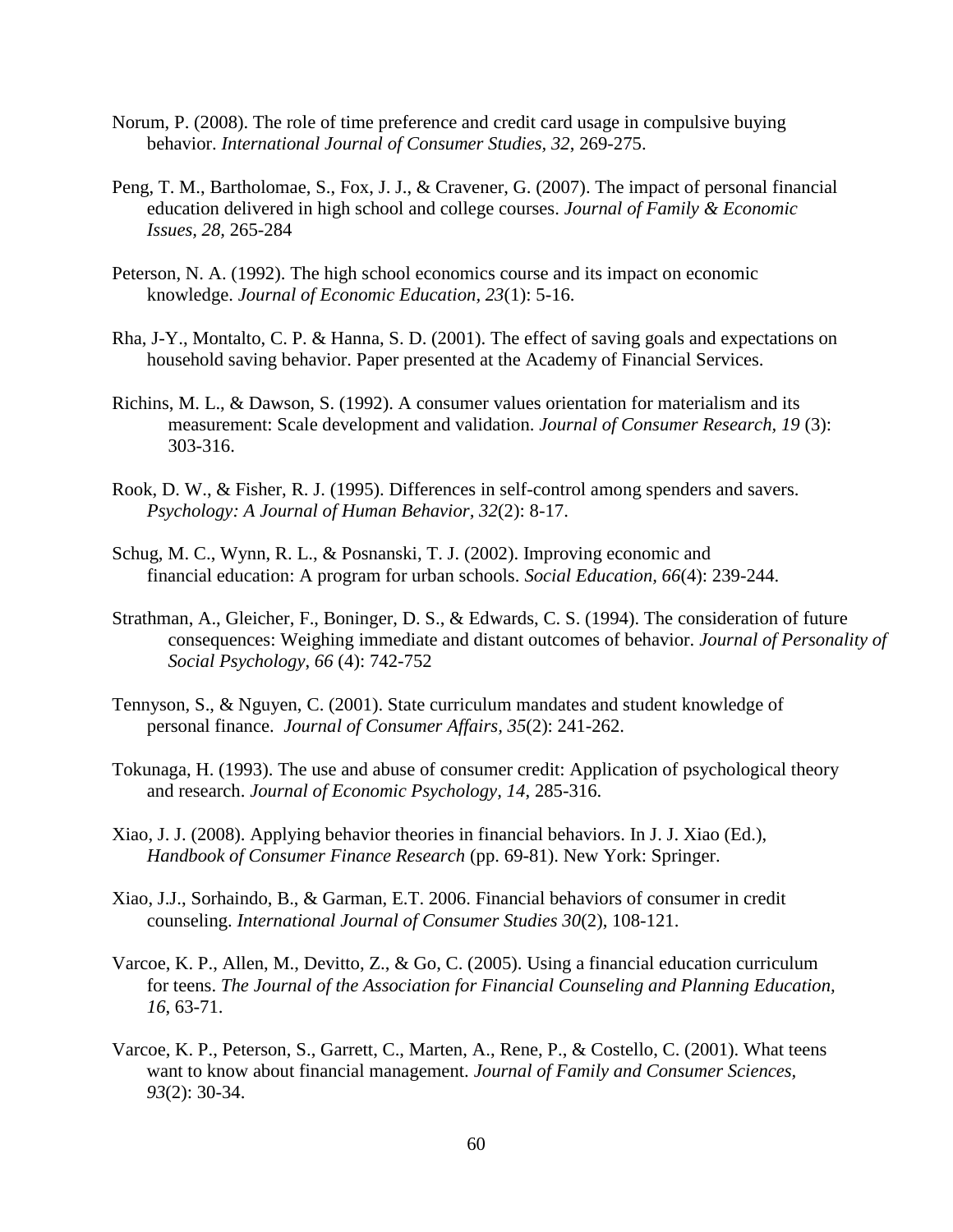Volpe, R. P., Chen, H., & Pavlicko, J. J. (1996). Personal investment literacy among college students: A survey. *Financial Practice and Education, 6*(2): 86-94.

**Figure 1**. *Personal Finance Taught in High School by Policy Category*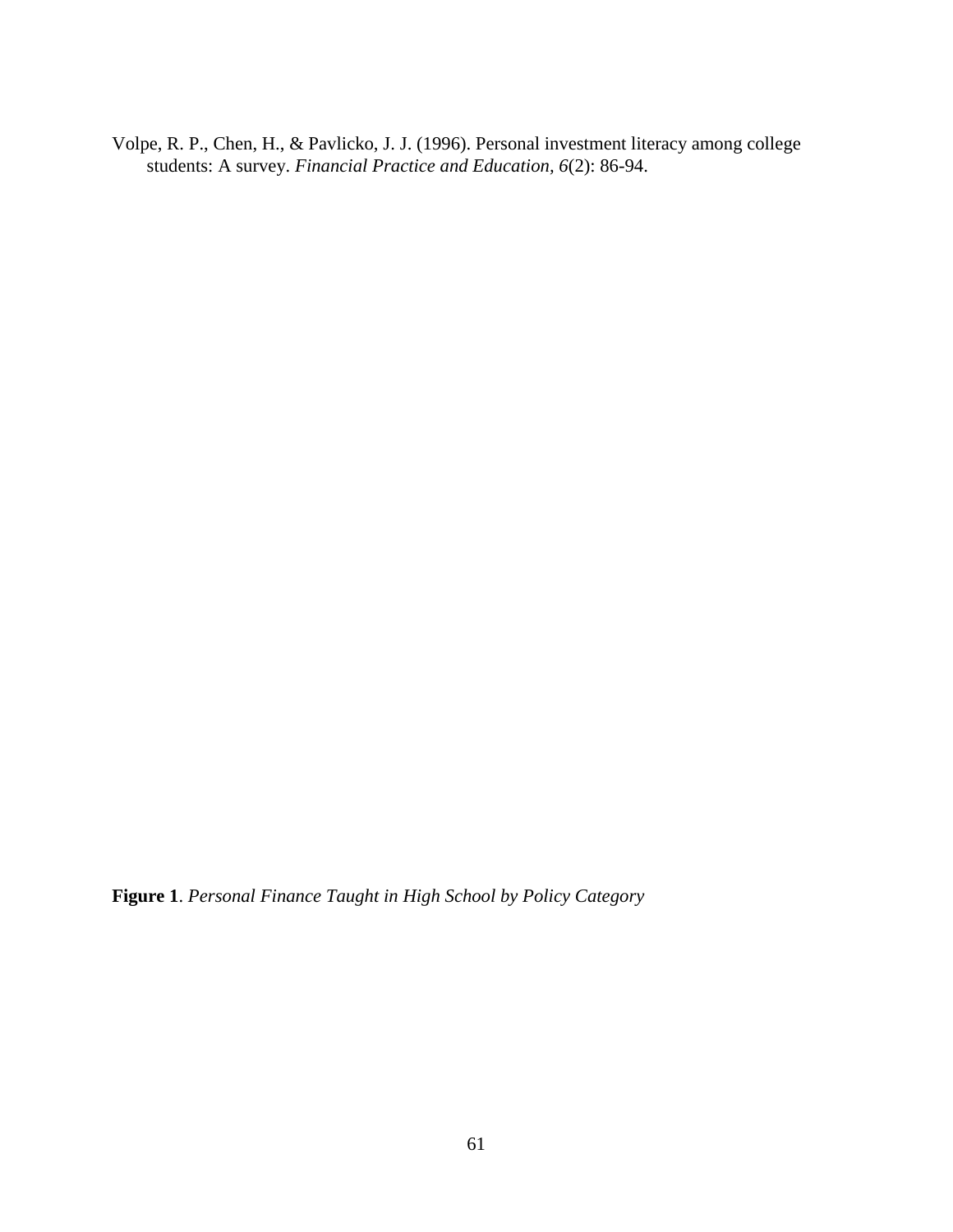

**Figure 2.** *Personal Finance in Community by Policy Category*



**Figure 3.** *Compulsive Buying by Policy Category*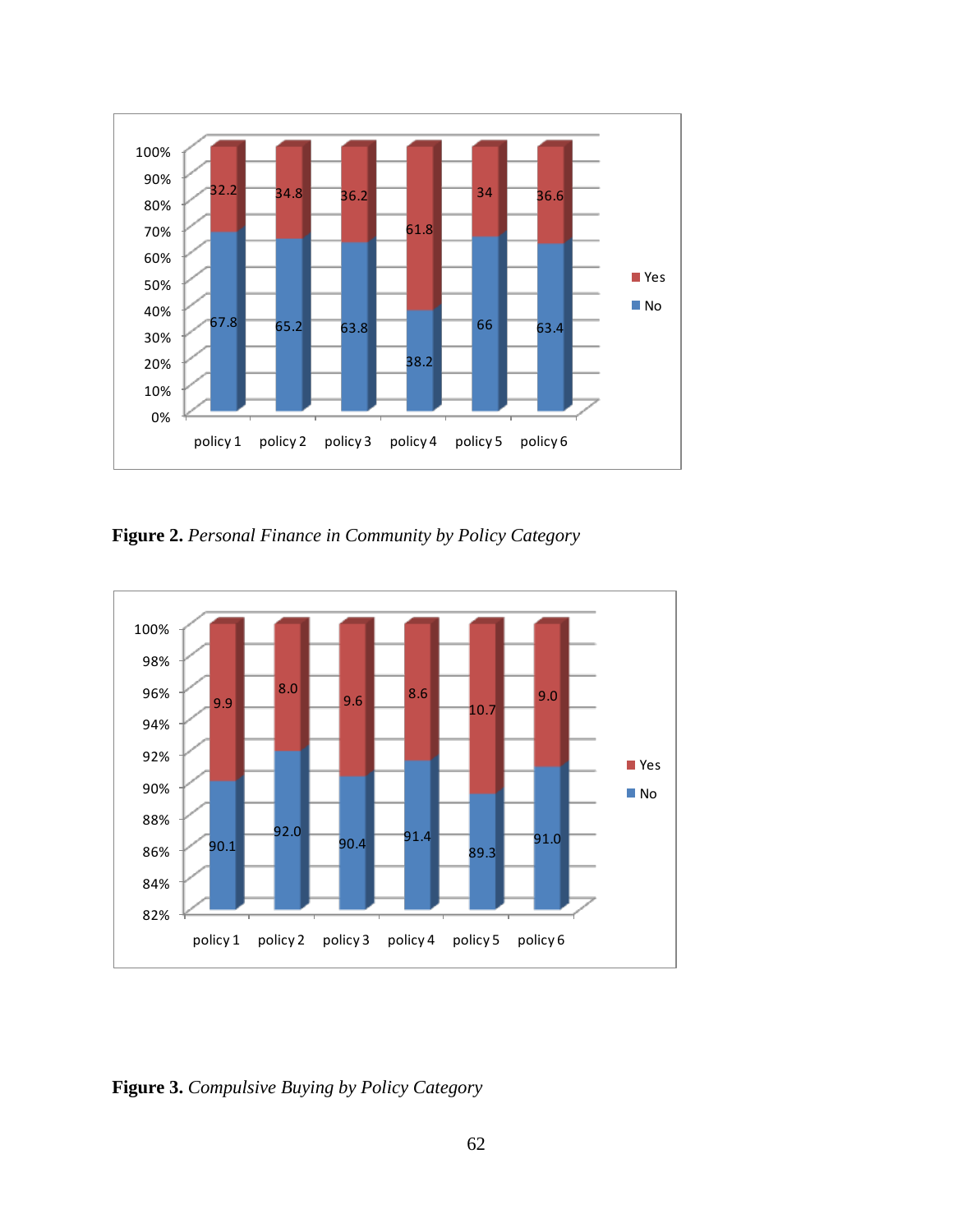

**Figure 4.** *Future Orientation by Policy Category*



**Figure 5.** *Financial Self-efficacy by Policy Category*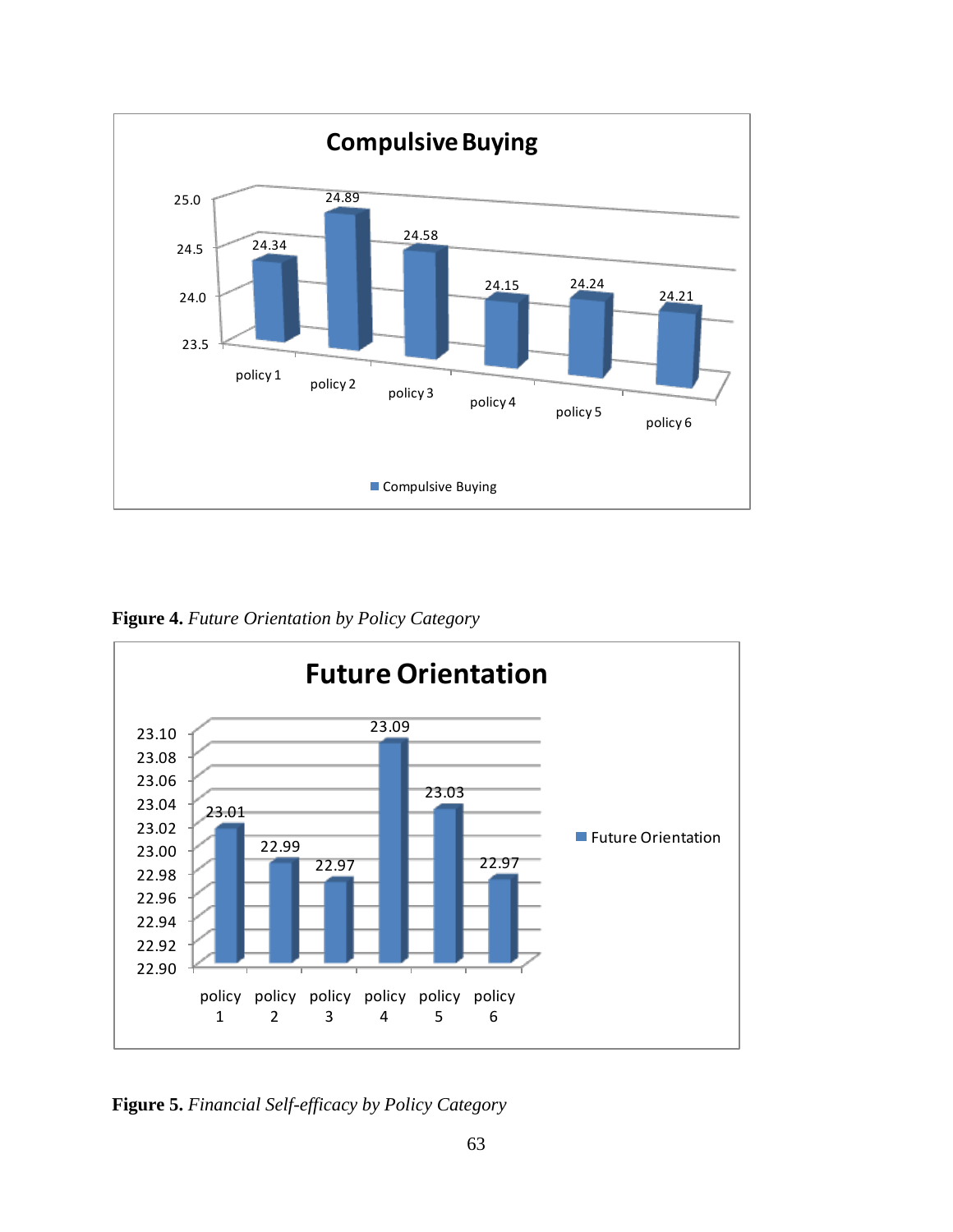

**Figure 6**. *Materialism by Policy Category*



**Table 1**. *Financial Risk Tolerance by Policy*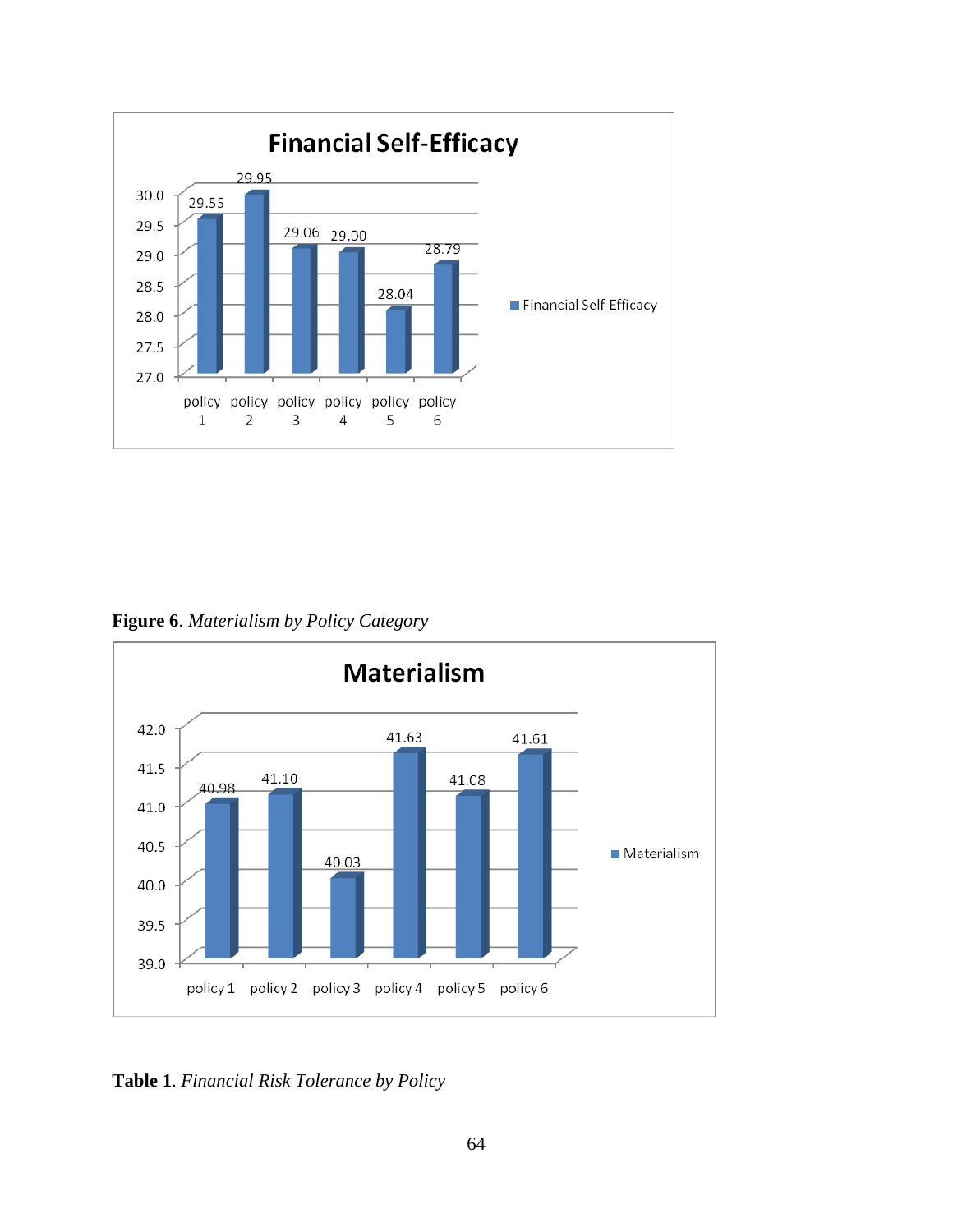|                                | Financial Risk Tolerance % |         |                   |  |  |  |  |
|--------------------------------|----------------------------|---------|-------------------|--|--|--|--|
| <b>Policy Categories</b>       | No risk                    | Average | Above average and |  |  |  |  |
|                                |                            | risk    | substantial risk  |  |  |  |  |
| No stated policy               | 16.6                       | 56.1    | 27.3              |  |  |  |  |
| Standards only                 | 14.7                       | 61.0    | 24.3              |  |  |  |  |
| Standards with required        | 15.0                       | 58.4    | 26.6              |  |  |  |  |
| implementation                 |                            |         |                   |  |  |  |  |
| Course required                | 19.6                       | 56.3    | 24.1              |  |  |  |  |
| Assessment required            | 20.5                       | 53.0    | 26.5              |  |  |  |  |
| Course and assessment required | 16.1                       | 59.9    | 24.0              |  |  |  |  |
| Total                          | 16.5                       | 57.8    | 25.6              |  |  |  |  |

*²*=39.931, *df*=10, *p*<.001



**Figure 7**. *Financial Quiz by Policy Category*

**Figure 8**. *Self-Reported Financial Knowledge by Policy Category*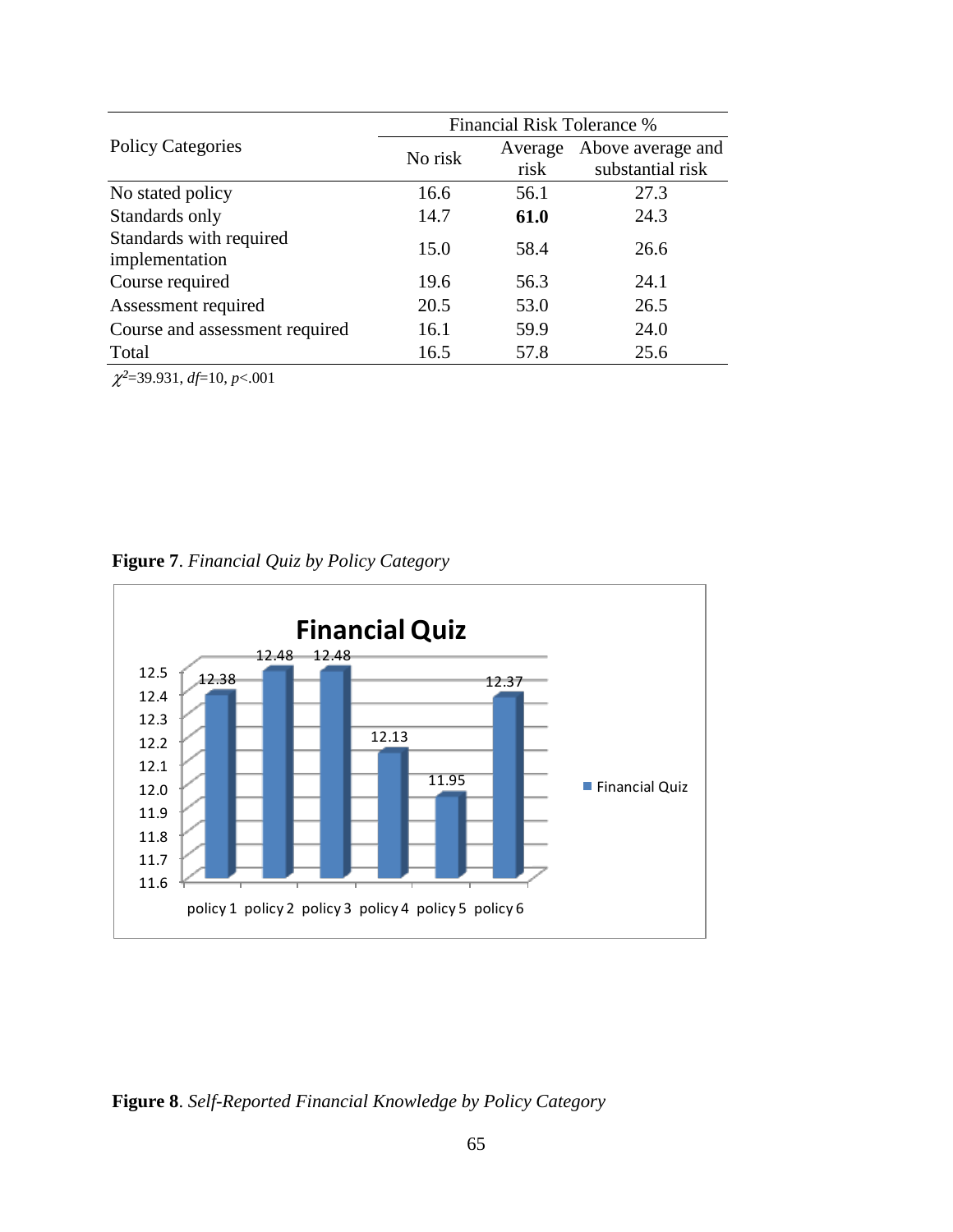

| <b>Policy Categories</b>                  |       | Perceive Financial Knowledge % |               |
|-------------------------------------------|-------|--------------------------------|---------------|
|                                           | Worse | Same                           | <b>Better</b> |
| No stated policy                          | 13.8  | 27.9                           | 58.4          |
| Standards only                            | 12.8  | 30.2                           | 57.0          |
| Standards with required<br>implementation | 12.5  | 29.1                           | 58.5          |
| Course required                           | 13.3  | 30.5                           | 56.3          |
| Assessment required                       | 15.1  | 30.2                           | 54.7          |
| Course and assessment required            | 12.7  | 28.1                           | 59.2          |
| Total                                     | 13.2  | 29.0                           | 57.8          |

**Table 2**. *Perceive Financial Knowledge by Policy Category*

 $\chi^2$ = 13.980; *df* = 10; *p* > .05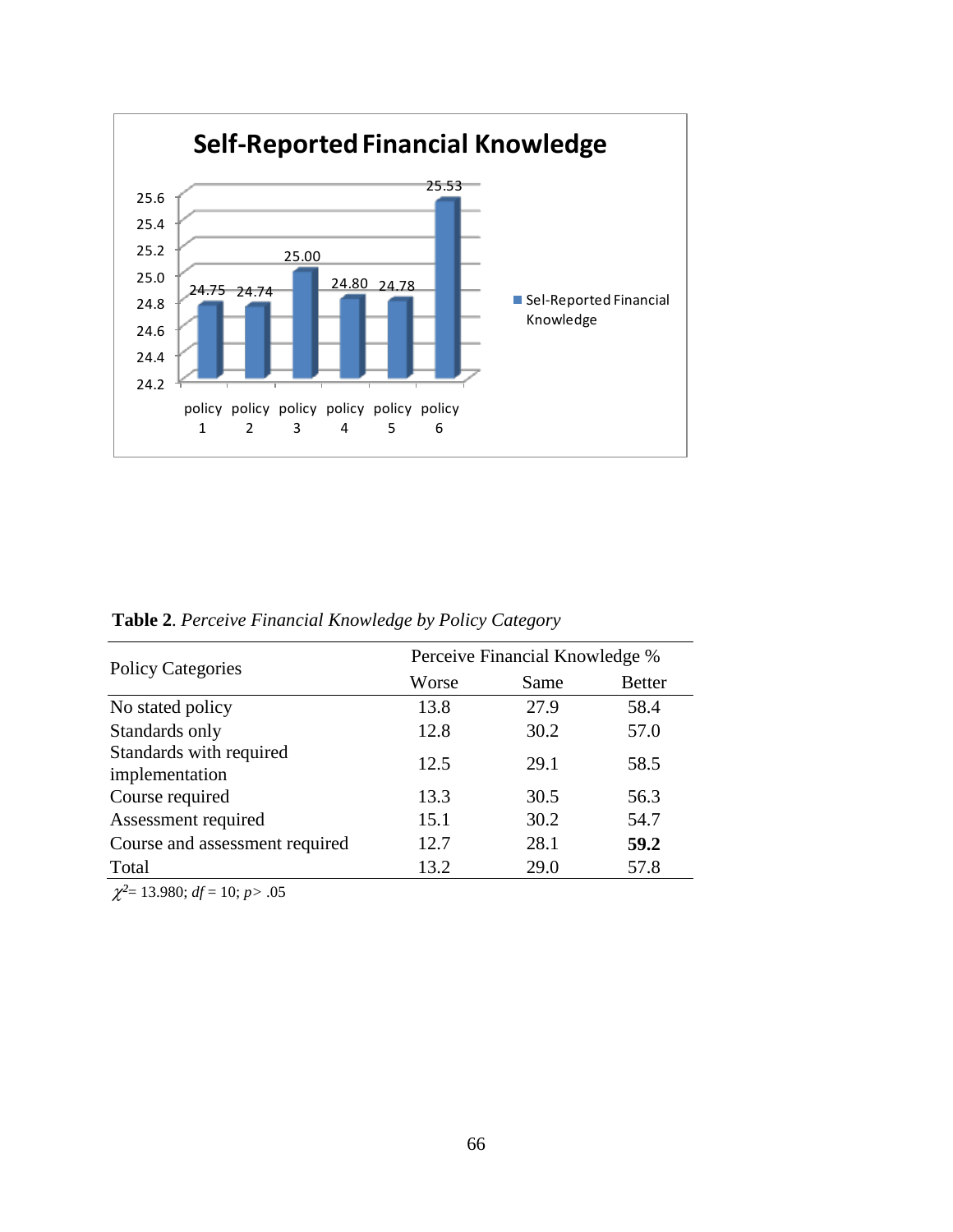|                                                   |                                | No<br>stated<br>policy                                                                                                                                                                                                                                                                                                                                                                                                                                                                                                                                                                                                                                                                                                                                                                                                                                                                                                  | <b>Standards</b><br>only | Standards with<br>required<br>implementation | Course<br>required | Assessment<br>required | Course<br>and<br>assessment<br>required | Total |
|---------------------------------------------------|--------------------------------|-------------------------------------------------------------------------------------------------------------------------------------------------------------------------------------------------------------------------------------------------------------------------------------------------------------------------------------------------------------------------------------------------------------------------------------------------------------------------------------------------------------------------------------------------------------------------------------------------------------------------------------------------------------------------------------------------------------------------------------------------------------------------------------------------------------------------------------------------------------------------------------------------------------------------|--------------------------|----------------------------------------------|--------------------|------------------------|-----------------------------------------|-------|
|                                                   | None                           |                                                                                                                                                                                                                                                                                                                                                                                                                                                                                                                                                                                                                                                                                                                                                                                                                                                                                                                         |                          |                                              |                    |                        |                                         | 26.0  |
|                                                   | 1                              |                                                                                                                                                                                                                                                                                                                                                                                                                                                                                                                                                                                                                                                                                                                                                                                                                                                                                                                         |                          |                                              |                    |                        |                                         | 39.5  |
|                                                   | $\overline{c}$                 |                                                                                                                                                                                                                                                                                                                                                                                                                                                                                                                                                                                                                                                                                                                                                                                                                                                                                                                         |                          |                                              | 17.6               | 17.1                   | 16.6                                    | 18.2  |
|                                                   | 3                              |                                                                                                                                                                                                                                                                                                                                                                                                                                                                                                                                                                                                                                                                                                                                                                                                                                                                                                                         |                          |                                              |                    |                        |                                         | 9.1   |
|                                                   | 4 or more                      |                                                                                                                                                                                                                                                                                                                                                                                                                                                                                                                                                                                                                                                                                                                                                                                                                                                                                                                         | 5.2                      |                                              |                    | 7.5                    |                                         | 7.2   |
|                                                   | Total                          |                                                                                                                                                                                                                                                                                                                                                                                                                                                                                                                                                                                                                                                                                                                                                                                                                                                                                                                         |                          |                                              |                    |                        |                                         | 100.0 |
|                                                   |                                |                                                                                                                                                                                                                                                                                                                                                                                                                                                                                                                                                                                                                                                                                                                                                                                                                                                                                                                         |                          |                                              |                    |                        |                                         |       |
|                                                   | Emergency                      | 13.7                                                                                                                                                                                                                                                                                                                                                                                                                                                                                                                                                                                                                                                                                                                                                                                                                                                                                                                    | 14.4                     | 14.0                                         | 19.4               | 19.4                   | 18.3                                    | 15.6  |
|                                                   | Rarely                         | 25.3                                                                                                                                                                                                                                                                                                                                                                                                                                                                                                                                                                                                                                                                                                                                                                                                                                                                                                                    | 21.9                     | 26.1                                         | 27.9               | 27.1                   | 27.5                                    | 25.5  |
| Credit card<br>frequency%                         | A few times a<br>month         | 28.6                                                                                                                                                                                                                                                                                                                                                                                                                                                                                                                                                                                                                                                                                                                                                                                                                                                                                                                    | 30.3                     | 28.6                                         | 24.2               | 28.1                   | 25.1                                    | 27.7  |
|                                                   | A few times a<br>week          | 19.8                                                                                                                                                                                                                                                                                                                                                                                                                                                                                                                                                                                                                                                                                                                                                                                                                                                                                                                    | 23.7                     | 19.8                                         | 20.2               | 15.6                   | 19.9                                    | 20.5  |
|                                                   | Almost daily                   | 12.7                                                                                                                                                                                                                                                                                                                                                                                                                                                                                                                                                                                                                                                                                                                                                                                                                                                                                                                    | 9.7                      | 11.5                                         | 8.2                | 9.7                    | 9.2                                     | 10.7  |
|                                                   | Total                          | 100.0                                                                                                                                                                                                                                                                                                                                                                                                                                                                                                                                                                                                                                                                                                                                                                                                                                                                                                                   | 100.0                    | 100.0                                        | 100.0              | 100.0                  | 100.0                                   | 100.0 |
|                                                   |                                |                                                                                                                                                                                                                                                                                                                                                                                                                                                                                                                                                                                                                                                                                                                                                                                                                                                                                                                         |                          |                                              |                    |                        |                                         |       |
| Credit card<br>number %                           | Before college                 | 42.1                                                                                                                                                                                                                                                                                                                                                                                                                                                                                                                                                                                                                                                                                                                                                                                                                                                                                                                    | 41.0                     | 38.7                                         | 44.9               | 38.7                   | 41.5                                    | 41.6  |
|                                                   | First year of<br>college       | 34.7                                                                                                                                                                                                                                                                                                                                                                                                                                                                                                                                                                                                                                                                                                                                                                                                                                                                                                                    | 32.2                     | 36.9                                         | 28.1               | 36.1                   | 32.9                                    | 33.4  |
|                                                   | After first year<br>of college | Policy categories<br>24.9<br>27.6<br>23.6<br>26.7<br>31.7<br>26.5<br>42.5<br>38.1<br>41.0<br>39.6<br>35.0<br>39.2<br>19.0<br>19.2<br>18.3<br>10.0<br>8.4<br>9.2<br>8.8<br>$\boldsymbol{8.0}$<br>8.9<br>8.0<br>6.3<br>6.9<br>8.9<br>100.0<br>100.0<br>100.0<br>100.0<br>100.0<br>100.0<br>$\chi^2 = 57.857$ , df=20, p <.001<br>$\chi^2 = 97.083$ , df=20, p<.001<br>23.2<br>26.8<br>27.0<br>25.2<br>25.6<br>24.4<br>100.0<br>100.0<br>100.0<br>100.0<br>100.0<br>100.0<br>$\chi^2$ =30.867, df=10, p<.001<br>54.4<br>52.4<br>45.6<br>49.0<br>47.7<br>50.6<br>25.2<br>24.9<br>24.8<br>24.5<br>21.4<br>21.1<br>8.3<br>7.8<br>8.0<br>7.1<br>8.0<br>6.7<br>9.8<br>8.3<br>8.0<br>7.4<br>10.0<br>9.2<br>3.9<br>3.5<br>4.3<br>2.8<br>5.3<br>4.2<br>5.3<br>3.8<br>5.8<br>2.7<br>5.0<br>5.4<br>0.7<br>0.8<br>2.4<br>1.6<br>1.3<br>1.1<br>100.0<br>100.0<br>100.0<br>100.0<br>100.0<br>100.0<br>$\chi^2 = 92.379$ , df=30, p<.001 |                          | 25.0                                         |                    |                        |                                         |       |
|                                                   | Total                          |                                                                                                                                                                                                                                                                                                                                                                                                                                                                                                                                                                                                                                                                                                                                                                                                                                                                                                                         |                          |                                              |                    |                        |                                         | 100.0 |
|                                                   |                                |                                                                                                                                                                                                                                                                                                                                                                                                                                                                                                                                                                                                                                                                                                                                                                                                                                                                                                                         |                          |                                              |                    |                        |                                         |       |
|                                                   | \$0                            |                                                                                                                                                                                                                                                                                                                                                                                                                                                                                                                                                                                                                                                                                                                                                                                                                                                                                                                         |                          |                                              |                    |                        |                                         | 49.5  |
|                                                   | \$1-499                        |                                                                                                                                                                                                                                                                                                                                                                                                                                                                                                                                                                                                                                                                                                                                                                                                                                                                                                                         |                          |                                              |                    |                        |                                         | 24.2  |
|                                                   | \$500-999                      |                                                                                                                                                                                                                                                                                                                                                                                                                                                                                                                                                                                                                                                                                                                                                                                                                                                                                                                         |                          |                                              |                    |                        |                                         | 7.7   |
|                                                   | \$1000-2999                    |                                                                                                                                                                                                                                                                                                                                                                                                                                                                                                                                                                                                                                                                                                                                                                                                                                                                                                                         |                          |                                              |                    |                        |                                         | 9.0   |
|                                                   | \$3000-4999                    |                                                                                                                                                                                                                                                                                                                                                                                                                                                                                                                                                                                                                                                                                                                                                                                                                                                                                                                         |                          |                                              |                    |                        |                                         | 3.9   |
| First credit<br>card %<br>Credit card<br>amount % | \$5000 or more                 |                                                                                                                                                                                                                                                                                                                                                                                                                                                                                                                                                                                                                                                                                                                                                                                                                                                                                                                         |                          |                                              |                    |                        |                                         | 4.6   |
|                                                   | Not sure                       |                                                                                                                                                                                                                                                                                                                                                                                                                                                                                                                                                                                                                                                                                                                                                                                                                                                                                                                         |                          |                                              |                    |                        |                                         | 1.2   |
|                                                   | Total                          |                                                                                                                                                                                                                                                                                                                                                                                                                                                                                                                                                                                                                                                                                                                                                                                                                                                                                                                         |                          |                                              |                    |                        |                                         | 100.0 |
|                                                   |                                |                                                                                                                                                                                                                                                                                                                                                                                                                                                                                                                                                                                                                                                                                                                                                                                                                                                                                                                         |                          |                                              |                    |                        |                                         |       |

**Table 3**. *Information about Credit Card by Policy Category*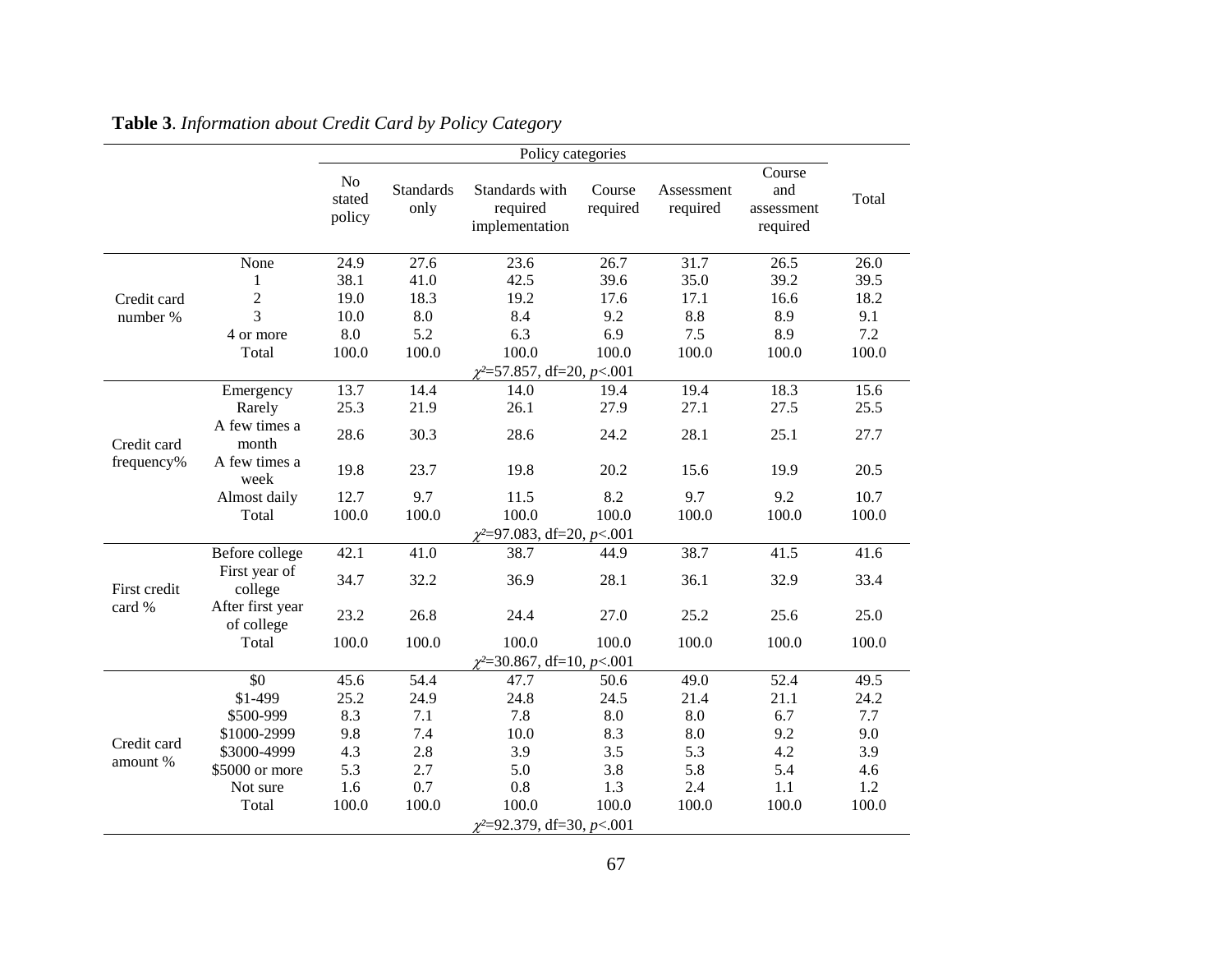|             | N <sub>o</sub>                   | 93.8  | 95.9  | 95.2                          | 93.7  | 93.2  | 94.2  | 94.4  |  |  |  |
|-------------|----------------------------------|-------|-------|-------------------------------|-------|-------|-------|-------|--|--|--|
| Missed      | Yes                              | 6.2   | 4.1   | 4.8                           | 6.3   | 6.8   | 5.8   | 5.6   |  |  |  |
| Payment %   | Total                            | 100.0 | 100.0 | 100.0                         | 100.0 | 100.0 | 100.0 | 100.0 |  |  |  |
|             |                                  |       |       | $\chi^2$ =12.979, df=5, p<.05 |       |       |       |       |  |  |  |
|             | Mail                             | 18.3  | 17.4  | 12.9                          | 15.9  | 15.8  | 15.7  | 16.6  |  |  |  |
|             | Campus table                     | 3.9   | 2.3   | 2.8                           | 3.3   | 2.6   | 4.1   | 3.3   |  |  |  |
|             | Bank/financial<br>Institution    | 36.1  | 44.9  | 47.3                          | 36.9  | 34.0  | 36.5  | 39.3  |  |  |  |
| Acquire     | Retail store                     | 5.9   | 5.4   | 4.1                           | 6.8   | 5.5   | 7.3   | 5.9   |  |  |  |
| credit card | Phone                            | 1.7   | 1.3   | 0.9                           | 1.3   | 1.8   | 1.2   | 1.4   |  |  |  |
| $\%$        | Online                           | 12.9  | 11.2  | 10.0                          | 12.5  | 14.0  | 12.0  | 12.1  |  |  |  |
|             | Parents                          | 16.3  | 12.9  | 16.2                          | 16.8  | 19.0  | 17.1  | 16.0  |  |  |  |
|             | Other                            | 4.9   | 4.6   | 5.8                           | 6.5   | 7.1   | 6.0   | 5.4   |  |  |  |
|             | Total                            | 100.0 | 100.0 | 100.0                         | 100.0 | 100.0 | 100.0 | 100.0 |  |  |  |
|             | $\chi^2$ =125.582, df=35, p<.001 |       |       |                               |       |       |       |       |  |  |  |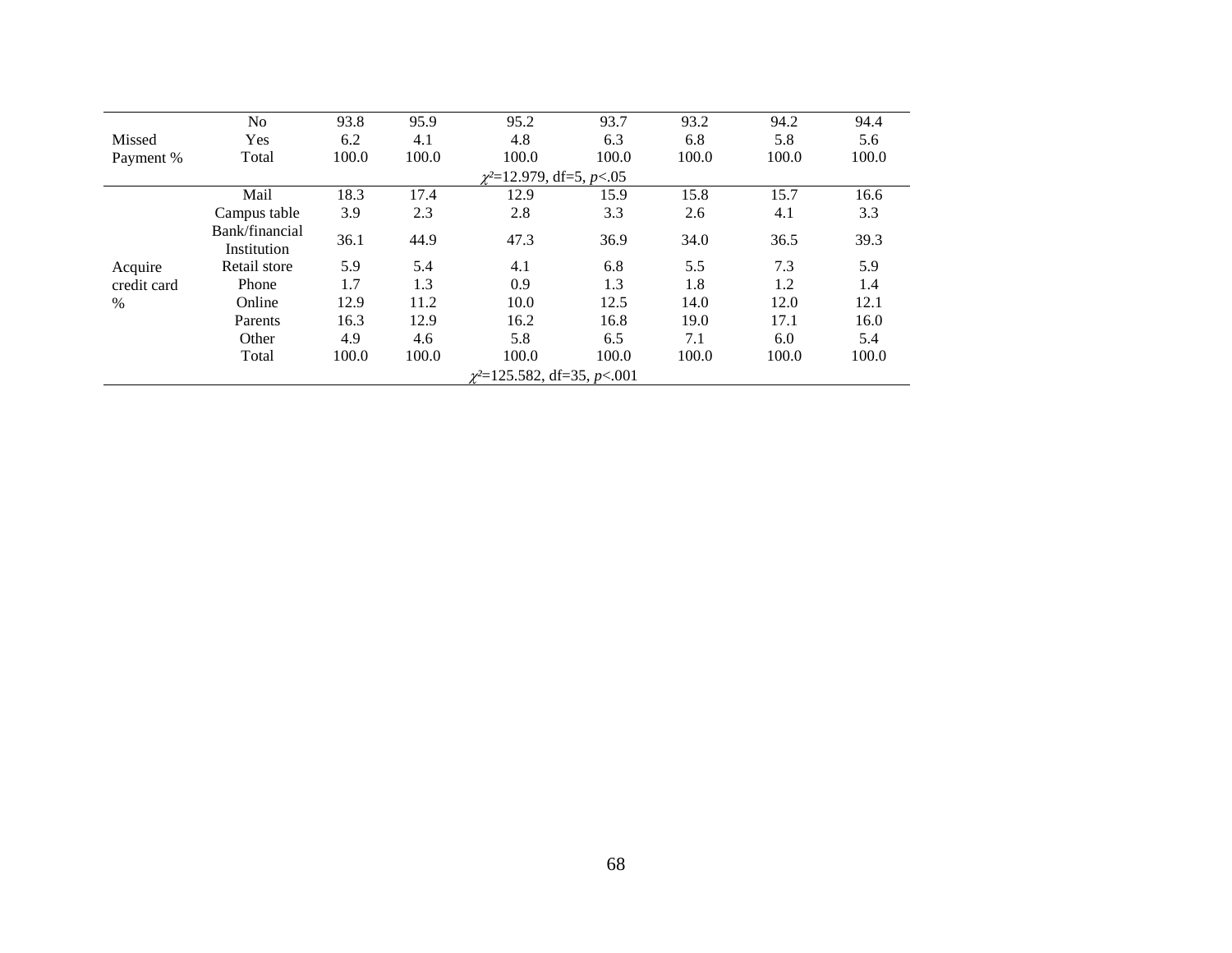|                      |                                |                          | Policy categories %                                     |                                 |                        |                                      |       |  |
|----------------------|--------------------------------|--------------------------|---------------------------------------------------------|---------------------------------|------------------------|--------------------------------------|-------|--|
| Pay for credit cards | No stated<br>policy            | <b>Standards</b><br>only | <b>Standards</b><br>with required<br>implementati<br>on | Course<br>required              | Assessment<br>required | Course and<br>assessment<br>required | Total |  |
| Text books/school    | 31.6                           | 32.0                     | 30.7                                                    | 31.3                            | 24.7                   | 19.4                                 | 29.2  |  |
| supplies             |                                |                          |                                                         | $\chi^2$ =158.873, df=5, p<.001 |                        |                                      |       |  |
| Tuition and fees     | 8.1                            | 4.4                      | 7.5                                                     | 7.4                             | 7.3                    | 6.2                                  | 6.9   |  |
|                      |                                |                          |                                                         | $\chi^2$ =42.201 df=5, p<.001   |                        |                                      |       |  |
| Clothes and other    | 30.3                           | 32.0                     | 30.0                                                    | 27.4                            | 23.5                   | 29.4                                 | 28.7  |  |
| personal items       | $\chi^2$ =29.352, df=5, p<.001 |                          |                                                         |                                 |                        |                                      |       |  |
| Groceries            | 27.9                           | 29.7                     | 28.3                                                    | 25.2                            | 22.0                   | 25.5                                 | 27.2  |  |
|                      | $\chi^2$ =31.649, df=5, p<.001 |                          |                                                         |                                 |                        |                                      |       |  |
|                      | 25.9                           | 25.8                     | 26.1                                                    | 20.3                            | 18.8                   | 23.7                                 | 24.4  |  |
| Eating out           | $\chi^2$ =46.720, df=5, p<.001 |                          |                                                         |                                 |                        |                                      |       |  |
| Entertainment        | 19.5                           | 19.9                     | 20.6                                                    | 16.7                            | 14.3                   | 17.5                                 | 18.7  |  |
|                      | $\chi^2$ =28.565, df=5, p<.001 |                          |                                                         |                                 |                        |                                      |       |  |
| Gas/auto             | 34.1                           | 27.7                     | 32.4                                                    | 29.9                            | 25.0                   | 33.6                                 | 31.5  |  |
| maintenance/auto     |                                |                          |                                                         |                                 |                        |                                      |       |  |
| repair               | $\chi^2$ =60.355, df=5, p<.001 |                          |                                                         |                                 |                        |                                      |       |  |
| Travel               | 18.5                           | 19.6                     | 23.7                                                    | 13.5                            | 15.4                   | 14.8                                 | 18.0  |  |
|                      |                                |                          |                                                         | $\chi^2$ =100.969, df=5, p<.001 |                        |                                      |       |  |
| Rent/utilities       | 3.5                            | 3.1                      | 3.5                                                     | 3.2                             | 3.0                    | 4.3                                  | 3.5   |  |
|                      |                                |                          |                                                         | $\chi^2$ =7.333, df=5, p>.05    |                        |                                      |       |  |
| Other bills (cable,  | 7.7                            | 8.2                      | 8.7                                                     | 7.4                             | 8.5                    | 7.1                                  | 7.8   |  |
| int.)                |                                |                          |                                                         | $\chi^2$ =6.160, df=5, p>.05    |                        |                                      |       |  |
| Fraternity/sorority  | 2.3                            | 1.9                      | 3.0                                                     | 2.2                             | 1.9                    | 2.2                                  | 2.3   |  |
| expenses             |                                |                          |                                                         | $\chi^2$ =7.606, df=5, p>.05    |                        |                                      |       |  |

**Table 4**. *Credit Cards Uses by Policy Category*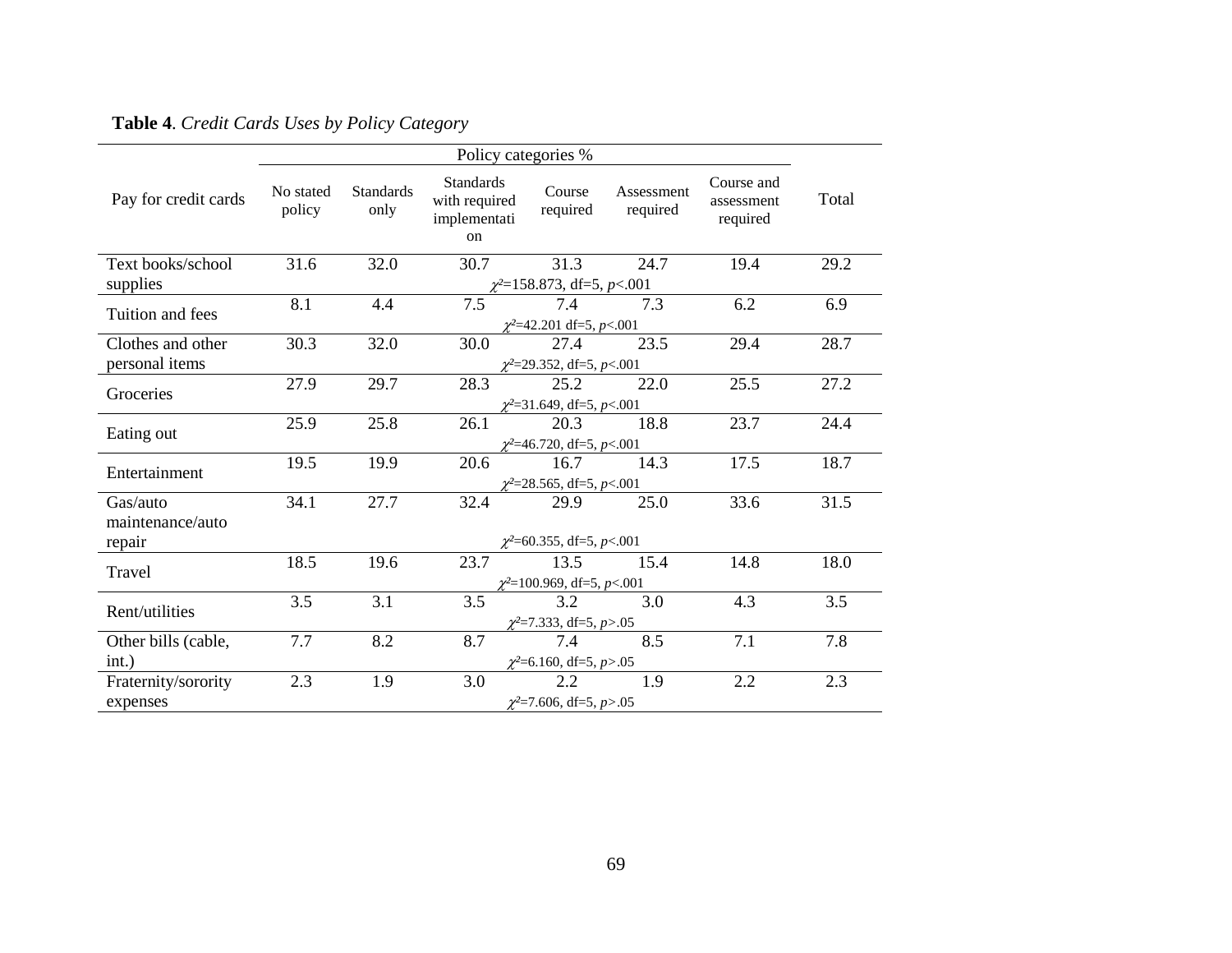|                                               |                                           | Policy categories              |                           |                                                      |                            |                                |                                                 |               |
|-----------------------------------------------|-------------------------------------------|--------------------------------|---------------------------|------------------------------------------------------|----------------------------|--------------------------------|-------------------------------------------------|---------------|
| Risky<br>Credit<br>Card<br><b>Behaviors</b>   | How many<br>times during<br>the last year | No<br>stated<br>policy<br>$\%$ | Standards<br>only<br>$\%$ | Standards with<br>required<br>implementation<br>$\%$ | Course<br>required<br>$\%$ | Assessment<br>required<br>$\%$ | Course<br>and<br>assessment<br>required<br>$\%$ | Total<br>$\%$ |
|                                               | $\mathbf{0}$                              | 69.7                           | 72.8                      | 73.3                                                 | 73.2                       | 65.1                           | 70.4                                            | 71.1          |
|                                               | $1 - 2$                                   | 11.3                           | 8.4                       | 9.7                                                  | 9.1                        | 12.1                           | 9.8                                             | 10.0          |
| 'Max out' your                                | $3 - 5$                                   | 2.8                            | 1.6                       | 2.4                                                  | 1.8                        | $2.0\,$                        | 2.8                                             | 2.4           |
|                                               | 6 or more                                 | 1.3                            | $.8\,$                    | 1.1                                                  | 1.0                        | .4                             | .7                                              | 1.0           |
|                                               | N/A                                       | 14.9                           | 16.4                      | 13.4                                                 | 15.0                       | 20.4                           | 16.3                                            | 15.5          |
| credit cards                                  | Total                                     | 100.0                          | 100.0                     | 100.0                                                | 100.0                      | 100.0                          | 100.0                                           | 100.0         |
|                                               |                                           |                                |                           | $\chi^2$ =47.603, df=20, p<.001                      |                            |                                |                                                 |               |
|                                               | $\mathbf{0}$                              | 68.8                           | 70.4                      | 71.0                                                 | 69.5                       | 63.6                           | 68.8                                            | 69.2          |
|                                               | $1 - 2$                                   | 12.7                           | 10.8                      | 11.8                                                 | 11.3                       | 12.4                           | 11.2                                            | 11.8          |
|                                               | $3 - 5$                                   | 2.4                            | 2.0                       | 2.4                                                  | 3.1                        | $2.5\,$                        | 2.5                                             | 2.4           |
|                                               | 6 or more                                 | 1.3                            | $.5\,$                    | 1.3                                                  | $1.0\,$                    | .7                             | 1.3                                             | 1.1           |
|                                               | N/A                                       | 14.8                           | 16.3                      | 13.6                                                 | 15.0                       | 20.9                           | 16.3                                            | 15.5          |
| your credit cards<br>payments on<br>Make late | Total                                     | 100.0                          | 100.0                     | 100.0                                                | 100.0                      | 100.0                          | 100.0                                           | 100.0         |
|                                               |                                           |                                |                           | $\chi^2$ =34.320, df=20, p<.05                       |                            |                                |                                                 |               |
|                                               | $\mathbf{0}$                              | 50.7                           | 57.8                      | 56.0                                                 | 55.8                       | 45.9                           | 52.0                                            | 53.4          |
|                                               | $1 - 2$                                   | 11.4                           | 8.2                       | 9.1                                                  | 9.9                        | 12.3                           | 9.8                                             | 10.3          |
|                                               | $3 - 5$                                   | 6.8                            | 5.8                       | 6.3                                                  | 6.1                        | 6.7                            | 6.0                                             | 6.4           |
|                                               | 6 or more                                 | 16.2                           | 11.9                      | 15.2                                                 | 13.1                       | 14.8                           | 15.8                                            | 14.7          |
|                                               | N/A                                       | 15.0                           | 16.3                      | 13.4                                                 | 15.1                       | 20.4                           | 16.5                                            | 15.3          |
| your credit cards<br>Do not pay off           | Total                                     | 100.0                          | 100.0                     | 100.0                                                | 100.0                      | 100.0                          | 100.0                                           | 100.0         |
|                                               |                                           |                                |                           | $\chi^2$ =69.508, df=20, p<.001                      |                            |                                |                                                 |               |

**Table 5**. *Risky Credit Card Behaviors by Policy Category*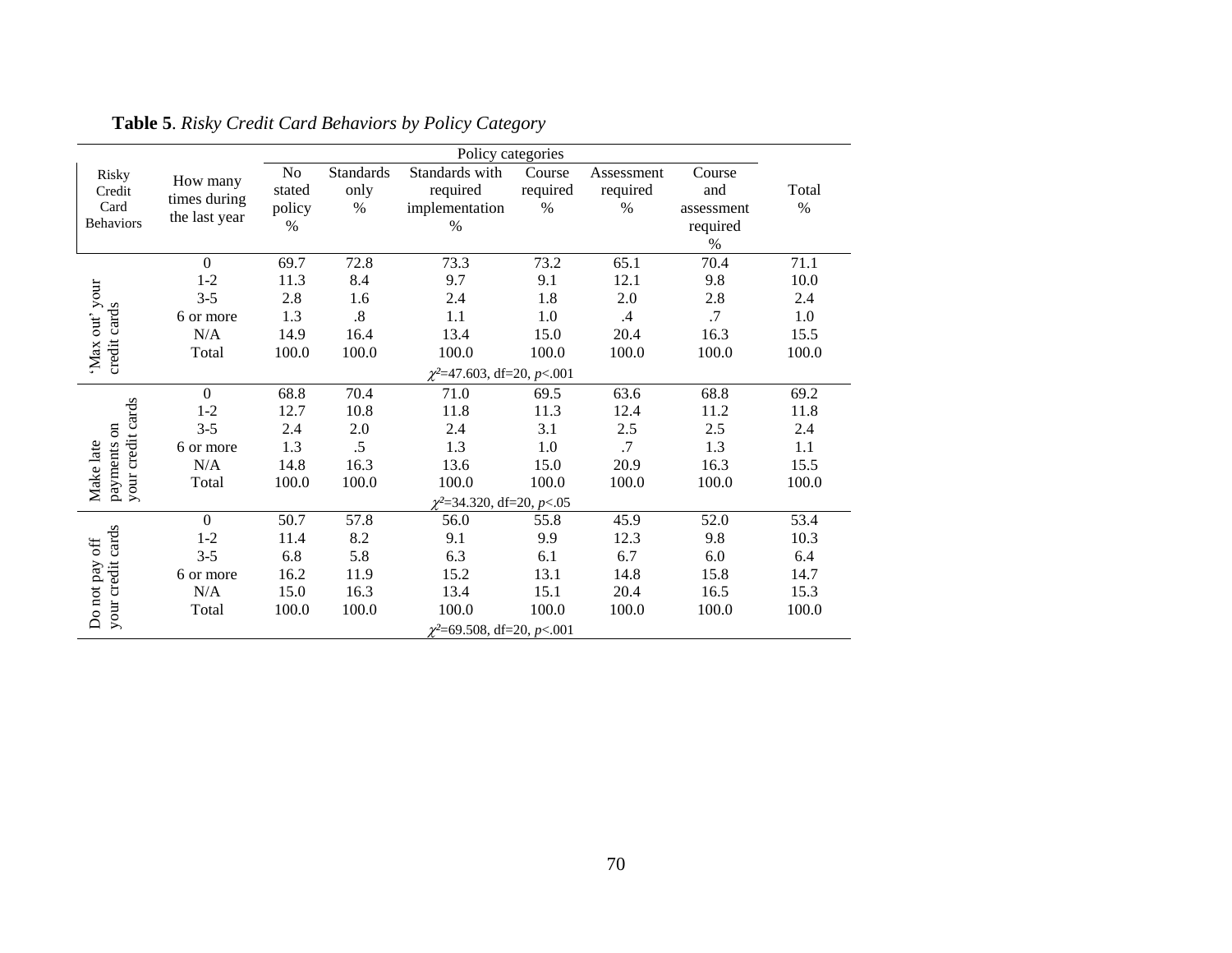|                           |                | No                              | <b>Standards</b> | Standards with | Course                           | Assessment | Course     |       |  |  |  |
|---------------------------|----------------|---------------------------------|------------------|----------------|----------------------------------|------------|------------|-------|--|--|--|
| <b>Financial Behavior</b> |                | stated                          | only             | required       | required                         | required   | and        | Total |  |  |  |
|                           |                | policy                          | %                | implementation | $\%$                             | $\%$       | assessment | $\%$  |  |  |  |
|                           |                | $\%$                            |                  | $\%$           |                                  |            | required   |       |  |  |  |
|                           |                |                                 |                  |                |                                  |            | $\%$       |       |  |  |  |
|                           | N <sub>o</sub> | 53.3                            | 56.7             | 48.6           | 49.7                             | 49.3       | 47.1       | 51.7  |  |  |  |
| Use                       | Yes            | 46.7                            | 43.3             | 51.4           | 50.3                             | 50.7       | 52.9       | 48.3  |  |  |  |
| budget                    | Total          | 100.0                           | 100.0            | 100.0          | 100.0                            | 100.0      | 100.0      | 100.0 |  |  |  |
|                           |                | $\chi^2$ =47.550, df=5, p<.001  |                  |                |                                  |            |            |       |  |  |  |
| If yes,                   | N <sub>o</sub> | 4.9                             | 3.6              | 5.3            | 7.1                              | 7.6        | 7.5        | 5.5   |  |  |  |
| use                       | Yes            | 41.8                            | 39.7             | 46.1           | 43.2                             | 43.1       | 45.4       | 42.8  |  |  |  |
| budget at                 | Total          | 46.7                            | 43.3             | 51.4           | 50.3                             | 50.7       | 52.9       | 48.3  |  |  |  |
| least 6                   |                |                                 |                  |                |                                  |            |            |       |  |  |  |
| months                    |                |                                 |                  |                | $\chi^2 = 25.599$ , df=5, p<.001 |            |            |       |  |  |  |
|                           | No plan        | 15.0                            | 15.5             | 11.9           | 11.2                             | 14.4       | 12.4       | 13.8  |  |  |  |
|                           | After          | 21.0                            | 26.9             | 22.5           | 22.5                             | 18.4       | 19.0       | 22.1  |  |  |  |
|                           | graduate       |                                 |                  |                |                                  |            |            |       |  |  |  |
| If no,                    | <b>Next</b>    |                                 |                  |                |                                  |            |            |       |  |  |  |
| budgeting                 | sixth          | 10.7                            | 9.7              | 9.7            | 9.8                              | 8.7        | 9.9        | 10.0  |  |  |  |
| intention                 | months         |                                 |                  |                |                                  |            |            |       |  |  |  |
|                           | <b>Next</b>    | 6.6                             | 4.6              | 4.6            | 6.2                              | 7.8        | 5.8        | 5.8   |  |  |  |
|                           | month          |                                 |                  |                |                                  |            |            |       |  |  |  |
|                           | Total          | 53.3                            | 56.7             | 48.6           | 49.7                             | 49.3       | 47.1       | 51.7  |  |  |  |
|                           |                | $\chi^2$ =50.383, df=15, p<.001 |                  |                |                                  |            |            |       |  |  |  |

**Table 6.** *Budgeting by Policy Categories*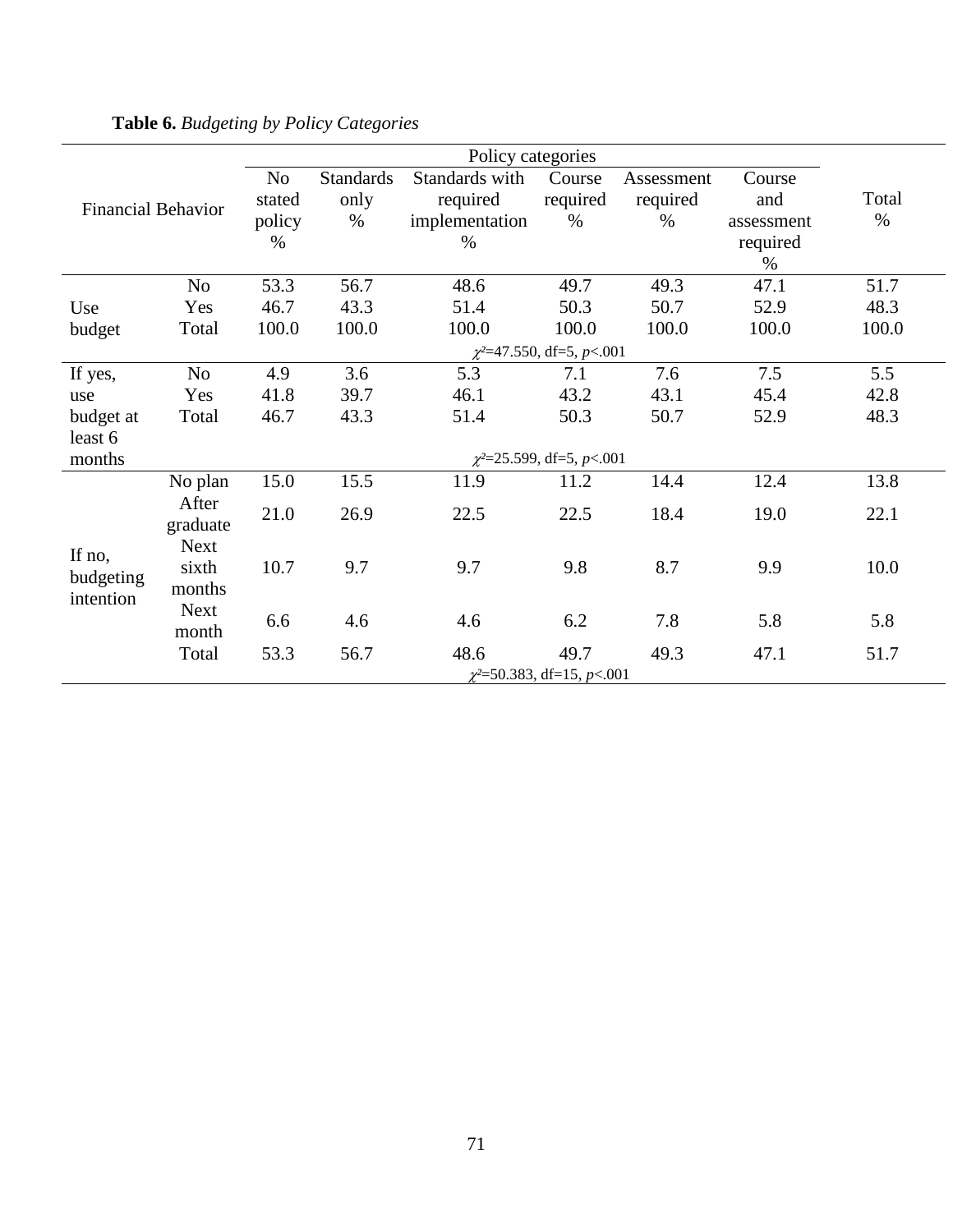|                    |                |        |                               | Policy categories              |          |            |            |       |  |  |
|--------------------|----------------|--------|-------------------------------|--------------------------------|----------|------------|------------|-------|--|--|
|                    |                | No     | <b>Standards</b>              | Standards with                 | Course   | Assessment | Course     |       |  |  |
| Financial Behavior |                | stated | only                          | required                       | required | required   | and        | Total |  |  |
|                    |                | policy | $\%$                          | implementation                 | $\%$     | $\%$       | assessment | $\%$  |  |  |
|                    |                | $\%$   |                               | $\%$                           |          |            | required   |       |  |  |
|                    |                |        |                               |                                |          |            | $\%$       |       |  |  |
|                    | N <sub>o</sub> | 50.1   | 46.3                          | 47.5                           | 45.3     | 43.9       | 48.2       | 47.8  |  |  |
| Saving             | Yes            | 49.9   | 53.7                          | 52.5                           | 54.7     | 56.1       | 51.8       | 52.2  |  |  |
|                    | Total          | 100.0  | 100.0                         | 100.0                          | 100.0    | 100.0      | 100.0      | 100.0 |  |  |
|                    |                |        | $\chi^2$ =15.685, df=5, p<.01 |                                |          |            |            |       |  |  |
| Saving             | No             | 2.7    | 2.6                           | 1.8                            | 2.7      | 3.1        | 2.0        | 2.5   |  |  |
| plan in            | Yes            | 47.2   | 51.1                          | 50.7                           | 52.0     | 53.0       | 49.8       | 49.7  |  |  |
| the                | Total          | 49.9   | 53.7                          | 52.5                           | 54.7     | 56.1       | 51.8       | 52.2  |  |  |
| future             |                |        |                               | $\chi^2$ =6.114, df=5, p>.05   |          |            |            |       |  |  |
| Saving             | No             | 6.2    | 5.2                           | 6.8                            | 6.3      | 9.8        | 7.1        | 6.4   |  |  |
| for a              | Yes            | 43.7   | 48.5                          | 45.7                           | 48.4     | 46.3       | 44.7       | 45.8  |  |  |
| year or            | Total          | 49.9   | 53.7                          | 52.5                           | 54.7     | 56.1       | 51.8       | 52.2  |  |  |
| more               |                |        |                               | $\chi^2$ =16.536, df=5, p<.05  |          |            |            |       |  |  |
|                    | No plan        | 3.5    | 3.0                           | 2.6                            | 3.0      | 2.5        | 2.8        | 3.1   |  |  |
|                    | After          | 30.7   | 29.5                          | 30.6                           | 28.0     | 26.1       | 29.8       | 29.7  |  |  |
|                    | graduate       |        |                               |                                |          |            |            |       |  |  |
| Saving             | Next 6         | 11.5   | 9.8                           | 10.8                           | 9.8      | 9.7        | 11.9       | 10.9  |  |  |
| intention          | months         |        |                               |                                |          |            |            |       |  |  |
|                    | <b>Next</b>    | 4.4    | 4.0                           | 3.5                            | 4.5      | 5.5        | 3.7        | 4.1   |  |  |
|                    | month          |        |                               |                                |          |            |            |       |  |  |
|                    | Total          | 50.1   | 46.3                          | 47.5                           | 45.3     | 43.9       | 48.2       | 47.8  |  |  |
|                    |                |        |                               | $\chi^2$ =14.090, df=15, p>.05 |          |            |            |       |  |  |

**Table 7.** *Saving by Policy Categories*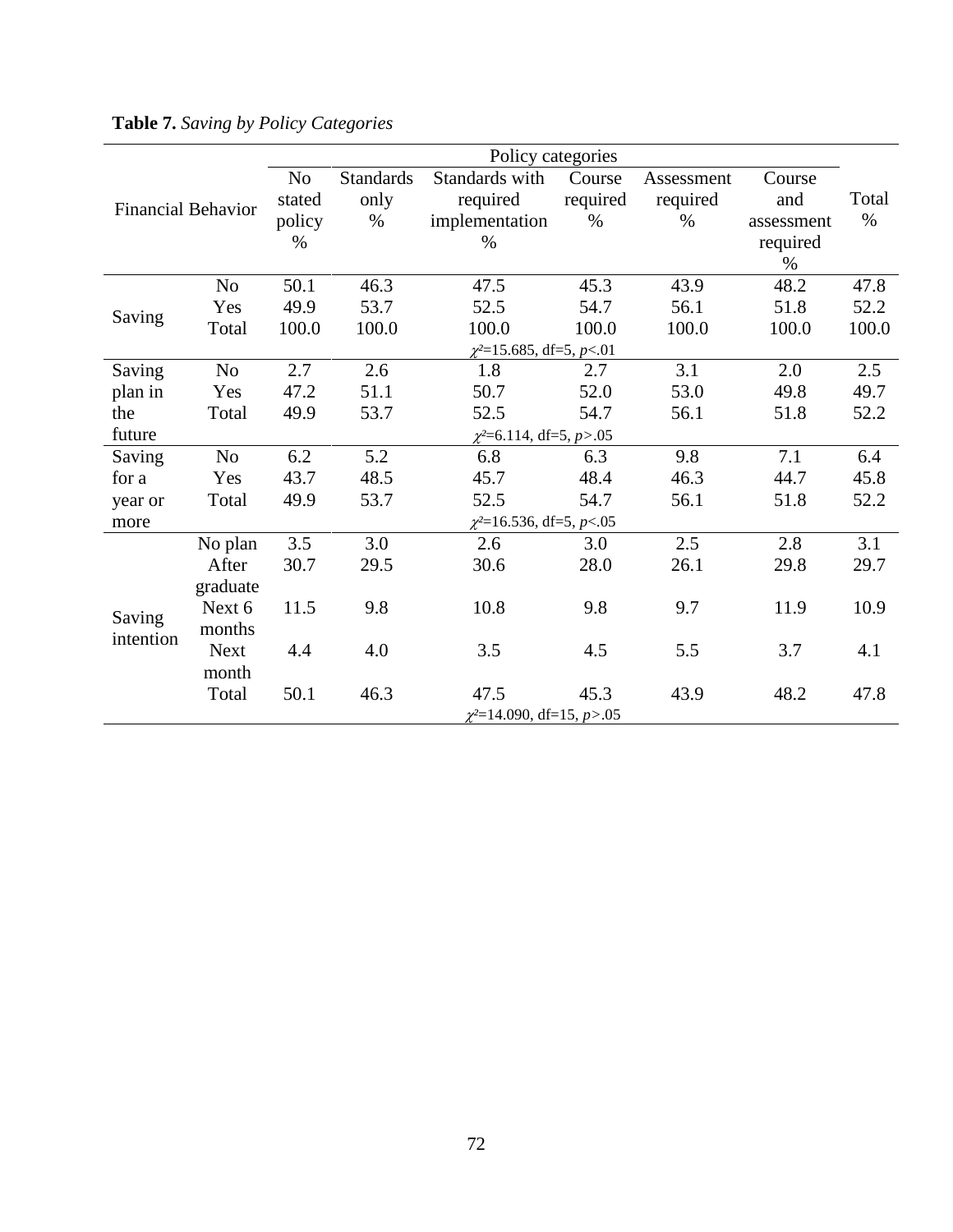| <b>Independent variables</b>              | <b>Materialism</b> | Compulsive<br><b>Buying</b> | Fin. Self-<br><b>Efficacy</b> | <b>Future</b><br><b>Orientation</b> |
|-------------------------------------------|--------------------|-----------------------------|-------------------------------|-------------------------------------|
| <b>Demographic Variables</b>              |                    |                             |                               |                                     |
| Age                                       | $-.197***$         | $-.086***$                  | $-.233***$                    | $-.007$                             |
| White                                     | $-1.372***$        | $.806***$                   | $.850***$                     | .044                                |
| Male                                      | $.639**$           | $.800***$                   | .698***                       | $.355***$                           |
| Sophomore                                 | $-.111$            | $-.330**$                   | $-.189$                       | $-.098$                             |
| Junior                                    | $-.191$            | $-.545***$                  | .014                          | $-216***$                           |
| Senior                                    | $-.179$            | $-.743***$                  | $-.247$                       | $-139*$                             |
| Graduate/professional/other               | $-1.454**$         | $-.624***$                  | $-.744*$                      | $-.273**$                           |
| Single                                    | .513               | .143                        | .044                          | .208***                             |
| <b>Financial Education</b>                |                    |                             |                               |                                     |
| Personal Finance in HS                    | $-.183$            | $-.178*$                    | .139                          | .054                                |
| Personal Finance in                       | $-.998**$          | .226                        | $-.085$                       | $-.009$                             |
| Community                                 |                    |                             |                               |                                     |
| <b>Financial Variables</b>                |                    |                             |                               |                                     |
| <b>Income</b>                             |                    |                             |                               |                                     |
| \$1-\$499                                 | $-.518*$           | $-.112$                     | $-169$                        | .051                                |
| \$500-\$999                               | $-.597$            | $-.378***$                  | $-.662**$                     | .009                                |
| \$1,000 or more                           | .053               | $-.553***$                  | $-.469$                       | .148                                |
| Debt                                      |                    |                             |                               |                                     |
| \$1-\$999                                 | $1.123**$          | $-2.094***$                 | $-2.890***$                   | .229 **                             |
| \$1,000-\$4,999                           | .251               | $-1.621***$                 | $-1.986***$                   | $-.133$                             |
| \$5,000 or more                           | 1.681***           | $-1.669***$                 | $-2.471***$                   | .040                                |
| Not sure                                  | 1.508*             | $-1.025***$                 | $-1.838***$                   | .126                                |
| Dependent parents' tax                    | .765**             | .173                        | $.365*$                       | $-.029$                             |
| return                                    |                    |                             |                               |                                     |
| Federal students loan                     | .914***            | $-.850***$                  | $-1.261***$                   | .066                                |
| Federal work-study                        | $-.896*$           | $.336*$                     | .443                          | .040                                |
| Need-based                                | $-.055$            | $-.311**$                   | $-.434*$                      | $-.157***$                          |
| Scholarships                              | $-1.528***$        | .755***                     | .998 ***                      | $-.172***$                          |
| Tuition waiver                            | $-1.239**$         | .150                        | .504                          | $-.101$                             |
| <b>Social Learning</b>                    |                    |                             |                               |                                     |
| Discuss finance with parent               | $.037*$            | $-.042***$                  | $-.063***$                    | $.010***$                           |
| Discuss finance with                      | $.061**$           | $-.044***$                  | $-.008$                       | .004                                |
| friends                                   |                    |                             |                               |                                     |
| Observing parents                         | $-.006$            | $.018***$                   | .015                          | $-.005$                             |
| Observing friends                         | .010               | $-.037***$                  | $-.064***$                    | $.014***$                           |
| <b>Financial Knowledge</b>                |                    |                             |                               |                                     |
| Financial quiz                            | $-.072$            | $.152***$                   | .099**                        | $-0.047***$                         |
| Self-reported financial<br>knowledge      | $-.133***$         | $.156***$                   | $.630***$                     | $-0.047***$                         |
| <b>Policy Category</b>                    |                    |                             |                               |                                     |
| Standards only                            | $-.127$            | .595***                     | $.494*$                       | $-.094$                             |
| Standards with required<br>implementation | $-.909**$          | .412 ***                    | $-.421$                       | $-.061$                             |

|  |  |  |  |  |  | Table 8. OLS Regression of Financial Disposition |
|--|--|--|--|--|--|--------------------------------------------------|
|--|--|--|--|--|--|--------------------------------------------------|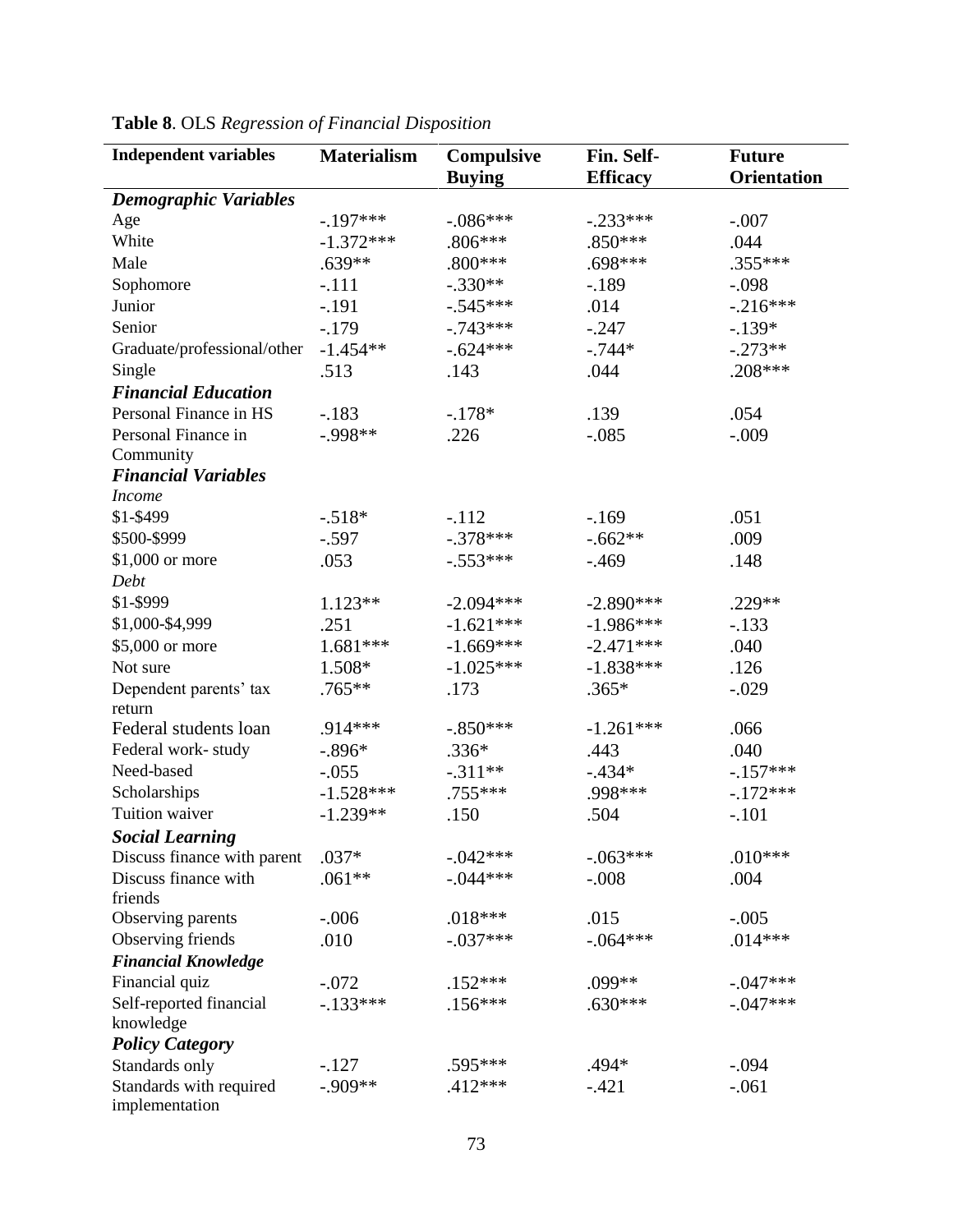| Course required       | $-.167$    | .205        | $-159$      | $-.078$     |
|-----------------------|------------|-------------|-------------|-------------|
| Assessment required   | $-.128$    | .058        | $-1.068**$  | $-.167$     |
| Course and assessment | .555       | .063        | $-.643**$   | $-.042$     |
| required              |            |             |             |             |
| Constant              | 48.730***  | $22.037***$ | $19.451***$ | $24.162***$ |
| F                     | $13.50***$ | $70.03***$  | 99.65***    | 15.69***    |
| $Adj.R^2$             | .045       | .192        | .253        | .043        |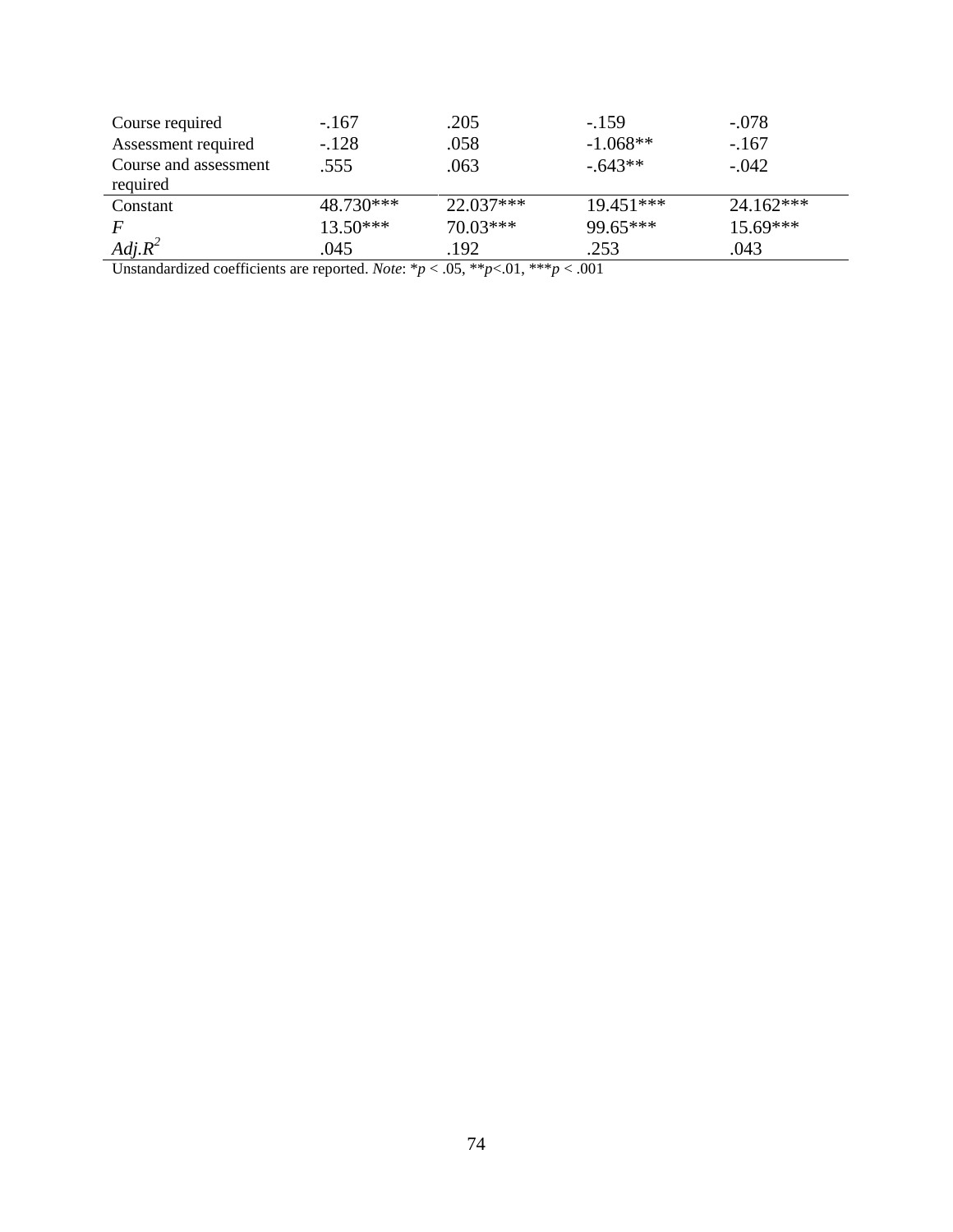| <b>Independent variables</b>              | <b>Above Average</b><br><b>Risk Tolerance</b> | <b>Average Risk</b><br><b>Tolerance</b> | <b>No Risk Tolerance</b> |
|-------------------------------------------|-----------------------------------------------|-----------------------------------------|--------------------------|
| <b>Demographic Variables</b>              |                                               |                                         |                          |
| Age                                       | .008                                          | $-.011$                                 | .009                     |
| White                                     | $-.224***$                                    | .334***                                 | $-.282***$               |
| Male                                      | .946***                                       | $-415***$                               | $-.740***$               |
| Sophomore                                 | $-.030$                                       | .066                                    | $-.062$                  |
| Junior                                    | $-.110$                                       | $.188**$                                | $-167$                   |
| Senior                                    | $-.081$                                       | .195**                                  | $-.226*$                 |
| Graduate/professional/other               | $-166$                                        | .399***                                 | $-.503***$               |
| Single                                    | .105                                          | .071                                    | $-.287***$               |
| <b>Financial Education</b>                |                                               |                                         |                          |
| Personal Finance in HS                    | $-.081$                                       | $.137**$                                | $-.139*$                 |
| Personal Finance in                       | $.294***$                                     | $-.175*$                                | $-.182$                  |
| Community                                 |                                               |                                         |                          |
| <b>Financial Variables</b>                |                                               |                                         |                          |
| <b>Income</b>                             |                                               |                                         |                          |
| \$1-\$499                                 | $-.112$                                       | .049                                    | .058                     |
| \$500-\$999                               | $-.039$                                       | .005                                    | .045                     |
| \$1,000 or more                           | .096                                          | $-.057$                                 | $-.106$                  |
| Debt                                      |                                               |                                         |                          |
| \$1-\$999                                 | .046                                          | $-.044$                                 | .009                     |
| \$1,000-\$4,999                           | .180                                          | $-.216*$                                | .133                     |
| \$5,000 or more                           | .293***                                       | $-.113$                                 | $-.257*$                 |
| Not sure                                  | .109                                          | $-.228$                                 | .221                     |
| Dependent parents' tax<br>return          | .069                                          | $-.001$                                 | $-.090$                  |
| Federal students loan                     | .000                                          | $-.041$                                 | .075                     |
| Federal work-study                        | .003                                          | .001                                    | $-.028$                  |
| Need-based                                | $-134*$                                       | $-.048$                                 | $.248***$                |
| Scholarships                              | $-176***$                                     | $.168***$                               | $-.069$                  |
| Tuition waiver                            | $-.114$                                       | .003                                    | .175                     |
| <b>Social Learning</b>                    |                                               |                                         |                          |
| Discuss finance with parent               | .000                                          | .004                                    | $-.008$                  |
| Discuss finance with<br>friends           | $.013**$                                      | $-.003$                                 | $-0.014*$                |
| Observing parents                         | .002                                          | $-.001$                                 | .000                     |
| Observing friends                         | .002                                          | .000                                    | $-.002$                  |
| <b>Financial Knowledge</b>                |                                               |                                         |                          |
| Financial quiz                            | $.046***$                                     | $.029**$                                | $-113***$                |
| Self-reported financial                   | $.031***$                                     | $-.011**$                               | $-.023***$               |
| knowledge                                 |                                               |                                         |                          |
| <b>Policy Category</b>                    |                                               |                                         |                          |
| Standards only                            | $-.152*$                                      | .195***                                 | $-.155$                  |
| Standards with required<br>implementation | $-.101$                                       | $.162*$                                 | $-.180$                  |

**Table 9**. *Logistic Regression of Willingness to Take Financial Risk Tolerance*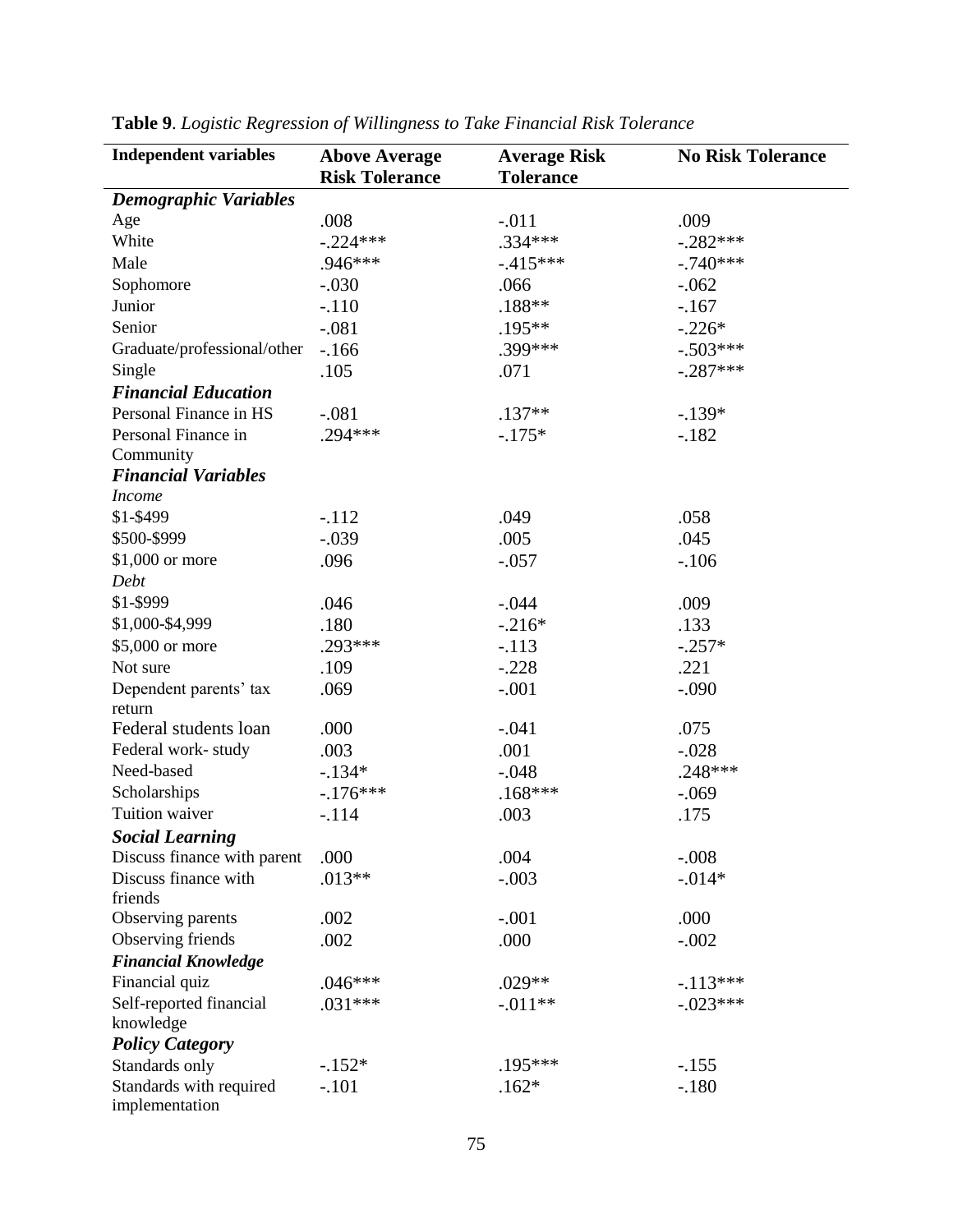| Course required                   | $-.246**$   | .061      | $.200*$     |  |
|-----------------------------------|-------------|-----------|-------------|--|
| Assessment required               | $-.047$     | $-.068$   | .163        |  |
| Course and assessment<br>required | $-.296***$  | $.181**$  | .072        |  |
| Constant                          | $-2.918***$ | $-.056$   | $1.458***$  |  |
| $\gamma^2$                        | 714.05***   | 249.37*** | $468.36***$ |  |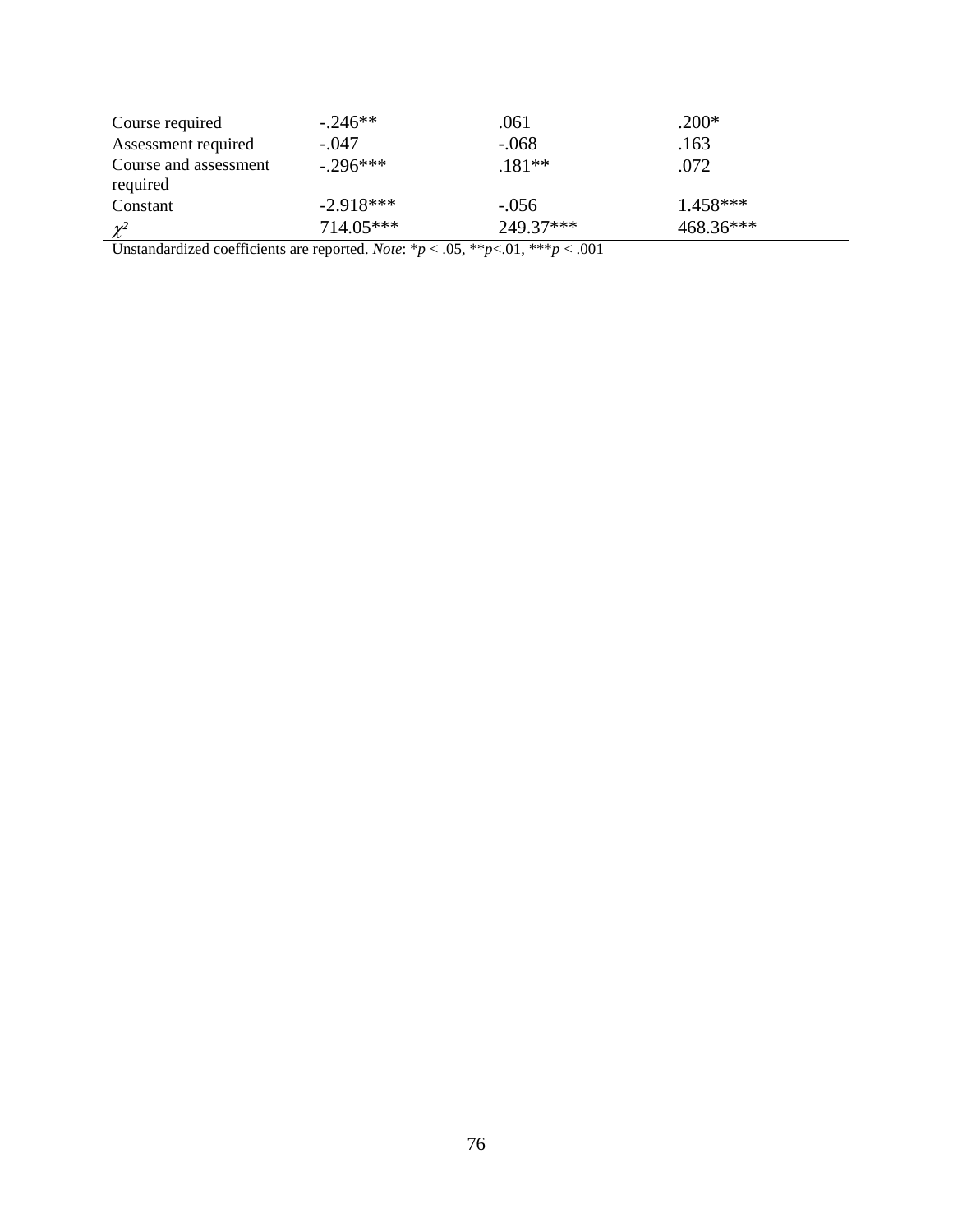| <b>Independent variables</b>   | <b>Financial Quiz</b> | <b>Self-Reported Fin. Know</b> |
|--------------------------------|-----------------------|--------------------------------|
| <b>Demographic Variables</b>   |                       |                                |
| Age                            | $.055***$             | $.242***$                      |
| White                          | $.504***$             | $.526***$                      |
| Male                           | .525***               | 1.649***                       |
| Sophomore                      | $.145*$               | $-.316*$                       |
| Junior                         | .353***               | $-.272$                        |
| Senior                         | .472 ***              | .043                           |
| Graduate/professional/other    | .781 ***              | .477                           |
| Single                         | $-.260***$            | $-1.889***$                    |
| <b>Financial Education</b>     |                       |                                |
| Personal Finance in HS         | $-.035$               | 1.128***                       |
| Personal Finance in Community  | $.222***$             | $.867***$                      |
| <b>Financial Variables</b>     |                       |                                |
| <i>Income</i>                  |                       |                                |
| \$1-\$499                      | $.096*$               | $-.123$                        |
| \$500-\$999                    | $.184***$             | $1.062***$                     |
| $$1,000$ or more               | $.363***$             | $2.653***$                     |
| Debt                           |                       |                                |
| \$1-\$999                      | $-.169*$              | $-1.019***$                    |
| \$1,000-\$4,999                | $.195*$               | $-136$                         |
| \$5,000 or more                | $.294***$             | 1.294***                       |
| Not sure                       | $-.180$               | $-1.004**$                     |
| Dependent parents' tax return  | $.124**$              | $-.768***$                     |
| Federal students loan          | $-.049$               | $-.249*$                       |
| Federal work-study             | $-.151*$              | $-.376$                        |
| Need-based                     | $-.077$               | .582 ***                       |
| Scholarships                   | $.301***$             | .435***                        |
| Tuition waiver                 | .057                  | .293                           |
| <b>Social Learning</b>         |                       |                                |
| Discuss finance with parent    | $-.008*$              | $.216***$                      |
| Discuss finance with friends   | $.014***$             | $.126***$                      |
| Observing parents              | $.008**$              | $.102***$                      |
| Observing friends              | $-0.011***$           | .010                           |
| <b>Policy Category</b>         |                       |                                |
| Standards only                 | $.166**$              | $.442**$                       |
| Standards with required        | .092                  | .048                           |
| implementation                 |                       |                                |
| Course required                | $-145*$               | $-164$                         |
| Assessment required            | $-.372***$            | .085                           |
| Course and assessment required | $-.079$               | $.305*$                        |
| Constant                       | 10.074***             | 9.925***                       |
| $\overline{F}$                 | 41.27***              | 178.88***                      |
| $Adj.R^2$                      | .104                  | .307                           |

**Table 10**. OLS *Regression of Financial Knowledge*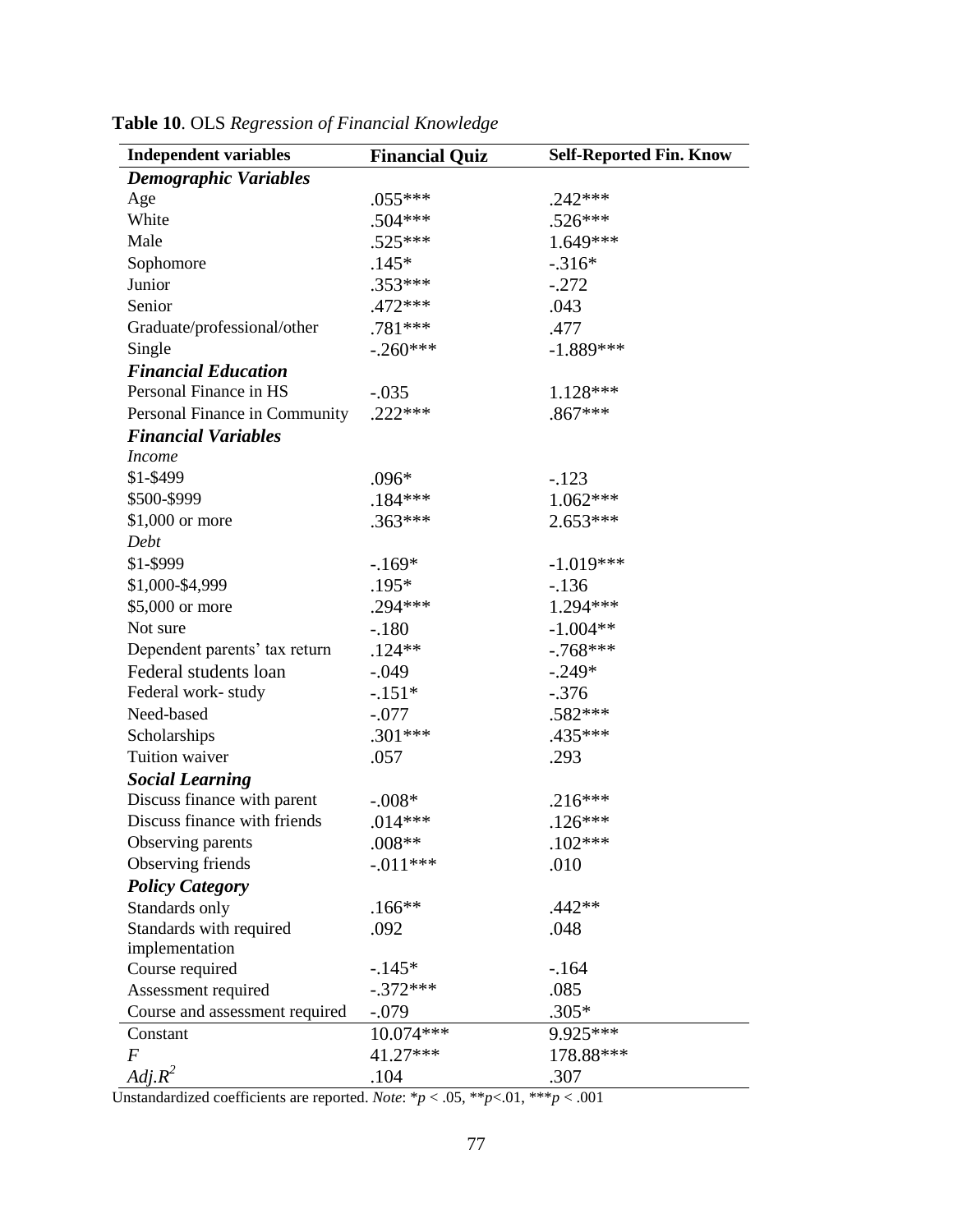| <b>Independent variables</b>  | Perceive Fin. Know. | Perceive Fin. Know. | Perceive Fin. Know. |
|-------------------------------|---------------------|---------------------|---------------------|
|                               | <b>Better</b>       | <b>Same</b>         | <b>Worse</b>        |
| <b>Demographic Variables</b>  |                     |                     |                     |
| Age                           | $.020**$            | $-.007$             | $-.026*$            |
| White                         | $.268***$           | $-.114*$            | $-.309***$          |
| Male                          | $.618***$           | $-.355***$          | $-.664***$          |
| Sophomore                     | .029                | $-.029$             | .010                |
| Junior                        | $.176**$            | $-.118$             | $-.113$             |
| Senior                        | .195**              | $-.123$             | $-.134$             |
| Graduate/professional/other   | .197                | $-.060$             | $-.292$             |
| Single                        | $-.404***$          | .294 ***            | $.314**$            |
| <b>Financial Education</b>    |                     |                     |                     |
| Personal Finance in HS        | $.301***$           | $-.005$             | $-.664***$          |
| Personal Finance in           | $.294***$           | $-.157*$            | $-.427***$          |
| Community                     |                     |                     |                     |
| <b>Financial Variables</b>    |                     |                     |                     |
| <b>Income</b>                 |                     |                     |                     |
| \$1-\$499                     | $.091*$             | .008                | $-188**$            |
| \$500-\$999                   | .395***             | $-.171**$           | $-.523***$          |
| \$1,000 or more               | .781***             | $-.493***$          | $-.818***$          |
| Debt                          |                     |                     |                     |
| \$1-\$999                     | $-.385***$          | .090                | $.575***$           |
| \$1,000-\$4,999               | $-.081$             | .009                | .168                |
| \$5,000 or more               | $.160*$             | $-146$              | $-.085$             |
| Not sure                      | $-.542***$          | .078                | $.710***$           |
| Dependent parents' tax return | $-.021$             | .015                | .032                |
| Federal students loan         | $-.202***$          | $.204***$           | .033                |
| Federal work-study            | $-.241***$          | $.172*$             | .145                |
| Need-based                    | $.203***$           | $-.086$             | $-.234**$           |
| Scholarships                  | $.213***$           | $-.079$             | $-.281***$          |
| Tuition waiver                | .020                | .033                | $-.108$             |
| <b>Social Learning</b>        |                     |                     |                     |
| Discuss finance with parent   | $.046***$           | $-.019***$          | $-.066***$          |
| Discuss finance with friends  | $.041***$           | $-.032***$          | $-.029***$          |
| Observing parents             | $.020***$           | $-.010***$          | $-.020***$          |
| Observing friends             | $-0.016***$         | $.014***$           | .006                |
| <b>Policy Category</b>        |                     |                     |                     |
| Standards only                | .036                | .046                | $-.154$             |
| Standards with required       | .004                | .055                | $-.102$             |
| implementation                |                     |                     |                     |
| Course required               | $-.099$             | .089                | .057                |
| Assessment required           | $-.045$             | .044                | $-.001$             |
| Course and assessment         | .007                | .021                | $-.046$             |
| required                      |                     |                     |                     |
| Constant                      | $-2.538***$         | .209                | $1.695***$          |

**Table 11**. *Logistic Regression of Perceive Financial Knowledge*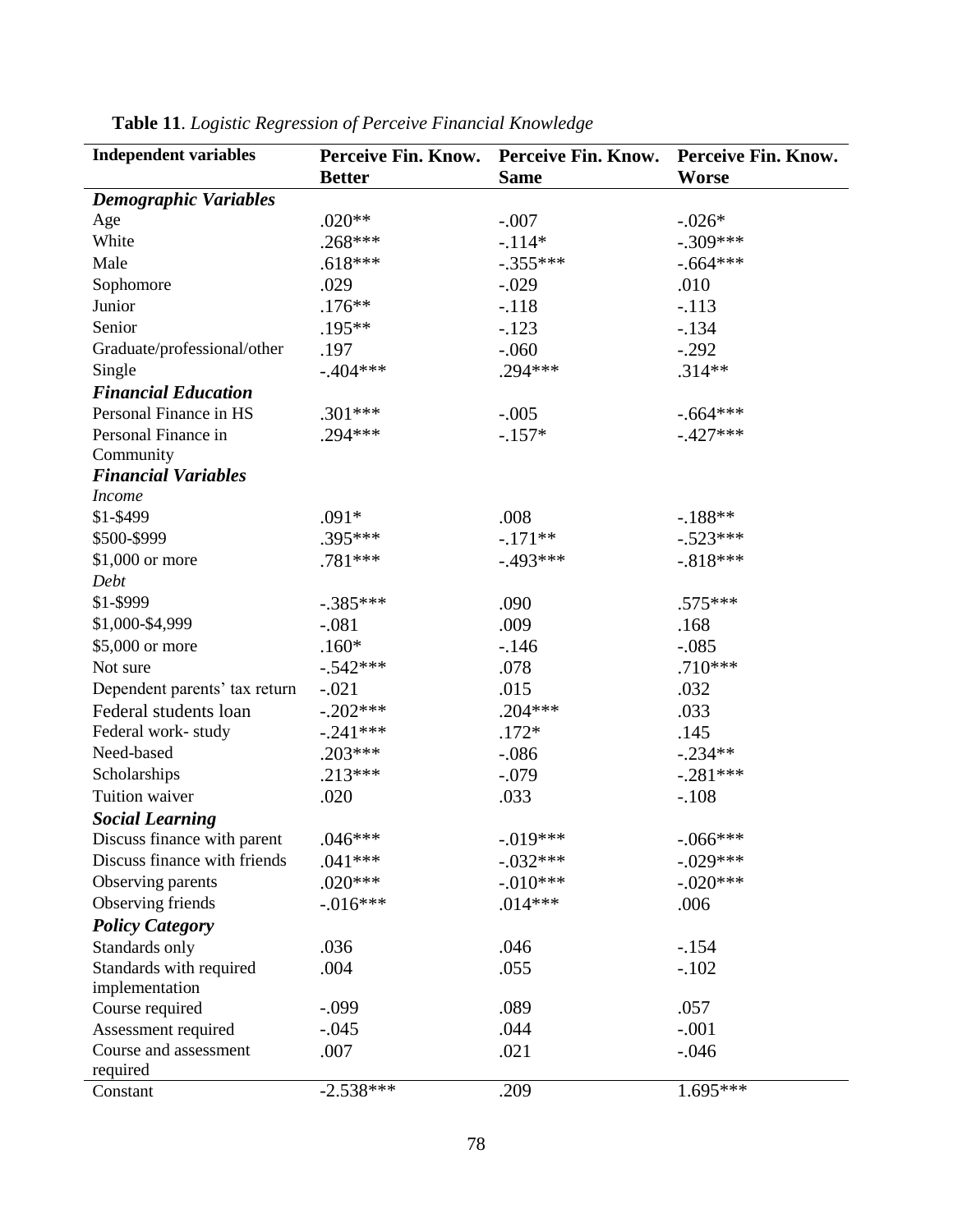|                              | <b>MODEL 1</b>   |               |                  | <b>MODEL 2</b> |  |
|------------------------------|------------------|---------------|------------------|----------------|--|
| <b>Independent variables</b> | <b>Budgeting</b> | <b>Saving</b> | <b>Budgeting</b> | <b>Saving</b>  |  |
| <b>Demographic Variables</b> |                  |               |                  |                |  |
| Age                          | $-013$           | .002          | .001             | $.022**$       |  |
| White                        | .112             | $.173**$      | .074             | .128           |  |
| Male                         | $-249***$        | $-157***$     | $-.227***$       | $-.204***$     |  |
| Sophomore                    | $-.051$          | $-.267***$    | $-.032$          | $-.280***$     |  |
| Junior                       | $-.130$          | $-.483***$    | $-.139$          | $-.453***$     |  |
| Senior                       | $-.309***$       | $-769***$     | $-.310***$       | $-.751***$     |  |
| Graduate/professional/other  | $-.327**$        | $-.660***$    | $-.280*$         | $-.654***$     |  |
| Single                       | $-180**$         | $-139*$       | $-155*$          | $-.202**$      |  |
| <b>Financial Education</b>   |                  |               |                  |                |  |
| Personal Finance in HS       | .089             | .010          | .097*            | .021           |  |
| Personal Finance in          | .349***          | .339***       | $.375***$        | $.301***$      |  |
| Community                    |                  |               |                  |                |  |
| <b>Financial Variables</b>   |                  |               |                  |                |  |
| <b>Income</b>                |                  |               |                  |                |  |
| \$1-\$499                    | $-.063$          | $.472***$     | $-.097$          | $.504***$      |  |
| \$500-\$999                  | $-.009$          | .532***       | .016             | .560 ***       |  |
| \$1,000 or more              | .148             | 934***        | $.212*$          | $1.008***$     |  |
| Debt                         |                  |               |                  |                |  |
| \$1-\$999                    | $-.060$          | $-.397***$    | .120             | $-.240*$       |  |
| \$1,000-\$4,999              | $-.062$          | $-.362***$    | .060             | $-.239*$       |  |
| \$5,000 or more              | $-.067$          | $-.295***$    | .086             | $-142$         |  |
| Not sure                     | $-.092$          | $-.149$       | $-.032$          | $-.096$        |  |
| Dependent parents' tax       | $-.002$          | $-.033$       | $-.047$          | $-.044$        |  |
| return                       |                  |               |                  |                |  |
| Federal students loan        | .017             | $-.391***$    | $.110*$          | $-312***$      |  |
| Federal work-study           | .034             | $-.032$       | .047             | $-.045$        |  |
| Need-based                   | $-.003$          | $-.287***$    | .001             | $-.252***$     |  |
| Scholarships                 | $.101*$          | $.148**$      | .036             | .089           |  |
| Tuition waiver               | .112             | $-.035$       | .065             | .000           |  |
| <b>Financial Knowledge</b>   |                  |               |                  |                |  |
| Financial quiz               | $-.004$          | .011          | $-.006$          | .004           |  |
| Self-reported financial      | $.051***$        | $.046***$     | $.018***$        | $.021***$      |  |
| knowledge                    |                  |               |                  |                |  |
| Perceive financial           | $-405***$        | $-.200**$     | $-.320***$       | $-.087$        |  |
| knowledge worse              |                  |               |                  |                |  |
| Perceive financial           | .327***          | $.344***$     | .078             | .191***        |  |
| knowledge better             |                  |               |                  |                |  |
| <b>Policy Category</b>       |                  |               |                  |                |  |
| Standards only               | $-136*$          | $.156*$       | $-189**$         | .116           |  |

### **Table 12**. *Logistic Regression of Financial Behaviors*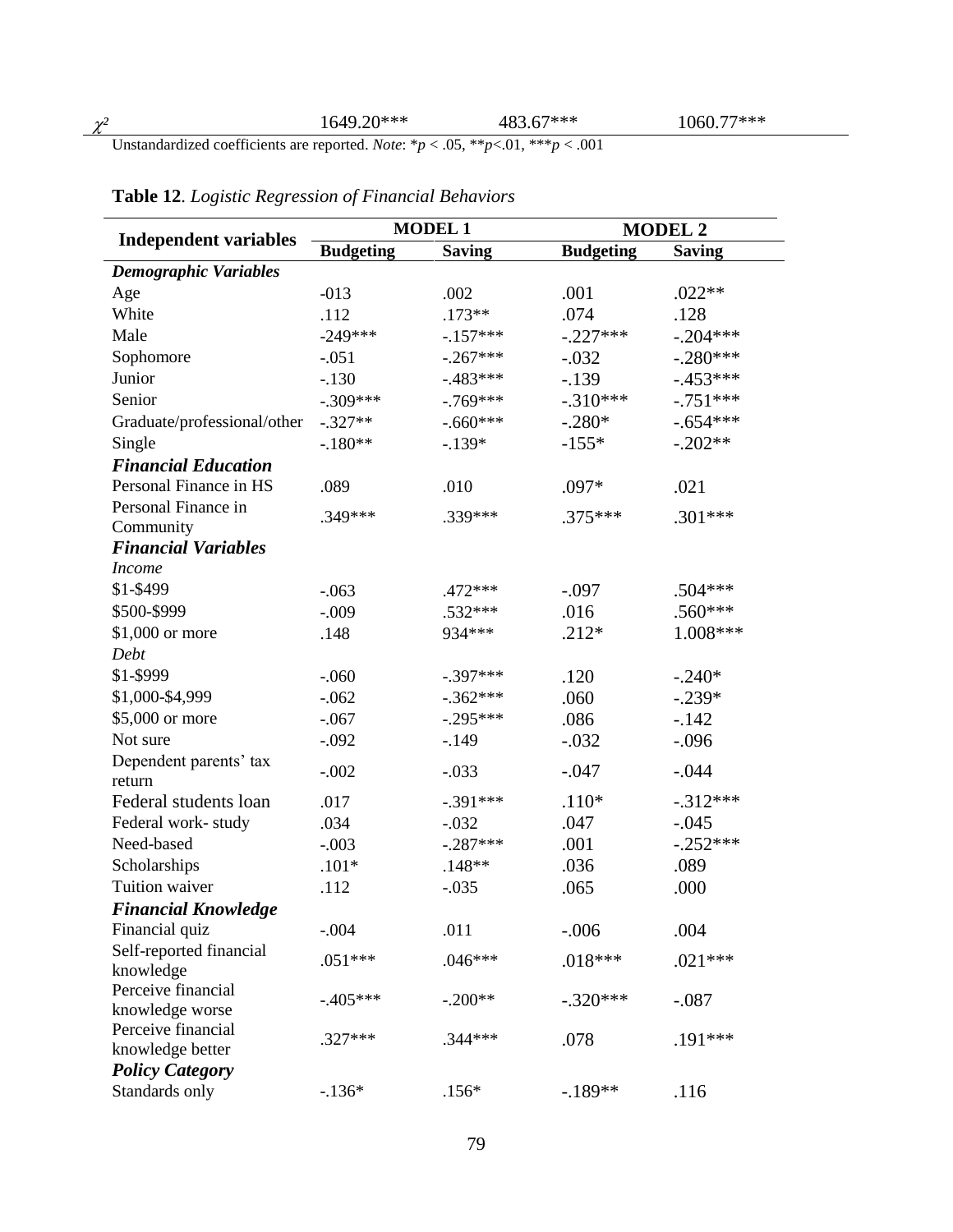| Standards with required<br>implementation | $.216**$    | .054        | $.217**$    | .018        |
|-------------------------------------------|-------------|-------------|-------------|-------------|
| Course required                           | .141        | $.231**$    | $.156*$     | $.251**$    |
| Assessment required                       | $.237*$     | $.285**$    | $.296**$    | $.307**$    |
| Course and assessment<br>required         | $.223***$   | .014        | $.242***$   | .017        |
| <b>Social Learning</b>                    |             |             |             |             |
| Discuss finance with parent               |             |             | $.013***$   | $.014***$   |
| Discuss finance with                      |             |             | $.016***$   | $.010*$     |
| friends                                   |             |             |             |             |
| Observing parents                         |             |             | .004        | .004        |
| Observing friends                         |             |             | .004        | .004        |
| <b>Financial Disposition</b>              |             |             |             |             |
| Materialism                               |             |             | $-.008**$   | $-.001$     |
| Compulsive buying                         |             |             | .014        | $.062***$   |
| Self-efficacy                             |             |             | $.052***$   | $.027***$   |
| <b>Future orientation</b>                 |             |             | $-.044***$  | .001        |
| No financial risk                         |             |             | $-.059$     | $-.230***$  |
| Above average fin. Risk                   |             |             | $-.072$     | .030        |
| Constant                                  | $-1.065***$ | $-1.151***$ | $-1.645***$ | $-3.663***$ |
|                                           | 727.78***   | 970.78***   | 1048.27***  | 1137.67***  |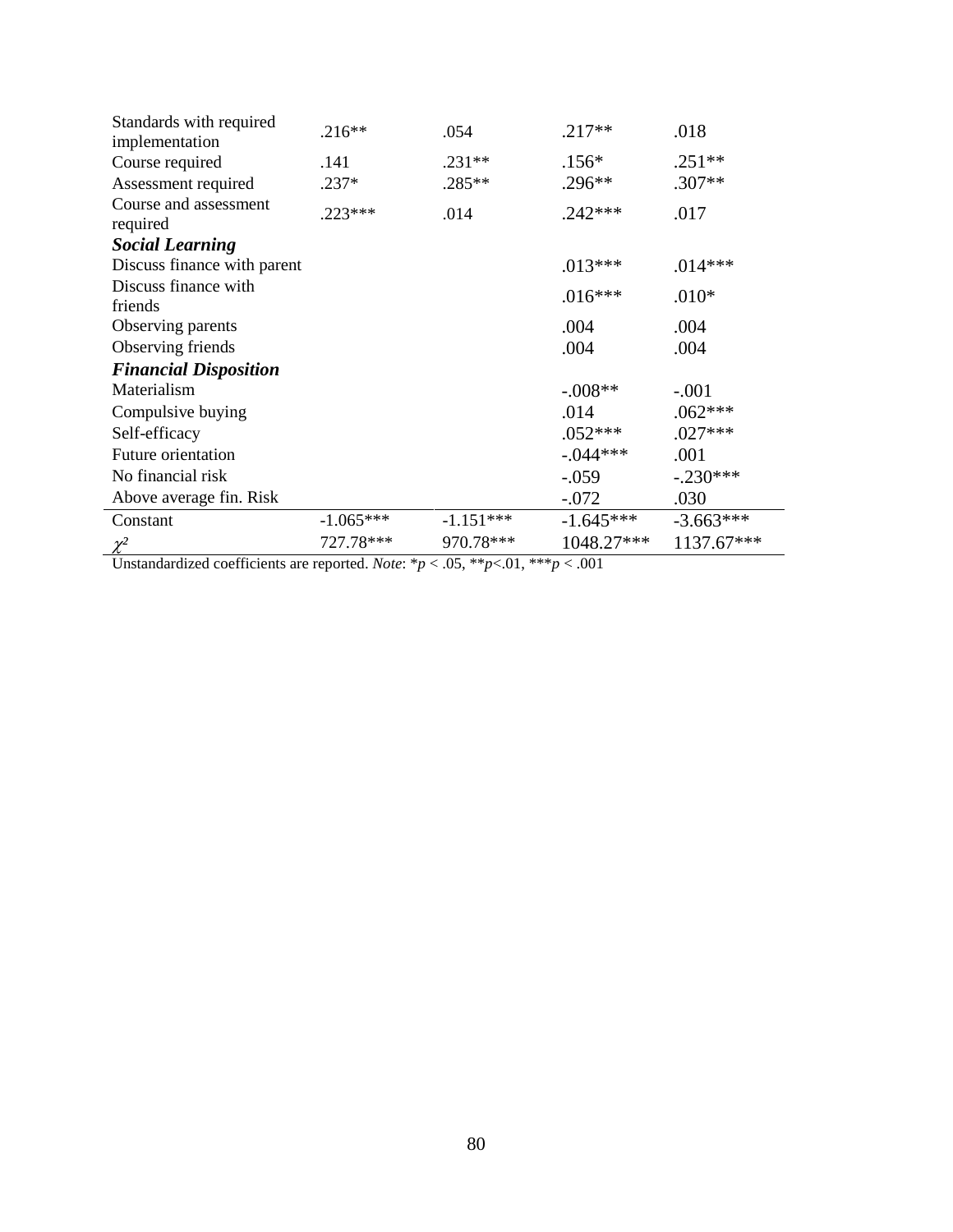|                                   | <b>MODEL 1</b> |                           |                       |  |  |
|-----------------------------------|----------------|---------------------------|-----------------------|--|--|
| <b>Independent variables</b>      | <b>Max Out</b> | <b>Make Late Payments</b> | Do not Pay off        |  |  |
| <b>Demographic Variables</b>      |                |                           |                       |  |  |
| Age                               | .002           | $.026***$                 | $.038***$             |  |  |
| White                             | $-.588***$     | $-.624***$                | $-412***$             |  |  |
| Male                              | $.148*$        | $-.076$                   | $-.209***$            |  |  |
| Sophomore                         | .499***        | .507***                   | $.618***$             |  |  |
| Junior                            | $.690***$      | .936***                   | 1.084***              |  |  |
| Senior                            | $.812***$      | $1.175***$                | 1.323***              |  |  |
| Graduate/professional/other       | .315           | $1.169***$                | $1.156***$            |  |  |
| Single                            | $-.093$        | .133                      | $-166*$               |  |  |
| <b>Financial Education</b>        |                |                           |                       |  |  |
| Personal Finance in HS            | .056           | .065                      | .017                  |  |  |
| Personal Finance in               | .147           | .088                      | $-0.016$              |  |  |
| Community                         |                |                           |                       |  |  |
| <b>Financial Variables</b>        |                |                           |                       |  |  |
| <b>Income</b>                     |                |                           |                       |  |  |
|                                   |                |                           |                       |  |  |
| \$1-\$499                         | $-.081$        | $.160*$                   | .208**                |  |  |
| \$500-\$999                       | $.272**$       | .332***                   | $.637***$             |  |  |
| \$1,000 or more                   | $.311**$       | .576***                   | $.679***$             |  |  |
| Debt                              |                |                           |                       |  |  |
| \$1-\$999                         | .963***        | .992 ***                  | 1.094***              |  |  |
| \$1,000-\$4,999                   | .948***        | .703***                   | .839***               |  |  |
| \$5,000 or more                   | .932***        | .568***                   | $.692***$             |  |  |
| Not sure                          | .218           | .051                      | .195                  |  |  |
| Dependent parents' tax            | $-418***$      | $-.240**$                 | $-.240***$            |  |  |
| return                            |                |                           |                       |  |  |
| Federal students loan             | $.371***$      | $.372***$                 | $.648***$             |  |  |
| Federal work-study                | $-.059$        | $-.159$                   | $-.222*$              |  |  |
| Need-based                        | .459***        | .381 ***                  | .481 ***              |  |  |
| Scholarships                      | $-.092$        | $-.304***$                | $-.324***$            |  |  |
| Tuition waiver                    | .014           | $-.381**$                 | $-.081$               |  |  |
| <b>Financial Knowledge</b>        |                |                           |                       |  |  |
| Financial quiz                    | $-.022$        | $-.064***$                | $-0.014$              |  |  |
| Self-reported financial           | $-.023***$     | $-.051***$                | $-.010$               |  |  |
| knowledge                         |                |                           |                       |  |  |
| Perceive financial                | $.302**$       | $-.003$                   | $-.080$               |  |  |
| knowledge worse                   |                |                           |                       |  |  |
| Perceive financial                | $-.129$        | $-.177*$                  | $-.093$               |  |  |
| knowledge better                  |                |                           |                       |  |  |
| <b>Policy Category</b>            |                |                           |                       |  |  |
| Standards only                    | $-.326***$     | $-.254**$                 | $-.520***$            |  |  |
| Standards with required           | $-158$         | .092                      | $-.337***$            |  |  |
| implementation                    |                |                           |                       |  |  |
|                                   | $-.347**$      | $-.237*$                  | $-.446***$            |  |  |
| Course required                   |                |                           |                       |  |  |
| Assessment required               | $-.141$        | $-.108$                   | $-.234$<br>$-.274***$ |  |  |
| Course and assessment<br>required | $-.145$        | $-.150$                   |                       |  |  |

## **Table 13**. *Logistic Regression of Risky Credit Behaviors*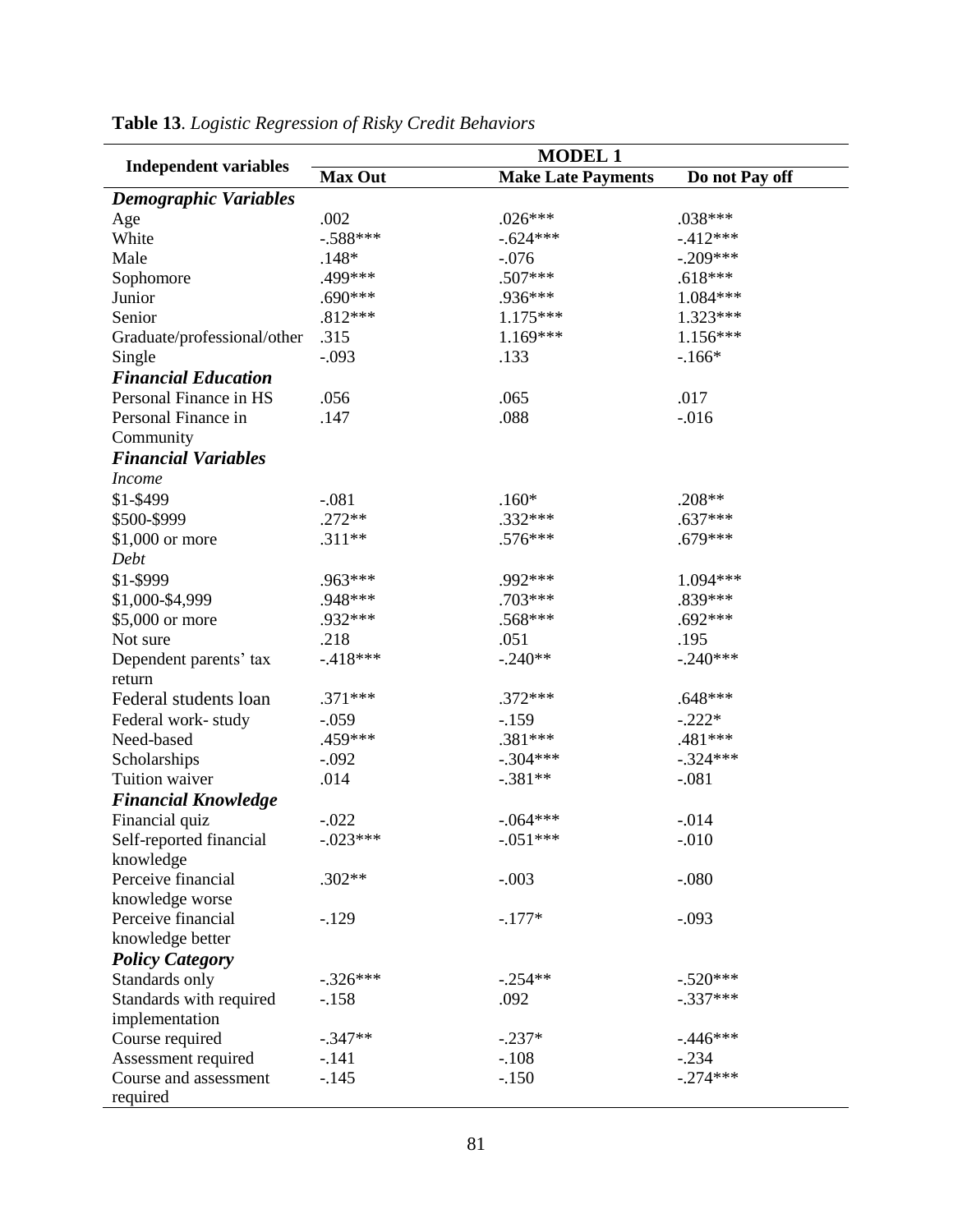| 'onetant    | 211***<br>$\overline{\phantom{0}}$ | -842**  | 5***<br>$\overline{\phantom{0}}$           |
|-------------|------------------------------------|---------|--------------------------------------------|
| ∽<br>$\sim$ | つ***                               | $Q$ *** | $14***$<br>$\mathbf{v}_{\mathsf{A} \perp}$ |

## **Table 14**. *Logistic Regression of Risky Credit Behaviors*

| <b>Independent variables</b> | <b>MODEL 2</b> |                           |                |  |  |
|------------------------------|----------------|---------------------------|----------------|--|--|
|                              | <b>Max Out</b> | <b>Make Late Payments</b> | Do not Pay off |  |  |
| <b>Demographic Variables</b> |                |                           |                |  |  |
| Age                          | $-.023*$       | .008                      | .012           |  |  |
| White                        | $-.433***$     | $-.556***$                | $-.203*$       |  |  |
| Male                         | $.353***$      | .044                      | $-.012$        |  |  |
| Sophomore                    | $.506***$      | .534 ***                  | .587***        |  |  |
| Junior                       | $.670***$      | .998 ***                  | 1.096***       |  |  |
| Senior                       | .721 ***       | $1.130***$                | $1.271***$     |  |  |
| Graduate/professional/other  | .099           | $1.067***$                | 1.148***       |  |  |
| Single                       | $-.043$        | .108                      | $-.148$        |  |  |
| <b>Financial Education</b>   |                |                           |                |  |  |
| Personal Finance in HS       | $-.017$        | .017                      | $-.083$        |  |  |
| Personal Finance in          | .208           | .096                      | $-.070$        |  |  |
| Community                    |                |                           |                |  |  |
| <b>Financial Variables</b>   |                |                           |                |  |  |
| <b>Income</b>                |                |                           |                |  |  |
| \$1-\$499                    | $-.142$        | .116                      | $.183*$        |  |  |
| \$500-\$999                  | .164           | $.261*$                   | .593***        |  |  |
| \$1,000 or more              | .233           | .567***                   | $.630***$      |  |  |
| Debt                         |                |                           |                |  |  |
| \$1-\$999                    | .594 ***       | .585***                   | $.625***$      |  |  |
| \$1,000-\$4,999              | $.676***$      | $.365**$                  | .485***        |  |  |
| \$5,000 or more              | $.639***$      | $.243*$                   | .349***        |  |  |
| Not sure                     | $-.129$        | $-.227$                   | $-.154$        |  |  |
| Dependent parents' tax       | $-.355***$     | $-.152$                   | $-.183*$       |  |  |
| return                       |                |                           |                |  |  |
| Federal students loan        | $.169*$        | $.165*$                   | .478 ***       |  |  |
| Federal work-study           | .057           | $-.108$                   | $-.206$        |  |  |
| Need-based                   | .424 ***       | .353***                   | .471 ***       |  |  |
| Scholarships                 | .129           | $-.199**$                 | $-.189**$      |  |  |
| Tuition waiver               | $-.008$        | $-.477**$                 | $-144$         |  |  |
| <b>Financial Knowledge</b>   |                |                           |                |  |  |
| Financial quiz               | .005           | $-.045*$                  | .010           |  |  |
| Self-reported financial      | .004           | $-.033***$                | $.018**$       |  |  |
| knowledge                    |                |                           |                |  |  |
| Perceive financial           | $-.047$        | $-.249*$                  | $-.483***$     |  |  |
| knowledge worse              |                |                           |                |  |  |
| Perceive financial           | $.231*$        | .127                      | $.224**$       |  |  |
| knowledge better             |                |                           |                |  |  |
| <b>Social Learning</b>       |                |                           | $-.002$        |  |  |
| Discuss finance with parent  | $-.002$        | .005                      |                |  |  |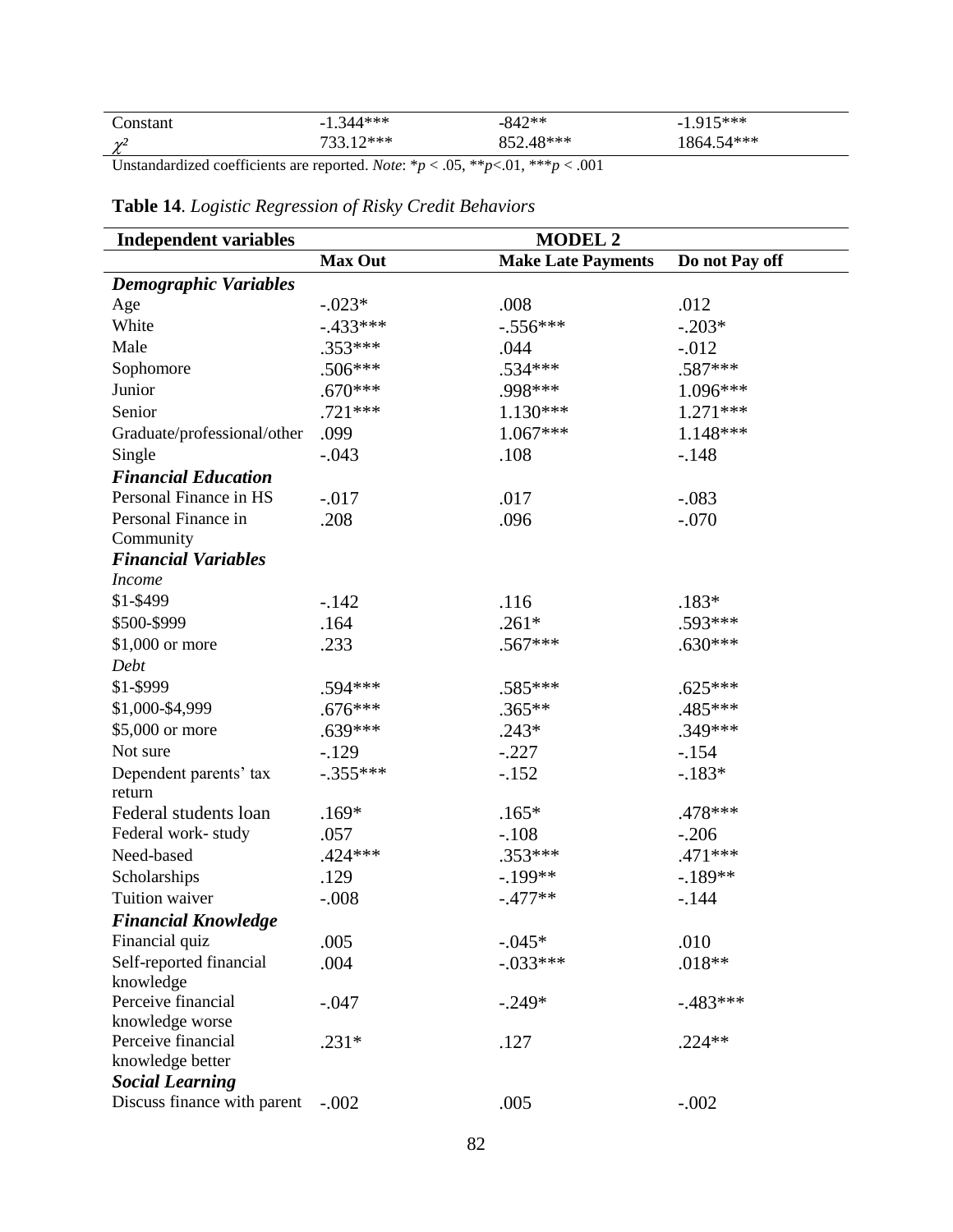| Discuss finance with         | .003       | .002       | .008       |
|------------------------------|------------|------------|------------|
| friends                      |            | $-0.014**$ | $-.018***$ |
| Observing parents            | $-0.013*$  |            |            |
| Observing friends            | $-.008$    | $-.001$    | $-.003$    |
| <b>Financial Disposition</b> |            |            |            |
| Materialism                  | .001       | $-.010*$   | $-.005$    |
| Compulsive buying            | $-.216***$ | $-175***$  | $-.271***$ |
| Self-efficacy                | $-.030***$ | $-.023***$ | $-.023***$ |
| <b>Future orientation</b>    | .012       | .020       | $-.066***$ |
| No financial risk            | .041       | .066       | $-.051$    |
| Above average fin. Risk      | $-.005$    | .056       | $-.027$    |
| <b>Policy Category</b>       |            |            |            |
| Standards only               | $-186$     | $-.095$    | $-416***$  |
| Standards with required      | $-.083$    | $-.043$    | $-.270**$  |
| implementation               |            |            |            |
| Course required              | $-.362**$  | $-.193$    | $-.474***$ |
| Assessment required          | $-.159$    | $-.053$    | $-.221$    |
| Course and assessment        | $-.170$    | $-.214*$   | $-.326***$ |
| required                     |            |            |            |
| Constant                     | $3.845***$ | $3.662***$ | $6.752***$ |
| $\chi^2$                     | 1443.94*** | 1327.13*** | 2960.19*** |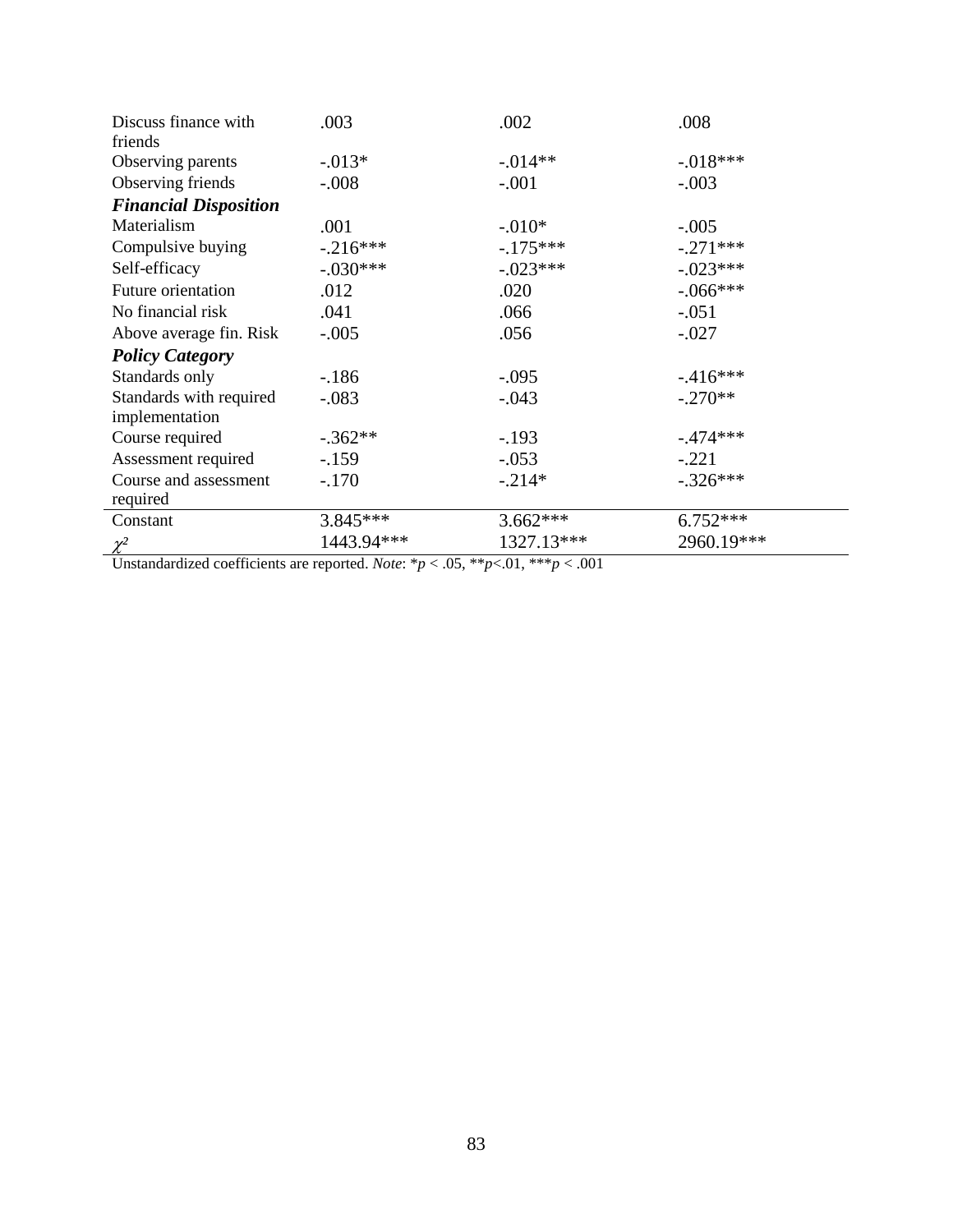| <b>Construct</b>             | Path                         | Path<br>coefficients | t values     | <b>Completely</b>    |
|------------------------------|------------------------------|----------------------|--------------|----------------------|
|                              | School rank                  | 1.000                |              | standardized<br>.672 |
| Demographic                  | Sex-marital                  | $-.348$              | $-17.004***$ | $-.152$              |
|                              |                              |                      |              |                      |
|                              | Age                          | 3.764                | 59.914***    | .760                 |
| <b>Financial Resources</b>   | Loan amount                  | 1.000                |              | .134                 |
|                              | Parent support               | $-1.822$             | $-15.255***$ | $-.257$              |
|                              | Income                       | 6.750                | 15.657***    | .989                 |
|                              | Work hours                   | 5.808                | 15.694***    | .881                 |
|                              | Debt                         | 1.844                | 15.400***    | .261                 |
| <b>Social Learning</b>       | Observing parents            | .988                 | 59.767***    | .739                 |
|                              | Observing friends            | .517                 | 34.905***    | .465                 |
|                              | Finance discuss with parents | 1.000                |              | .821                 |
|                              | Finance discuss with friends | .505                 | 34.799***    | .481                 |
| <b>Financial Knowledge</b>   | Self-reported financial      | 1.000                |              | .917                 |
|                              | knowledge level              |                      |              |                      |
|                              | Financial quiz               | .129                 | 32.485***    | .413                 |
|                              | Perceive financial           | .074                 | 59.125***    | .620                 |
|                              | knowledge                    |                      |              |                      |
| <b>Financial Disposition</b> | Materialism                  | 1.000                |              | .230                 |
|                              | Compulsive buying            | $-2.707$             | $-21.667***$ | $-.861$              |
|                              | Financial self-efficacy      | $-1.585$             | $-24.197***$ | $-.402$              |
|                              | <b>Future orientation</b>    | .348                 | 20.312***    | .209                 |
| <b>Financial Behavior</b>    | Rental insurance             | .521                 | 19.909***    | .247                 |
|                              | Health insurance             | .227                 | 12.925***    | .147                 |
|                              | Auto insurance               | .310                 | 16.157***    | .194                 |
|                              | <b>Budget</b>                | 1.000                |              | .365                 |
|                              | <b>Credit Report</b>         | .595                 | 18.530***    | .270                 |
|                              | Saving                       | 1.049                | 25.417***    | .372                 |

## **Table 15**. *Coefficients between Manifest Measures and Latent Constructs*

*Panel A*

*Note*:  ${}^*p$  < .05,  ${}^*p$  <.01,  ${}^*{}^*p$  < .001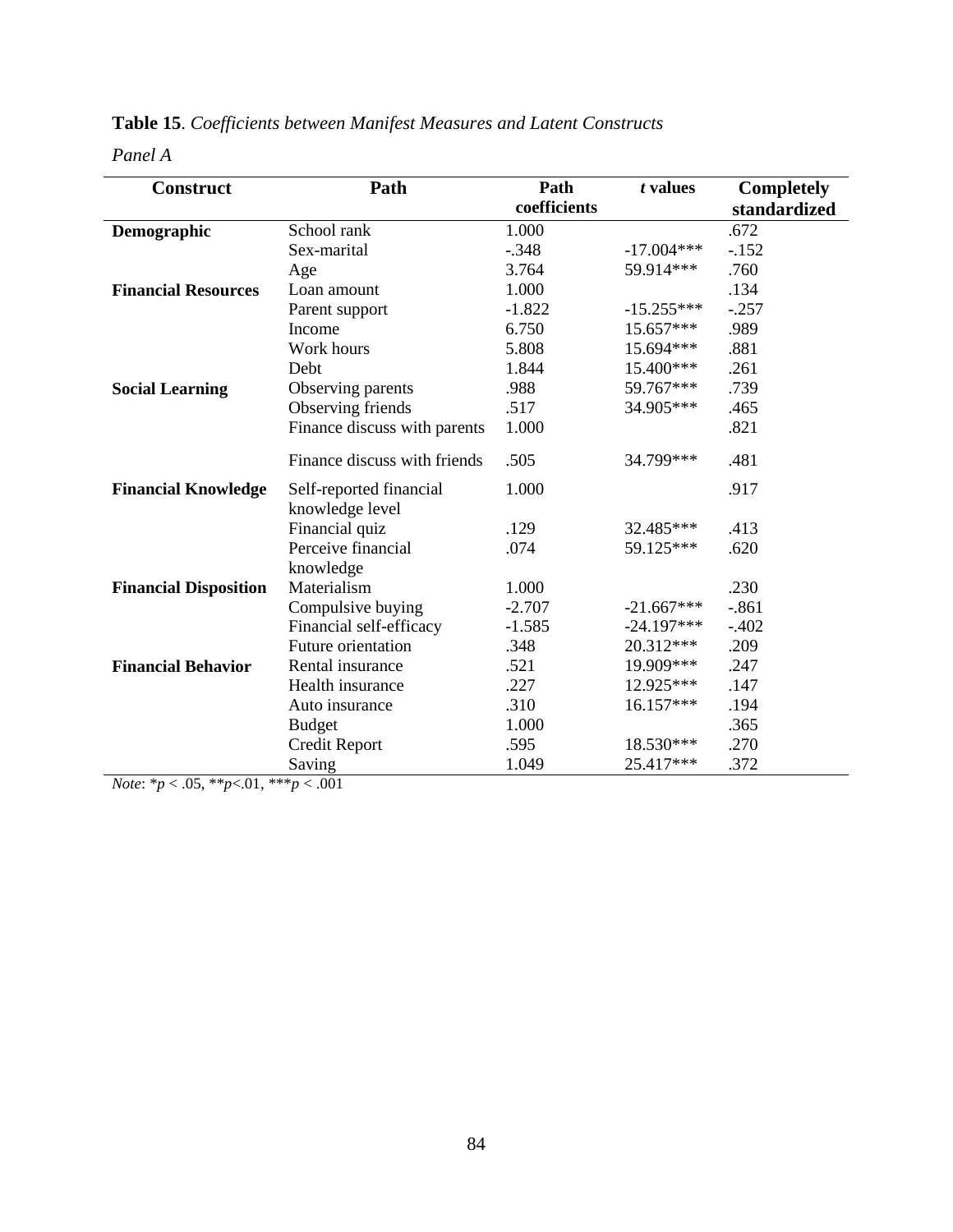| Panel B                                        |  |
|------------------------------------------------|--|
| <b>Path Coefficients for Latent Constructs</b> |  |

| <b>Construct</b>             | Path                  | Path<br>coefficients | t values     | <b>Completely</b><br>standardized |
|------------------------------|-----------------------|----------------------|--------------|-----------------------------------|
| Demographic                  | Social learning       | $-1.814$             | $-17.030***$ | $-.255$                           |
|                              | Financial knowledge   | 2.201                | 26.560***    | .337                              |
|                              | Financial disposition | .429                 | 15.461***    | .347                              |
|                              | Financial behavior    | $-.048$              | $-3.894***$  | $-.098$                           |
| <b>Financial Resources</b>   | Social learning       | 2.098                | $6.438***$   | .086                              |
|                              | Financial knowledge   | 1.432                | 5.847***     | .064                              |
|                              | Financial disposition | .230                 | $4.201***$   | .054                              |
|                              | Financial behavior    | $-.262$              | $-7.699***$  | $-156$                            |
| <b>Social Learning</b>       | Financial knowledge   | .456                 | 35.867***    | .498                              |
|                              | Financial disposition | .069                 | 16.727***    | .397                              |
|                              | Financial behavior    | $-.009$              | $-5.761***$  | $-124$                            |
| <b>Financial Knowledge</b>   | Financial disposition | $-.123$              | $-20.510***$ | $-.647$                           |
|                              | Financial behavior    | $-.023$              | $-11.249***$ | $-.308$                           |
| <b>Financial Disposition</b> | Financial behavior    | .150                 | 14.202***    | .378                              |
| <b>Policy Category</b>       | Financial behavior    | $-.004$              | $-2.198*$    | $-.027$                           |

*Note*: \**p* < .05, \*\**p*<.01, \*\*\**p* < .001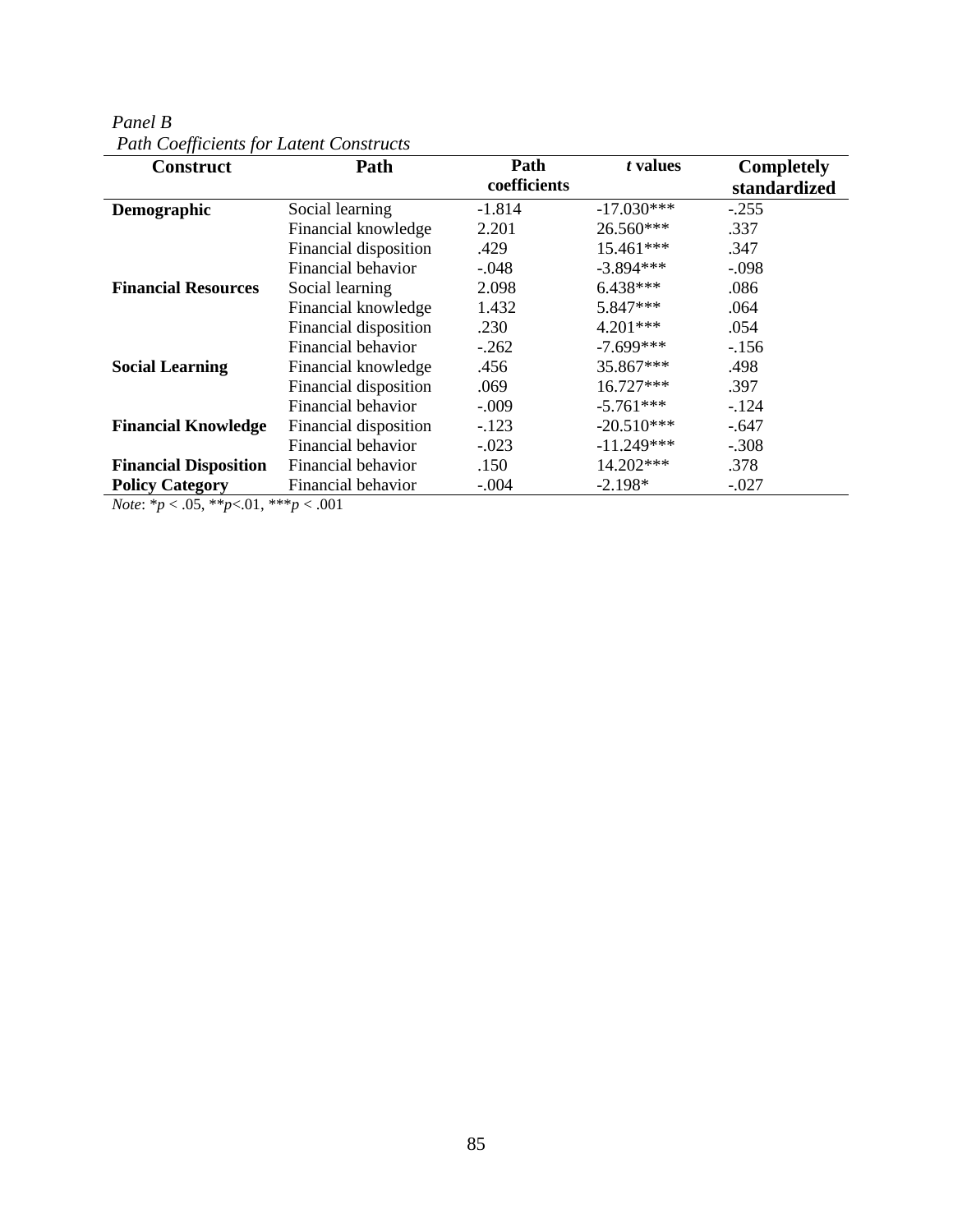# **Appendix A**

# *Breakdown of the Sample by Campus and Policy Category*

|                              | <b>Policy Category</b>           |                                                                  |                                                                        |                                                          |                                                                      |                                                                      |                                                                  |                                       |
|------------------------------|----------------------------------|------------------------------------------------------------------|------------------------------------------------------------------------|----------------------------------------------------------|----------------------------------------------------------------------|----------------------------------------------------------------------|------------------------------------------------------------------|---------------------------------------|
|                              |                                  | <b>No Standards</b><br>or Testing                                | <b>Standards in</b><br>Place,<br>Implementation<br><b>Not Required</b> | <b>Standards</b><br><b>Must Be</b><br><b>Implemented</b> | <b>Course</b><br>Required,<br><b>Testing Not</b><br><b>Mandatory</b> | <b>Course Not</b><br>Required,<br><b>Testing</b><br><b>Mandatory</b> | <b>Course</b><br>Required,<br><b>Testing</b><br><b>Mandatory</b> | Missing/<br><b>Miscellaneous</b>      |
|                              | Name:                            | California<br><b>State</b><br><b>University</b> at<br>Northridge | <b>University of</b><br>Alabama<br>*Listed in Newsletter               | <b>University of</b><br><b>Arizona</b>                   | <b>Illinois State</b><br><b>University</b>                           | Virginia State<br>University                                         | <b>University of</b><br>Georgia                                  | <b>No University</b><br><b>Listed</b> |
|                              | <b>Emails Sent:</b>              | 3998                                                             | $\mathbf{0}$                                                           | 12049                                                    | 18039                                                                | 5033                                                                 | 1999                                                             | N/A                                   |
|                              | <b>Emails</b><br><b>Started:</b> | 389                                                              | 49                                                                     | 654                                                      | 1367                                                                 | 249                                                                  | 147                                                              | 33                                    |
|                              | <b>Response</b><br>Rate:         | 9.73%                                                            | N/A                                                                    | 5.43%                                                    | 7.58                                                                 | 4.95%                                                                | 7.35%                                                            | N/A                                   |
| <b>Campus Representation</b> | Name:                            | <b>University of</b><br>Florida                                  | <b>University of</b><br><b>Vermont</b>                                 | <b>Purdue</b><br>University                              | <b>University of</b><br>Utah                                         | <b>University of</b><br>Kentucky                                     | <b>University of</b><br><b>Missouri</b>                          | <b>University of</b><br>Cincinnati    |
|                              | <b>Emails Sent:</b>              | 32855                                                            | 4500                                                                   | 4000                                                     | 2000                                                                 | 4000                                                                 | 21653                                                            | N/A                                   |
|                              | <b>Emails</b><br><b>Started:</b> | 3320                                                             | 509                                                                    | 234                                                      | 254                                                                  | 369                                                                  | 3258                                                             | 1                                     |
|                              | <b>Response</b><br>Rate:         | 10.11%                                                           | 11.31%                                                                 | 5.85%                                                    | 12.70%                                                               | 9.23                                                                 | 15.05                                                            | N/A                                   |
|                              | Name:                            | <b>Iowa State</b><br><b>University</b>                           | <b>University of</b><br>Wisconsin                                      |                                                          |                                                                      |                                                                      |                                                                  | <b>University of</b><br>Michigan      |
|                              | <b>Emails Sent:</b>              | 22736                                                            | 27034                                                                  |                                                          |                                                                      |                                                                      |                                                                  | N/A                                   |
|                              | <b>Emails</b><br>Started:        | 1861                                                             | 3538                                                                   |                                                          |                                                                      |                                                                      |                                                                  | 1                                     |
|                              | <b>Response</b><br>Rate:         | 8.19%                                                            | 13.09%                                                                 |                                                          |                                                                      |                                                                      |                                                                  | N/A                                   |
|                              | Name:                            | <b>University of</b><br><b>Rhode Island</b>                      |                                                                        |                                                          |                                                                      |                                                                      |                                                                  | <b>Community</b><br>College<br>(Iowa) |
|                              | <b>Emails Sent:</b>              | 12516                                                            |                                                                        |                                                          |                                                                      |                                                                      |                                                                  | N/A                                   |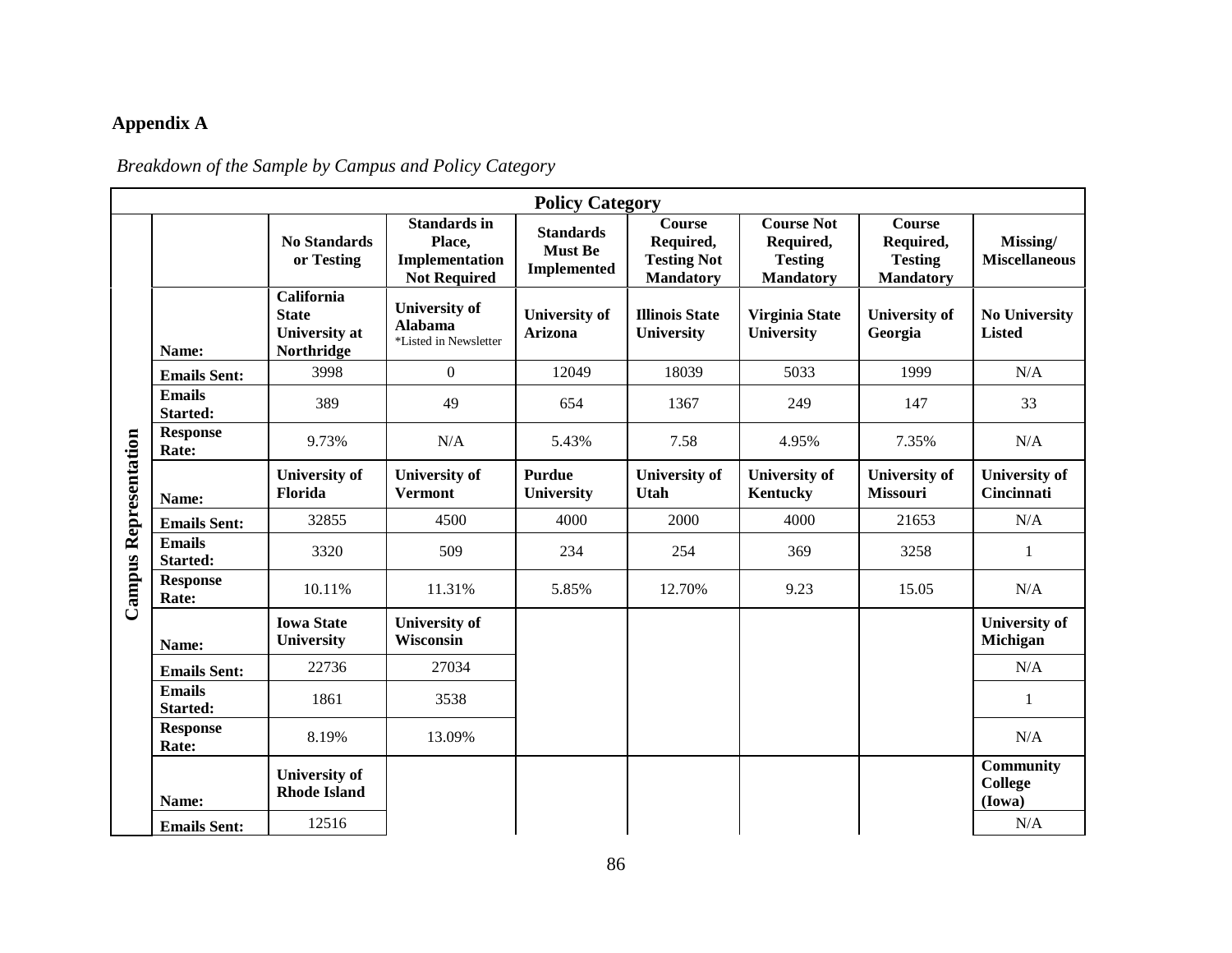| <b>Emails</b><br><b>Started:</b> | 639                         |                                |                             |                                     |     |
|----------------------------------|-----------------------------|--------------------------------|-----------------------------|-------------------------------------|-----|
| <b>Response</b><br>Rate:         | 5.11%                       |                                |                             |                                     | N/A |
| <b>Totals</b>                    | <b>Emails Sent: 172,412</b> | <b>Surveys Started: 16,873</b> | <b>Response Rate: 9.79%</b> | <b>Average Response Rate: 8.98%</b> |     |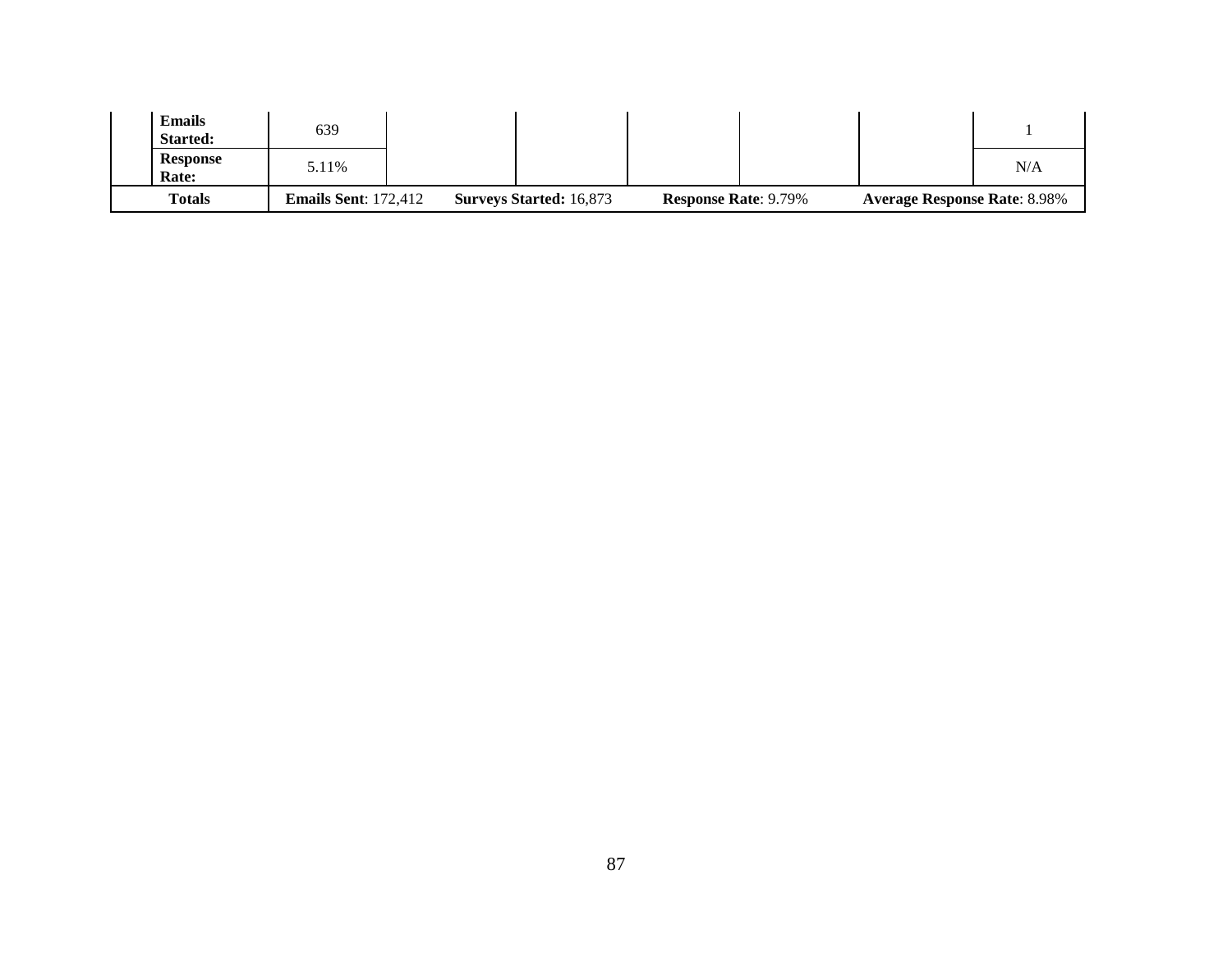### **Appendix B**

#### Having any Policy: Reduced Model

Compared to having no policy, students in states that did have a policy were significantly less likely to engage in compulsive buying and less likely to have lower financial self-efficacy. In addition, they were more likely to be willing to take average and above average financial risk. These students were also more likely to budget, save, and pay their credit cards off fully each month and less likely to max out credit cards and make late payments.

#### Having any Policy: Full Model

Compared to having no policy, students in states that did have a policy were significantly less likely to engage in compulsive buying. In addition, they were more likely to be willing to take average and above average financial risk. These students were also more likely to save, and pay their credit cards off fully each month and less likely to max out credit cards.

|                                                 | <b>Reduced Model</b> | Full Model        |  |
|-------------------------------------------------|----------------------|-------------------|--|
| Finding                                         | Having any Policy    | Having any Policy |  |
| <b>Financial Disposition by Policy Category</b> | X                    | X                 |  |
| Students were less compulsive buyer             |                      |                   |  |
| Students with a higher financial disposition    |                      |                   |  |
| toward future orientation                       | n.s                  | n.s               |  |
| Students have lower financial self-efficacy     | O                    |                   |  |
| score                                           |                      | n.s               |  |
| Students were significantly less materialistic. | n.s                  | n.s               |  |
| Students were less likely to be willing to take | $\Omega$             | $\Omega$          |  |
| above average financial risk                    |                      |                   |  |
| Students were more likely to be willing to take | X                    | X                 |  |
| average financial risk                          |                      |                   |  |
| <b>Financial Knowledge by Policy Category</b>   |                      |                   |  |
| Higher self-reported financial knowledge        | n.s                  | n.s               |  |
| score                                           |                      |                   |  |
| Students more likely to believed their level of |                      |                   |  |
| financial knowledge to be better than others.   | n.s                  | n.s               |  |
| <b>Financial Behaviors by Policy Categories</b> | X                    |                   |  |
| Students were more likely to budget             |                      | n.s               |  |
| Students were more likely to be saving          | X                    | X                 |  |
| Student were less likely to "max out" credit    | X                    | X                 |  |
| cards                                           |                      |                   |  |
| Students were less likely to make late          | X                    | n.s               |  |